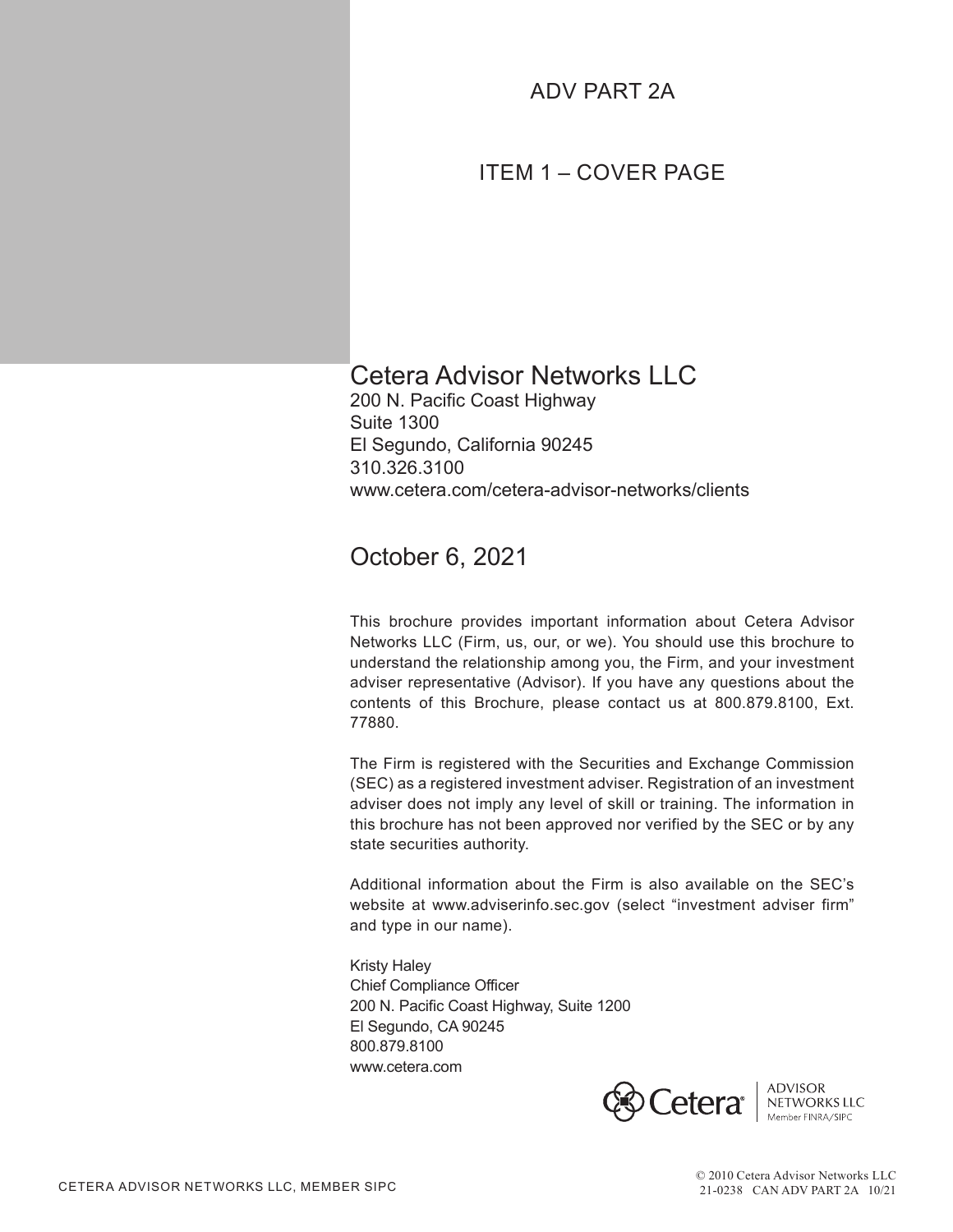# ITEM 2 – MATERIAL CHANGES

Item 2 provides a summary of material changes, if any, the Firm has made to this brochure since the last annual update, which occurred in March 2021.

On December 17, 2020, the Firm without admitting or denying the findings, consented to the entry of findings that it failed to supervise certain private securities transactions of dually-registered representatives (DRRs) who were associated with outside Registered Investment Advisors (RIAs) and had unreasonable supervisory systems and written supervisory procedures to supervise private securities transactions that the DRRs recommended through the outside RIAs. The findings stated that the Firm was aware of the supervisory deficiencies yet despite several efforts to address such deficiencies, it failed to implement systems and procedures to reasonably supervise the transactions. In response to examination findings by the SEC, the Firm stated that it expected to establish an electronic data feed by the end of September 2015 to capture, monitor, and supervise outside RIA transactions. In January 2016, the Firm established supervisory procedures to ensure that outside RIA transactions were consistent with clients' investment objectives and suitability considerations and processes for obtaining information about DRR's outside RIA transactions. But the data feed was provided by third-party custodians that sometimes restricted or cut off the Firm's access to the information. The findings stated that the Firm did not receive automated data feeds from all custodians until June 2018 and thus did not have access to information about certain outside RIA accounts and, even after it began receiving the transaction data, it did not receive complete information for all accounts and thus could not satisfy its supervisory obligations. The findings also stated that due to the Firm's supervisory failures, it failed to record DRR private securities transactions conducted through the outside RIAs on its books and records. The firm was censured, fined \$750,000 and ordered to review and revise, as necessary, its systems, policies and procedures with respect to the supervision of their DRRs' securities transactions and within 90 days certify that it has engaged in the review and that it has established and implemented systems, policies and procedures that are reasonably designed to achieve compliance with applicable FINRA rules.

On June 25, 2021, the Firm executed an Acceptance, Waiver and Consent (AWC) with the Financial Industry Regulatory Authority (FINRA) without admitting or denying the findings, which resulted in the Firm accepting and consenting to a censure and agreeing to pay a fine in the total amount of \$125,000. In the AWC, FINRA found that, between October 2019 and July 2020, the Firm's arrangement with a thirdparty vendor resulted in 26 recruited representatives taking nonpublic personal customer information from their prior broker-dealers and disclosing it to the vendor. In so doing, FINRA found that the Firm caused the other broker-dealers to violate the SEC's Regulation S-P: Privacy of Consumer Financial Information and Safeguarding Information (Regulation S-P), and as a result, FINRA found that the Firm violated FINRA Rule 2010. In 2019, the Firm contracted with a third-party vendor to assist recruited registered representatives who agreed to join the Firm but were still registered through their prior firms. FINRA found that, while recruiting the representatives to join the Firm, the Firm would participate in telephone calls and email communications with the vendor and the recruited representatives and that the Firm understood that the vendor would collect information about the recruited representatives' customers, including nonpublic personal customer information such as customers' social security numbers, driver's license numbers, birth dates, and information pertaining to their financial position (account numbers, annual incomes, and net worth, etc.). Additionally, FINRA found that, once a recruited representative became registered through the Firm, the vendor used this information to automatically pre-populate new account forms. FINRA found that the Firm (1) failed to take any steps to verify whether the recruited representatives or their broker-dealers at the time notified customers about the disclosure of their nonpublic personal information; and (2) failed to take any steps to verify whether customers had been given an opportunity to opt out of having their information disclosed.

On August 30, 2021, Cetera Advisor Networks (Firm), without admitting or denying the findings, consented to the entry of an order finding that it violated Rule 30(a) of Regulation S-P, which requires broker-dealers and investment advisers to adopt written policies and procedures that are reasonably designed: (1) to insure the security and confidentiality of customer records and information; (2) to protect against anticipated threats or hazards to the security or integrity of customer records and information; and (3) to protect against unauthorized access to or use of customer records or information that could result in substantial harm or inconvenience to any customer. The order found that between November 2017 and June 2020, the Firm had not enabled multi-factor authentication for the email accounts of certain offshore contractors and contractor representatives of the Firm. The order further found that, during the period, the email accounts of certain offshore contractors and contractor representatives were accessed by unauthorized third parties, resulting in the potential exposure of customers' personally identifiable information (PII) that was contained in the accessed email accounts. The order found that the email account takeovers did not appear to have resulted in any unauthorized trades or transfers in brokerage customers' or advisory clients' accounts.

The order also found that the Firm violated Section 206(4) of the Investment Advisers Act of 1940 and Rule 206(4)-7 thereunder by failing to adopt and implement written policies and procedures reasonably designed to prevent violations of the Advisers Act and its rules. The order found that, for email account takeovers where the Firm identified potential customer PII exposure, the Firm engaged outside counsel to issue breach notifications to impacted customers, notifying them that their PII may have been accessed without authorization. The order further found that, while most breach notifications sent by the Firm's outside counsel were accurate, letters sent in 2018 and 2019 to advisory clients regarding takeovers of three investment adviser representatives' email accounts included misleading template language suggesting that the notifications were issued much sooner than they actually were after the discovery of the incidents.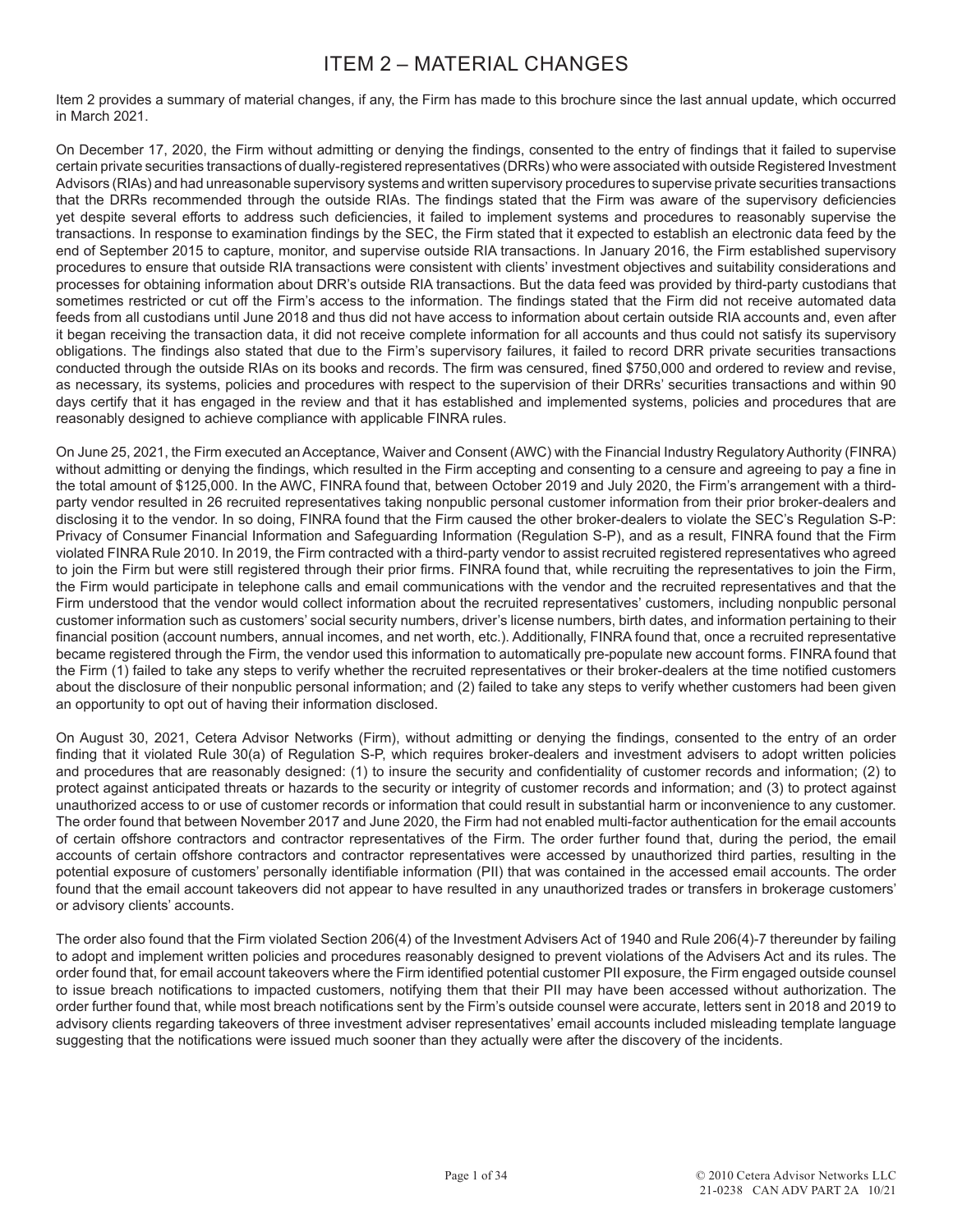In accepting the Firm's settlement offer, the SEC considered remedial acts undertaken by the Firm.

The firm was censured, ordered to cease and desist from committing or causing any violations of Rule 30(a) of Regulation S-P and Section 206(4) of the Advisers Act and Rule 206(4)-7 thereunder, and ordered to pay, jointly and severally with four other Cetera firms, a civil penalty totaling \$300,000.

#### **Will I receive a brochure every year?**

We may, at any time, update this brochure. Any material changes will either be sent to you as a summary of those changes or, depending on the extent of these changes, you will receive the entire updated brochure.

#### **May I request additional copies of the brochure?**

Absolutely. You may request and receive additional copies of this brochure in one of three ways:

- Contact your Advisor with whom you are working with.
- Download the brochure from the SEC website at www.adviserinfo.sec.gov. Select "investment adviser firm" and type in our Firm name.
- Contact the Advisory Compliance Department at 800.879.8100, Ext. 77880.

Securities and investment advisory services offered through Cetera Advisor Networks LLC (doing insurance business in CA as CFGAN Insurance Agency), member FINRA/SIPC. Cetera and Cetera Investment Management LLC are affiliated entities and are under separate ownership from any other named entity. Advisory services may only be offered by investment adviser representatives in conjunction with an advisory services agreement and disclosure brochure as provided. Investments are: \*Not FDIC/NCUSIF insured \*May lose value \*Not financial institution guaranteed \*Not a deposit \*Not insured by any federal government agency.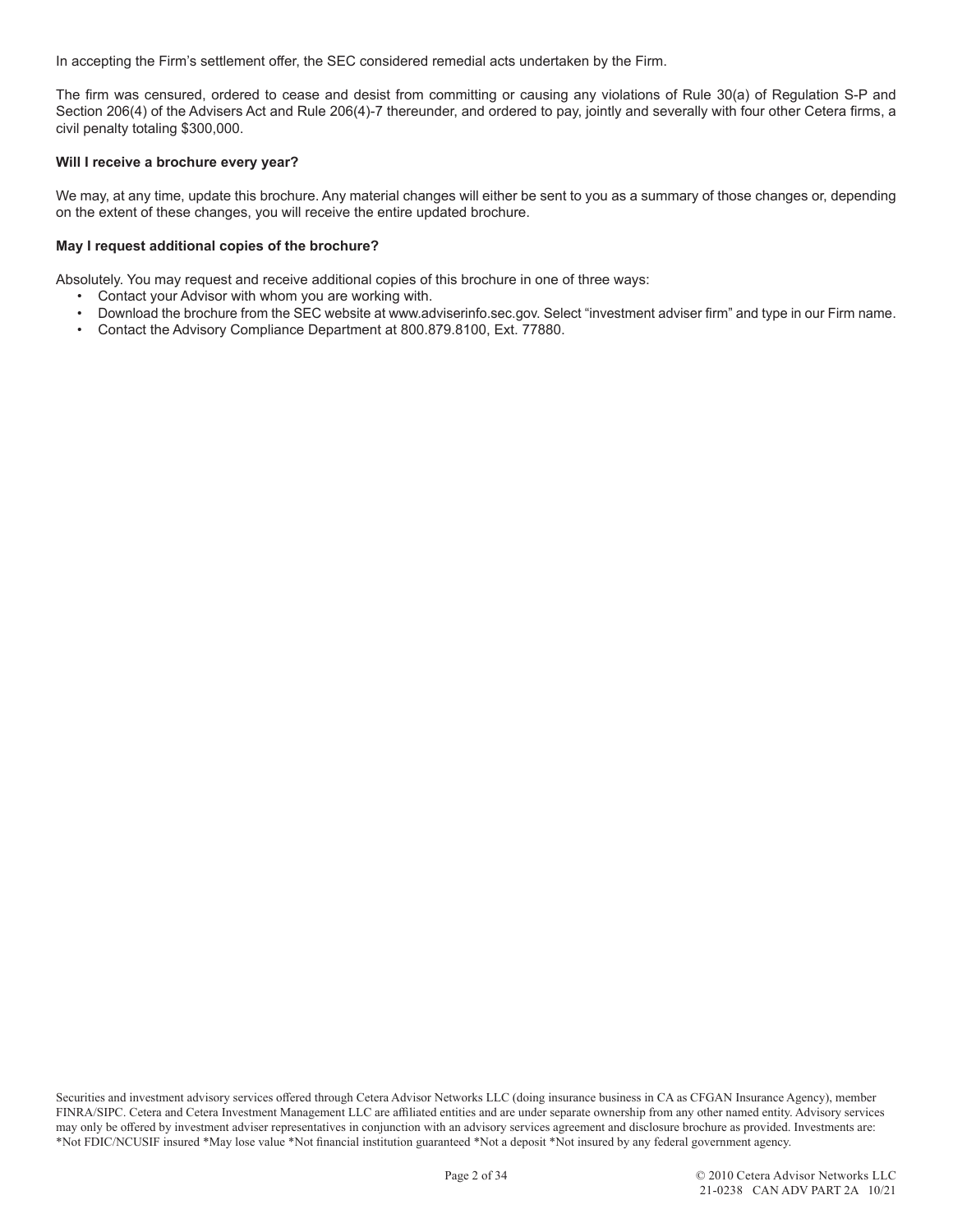# **ITEM 3 - TABLE OF CONTENTS**

| ITEM 2            |  |
|-------------------|--|
| ITEM <sub>3</sub> |  |
| ITEM 4            |  |
| ITEM <sub>5</sub> |  |
| ITEM 6            |  |
| ITEM 7            |  |
| ITEM 8            |  |
| ITEM 9            |  |
|                   |  |
|                   |  |
|                   |  |
|                   |  |
|                   |  |
|                   |  |
|                   |  |
|                   |  |
|                   |  |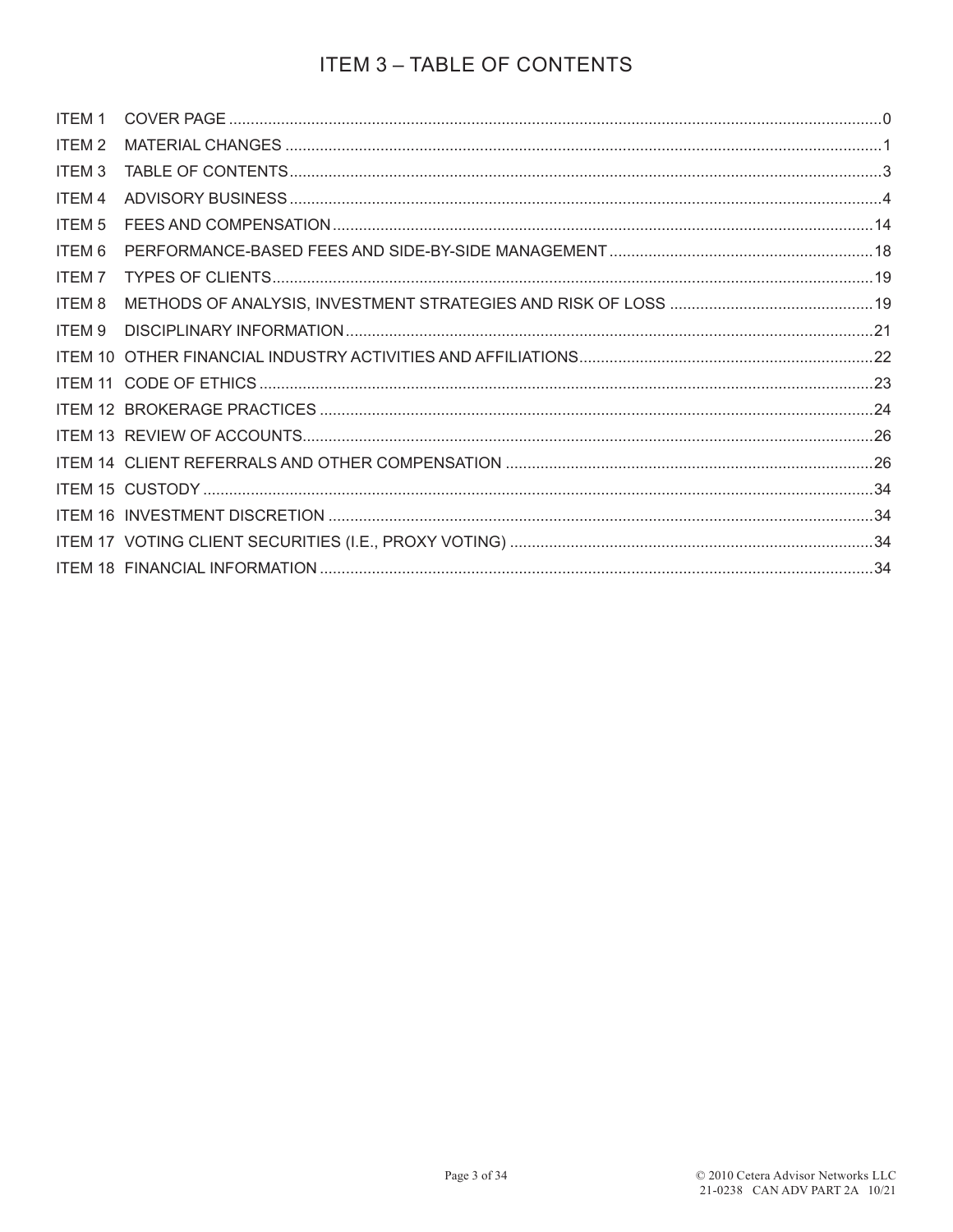# ITEM 4 – ADVISORY BUSINESS

#### **Who We Are**

Cetera Advisor Networks LLC is a full-service, independent investment advisor/broker-dealer who utilizes a unique regional director model to support financial Advisors through the entire life cycle of their business. For more than a quarter century, Cetera Advisor Networks has been able to build and support regional teams through local service, regional offices and a national home office, facilitating the success of its nearly 2,000 financial professionals.

As of December 31, 2020, Cetera Advisor Networks had \$25,816,595,542 in assets under management, of which \$19,878,997,884 was managed on a discretionary basis and \$5,937,597,658 was managed on a nondiscretionary basis.

The Firm is a wholly-owned subsidiary of Cetera Financial Group, Inc. (Cetera), a Delaware corporation, which is wholly owned by Aretec Group, Inc. (Aretec). Aretec is a wholly-owned subsidiary of GC Two Intermediate Holdings, Inc., and an indirect wholly-owned subsidiary of GC Two Holdings, Inc. Please refer to Item 10 of this brochure for more information on our corporate structure.

#### **Getting to Know You Better**

Most advisory relationships begin with an initial client meeting. Typically, meetings are done in person, over the telephone, or through email communications. The purpose of this initial meeting is to discuss with your Advisor your investment history, goals, objectives, and concerns as it relates to the management of your account.

The investment advisory services provided by Cetera Advisor Networks depend largely on the personal information the client provides to the Advisor. For Cetera Advisor Networks to provide appropriate investment advice to, or, in the case of discretionary accounts, make appropriate investment decisions for, the client, it is very important that clients provide accurate and complete responses to their Advisor's questions about their financial condition, needs and objectives, and any reasonable restrictions they wish to apply to the securities or types of securities to be bought, sold, or held in their managed account. It is also important that clients inform their Advisor of any changes in their financial condition, investment objectives, personal circumstances, and reasonable investment restrictions on the account, if any, which may affect the client's overall investment goals and strategies.

#### **Important Considerations Prior to Opening an Account**

The list below is meant to provide you with general overviews of several important facts that are common with the advisory programs that we offer. While the list below is not meant to include every possible situation, we do consider and take into account the following:

#### *Reasonable Restrictions*

By stating in the Investment Policy Statement (IPS) proposal or sending a written request to your advisor, you may impose reasonable restrictions on the management of your account. For example, a reasonable restriction may indicate your desire that we do not invest in a certain sector or industry. Your advisor will also proactively reaffirm with you any modifications you may have to these restrictions at least on an annual basis during your normally scheduled client review meetings. Pursuant to any restriction(s) you may suggest, your advisor will document this upon receipt.

However, your advisor may refuse to accept or manage your account if he/she determines that such restrictions are unreasonable. In the event that your advisor is unable to accept your restriction, he/she will give you the opportunity to modify or withdraw the restriction.

#### *Deposits and/or Withdrawals*

Unless specifically stated, you may make additions to or withdrawals from your account at any time. If your account falls below the minimum required account value, we may terminate your account. You may also add securities to your account; however, note that we reserve the right to not accept particular securities into your account.

#### *Trading Authorization*

Advisory accounts typically involve the purchase and/or sale of securities. Accounts are managed either on a discretionary or nondiscretionary basis, but may be solely discretionary depending on the program.

#### *Trade Confirmations*

You will receive trade confirmation from Pershing for each security transaction placed in your account. Trade confirmation suppression is available upon client request.

#### *Quarterly Performance Reports*

On a calendar quarter basis, you may receive a performance report that indicates how your account has performed over time. If you have any questions regarding the performance of your account, please contact your Advisor.

#### *Minimum Account Opening Balance*

Each advisory program requires a program-specific minimum account opening balance. At its sole discretion, the Firm may waive the minimum account size. If you establish a new account and deposit funds less than the minimum opening balance requirement, your funds will not be managed until the minimum dollar amount is met. Your cash will be placed into the Cash Sweep Program as discussed below in Item 14 until the minimum opening balance requirements are met.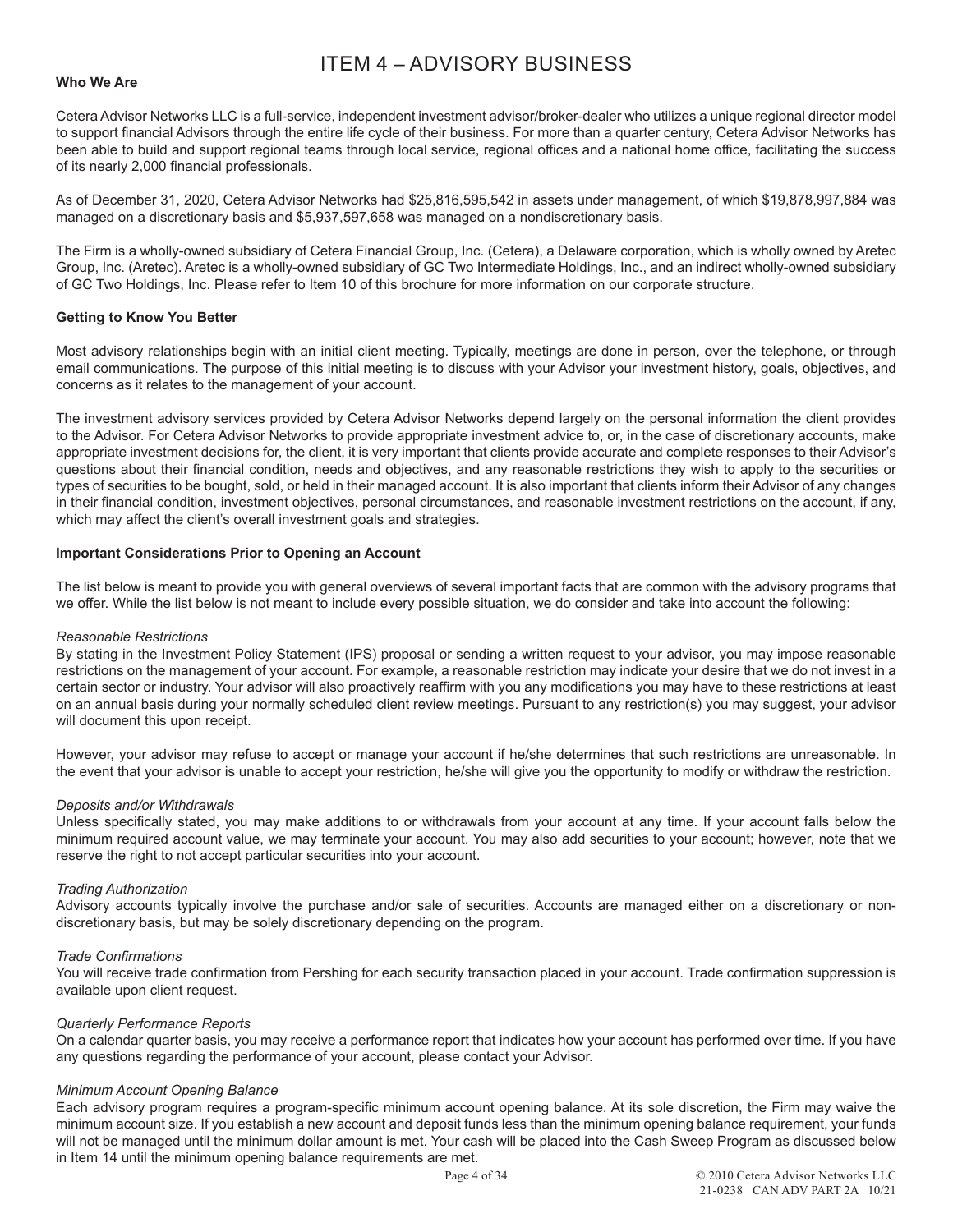# **ERISA Participant Advice Program**

Advisors who actively deliver investment advice to participants of employer sponsored retirement plans subject to ERISA (e.g. 401k plans) may offer the ERISA Participant Advice Program (EPA) which includes the following aspects:

- Pursuant to an EPA agreement with the client, an Advisor assumes an ERISA 3(21) fiduciary role in furnishing investment advice to a plan participant.
- Advisors who act as an ERISA 3(21) fiduciary make recommendations regarding individual funds or investment options within the plan.
- Advisors may also recommend particular allocations to align with plan participant objectives.
- Plan assets must be held on a recordkeeping platform. Assets held in a brokerage account are not eligible for EPA.
- A summary of the advice provided to the participant must be delivered to the Cetera home office each quarter.
- Advisors may charge fees directly to the client as part of the service they're delivering. Fees cannot be paid out of plan asset or participant accounts. Fees may be hourly, flat dollar or asset-based.
- Once executed, EPA agreements are in-force for three years, unless terminated in writing by the client.

# **Important Note about Wrap Fee Programs**

Most third-party money management (TPMM) programs (TPMM Programs), as well as all of the Firm-Sponsored programs, with the exception of Preferred Asset Management® (under the circumstances described below), are considered "wrap fee" programs in which the client pays a specified fee for portfolio management services and trade execution. Wrap fee programs differ from other programs in that the fee structure for wrap programs is all-inclusive, whereas non-wrap fee programs assess trade execution costs that are in addition to the investment advisory fees.

Prime Portfolio Services and Premier Portfolio Management accounts are managed by your Advisor in accordance with his or her own investment methodology and philosophy.

The other wrap fee programs available through Cetera Advisor Networks are managed by a third-party money manager. Wrap fee programs are managed in accordance with the investment methodology and philosophy used by the respective third-party money manager. Cetera Advisor Networks receives a portion of the investment advisory fee you pay to your Advisor when you participate in any of our programs.

Our IARs may create investment models based on investment advice provided by Cetera Investment Management LLC (CIM), an affiliated registered investment adviser. This advice could include basic asset allocation advice, or advice regarding specific securities.

One of the affiliates to Holdings, Cetera Financial Holdings Inc., also owns multiple other investment advisers, including CIM. We use research and model portfolios provided by CIM in many of our programs. A conflict of interest exists due to these affiliations. We attempt to mitigate this risk by ensuring that policies and procedures are in place requiring our IARs to exercise their fiduciary responsibilities when recommending investments to clients. Client fees are not increased if IARs use Cetera research or model portfolios, and Cetera receives no compensation when their services are used by Cetera Advisor Networks IARs. Our IARs' recommendations must only take into account what programs or services are best for each client.

# **More Detail about our Advisor Services**

The Firm has developed several advisory services and programs to give you as much flexibility as possible. The specific advisory program selected by you may cost you more or less than purchasing the services offered in each program separately. Factors that bear upon the cost of a particular advisory program in relation to the cost of the same services purchased separately include, but may not be limited to, the type and size of the account, the historical and/or expected size or number of trades for the account, and the number and range of supplementary advisory and client-related services provided to the account.

The following is a list of our advisory programs:

- Firm-Sponsored Programs
	- a. Preferred Asset Management® Services
	- b. Prime Portfolio Services\*
	- c. Premier Portfolio Management\*
	- d. Managed Wealth ADVANTAGE®\*
	- e. Mutual Fund/Exchange Traded Funds Advisory Program\*
	- f. xMA® Next Generation Managed Account Program\*
	- Co-Sponsored Programs My Advice Architect Program\*\*
- TPMM Programs
- Financial Planning
- **Consulting Services**
- Plan Advice and Consulting Services

\*Please refer to the Cetera Advisor Networks wrap brochure, Form ADV Appendix 1 for a complete description of the wrap programs sponsored by our firm. \*\* Please refer to the My Advice Architect wrap brochure, as included in the Form ADV Appendix 1 of the related investment advisory firm who also cosponsors this platform, Cetera Advisory Services LLC (CAS).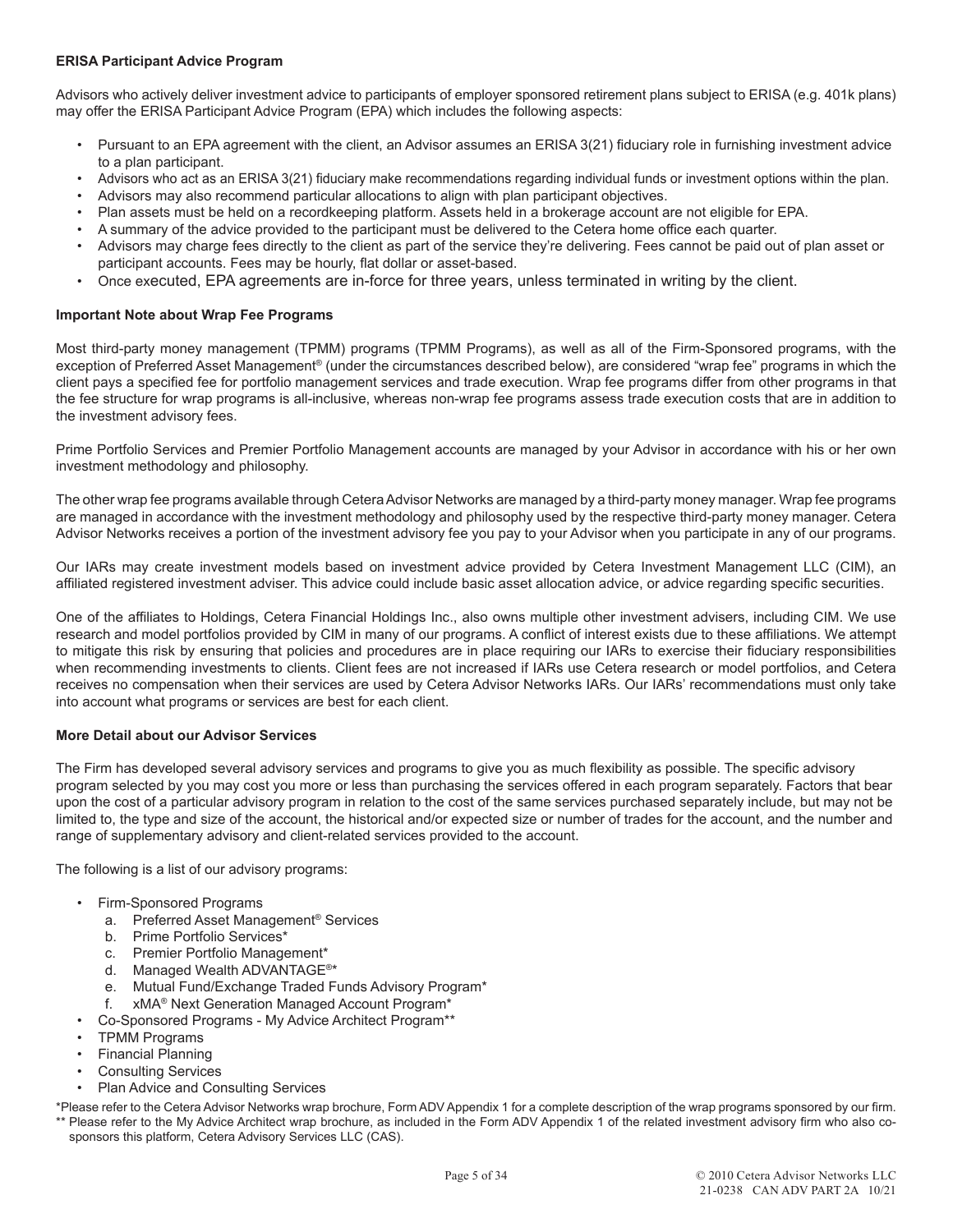# **Preferred Asset Management and Prime Portfolio Services**

We sponsor the Preferred Asset Management (Preferred) and Prime Portfolio Services (Prime) Asset Management Programs. In these programs, your Advisor will create a mix of investments that are appropriate for your investment goals. The benefit of opening these types of accounts includes:

- Individualized management of your account
- Annual reviews of your account

# *Types of Securities*

Your Advisor will purchase securities on your behalf based on your goals and objectives. In order to meet your needs, we provide a wide range of investment choices for you to consider. Some of the securities we may offer to you include, but are not limited to:

- General securities (stocks and bonds)
- Covered call options and protective put options
- Fixed income securities
- Mutual funds
- Structured products
- Exchange-traded funds
- Unit investment trusts

# *Minimum Account Opening Balance*

In general, we require a minimum deposit of \$25,000 to open a Preferred or Prime Account. Your opening balance may include both cash and securities.

Depending on a number of factors, we may waive the minimum required balance, including whether or not you have other accounts with us.

#### **Premier Portfolio Management**

We sponsor a wrap fee program called Premier Portfolio Management (Premier). In this program, your Advisor will create a mix of investments that are appropriate for your investment goals. The benefit of opening these types of accounts includes:

- Individualized management of your account
- Annual reviews of your account

# *Types of Securities*

Your Advisor will purchase securities on your behalf based on your goals and objectives. In order to meet your needs, we provide a wide range of investment choices for you to consider. Some of the securities we may offer to you include, but are not limited to:

- General securities (stocks and bonds)
- Covered call options and protective put options
- Fixed income securities
- **Mutual funds**
- Structured products
- Exchange-traded funds
- Unit investment trusts

# *Minimum Account Opening Balance*

In general, we require a minimum deposit of \$25,000 to open a Premier Account. Your opening balance may include both cash and securities. Depending on a number of factors, we may waive the minimum required balance, including whether or not you have other accounts with us.

#### **Additional Information for Preferred, Prime and Premier Accounts**

# *FundVest Mutual Funds*

The FundVest Mutual Fund Program offers a wide range of mutual funds. This program is maintained by our clearing/custodial firm, Pershing. Pershing, at its sole discretion, may add or remove mutual funds from the FundVest Program without prior notice. In the FundVest Program, transaction costs are waived on certain purchases that would normally carry a transaction charge, which presents a conflict of interest to your Advisor in a Prime Account because your Advisor has a financial incentive to recommend a FundVest mutual fund that does not assess transaction costs over a mutual fund that does assess transaction costs.

Additionally, the Firm receives the short term redemption fees that you pay for certain FundVest mutual fund shares that are redeemed within six calendar months. This compensation is a source of revenue to the Firm and presents a conflict of interest whenever Advisor recommends that you redeem a FundVest mutual fund within six calendar months because the Firm receives a financial benefit from such transaction. This compensation, however, is retained by the Firm and is not shared with your Advisor so your Advisor does not have a financial incentive to recommend certain FundVest mutual funds be redeemed within six calendar months over other investments.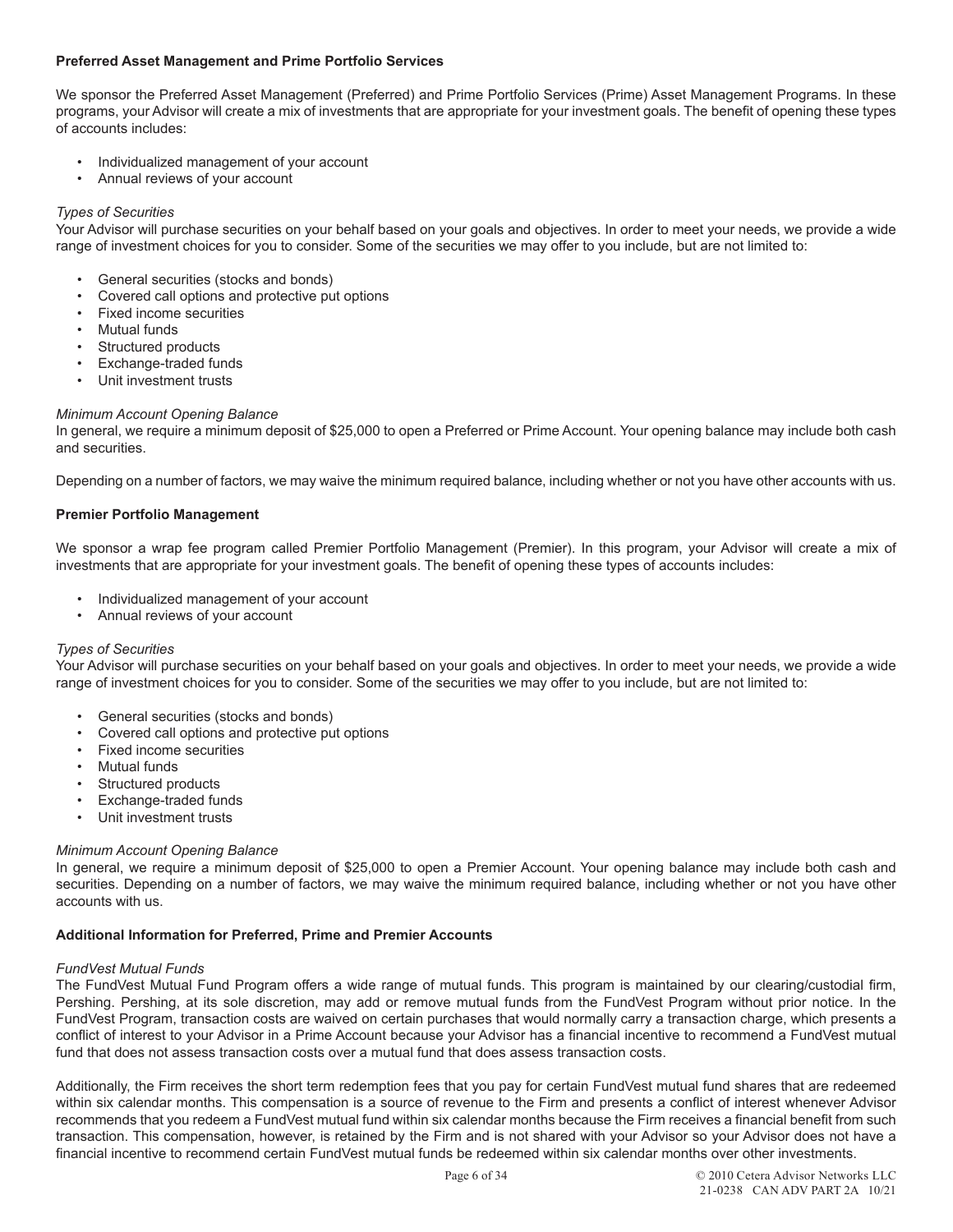# *Borrowing Money (Margin Accounts)*

A margin account is an account where you may borrow funds for the purpose of purchasing additional securities. You may also use a margin account to borrow money to pay for fees associated with your account or to withdraw funds. If you decide to open a margin account, please carefully consider that: (i) if you do not have available cash in your account and use margin, you are borrowing money to purchase securities, pay for fees associated with your account or withdraw funds; and (ii) you are using the securities that you own as collateral.

Money borrowed in a margin account is charged an interest rate determined by the Firm within a range established by Pershing, which can result in you paying more margin interest than you would otherwise if you did not have an account with us. The margin interest rate that you pay is in addition to other fees associated with your account. Pershing retains a portion of the margin interest charged and pays the Firm at a rate established by the Firm which is a source of revenue to us. This additional revenue, which increases based on the amount of margin held in your account and the aggregate amount of margin in all client accounts, represents a conflict of interest, as the Firm has a financial incentive for you and other clients to maintain a margin debt balance. However, this compensation is retained by the Firm and is not shared with your Advisor, so your Advisor does not have a financial incentive to recommend that you maintain a margin balance. Your Advisor has a conflict of interest when recommending that you purchase or sell securities using borrowed money. This conflict occurs because your advisory fee is based on the total market value of the securities and cash balances in your account. If you have a margin debit balance (in other words you have borrowed and owe money to the Firm), your margin debit balance does not reduce the total market value of your Account. In fact, since you have borrowed money to purchase additional shares, the total market value of your account will be higher, which results in a higher advisory fee.

Please also carefully review the margin disclosure document for additional risks involved in opening a margin account.

# *Loan Advance Accounts*

A TriState Capital Bank (TriState) pledged account is collateral for a loan held through TriState. A customer may borrow money from TriState by pledging securities held and custodied in their Pershing brokerage account. Unlike a margin account, these borrowed funds cannot be used to purchase additional securities.

If you decide to enter into a loan arrangement with TriState, then you will be charged an interest rate that is subject to change. The Firm and your Advisor receive a portion of the interest charged on the loan. The amount the Firm and your Advisor receive varies (but in aggregate never exceeds 1% of the loan amount on an annualized basis). This compensation presents a conflict of interest because both the Firm and your Advisor have a financial incentive for you to enter a loan arrangement with TriState. The Firm monitors this conflict by reviewing the borrower's accounts to determine whether or not the use of TriState is appropriate and in line with the borrower's goals and objectives.

If you decide to enter into loan arrangement with this banking entity, you should carefully consider the following:

- You are borrowing money that will have to be repaid to the TriState.
- Pledge arrangement arrangements are only available for non-qualified accounts.
- You, as the borrower, are using the cash and securities that you own in the account as collateral.
- You will be charged an interest rate that is subject to change.
- TriState can force the sale of securities or other assets in the pledged account at any time and without notice to cover any deficiency in the value of the securities pledged for the loan. TriState can decide which securities to sell without consulting you. •
- TriState is responsible for reviewing the loan application and any other documents that TriState may require to obtain the loan. TriState, in its sole discretion, will determine the credit worthiness of the applicant, including the amount of the loan.
- Prior to establishing a loan with TriState, you should carefully review the loan agreement, loan application and any other forms required by the bank in order to process your loan as well as the disclosure form provided by the Firm.

# **Managed Wealth ADVANTAGE®**

Managed Wealth ADVANTAGE (MWA) offers asset allocation models that have been developed for the Firm by Columbus Macro. CIM will independently select and add or remove the mutual funds and/or exchange traded funds that the Firm will make available through the Program (Available Funds). Columbus Macro, and CIM, make the investment allocation decisions for client accounts under the MWA program.

# *MWA Program Profile and Proposal Process*

The process with the Firm begins with you completing an Investment Profile Questionnaire (IPQ). The purpose of the IPQ is to assist your Advisor in understanding your investment objectives, financial situation, risk tolerance, investment time horizon, and other pertinent information. The information we gather will also be used to determine your suitability for the Program and to assist you in setting an appropriate investment objective and selecting an asset allocation model.

You and/or your Advisor will build an investment portfolio (Portfolio) consistent with your asset allocation model, using available funds. Your Advisor will provide ongoing advice on the selection or replacement of mutual funds and/or exchange traded funds (ETFs) in your account based on your individual needs and the investment choices available in the program.

# *Investment Management Philosophy*

MWA provides you with the opportunity to participate in an asset allocation program using selected mutual funds and/or exchange traded funds.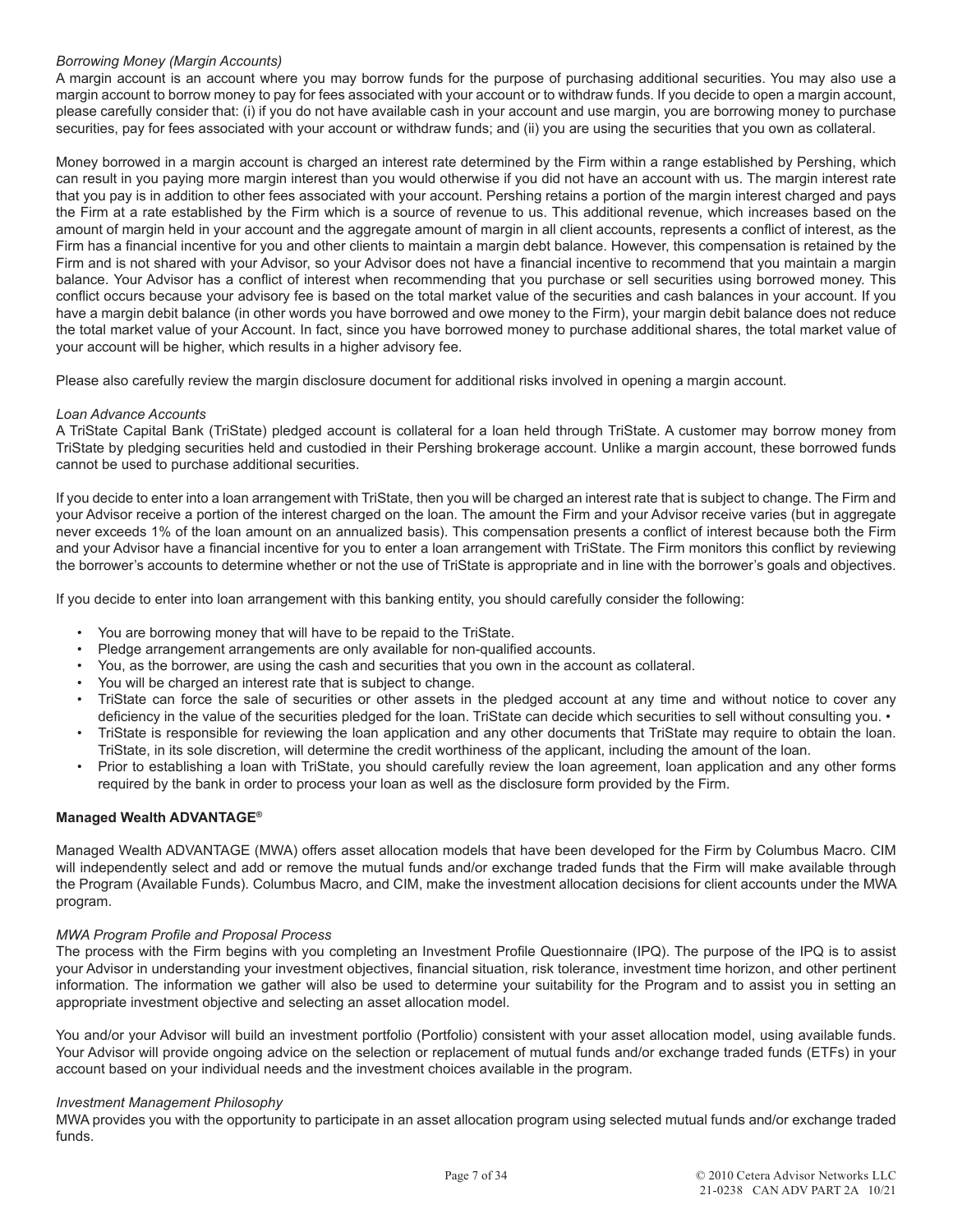# *Trading Authorization*

By completing the account opening documentation, you authorize us to implement transactions on a discretionary basis. You also authorize us to act as Overlay Manager and to delegate this authority to Folio, an independent investment adviser. Folio, as the Overlay Manager, will have full discretion to place orders for the purchase and sales of securities in accordance with your selected Portfolio and to rebalance your account whenever it moves up or down 25% from the target allocation.

# *Minimum Account Opening Balance*

MWA generally requires a minimum deposit of \$25,000. If you establish a new account and deposit funds less than the minimum opening balance requirement, your funds will not be managed until the minimum dollar amount is met. Your cash will be placed into the Cash Sweep Program as discussed below in Item 14 until the minimum opening balance requirements are met.

# **Mutual Fund/Exchange Traded Funds Advisory Program**

We offer a portfolio management service known as the Mutual Fund/Exchange Traded Funds Advisory Program (MF/ETF Program). The following advisors currently serve as Strategists for the MF/ETF Program in addition to Model Provider:

- Wilshire Associates
- Sage Advisory
- Columbus Macro, LLC

# *MF/ETF Program Profile and Proposal Process*

Your relationship generally begins with you completing an Investor Profile Questionnaire (IPQ). The purpose of the IPQ is to assist your Advisor in understanding your investment objectives, financial situation, risk tolerance, investment time horizon and other pertinent information. The information that we gather will also be used to propose an appropriate asset allocation model for your account in the MF/ETF Program. Once you receive the proposal and meet with your Advisor, you will determine whether to adopt, modify or reject the recommended asset allocation model.

#### *Investment Management Philosophy*

Our MF/ETF Advisory Program provides you with the opportunity to participate in an asset allocation program using a tactical model, a strategic model, or a combination of tactical and strategic models, which are discussed in more detail below.

#### *Strategic Asset Allocation*

Strategic asset allocation is a portfolio strategy that involves the periodic rebalancing of your portfolio in order to maintain a long-term goal of a chosen asset allocation mix. The initial investments are chosen based on expected returns and within your risk tolerance. Because the value of the assets can change based on market conditions, the portfolio constantly needs to be re-adjusted to meet the policy. This is often called rebalancing.

The emphasis is on preserving this initial chosen asset allocation mix because the mix ultimately relates to a larger performance objective based on historical data.

# *Tactical Asset Allocation*

Tactical asset allocation is a portfolio strategy that involves the rebalancing of assets held in various categories in order to take advantage of market pricing anomalies or strong market sectors, as chosen by the portfolio managers. This strategy allows the Strategist the opportunity to try and create extra value by taking advantage of these potential situations in the markets. It is a moderately active strategy and may use short-term trading methods.

The investment philosophy is usually based on the belief that investor psychology and market forces can lead to periods when certain securities or classes of securities are not efficiently valued by the market. A tactical allocation process attempts to capture these pricing inefficiencies. It is not a fixed asset weight mix and the allocation and risk level of the portfolio may change quite dramatically.

# *Trading Authorization*

Your Advisor will assist you in determining an appropriate investment strategy to follow. By completing the account opening documentation, you authorize us to act as your agent and attorney-in-fact to direct the investment and reinvestment of the assets in your account. We, in turn, utilize FDX Advisors, Inc. (Folio), an independent investment adviser, to have full trading discretionary trading authority to place orders for the purchase and sale of securities transactions recommended by the models developed by the Strategist. Pershing is currently utilized for clearing and trade execution services.

For both Strategic and Tactical Asset Allocations, Folio will rebalance your account whenever the account moves up or down 25% from the target allocation designed by the Strategists.

In general, the MF/ETF Program requires a minimum deposit of \$25,000 for accounts consisting of mutual funds or \$50,000 for accounts utilizing ETF securities.

# *In-Kind Transfers*

Accounts may be funded with both securities and cash. The MF/ETF Program can only accept mutual funds, equities and ETFs that are approved by the Firm. Any mutual funds, equities and ETFs that are transferred into the MF/ETF Program that are not accepted by the Firm will incur a fee charged to the Advisor. This creates a conflict of interest for the Advisor as he or she bears the cost if this option is used.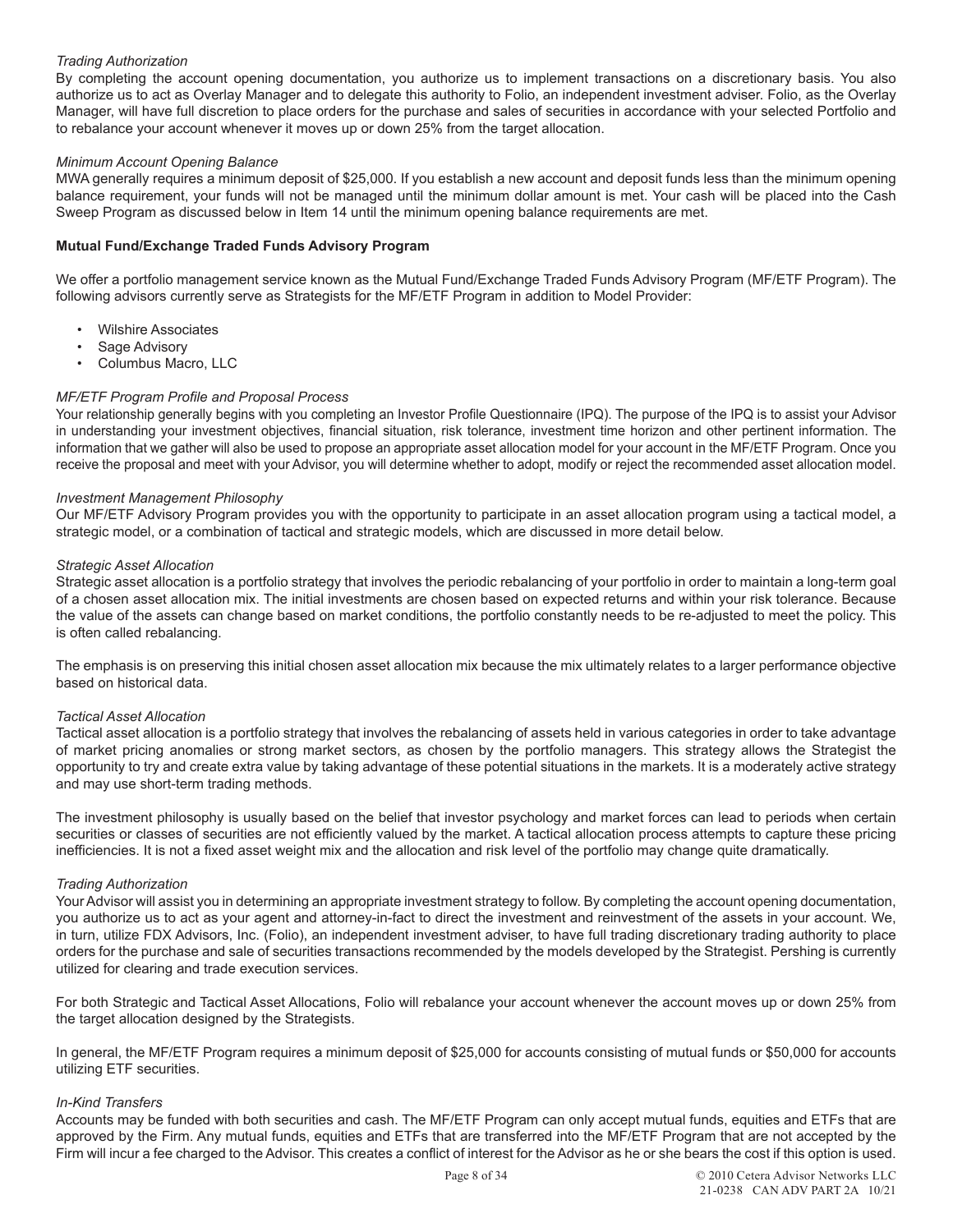#### **xMA® Program**

We offer a portfolio management service known as Next Generation Managed Account (xMA). xMA provides access to independent investment manager(s) to design models based on investment styles. The models may consist of multiple types of securities but typically utilize some or all of the following: fixed income, open-end mutual funds, exchange-traded funds, and general securities.

#### *xMA Proposal and Investment Policy Statement Process*

Your xMA relationship generally begins with completing an Investor Profile Questionnaire (IPQ). The purpose of this questionnaire is to assist your Advisor in understanding your investment objectives, financial situation, risk tolerance, investment time horizon and other pertinent information. The information that we gather will also be used to recommend an appropriate xMA Manager.

Based on the answers provided to the Firm, an Investment Policy Statement (IPS) will be generated. The IPS will present to you one of several investment styles for consideration.

#### *Trading Authorization and Discretionary Management*

This program is a discretionary program. The type of discretionary authority exercised depends on the model portfolio that you invest in. Your Advisor will have discretion to choose the xMA Manager.

By completing the account opening documentation, you authorize us, or as applicable, the manager of a fixed income model (Fixed Income Model), to act as your agent and attorney-in-fact to direct the investment and reinvestment of the assets in your account. For accounts that do not utilize a Fixed Income Model, we, in turn, authorize Folio, an independent investment adviser, to act as Overlay Manager to have full discretionary trading authority to place orders for the purchase and sale of securities recommended by the models developed by such xMA Managers.

#### *Use of Independent Investment Managers*

Your Advisor may recommend models designed by one or more xMA Managers. The xMA Manager will independently select the securities for the model selected. With the exception of Fixed Income Models, the securities that comprise the model will be sent to Folio for trading. Pershing is currently utilized for clearing and trade execution services.

#### *Fixed Income Models*

Your Advisor may recommend models designed by managers to invest in fixed income securities. If a Fixed Income Model is selected, the fixed income manager will have investment and trading discretion over the trades for that account.

In general, we require a minimum deposit of:

- 1. \$100,000 for equities only
- 2. \$100,000 for fixed income managers who use equities and ETF investments
- 3. \$250,000 managers who use individual fixed income issues, such as individual bonds

The minimum deposit may consist of both cash and securities. Managers may have different account minimums, restrictions on the types of investments they manage, and other pertinent details. Please refer to the manager's Form ADV Part 2A Brochure for additional information.

# **My Advice Architect Program**

Cetera Advisor Networks is a co-sponsor of the My Advice Architect Platform (MAA Platform) and is responsible for supervising the activities of the investment adviser representatives who use the MAA Platform for clients. For a more detailed description of the Platform, please see Form ADV Appendix 1 of CAS, the related investment advisory firm who also co-sponsors this Platform.

# **Third-Party Money Manager Programs**

Our TPMM Programs provide you with the opportunity to have your portfolio professionally managed by outside money managers. TPMM Programs offer clients access to a variety of model portfolios with varying levels of risk from which they may choose. TPMM Program accounts are not managed by Cetera Advisor Networks; rather, they are managed by one or more third- party portfolio managers on a discretionary basis, and they may consist of a variety of different securities types, including stocks, bonds, and mutual funds. Cetera Advisor Networks is not the sponsor of these TPMM Programs.

The Firm charges its IARs an administrative fee for the client accounts held at TPMMs. This administrative fee is calculated by the Firm based on the advisory fees that the IAR has received from the TPMMs. There is a conflict of interest associated with this fee for your IAR, as it creates a financial disincentive to recommend TPMM products to you.

Cetera Advisor Networks may act in either a "solicitor" or "subadviser" capacity when it offers TPMM programs to Advisors' clients, as described below:

**Solicitor –** When acting as a solicitor for the TPMM program, Cetera Advisor Networks and your Advisor do not provide advisory services in relation to the TPMM program. Instead, your Advisor will assist you in selecting one or more TPMM programs believed to be suitable for you based on your stated financial situation, investment objectives, and financial goals. The TPMM will be responsible for assessing the suitability of their products against your risk profile. Cetera Advisor Networks and your Advisor are compensated for referring you to the TPMM program.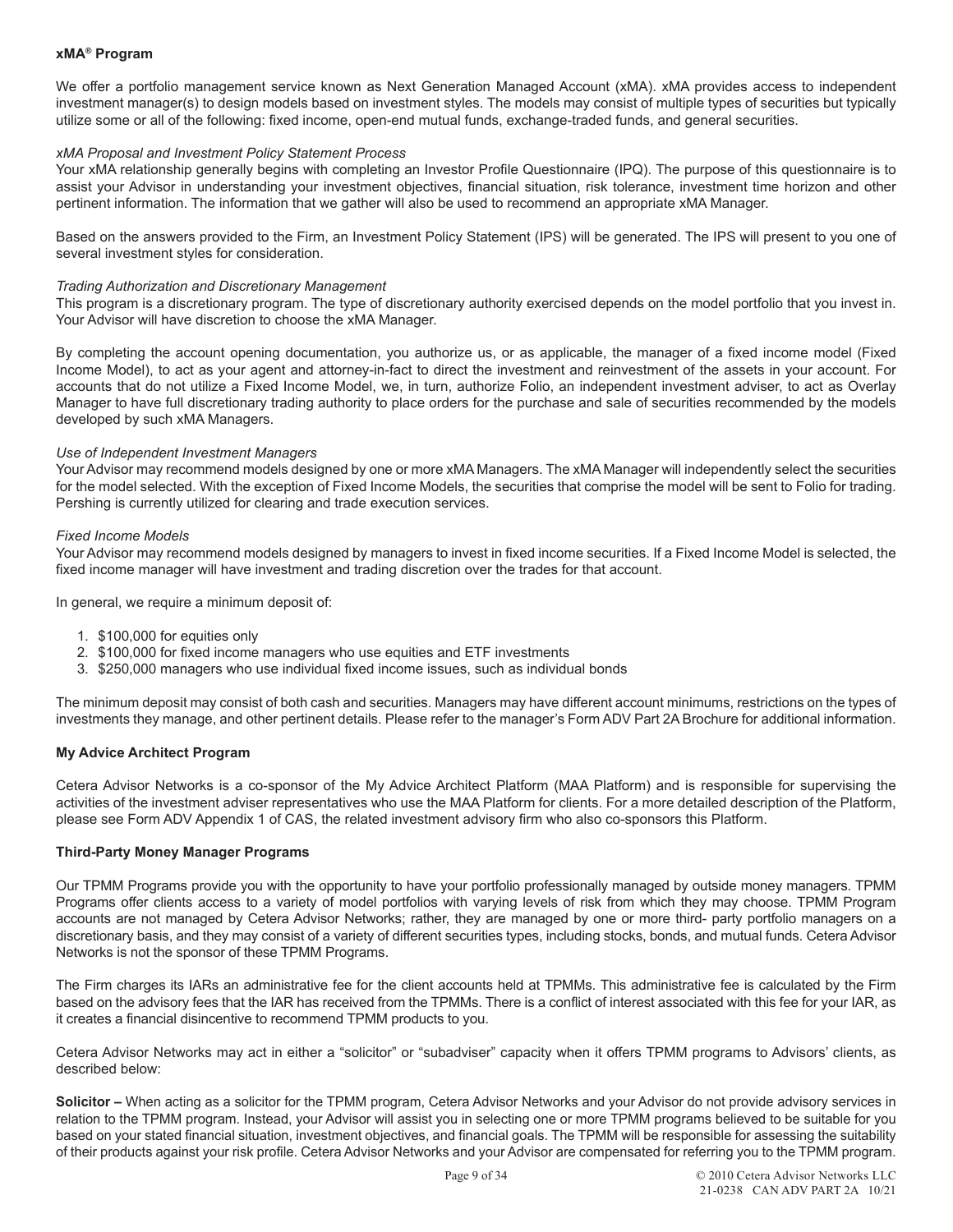This compensation generally takes the form of the TPMM sharing a percentage of the advisory fee you pay to the TPMM with Cetera Advisor Networks and your Advisor. When we act as a solicitor for a TPMM program, you will receive a written solicitor disclosure statement describing the nature of our relationship with the TPMM program, if any; the terms of our compensation arrangement with the TPMM program, including a description of the compensation that we will receive for referring you to the TPMM program; and the amount, if any, that you will be charged in addition to the advisory fee that you will pay to the TPMM as a result of our referral of you to the TPMM program.

**Adviser or Subadviser –** Under an adviser or subadviser relationship between Cetera Advisor Networks and the sponsor of the TPMM program, we are jointly responsible for the ongoing management of the account. Your Advisor is responsible for assisting you with completing the investor profile questionnaire. While each TPMM may have a different name for their questionnaire, your responses will assist your Advisor with understanding your investment objectives, financial situation, risk tolerance, investment time horizon and other personal information. Based on the answers that you provide to your Advisor, he or she will assist you in determining which TPMM model or portfolio strategy is appropriate for you. As part of establishing a new account, you will receive both our disclosure brochure as well as the TPMM's disclosure brochure.

Since each TPMM is uniquely structured with different investment products, please ensure that you carefully review all documents provided to you on behalf of the TPMM. These include, but are not limited to:

- The TPMM's Form ADV Part 2A or Disclosure Brochure for specific program descriptions.
- The TPMM's Client Agreement as well as any other agreement entered into regarding a TPMM program, for specific contractual terms (including fees, billing methods, administrative and other fees, etc.).
- Any additional disclosure or offering documents provided by the TPMM in connection with investment products.

# **Financial Planning**

# *(Agreements # 346 and 653 – program closed)*

Financial planning typically involves providing a variety of services to individuals or entities regarding the management of their financial resources based upon an analysis of their individual needs. Generally, financial planning services involve preparing a financial program for a client based on the client's financial circumstances and objectives. The information provided as part of this service would normally cover present and anticipated assets and liabilities, including insurance, savings, investments, and anticipated retirement or other employee benefits.

The advice that is provided to you by your Advisor may include general recommendations for a course of activity, or specific actions, to be taken by you.

Traditional financial planning involves meeting with you to determine your financial goals and objectives. We then develop and deliver to you a written financial plan. At that point, our advisory relationship is typically concluded.

# *Initial Client Meeting*

The purpose of this meeting is to discuss with you specific areas of concern and potential planning areas. During this meeting, your Advisor will work with you to determine whether or not a financial plan is appropriate for your specific circumstance.

As part of your initial meeting, or as a separate meeting, your Advisor will review all necessary documents for him/her to develop a financial plan for you. These documents may include, among other things, brokerage statements, income tax statements, a current will, other financial plans, business agreements, retirement information, etc.

#### *Developing a Financial Plan*

Based on the information that your Advisor gathers about your specific circumstance, a financial plan will be developed for you. Your Advisor may use various computer software tools to assist them in creating the financial plan. While our Advisors will not provide tax or legal advice, with written permission from you, they may speak with your attorney and/or tax professional.

#### Financial plans may consist of:

**Financial Position –** Financial position review encompasses a review of your current financial position, including a review of your current cash flow. This type of review typically involves reviewing your net worth, cash flow, budget, debt, and investment accounts.

**Retirement Planning –** Retirement planning typically consists of analyzing your current or expected future retirement needs. Based on your current level of retirement savings, additional retirement accounts (such as an IRA or Roth IRA) may be recommended, or additional contributions to your existing company retirement plan may be recommended.

If you have an account in a company retirement plan that falls under ERISA (such as a 401(k), defined benefit plan, etc.), your Advisor may provide education on your company retirement account but not specific investment advice. The education that they provide to you will be limited to:

- General principles for investing, overall asset allocation strategies, and general information about the options currently available in your plan.
- Your Advisor may consider the amount of assets you hold in your company retirement plan in order to determine and recommend an overall investment strategy for you.
- Your Advisor may not provide you with specific investment advice regarding investments held within your company retirement plan. This includes recommending that you invest a certain percentage into an investment option held within your company plan.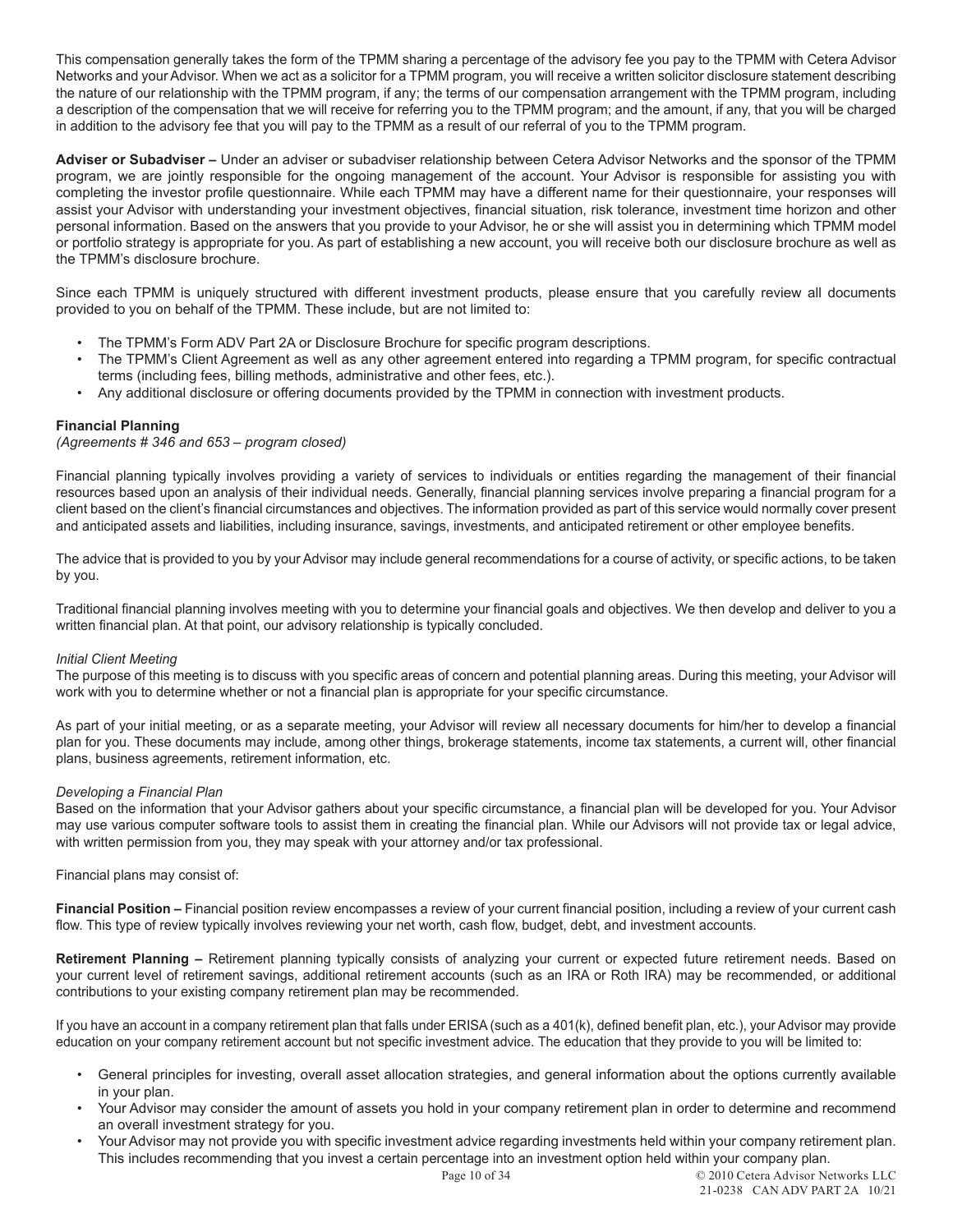**Insurance Analysis –** Insurance analysis typically consists of analyzing your current or expected insurance needs. Based on your specific circumstances, such as, number of dependents and the age of the members in your household, your Advisor may suggest the need to increase or decrease the amount of insurance you currently have. Certain states do not allow us to charge you a separate management fee to review your insurance needs.

**Education Planning –** Your Advisor may review your current or future needs as it relates to paying for education expenses for you or your dependents. This type of review typically analyzes the amount of money you are saving for education expenses.

**Tax Efficient Investing Strategies –** As part of the consulting services, your Advisor may not provide you with tax advice. However, your Advisor may assist you in designing an investment strategy to maximize the tax efficiency of your portfolio.

#### *Advice Provided*

The financial plan will provide you with recommendations and advice tailored to your specific financial goals, objectives, and situation. You are under no obligation to act on the advice that is given to you. If you choose to act on any of the advice given to you, you are under no obligation to open any accounts with us, and you may, in fact, open accounts with firms that are not affiliated with us.

#### *Delivering the Plan*

Your Advisor will deliver and explain the financial plan or a letter recapping the advice that is being provided to you.

# **Consulting Services**

*(Agreements # 152, 152A, 654, and 654A – program closed)*

Consulting services, while similar to traditional financial planning, provide you with several distinct services. These include the ability for your Advisor to provide a broader range of financial advice and services, including the ability to provide specific security recommendations. The services are offered to you over a longer period of time (up to three years).

#### *Consulting Services Term*

Consulting services allow our Advisors to provide continuous advice to you for the duration of the consulting service contract. The contract is in effect for three years from the time you initially sign the contract. The contract may be terminated earlier at the request of you or us. If you wish to continue the consulting arrangement after the contract expires, you will need to execute a new contract with another three year term.

#### *Initial Client Meeting*

The purpose of this meeting is to discuss your current and future goals and objectives. During this meeting, your Advisor will explain the consulting process, set reasonable expectations with you, and discuss any initial concerns that you may have.

As part of your initial meeting, or as a separate meeting, your Advisor will review all necessary documents for him/her to develop a course of action for you. These documents may include, among others, brokerage statements, income tax statements, current will, other financial plans, businesses agreements, retirement information, etc.

#### *Subsequent Review Meetings*

Based on the services provided to you, your Advisor will schedule subsequent meetings to discuss the status of recommended actions. These meetings occur in a number of ways, including over the telephone, in person, or via email.

#### *Advice Provided*

The consulting services your Advisor provides will include recommendations and advice tailored to your specific financial goals, objectives and situation. You are under no obligation to act on the advice that is given to you. If you choose to act on any of the advice given to you, you are under no obligation to open any accounts with us, and you may, in fact, open accounts with firms that are not affiliated with us.

#### *Fee Invoice*

On a quarterly, semi-annual or annual basis, you will receive an invoice from your Advisor describing the services provided to you and the cost of the services or advice. Your consulting fee is paid for in arrears. This means that your fees pay for advisory services that you received in the prior quarter, six months or 12 months.

#### **Consulting Agreement Program and Services**

*(Agreements # 669)*

#### *Initial Client Meeting*

The purpose of this meeting is to discuss your current and future goals and objectives. During this meeting, your Advisor will explain the consulting and planning process, set reasonable expectations with you, and discuss any initial concerns that you may have.

As part of your initial meeting, or as a separate meeting, your Advisor will review pertinent documents for him/her to develop a course of action for you. These documents may include, among others, brokerage statements, income tax statements, current will, other financial plans, business agreements, retirement information, etc.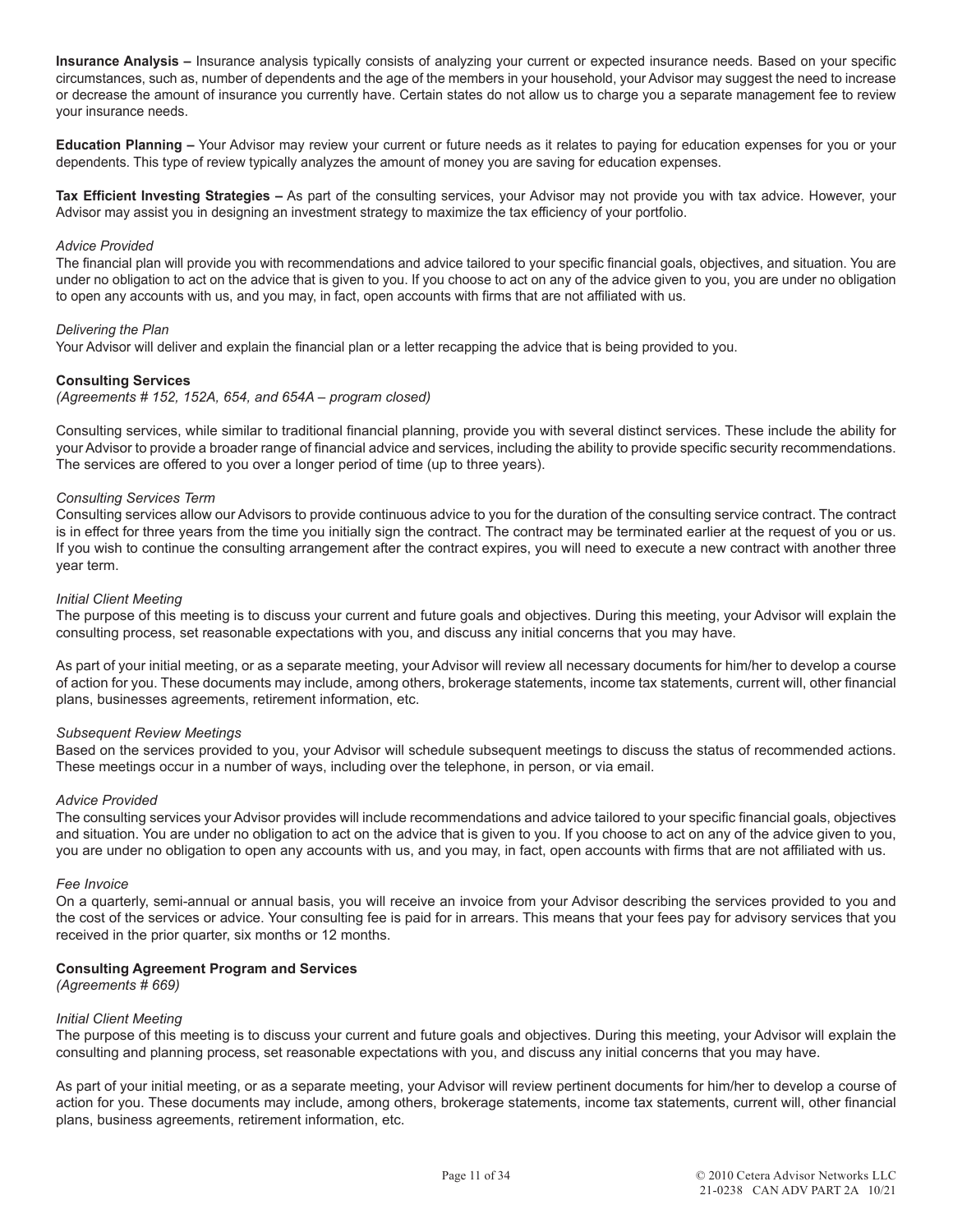*Types of services (may include but are not limited to the following).*

**Asset Allocation –** Providing guidance to asset class recommendations or product recommendations. If the Advisor provides investment advice to you in another advisory account, then the Advisor cannot charge any fee for the asset allocation services provided under the Fee for Service Consulting Program.

**Business Planning –** Providing business planning, such as cash flow analysis, sales forecasting, investment capital, retirement benefits, tax strategy, business goals and targets.

**Cash Flow and Budgeting Analysis –** A process of examining your cash inflow and outflow during a stated period, providing debt strategies, and providing budget and savings implementation strategies.

**Charitable Giving Solutions –** Providing recommendations for charitable gift giving that may result in income reduction, reduction of estate taxes or providing you with other tax breaks.

**Education Planning –** Providing advice on education planning, savings strategies, gifting and or budgeting strategies for your family's educational needs.

**Estate and Multigenerational Planning –** Providing education or assistance to clients with an estate attorney regarding general strategy and generational wealth transfer strategies.

**Financial Position –** Financial position review encompasses a review of your current financial position, including a review of your current cash flow. This type of review typically involves reviewing your net worth, cash flow, budget, debt, and investment accounts.

**General Analysis and Planning –** Financial analysis and planning advice for achieving a financial objective or task to meet your needs.

**Insurance Analysis –** Insurance analysis typically consists of analyzing your current or expected insurance needs. Based on your specific circumstances, such as, number of dependents and the age of the members in your household, your Advisor may suggest the need to increase or decrease the amount of insurance you currently have. Certain states do not allow us to charge a separate fee to review your insurance needs.

**Retirement Planning and Analysis –** Retirement planning typically consists of analyzing your current or expected future retirement needs. Based on your current level of retirement savings, additional retirement accounts (such as an IRA or Roth IRA) may be recommended, or additional contributions to your existing company retirement plan may be recommended.

If you have an account in a company retirement plan that falls under ERISA (such as a 401(k), defined benefit plan, etc.), your Advisor may provide education on your company retirement account but not specific investment advice. The education that they provide to you will be limited to:

- General principles for investing, overall asset allocation strategies, and general information about the options currently available in your plan.
- Your Advisor may consider the amount of assets you hold in your company retirement plan in order to determine and recommend an overall investment strategy for you.
- Your Advisor may not provide you with specific investment advice regarding investments held within your company retirement plan. This includes recommending that you invest a certain percentage into an investment option held within your company plan.

**Tax Efficient Investing Strategies –** As part of the consulting services, your Advisor may not provide you with tax advice. However, your Advisor may assist you in designing an investment strategy to maximize the tax efficiency of your portfolio, advice on tax gain-loss harvesting, timing of purchases and sells, education on how charitable donations may qualify for tax deduction and advice on the types of retirement plans that an individual may use to help reduce tax liability.

**Wealth Accumulation and Preservation Strategies –** Providing you analysis of your net worth and assets and providing advice towards long term sustainable wealth.

# *Term of Services*

The term of the Fee for Service Consulting agreement is determined at the time you and your Advisor execute the agreement. You will have an option of 5 months for Limited Consulting Services (described below) or 1 year, 2 years, 3 years, or to maintain an ongoing agreement until canceled (Ongoing Consulting Services). You will also have the option to select Limited Consulting Services (which may include Financial Planning) or Ongoing Consulting Services.

# *Limited Consulting Services*

Under the Limited Consulting services, you may receive any of the Types of Services referenced above, and these services will be provided to you within five months.

# *Ongoing Consulting Services*

Under the Ongoing Consulting services, you may receive any of the Types of Services and the term will be specified in your client agreement. You will have the option of 1 year, 2 years, 3 years, or an ongoing arrangement that can continue until canceled by either party.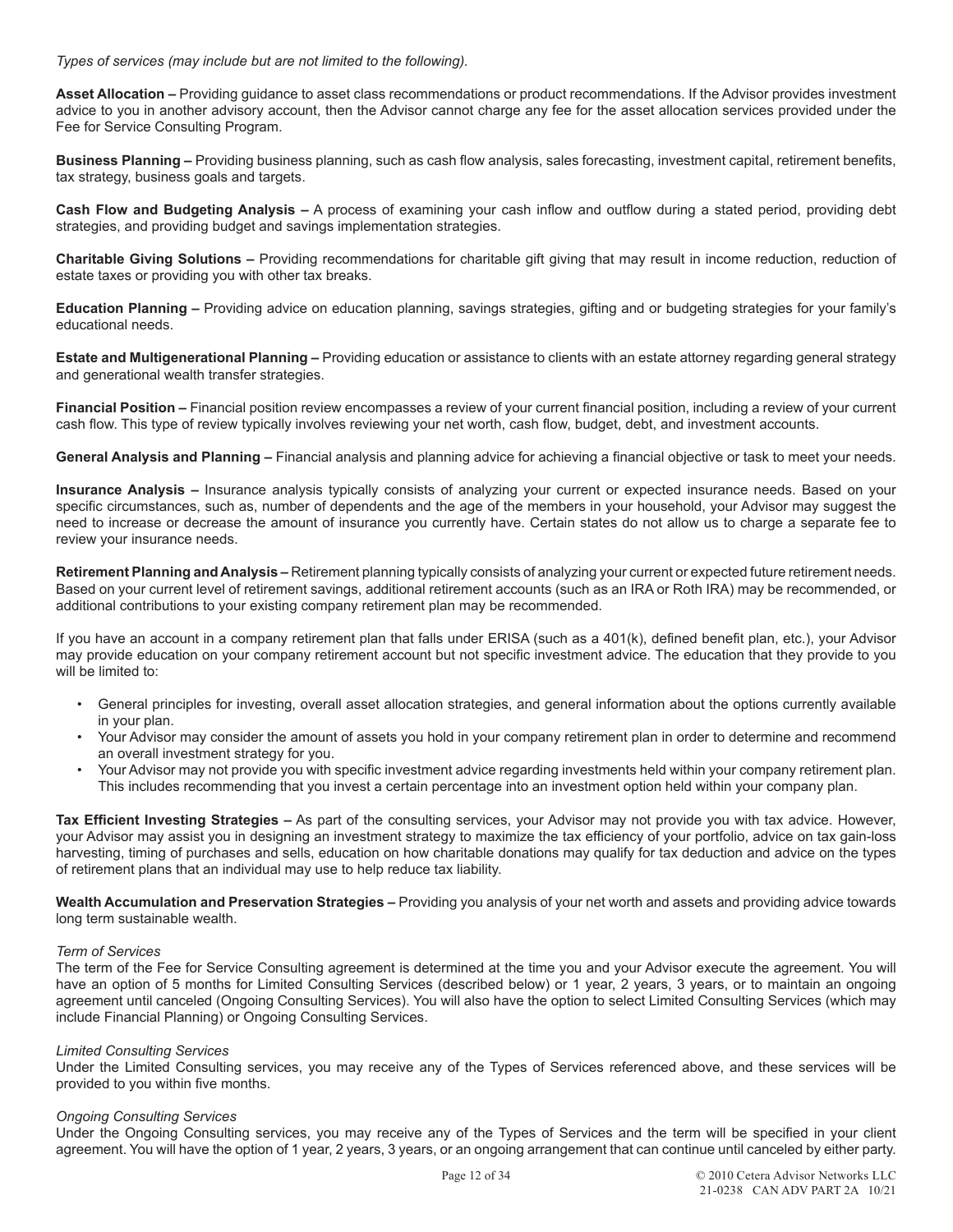# *Advice Provided*

The consulting services your Advisor provides will include recommendations and advice tailored to your specific financial goals, objectives and situation. You are under no obligation to act on the advice that is given to you. If you choose to act on any of the advice given to you, you are under no obligation to open any accounts with us, and you may, in fact, open accounts with firms that are not related to us.

# *Fee Invoice*

On a monthly, quarterly, semi-annual or annual basis (annual in arrears only), you will receive an invoice for the services provided to you and the cost will be detailed in the invoice. You will have the option to pay the fees by credit card, debit card, or ACH through a third-party vendor, or you may pay by check.

## *Plan Advice and Consulting Services*

Retirement plans subject to the Employee Retirement Income Security Act of 1974 (ERISA) may retain an investment adviser representative of the Firm to provide advisory and consulting services to your retirement plan. In providing these services, Cetera Advisor Networks may act as a fiduciary, as defined under Section 3(21)(A)(ii) of ERISA, and will adhere to the provisions outlined by ERISA to provide the highest standard of care to qualified retirement plans.

# *Plan Advice and Consulting Program*

Fiduciary advisory services available under the Plan Advice and Consulting Program include:

- Investment policies and objectives Reviewing and assisting in establishing investment policies and objectives on behalf of the plan and its related trust, which may reasonably include restrictions on the plan's investments.
- Preparation of Investment Policy Statement (IPS) In consultation with the plan sponsor concerning the investment policies and objectives for the plan, an investment adviser representative may assist the plan sponsor in developing an IPS that is consistent with the requirements of ERISA. Cetera Advisor Networks cannot guarantee that the plan's investments will achieve the objectives in the IPS.
- Investment recommendations An investment adviser representative may recommend, for selection by the plan sponsor, core investments to be offered to plan participants consistent with the plan's IPS or other relevant guidelines and ERISA. The IAR may also recommend investment replacements if existing investments are no longer suitable.
- Investment manager recommendations An Advisor may recommend "investment managers" within the meaning of ERISA Section 3(38) on behalf of the plan, or designated investment managers to be offered as investment options for plan participants, as applicable. The Advisor may also recommend replacement managers if existing managers are no longer suitable. In limited circumstances, we may provide two investment lineups consisting of the same funds but different share classes, of which the plan selects.
- Investment monitoring An investment adviser representative may meet with the plan sponsor on a quarterly basis, or at such other times as the investment adviser representative and plan sponsor may mutually agree, to review the performance of the plan's investments or investment managers, as applicable, in accordance with the plan's IPS or other relevant guidelines and ERISA.
- Selection of a Qualified Default Investment Alternative An investment adviser representative may recommend to the plan sponsor an investment fund product or model portfolio meeting the definition of a "Qualified Default Investment Alternative" (QDIA) in DOL Regulation §2550.404c-5(e)(3). If applicable, the guidelines for the QDIA shall be reflected in the IPS.

Non-fiduciary consulting services available under the Plan Advice and Consulting Program include:

- Charter for a fiduciary committee In consultation with the plan sponsor, an investment adviser representative may assist in developing a charter for the plan sponsor's fiduciary investment committee for the plan and assist in the structure and composition of the committee.
- Education services to a fiduciary committee An investment adviser representative may provide education for selected employees of the plan who are serving on the plan's fiduciary investment committee. Such education may include guidance concerning their fiduciary roles on the committee, including their investment-related duties under the plan, at times mutually agreeable to the parties.
- Performance reports An investment adviser representative may prepare periodic performance reports for the plan's investments, comparing the performance thereof to benchmarks set forth in the IPS or other such benchmarks as specified in writing by the plan sponsor. The information used to generate the reports will be derived from statements provided by or through the plan sponsor. Investment adviser representatives do not make any investment recommendations, rate of investments or make buy, sell or hold recommendations as part of performance reporting.
- Fee monitoring An investment adviser representative may assist the plan sponsor with respect to its duties to evaluate the reasonableness of the fees and expenses of the plan's investments or investment managers, as applicable, in accordance with the plan's IPS or other relevant guidelines and ERISA. Upon request, an investment adviser representative may also assist the plan sponsor with respect to its evaluation of the plan's fees and expenses for administrative services.
- Participant education services An investment adviser representative of the firm may offer investment education to plan participants at scheduled meetings on an annual basis, or such other times as the investment adviser representatives and plan sponsor may mutually agree, in accordance with the Department of Labor's exclusions for investment education from its definition of a recommendation as set forth in 29 CFR Section 2510.3-21(b)(1) and (2). An investment adviser representative may provide nonfiduciary education concerning the availability of withdrawals and rollovers from the plan but will not discuss the advisability of withdrawals or rollovers at such meetings.
- Service provider recommendations In the event the plan sponsor chooses to select a new recordkeeper or other administrative service provider to the plan, an investment adviser representative may recommend plan service providers for the plan sponsor's consideration. Such recommendations shall not include investment or allocation recommendations by the investment adviser representative. Upon request, an investment adviser representative will assist the plan sponsor in the preparation and evaluation of requests for proposals, finalist interviews and conversion support.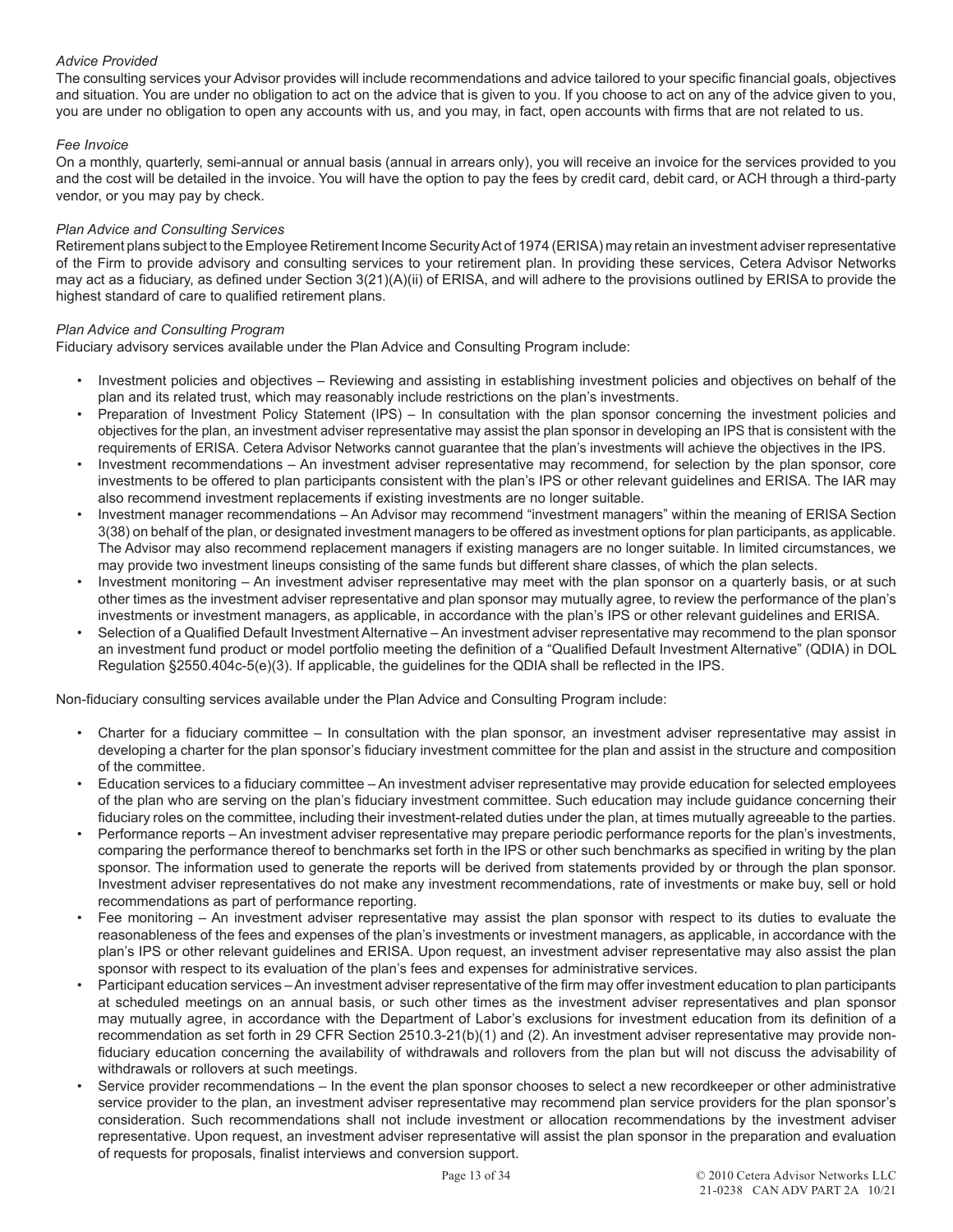In performing consulting services, your investment adviser representative and Cetera Advisor Networks are acting solely as an agent and at the plan's direction.

Services not offered as part of the Plan Advice and Consulting Program include:

- Custody and trade execution Taking custody or possession of any plan assets, ensuring that contributions by the plan or from participants are deposited timely with the trustee or custodian for the plan, or executing orders for trades or securities transactions with respect to the plan's assets.
- Employer stock funds and brokerage windows Providing advice regarding the prudence of plan investments in any employer stock, or providing guidance to participants concerning investments through any brokerage account window under the plan.
- Proxies Rendering advice on, or taking action with respect to, the voting of proxies solicited on behalf of securities held in trust by the plan, or the exercise of similar shareholder rights regarding such securities.
- Discretionary plan administration Interpreting the plan, determining eligibility under the plan, distributing plan assets to pay benefits or expenses, determining benefit claim, or making any other discretionary decisions with respect to the administration of the plan.
- Legal or tax advice Reviewing or amending plan documents for compliance with changes in tax qualification requirements or providing legal or tax advice on matters relating to the plan, including advising on whether plan investments will result in unrelated business taxable income.
- Participant advice Furnishing any fiduciary "investment advice" within the meaning of ERISA to participants relating to any participant-directed investments under the plan. Any personal investment-related services provided by Cetera Advisor Networks to individuals, including but not limited to individuals who are plan participants, will be unrelated to the services.
- Regulatory notices and reports Distributing summary plan descriptions, elections, and any other notices required by law to participants, or filing any governmental reports for the plan or client.

# *Investment Fiduciary Manager Program*

We offer investment fiduciary advisory services to participant directed employer-sponsored plans that are subject to Section 3(38) of ERISA (Plans) in a program entitled the Investment Fiduciary Manager Program (Program). CIM, an investment adviser that is a related entity of ours provides us with a recommended investment lineup for each platform of a recordkeeper that we make available in the Program. Each recordkeeper available in the Program is also a strategic partner (Retirement Partner) in our Retirement Strategic Partner Program (defined below). CIM creates and provides us with the investment lineups, which are composed primarily of Strategic Partner (defined below) Funds. The Strategic Partner funds included in the investment lineups offered at each of the recordkeeping platforms are excluded from the Strategic Partner compensation described in Item 14 below.

We determine whether to make available in the Program the investment lineups recommended by CIM. CIM does not act as an investment adviser to the Plan or any of its participants. One investment lineup will typically be provided per recordkeeper platform. Each Plan grants us the discretion to select the investment lineup at a particular recordkeeper for that Plan. Our ERISA Section 3(38) discretionary advice service is offered only at the Plan level and not at the individual participant or account level, as individual participants ultimately retain the responsibility of selecting their own investments from the designated investment lineup.

# ITEM 5 – FEES AND COMPENSATION

The Firm and/or your Advisor are compensated in several ways. We want to ensure that you understand how we, as a Firm, and our Advisors are compensated, as well as the other costs associated with your account. Here are a few important facts about the fees and costs associated with your account:

Cetera will typically earn compensation for managing these accounts by charging you an advisory fee. This fee is called an "assets under management" (AUM) fee. Essentially, this means that on a quarterly basis, we will charge you a fee that is calculated as a percentage of the market value of the assets held within your advisory account.

Fees associated with the wrap programs sponsored by our firm and co-sponsored by related firms are described in the appropriate program's Appendix 1 wrap brochure as described in Item 4.

|  |  | Advisory Fee Schedules |
|--|--|------------------------|
|--|--|------------------------|

| Preferred Fee Schedule         |                    |  |
|--------------------------------|--------------------|--|
| Account Size                   | Maximum Annual Fee |  |
| First $$0 - $250,000$          | 2.50%              |  |
| Next \$250,001 - \$500,000     | 2.25%              |  |
| Next $$500,001 - $1,000,000$   | 1.75%              |  |
| Next $$1,000,001 - $2,500,000$ | 1.50%              |  |
| Next $$2,500,001 - $5,000,000$ | 1.25%              |  |
| Next \$5,000,001 - Over        | 1.00%              |  |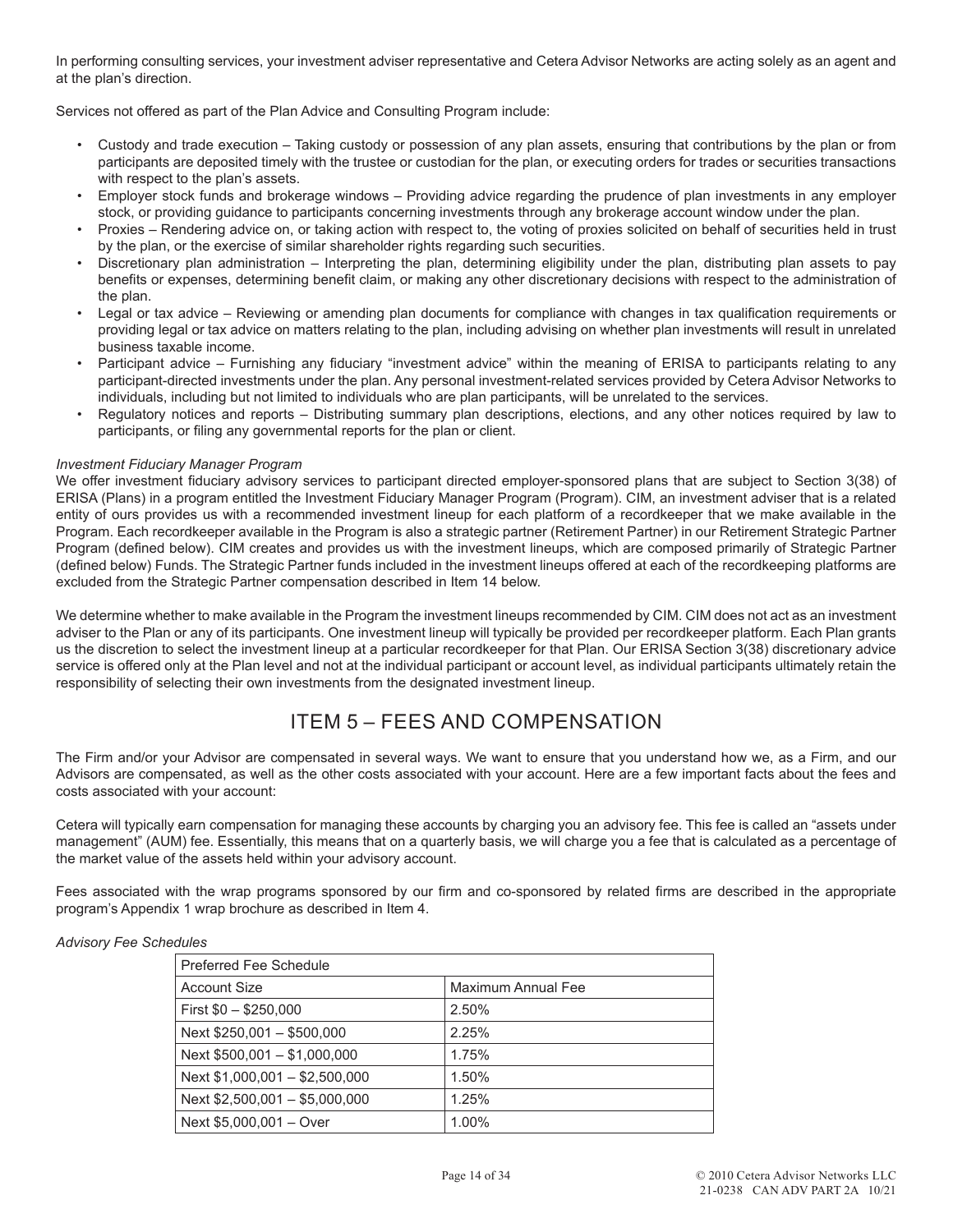You will also be responsible for any transaction costs associated with purchasing securities in a Preferred Account. Your executed advisory services agreement lists the transaction costs associated with your account. With the exception of ERISA accounts, we mark up the transaction costs that our clearing firm charges us, which is a source of additional revenue. The more transactions a client enters into, the more compensation the Firm receives. The Firms' transaction charges in non-ERISA accounts represent a conflict of interest due to the fact that we have a financial incentive to establish a Preferred Account because of the additional revenue we receive. This compensation, however, is retained by the Firm and is not shared with your Advisor, so your Advisor does not have a financial incentive to recommend that you open a Preferred Account or engage in frequent transactions.

In addition to the assets under management fee, if you close a Preferred Account within the first year, you will pay a separate administration fee of \$200.

# **Preferred Asset Management and Prime Portfolio Services**

Transaction costs are the costs associated with purchasing or selling securities. The Preferred and Prime Programs are materially the same with one important exception. In the Prime Program, your Advisor pays for any transaction costs associated with your account. In the Preferred Program, any transaction charges are paid by you. Because your Advisor pays for transaction costs in the Prime Account, the management fees that you pay are higher.

Your Advisor has a conflict of interest in recommending that you open a Preferred or a Prime advisory account because in the Prime advisory program, he or she only pays for transaction costs, which vary depending upon the type of security being purchased or sold. For example, if it is anticipated that you will trade more frequently, your Advisor would receive less overall compensation because he or she incurs transaction costs for each transaction. Your Advisor would have a conflict of interest in that he or she may not recommend a Prime account if it is anticipated that you will trade frequently. The maximum fee schedule for the Prime program is 0.25% higher than the maximum fee schedule for the Preferred Program. Therefore, for clients who will trade infrequently, the Advisor has an incentive to recommend a Prime account, even though he or she incurs transaction costs, due to the higher program fee. Additionally, in a Prime account, you should understand that the transaction costs present a conflict of interest to your Advisor when deciding which securities to select and how frequently to place transactions, as the Advisor has a financial incentive to recommend transactions in certain securities that carry lower transaction costs and to limit the overall number of transactions he or she recommends.

For both Preferred and Prime Programs, other brokerage account fees and expenses will be charged when applicable and are listed in the Firm's schedule available at www.cetera.com/cetera-advisor-networks/clients, which is also available from your Advisor. These other brokerage account fees and expenses defray our costs associated with maintaining and servicing client accounts and includes compensation to the Firm. The additional compensation the Firm receives represents a conflict of interest because the Firm receives a financial benefit when it provides services in connection with maintaining and servicing your account. This compensation, however, is retained by the Firm and is not shared with your Advisor, so your Advisor does not have a financial incentive to recommend certain transactions or for the Firm to provide such additional services.

Your executed advisory services agreement lists the transaction costs associated with your account. With the exception of ERISA accounts, we mark up the transaction costs that our clearing firm charges us, which is a source of additional compensation. The more transactions a client enters into, the more compensation the Firm receives. The Firms' transaction charges in non-ERISA accounts represents a conflict of interest due to the fact that we have a financial incentive to establish a Preferred Account because of the additional compensation we receive. This compensation, however, is retained by the Firm and is not shared with your Advisor, so your Advisor does not have a financial incentive to recommend that you open a Preferred Account.

# **Premier Portfolio Management**

Transaction costs are the costs associated with purchasing or selling securities. In the Premier program, transaction costs for up to 25 transactions per year associated with your account are included or wrapped into your advisory fee. Your investment adviser is charged \$60 for each additional block of ten trades over 25 per year. Your Advisor has a conflict of interest in recommending that you open a Premier program advisory account because in the Premier program, he or she pays for all transaction costs, if there are more than 25 trades in a year, in the amount of \$60 for each additional block of ten trades. As a result, if it is anticipated that you will trade more frequently than 25 times in a year, your Advisor would receive reduced investment advisory compensation from your participation in the Premier program. In addition to the transaction costs, IRA maintenance fees, trade confirmations fees, paper surcharge fees, SEC 31 fees, inactivity fees, dividend reinvestment fees, FundVest short-term redemptions fees, and real estate investment trust (REIT) holding fees are also covered by the advisory fees. Other brokerage account fees and expenses will be charged to your account when applicable and some of those additional fees are set forth in the Firm's schedule at www.cetera.com/cetera-advisor-networks/clients, which is also available from your Advisor. These other brokerage account fees and expenses constitute compensation to the Firm. The additional compensation the Firm receives represents a conflict of interest because the Firm receives a financial benefit when it provides services in connection with maintaining and servicing your account. This compensation, however, is retained by Cetera and is not shared with your Advisor, so your Advisor does not have a financial incentive to recommend certain transactions or for the Firm to provide such additional services.

# **Managed Wealth ADVANTAGE®**

In the MWA Program, any transaction costs associated with your account are included or wrapped into your advisory fee. Other brokerage account charges, such as stop payment fees, Fed Fund Wire Fees and margin interest will be charged to your account when applicable; a list of those fees that may be charged is available at www.cetera.com/cetera-advisor-networks/clients and can also be obtained from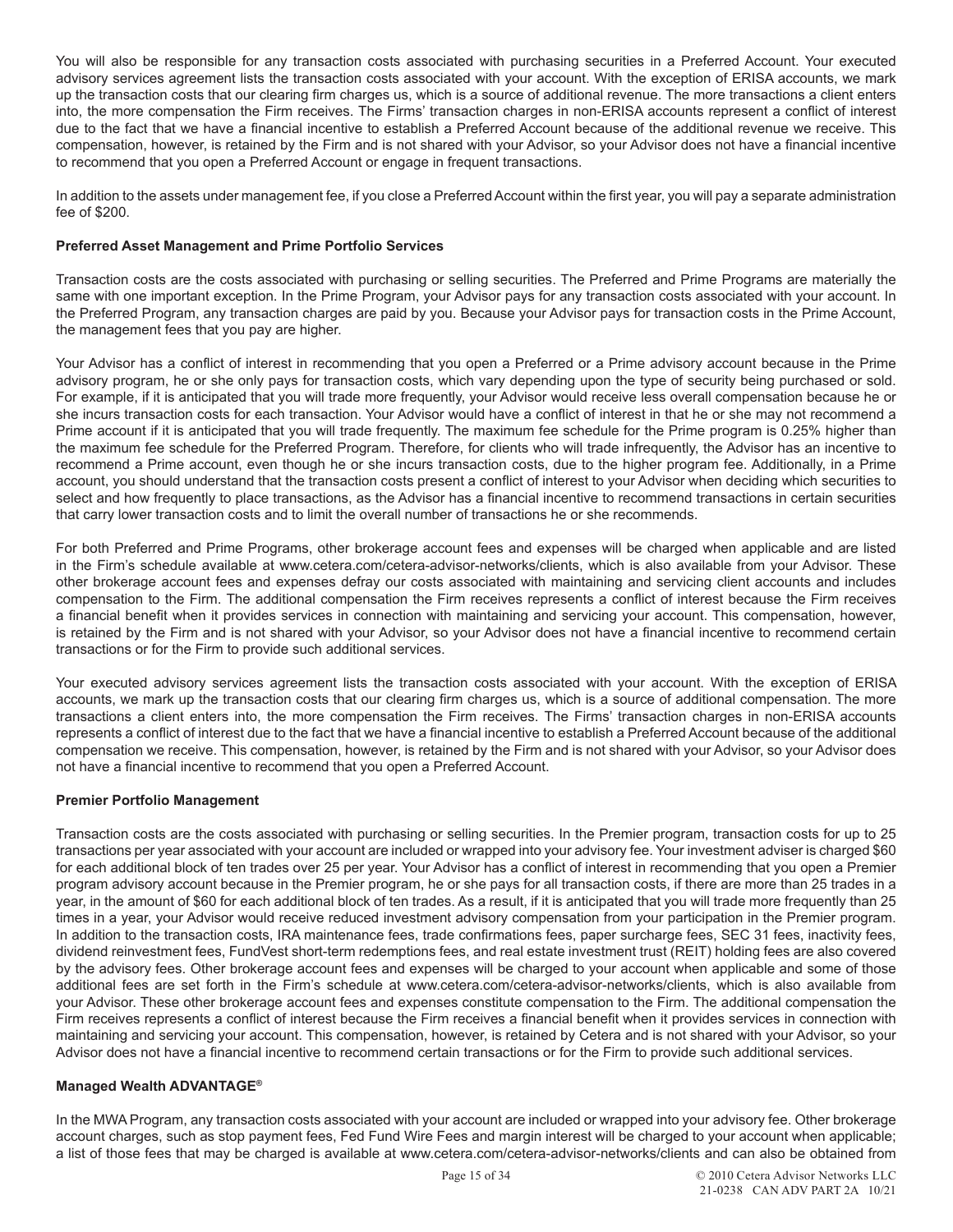your Advisor. These other brokerage account fees and expenses constitute compensation to the Firm. The additional compensation the Firm receives represents a conflict of interest because the Firm receives a financial benefit when it provides services in connection with maintaining and servicing your account. However, this compensation is retained by the Firm and is not shared with your Advisor, so your Advisor does not have a financial incentive to recommend certain transactions or for the Firm to provide such additional services.

# **Mutual Fund/Exchange Traded Funds Advisory Program**

In the MF/ETF Program, any transaction costs associated with your account are included or wrapped into your advisory fee. Other brokerage account charges, such as stop payment fees, Fed Fund Wire Fees and margin interest will be charged to your account when applicable; a list of those fees that may be charged is available at www.cetera.com/cetera-advisor-networks/clients or can be obtained from your Advisor. These other brokerage account fees and expenses constitute compensation to the Firm. The additional compensation the Firm receives represents a conflict of interest because the Firm receives a financial benefit when it provides services in connection with maintaining and servicing your account. This compensation, however, is retained by the Firm and is not shared with your Advisor, so your Advisor does not have a financial incentive to recommend certain transactions or for the Firm to provide such additional services.

# **xMA® Program**

In the xMA Program, any transaction costs associated with your account are included or wrapped into your advisory fee. Other brokerage account charges, such as stop payment fees, Fed Fund Wire Fees and margin interest will be charged to your account when applicable; a list of those fees that may be charged are available at www.cetera.com/cetera-advisor-networks/clients and is also available from your Advisor. These other brokerage account fees and expenses constitute compensation to the Firm. The additional compensation the Firm receives represents a conflict of interest because the Firm receives a financial benefit when it provides services in connection with maintaining and servicing your account. This compensation, however, is retained by the Firm and is not shared with your Advisor, so your Advisor does not have a financial incentive to recommend certain transactions or for the Firm to provide such additional services.

# *Consolidated Billing*

If you have multiple accounts, you may be able to consolidate account assets for fee billing purposes and performance reporting, while receiving a reduced management fee based on a tiered fee schedule of total advisory assets under management. This tiered fee schedule could have a mix, or "blend," of advisory fees that consist of lower calculated percentage rates for progressively higher investment amounts that exceed each threshold.

You may consolidate, or "household," these accounts (when multiple account holders reside in the same primary residence or household) if within the household there are multiple accounts for the same program with the same fee schedule. The default billing method is to debit advisory fees for each account respectively, although you may be offered the option to have a consolidated management fee deducted from one primary account, instead of having management fees deducted from each account, provided this primary account is not a retirement account and that the accounts have the same fee schedules and advisors. The primary account will have lower performance returns than it would otherwise have, and your other accounts will have higher returns than they would otherwise have. To determine whether or not this election to consolidate household accounts is appropriate, your advisor will review with you its applicableness to your particular situation, so that you may make an informed decision in whether to make this election.

Generally, householding your accounts will result in a financial benefit to you due to reduced overall management fees and should be considered where applicable.

# *Negotiable Fees*

While we have a maximum fee that can be charged to manage your account, you and your Advisor may negotiate a lower fee. Because our fees are negotiated between you and your Advisor, individual clients may pay different fees for receiving the same or similar advisory services.

# *You Pay Your Advisory Fees in Advance*

Unless specifically stated below, our AUM fees are assessed on a quarterly basis in advance. This means that you are charged for the following calendar quarter's advice and not for past advice. Fees are generally automatically deducted from your advisory account. You may also pay your advisory fees by check. If you terminate your account prior to the end of a quarter, we will refund any advisory fees owed to you on a prorated basis. The prorated fee is based on the number of days remaining in the quarter.

# *Advisory Programs May Be More Expensive*

The advisory fees you pay to us are for the investment advisory services that we provide to assist you with selecting your investment allocation. Because most advisory programs purchase investments that have their own internal or management fees (such as mutual funds), the total cost of the program will be more than if you were to buy the securities individually.

You may purchase certain investment products that we recommend through other brokers or agents that are not affiliated with Cetera Advisor Networks.

# *Additional Compensation*

These programs invest in companies, such as our Strategic Partners, that also provide us with additional revenue. Regardless of this additional compensation, these products do not cost you more by purchasing them from us versus another firm. Our Strategic Partner program and the revenue received are described in more detail further in this section.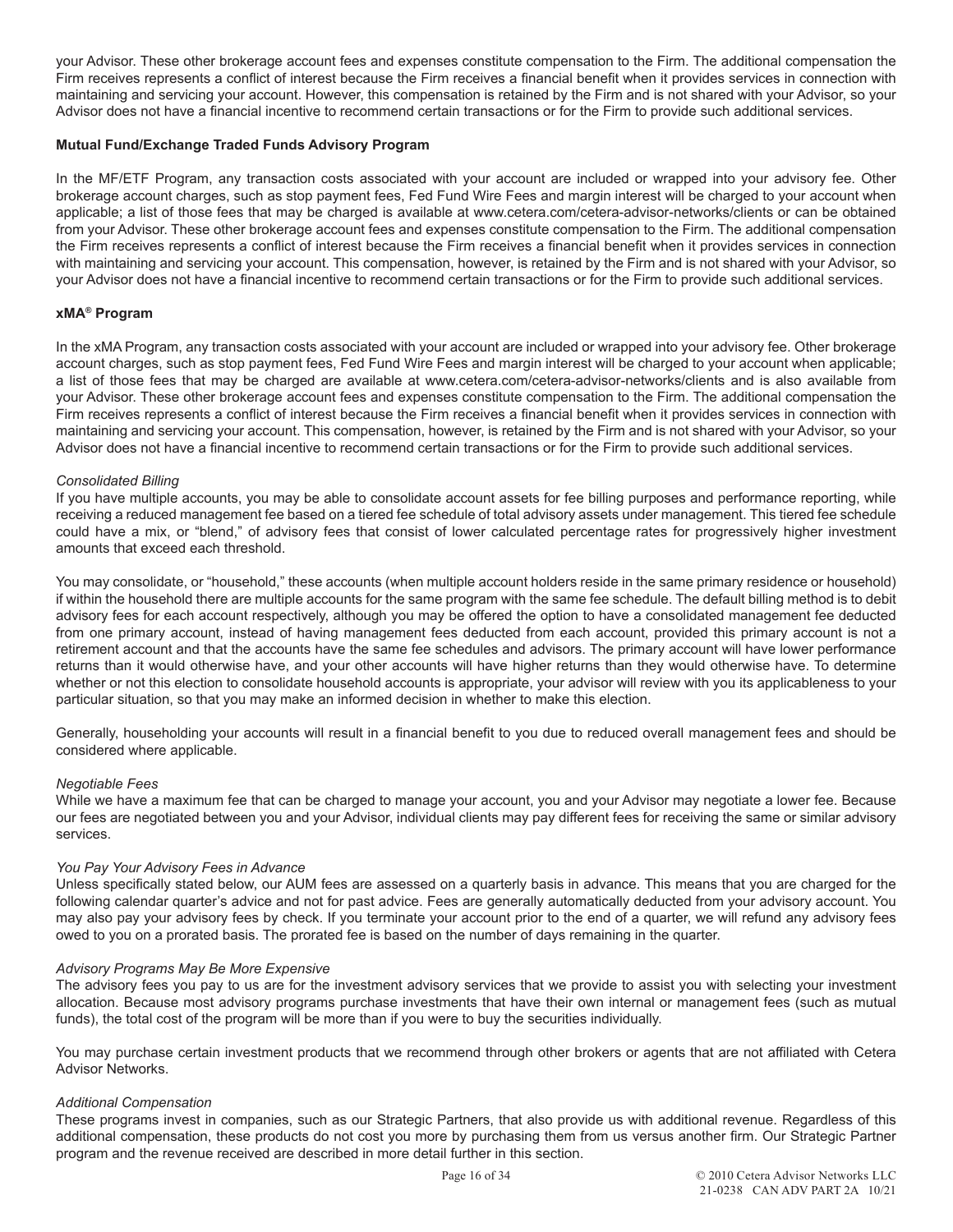All accounts may invest in mutual funds that make a distribution payment referred to as a 12b-1 fee. The clearing/custodial firm has been instructed to credit any 12b-1 fees received to the client's account. As a result, neither Cetera nor the Advisor shall receive 12b-1 fees from mutual funds purchased in the accounts.

# *Fee Schedules May Change*

In general, we may change our standard fee schedules at any time by providing you with 30 days advance notice.

# *Quarterly Performance Reports*

As we mentioned in Item 4 of this brochure, you may be sent a quarterly report listing the performance of your account as well as any advisory fee that was deducted from your account for the quarter.

# *Additional Fees and/or Expenses*

Products such as certain mutual funds and variable annuities are required to be held by you for a period of time. If you sell a security prior to the required holding period, the issuer may assess a fee. These fees commonly referred to as contingent deferred sales charges (CDSCs) or surrender charges are described in detail within the product's prospectus. Please read the prospectus or statement of additional information carefully so that you fully understand any fees you may incur when selling a security.

In addition to your advisory fee, your accounts will likely include additional costs. As discussed in Item 4, these costs include, but are not limited to, account maintenance fees, transaction costs, wire transfer fees, costs associated with exchanging currencies, and return check fees. These other brokerage account fees and expenses constitute compensation to the Firm. The additional compensation the Firm receives represents a conflict of interest because the Firm receives a financial benefit when it provides services in connection with maintaining your account. This compensation, however, is retained by the Firm and is not shared with your Advisor, so your Advisor does not have a financial incentive to recommend certain transactions or for the Firm to provide such additional services.

For a description of transaction and other brokerage related costs charged to your account, see the information specific to your account in Item 4, see a further description of brokerage practices in Item 12, and client referrals and other compensation in Item 14.

# *Additions and Withdrawals*

You may make additions to or withdrawals from an account in any of the Firm's sponsored programs at any time, subject to the Firm's right to terminate the account if it falls below the minimum account value as determined by the Firm from time to time or as otherwise provided in your advisory agreement. Additions may be in cash or securities, provided that the Firm reserves the right to decline to accept particular securities into the account or to impose a waiting period before certain securities may be deposited.

If cash or securities are accepted for management in your account during the quarter, a prorated asset-based fee based on the value of the assets may be charged upon deposit. You may request periodic withdrawals; and alternatively, may withdraw account assets subject to the usual and customary securities settlement procedures. You must acknowledge that your account is responsible for any charges, including contingent deferred sales charges, surrender charges, or redemption fees, that apply to redemptions or liquidations of securities held in the account. No asset-based fee adjustment will be made during any quarter for appreciation or depreciation in account asset value during that period, nor shall any adjustment or refund be made with respect to partial additions or withdrawals, which when aggregated, total less than \$10,000 per day.

# **Financial Planning Fees**

Because financial planning can range in complexity, we do not have a fee schedule for financial planning services. During your initial or subsequent meetings with your Advisor, you will discuss an appropriate fee for the services provided to you. Some of the factors used to determine the appropriate fee are the time needed to create a customized plan as well as the complexity of the plan. Your Advisor will charge you either a flat fee or an hourly fee for financial planning work done on your behalf. A flat fee is a specific dollar amount that you will pay for financial planning services. An hourly fee is a fee that is based on an hourly rate (as negotiated between you and your Advisor) multiplied by the number of hours that your Advisor needs to create your plan.

The fee will be collected by your Advisor either at the time that the financial planning contract is signed or when he or she delivers the final plan to you. In either case, all checks should be made payable to the Firm and not your Advisor. You pay your financial planning fee when you sign the financial planning agreement either 100 percent of the total fee up-front, or half of the fee at the time the financial planning agreement is signed, and then pay the remaining half of the total fee when your financial plan is provided to you by your Advisor.

We do not take prepayment of more than \$1,200 in fees, six months or more in advance.

# **Consulting Service Fees**

As with financial planning, we do not have a standard fee schedule for consulting services. During your initial or subsequent meetings with your Advisor, you will discuss an appropriate fee for the service. Some of the factors used to determine the appropriate fee are the time needed to review your situation as well as the complexity of your situation. Your fee will be either a flat amount or based on an hourly rate. A flat fee is a specific dollar amount that you will pay for consulting services. An hourly fee is a fee that is based on an hourly rate (as negotiated between you and your Advisor) multiplied by the number of hours that your Advisor needs to spend on your situation.

We do not take prepayment of more than \$1,200 in fees, six months or more in advance.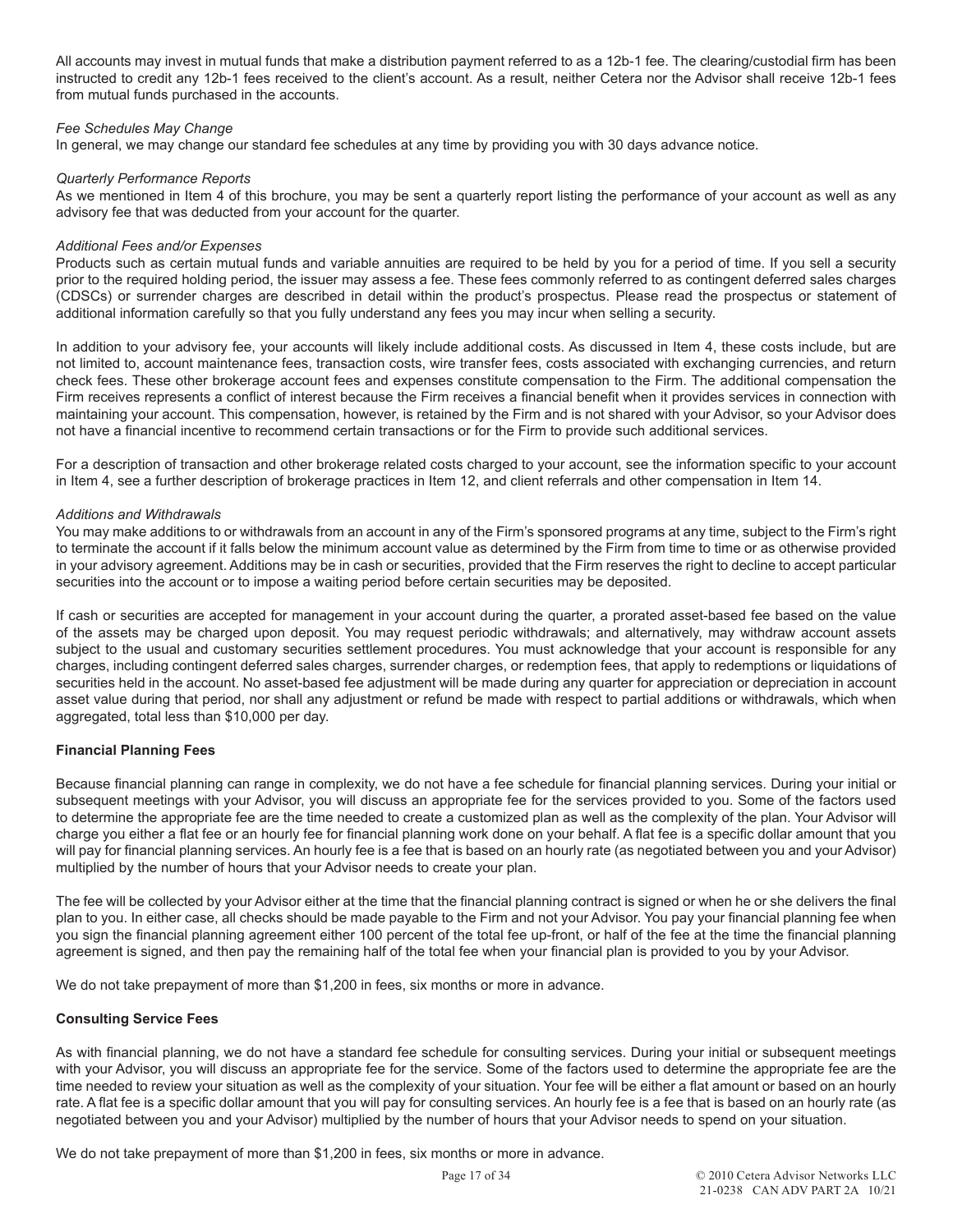# **Plan Participant Advice Program Fees**

Advisors charge either an hourly rate payable quarterly in arrears; annual flat dollar fee payable quarterly in arrears; or an annual assetbased fee payable quarterly in arrears.

You may elect an asset-based fee according to the following tiered schedule.

| Plan Participant Advice Program Service Fees     |       |  |
|--------------------------------------------------|-------|--|
| Maximum Annual Fee<br><b>Plan Account Assets</b> |       |  |
| First $$0 - $250,000$                            | 2.25% |  |
| Next \$250,001 - \$500,000                       | 2.00% |  |
| Next \$500,001 - Over                            | 1.50% |  |

This means that your fees pay for advisory services that you received in the prior quarter. The method for remitting payment may include:

- Invoice
- ACH debit payment
- Journal from another account

The consulting fee may be paid for you by check, or in limited circumstances, by deducting the fee from your bank account by completing an ACH Request form. In either case, the fee should be made payable to the Firm and not your Advisor.

# **Plan Advice and Consulting Program Fees**

We do not have a standard fee schedule for the Plan Advice and Consulting Program. However, the maximum annual fee that may be charged for asset-based fees is 1.5%. In meetings with your Advisor, an appropriate fee for the advisory and/or consulting services to be provided to the Plan will be discussed. Some of the factors used to determine the appropriate fee are the nature of the services being provided, the time related to providing such services, and the complexity of the Plan. Your fee may be either a one-time project fee; an hourly rate fee payable quarterly in arrears; an annual flat fee payable in equal quarterly payments; an annual asset-based fee payable on a quarterly basis; or an annual asset-based tiered schedule fee payable on a quarterly basis. A flat fee is a specific dollar amount that you will pay for services. Tiered fees refer to fee schedules where, as the value of Plan assets reaches a new threshold, the assets above that threshold are charged successively lower percentages.

Fees are paid for in arrears. This means that a Plan's fees pay for services that the Plan received in the Plan Advice and Consulting Program in the prior quarter. Fees may be paid directly from Plan assets or by the client remitting a check from company assets. If fees will be paid from Plan assets, the Plan authorizes the Plan Custodian to calculate the fee appropriate under the executed Agreement and debit the fee from Plan assets and forward the fees to the Firm for payment to the Advisor. It is the Plan's responsibility to verify the accuracy of fee calculations maybe by the Plan Custodian. The value of Plan assets for fee calculations purposes will be reported by the Plan Custodian. The option to pay by check is available with the Plan selects to pay an annual flat fee, hourly rate or one-time project fee.

# **Program Choice Conflict of Interest**

Clients should be aware that the compensation to Cetera Advisor Networks and your Advisor will differ according to the specific advisory program chosen. This compensation to Cetera Advisor Networks, and your Advisor may be more than the amounts we would otherwise receive if you participated in another program or paid for investment advice, brokerage, and/or other relevant services separately. As a result of the differences in fee schedules and other sources of compensation that exist among the various advisory programs and services offered by Cetera Advisor Networks and your Advisor, we have a financial incentive to recommend particular programs or services over other programs and services available through the Firm.

# ITEM 6 – PERFORMANCE-BASED FEES AND SIDE-BY-SIDE MANAGEMENT

We do not participate in any programs that charge performance-based fees.

# ITEM 7 – TYPES OF CLIENTS

The Firm generally provides advisory services to individuals, tax-qualified retirement plans, and other institutions.

Our advisory accounts all require a minimum opening deposit. Depending on the specific program, the opening deposit may vary between \$25,000 and \$250,000. The minimum account opening balance required for each program is described in more detail in Item 4 of this brochure.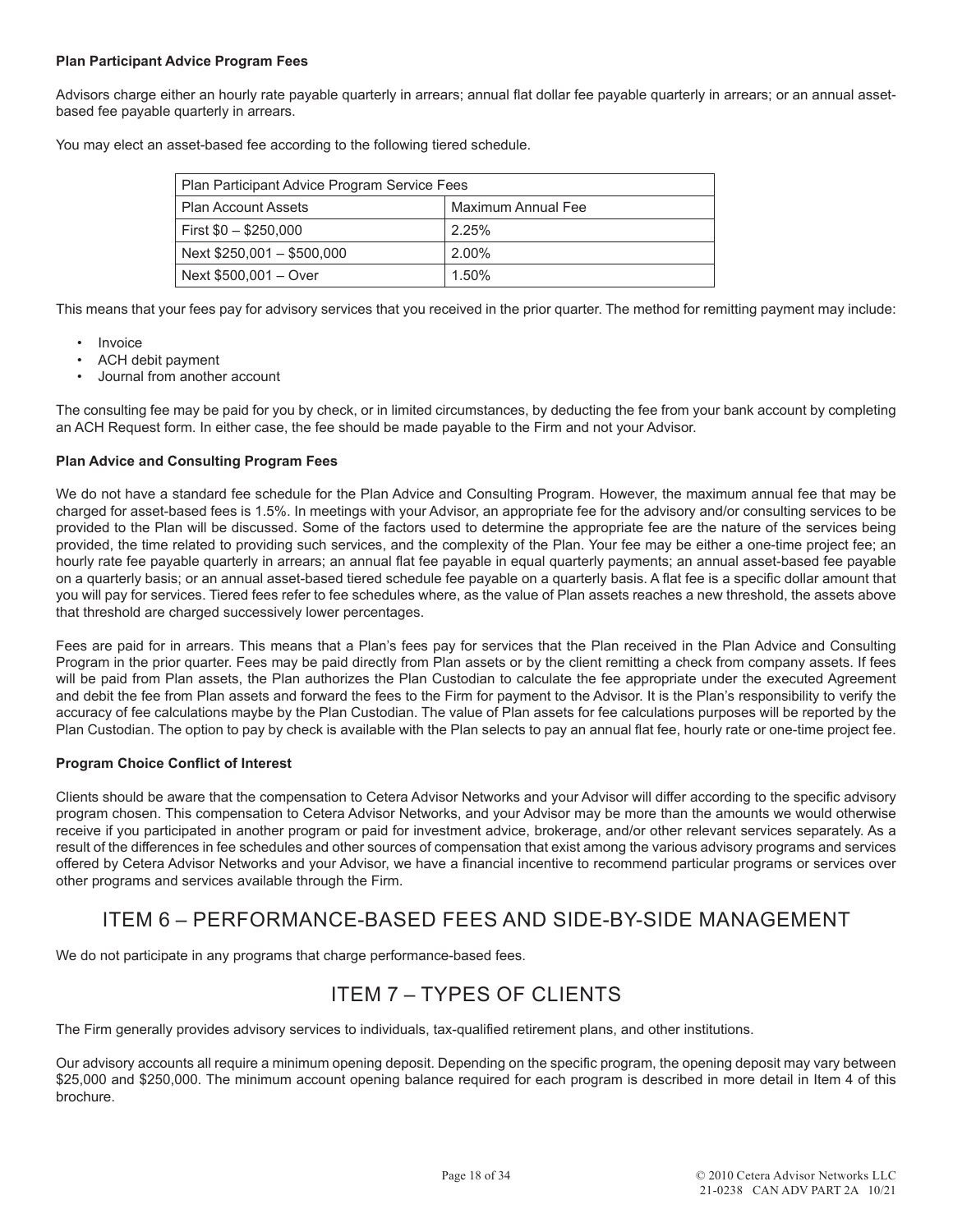# **Method of Analysis**

Our Advisors may use various methods to determine an appropriate investment strategy for your portfolio. During your initial and subsequent meetings with your Advisor, they will discuss the methods they used. The analysis performed may include the following:

#### *Technical Analysis*

This type of analysis utilizes statistics to determine trends in security prices. Technical analysis tends to focus on factors such as trading volume, demand, and security price fluctuations. This type of analysis is also commonly referred to as chart analysis due to the fact that this analysis tends to review various historical charts and graphs.

#### *Fundamental Analysis*

This type of analysis concentrates on earnings, a company's financial statements, and the quality of a company's management. These quantitative factors are then used to attempt to determine the financial strength of a company.

#### *Asset Allocation*

Asset allocation investment strategies attempt to optimize the risk and reward of your portfolio by investing among several asset classes.

#### *Timing Service*

While not a standard analysis method used by our Advisors, some Advisors may offer advisory services that attempt to time security performance. This essentially means they try to purchase or sell immediately preceding an increase or decrease in the security's price. This type of investing can substantially increase the amount of your brokerage transaction costs due to the frequency that transactions are occurring. Also, many mutual funds or variable annuities specifically prohibit excessive buying and selling within their fund in a short period of time. We monitor our accounts for excessive trading activity to ensure that you are aware of and comfortable with the level of trading as well as to ensure that the investments are appropriate for you.

#### *Third-Party Money Manager Programs (TPMM)*

Clients should review Form ADV 2A of the investment advisers who provide TPMM programs for information on the investment strategies used.

#### **Types of Investments and Associated Risks**

Most of the advisory services we provide involve the purchase or sale of securities. All investing involves some level of risk. In many cases, the risks include the potential to lose your entire principal value. All securities sold have disclosure documents that discuss these risks. This disclosure document is commonly referred to as a prospectus, but may be called something else depending on the type of security you have purchased. In any case, it is extremely important that you read these documents in their entirety. If you have any additional questions regarding your investments, please speak with your Advisor immediately.

Described below are some risks associated with investing and with some types of investments that are available through our advisory programs:

#### *Management Risk*

The services we offer involve your Advisor developing and implementing an investment strategy for you. Developing and implementing a profitable investment strategy inherently involves making decisions about the future behavior of, among other things, the securities markets as a whole and the market for individual securities. Because there is no available methodology for accurately predicting future events over time, there can be no guarantee that your Advisor will be successful in developing a profitable investment strategy for you or in implementing the strategy he or she develops.

#### *Market Risk*

This is the risk that the value of securities owned by an investor may go up or down, sometimes rapidly or unpredictably, due to factors affecting securities markets generally or particular industries.

#### *Cybersecurity Risk*

The Firm relies on the use and operation of different computer hardware, software and online systems and to varying degrees by investment program. The following risks are inherent to all such programs and are enhanced for online systems: unauthorized access to or corruption, deletion, theft or misuse of confidential data relating to the Firm and its clients; and compromises or failures of systems, networks, devices or applications used by the Firm or its vendors to support the Firm's operations.

#### *Vendor Risk*

The Firm relies on third-party vendors to support certain functions. By relying on a vendor, the Firm reduces its level of control over services rendered. If a vendor fails to perform its obligations in a timely manner or at satisfactory quality levels, the Firm will be unable to provide investment advice in a manner consistent with its disclosures to clients.

#### *Equity Securities*

In general, prices of equity securities are more volatile than those of fixed income securities. The prices of equity securities will rise and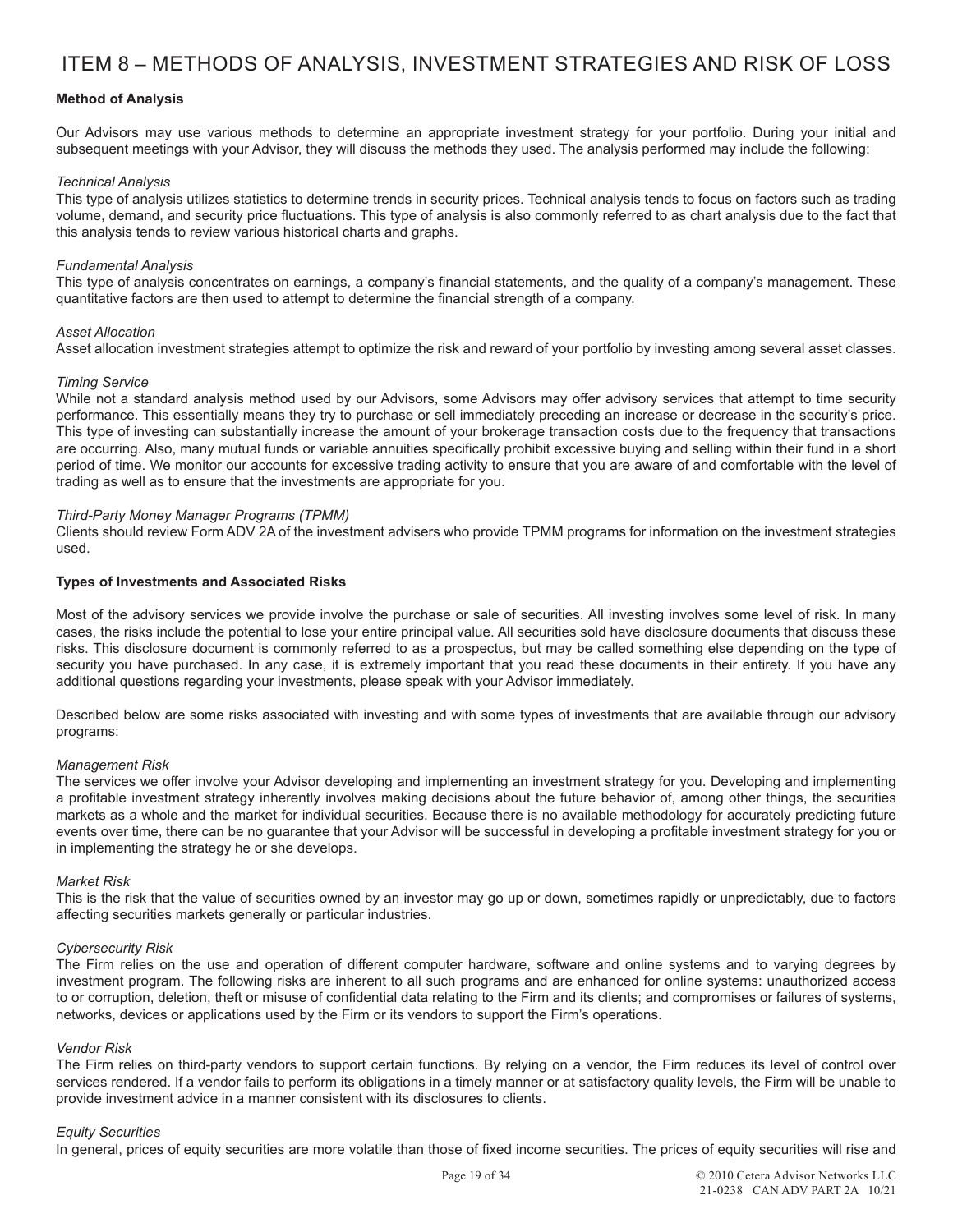fall in response to a number of different factors, including events that affect particular issuers as well as events that affect entire financial markets or industries.

# *Interest Rate Risk*

This is the risk that fixed income securities will decline in value because of an increase in interest rates; a bond or a fixed income fund with a longer duration will be more sensitive to changes in interest rates than a bond or bond fund with a shorter duration.

#### *Credit Risk*

This is the risk that an investor could lose money if the issuer or guarantor of a fixed income security is unable or unwilling to meet its financial obligations.

#### *Concentrated Investment Strategies*

Certain investment strategies may be concentrated in a specific sector or industry. If you invest in a portfolio or strategy that is made up of a concentrated position, sector or industry, your portfolio will be more likely to sharply increase or decrease in value with changes in the markets. Concentrated strategies are more volatile because the risk associated with each company represents a large percentage of your overall portfolio value.

#### *Options*

Certain types of option trading are permitted in order to generate income or hedge a security held in the program account; namely, the selling (writing) of covered call options or the purchasing of put options on a security held in the program account. Client should be aware that the use of options involves additional risks. The risks of covered call writing include the potential for the market to rise sharply. In such case, the security may be called away and the program account will no longer hold the security. The risk of buying long puts is limited to the loss of the premium paid for the purchase of the put if the option is not exercised or otherwise sold by the program account.

# *Exchange-Traded Funds*

ETFs are typically investment companies that are legally classified as open end mutual funds or UITs. However, they differ from traditional mutual funds, in particular, in that ETF shares are listed on a securities exchange. Shares can be bought and sold throughout the trading day like shares of other publicly-traded companies. ETF shares may trade at a discount or premium to their net asset value. This difference between the bid price and the ask price is often referred to as the "spread." The spread varies over time based on the ETF's trading volume and market liquidity, and is generally lower if the ETF has a lot of trading volume and market liquidity and higher if the ETF has little trading volume and market liquidity. Although many ETFs are registered as an investment company under the Investment Company Act of 1940 like traditional mutual funds, some ETFs, in particular those that invest in commodities, are not registered as an investment company. ETFs may be closed and liquidated at the discretion of the issuing company.

# *Money Market Funds*

An investment in a money market mutual fund, unlike bank deposits, is not insured or guaranteed by the FDIC or any other governmental agency, and it is possible to lose money by investing in a money market mutual fund. Money market mutual funds are covered by SIPC, which protects against the custodial risk (not a decline in market value) when a brokerage firm fails by replacing missing securities and cash up to a limit of \$500,000, of which \$250,000 may be cash.

A money market mutual fund generally seeks to achieve a competitive rate of return (less fees and expense) consistent with the fund's investment objectives, which can be found in the fund's prospectus. As discussed in Item 14, rates in the money market fund option offered as a cash sweep option will vary over time and may be higher or lower than the rate paid on other sweep options (including the FDIC-Insured Programs) or other money market mutual funds not offered as a cash sweep option. The Firm may earn more by designating the Flex Insured Account or the IDSA as the default sweep option for your account. Accordingly, the Firm has a conflict in selecting cash sweep options which is discussed further in Item 14.

#### *Structured Products*

Structured products are securities derived from another asset, such as a security or a basket of securities, an index, a commodity, a debt issuance, or a foreign currency. Structured products frequently limit the upside participation in the reference asset. Structured products are senior unsecured debt of the issuing bank and subject to the credit risk associated with that issuer. This credit risk exists whether or not the investment held in the account offers principal protection. The creditworthiness of the issuer does not affect or enhance the likely performance of the investment other than the ability of the issuer to meet its obligations. Any payments due at maturity are dependent on the issuer's ability to pay. In addition, the trading price of the security in the secondary market, if there is one, may be adversely impacted if the issuer's credit rating is downgraded. Some structured products offer full protection of the principal invested, others offer only partial or no protection. Investors may be sacrificing a higher yield to obtain the principal guarantee. In addition, the principal guarantee relates to nominal principal and does not offer inflation protection. An investor in a structured product never has a claim on the underlying investment, whether a security, zero coupon bond, or option. There may be little or no secondary market for the securities and information regarding independent market pricing for the securities may be limited. This is true even if the product has a ticker symbol or has been approved for listing on an exchange. Tax treatment of structured products may be different from other investments held in the account (e.g., income may be taxed as ordinary income even though payment is not received until maturity). Structured CDs that are insured by the FDIC are subject to applicable FDIC limits.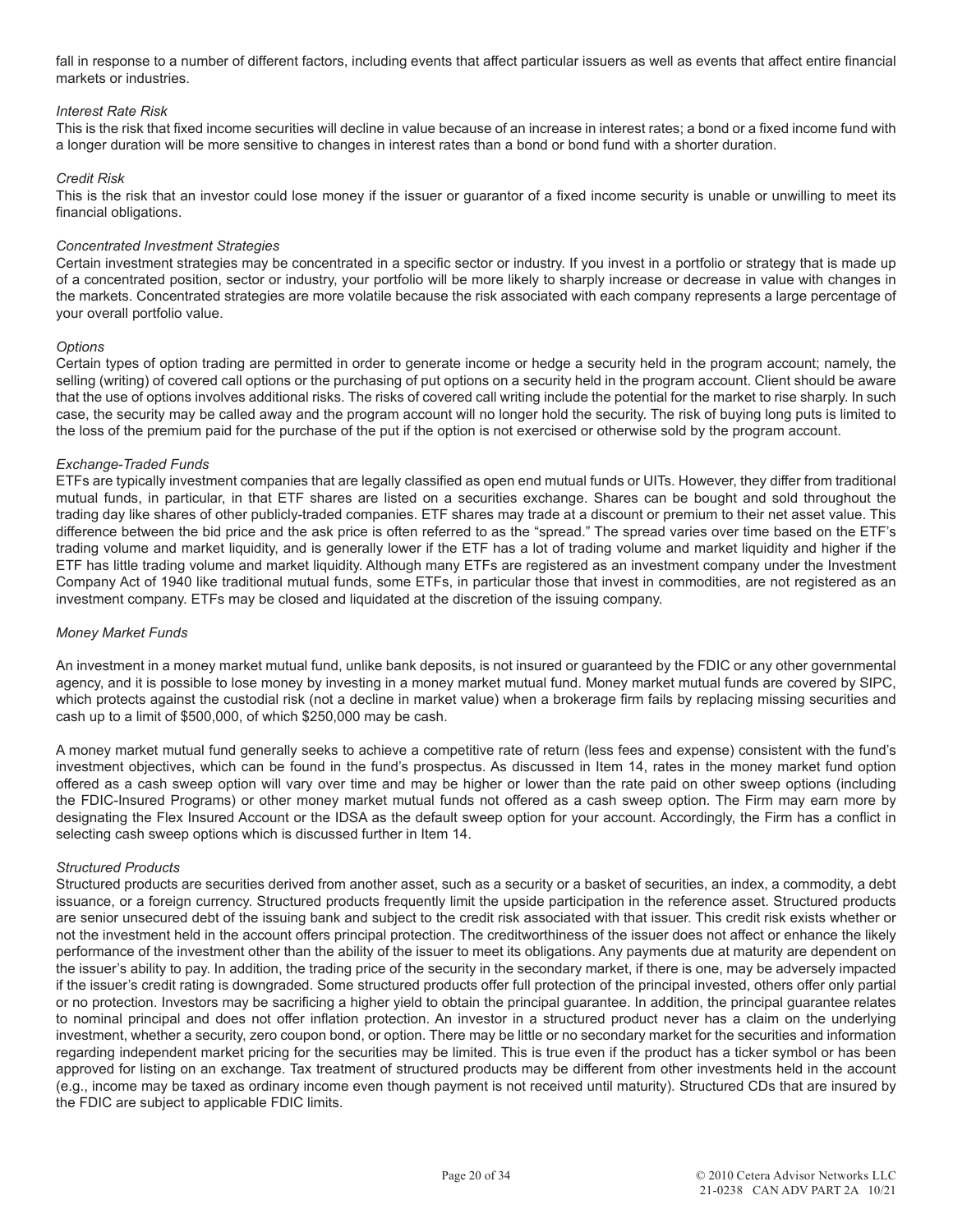# *Alternative Investments*

Alternative Investments (as defined in Item 14) are subject to various risks such as limitations on liquidity, pricing mechanisms, and specific risk factors associated with the particular product, which for products associated with real estate, would include, but not be limited to, and property devaluation based on adverse economic and real estate market conditions. Alternative Investments may not be suitable for all investors. A prospectus that discloses all risks, fees and expenses, and risk factors associated with a particular Alternative Investment may be obtained from your Advisor. Read the applicable prospectus(es) or offering document(s) carefully before investing.

Investors considering an investment strategy utilizing Alternative Investments should understand that Alternative Investments are generally considered speculative in nature and involve a high degree of risk, particularly if concentrating investments in one or few Alternative Investments or within a particular industry. The risks associated with Alternative Investments are potentially greater and substantially different than those associated with traditional equity or fixed income investments.

# ITEM 9 – DISCIPLINARY INFORMATION

On December 3, 2012, the Firm, without admitting or denying the findings, executed an Acceptance, Waiver and Consent in which FINRA found that, for over two and half years, the Firm failed to promptly advise FINRA of changes to the information regarding the Firm's branch offices by failing to promptly file amendments to its Form BR (or Uniform Branch Office Registration Form) filings. During the same period, FINRA found that the Firm's supervisory system did not provide for supervision reasonably designed to achieve compliance with respect to FINRA By-laws Article IV, Section 8, FINRA 2010, and NASD Rules 3010(A) and 3010(B) because the Firm did not have a system in place to periodically review the Form BR filings to ensure that the Firm promptly and timely advised FINRA regarding changes to the information for each registered branch office. The Firm was censured, fined \$40,000, and required to review its written supervisory procedures with respect to Form BR and determine whether any changes are necessary. Also, the Firm was required to review not less 25% of Forms BR on file with FINRA to determine their accuracy and report to FINRA of the results of its review.

On October 19, 2015, the Firm, without admitting or denying the findings, executed an Acceptance, Waiver and Consent in which FINRA found that, from May 1, 2009 to April 30, 2014, the Firm failed to apply sales charge discounts to certain customers' eligible purchases of unit investment trusts (UITs) in violation of FINRA Rule 2010. In addition, FINRA found that the Firm failed to establish, maintain and enforce a supervisory system and written supervisory procedures reasonably designed to ensure that customers received sales charge discounts on all eligible UIT purchases in violation of NASD Conduct Rule 3010 and FINRA Rule 2010. The Firm was censured, fined \$150,000 and required to provide restitution to affected customers in the total amount of \$151,108.33.

On April 24, 2017, the Firm, without admitting or denying the findings, executed an Acceptance, Waiver and Consent in which FINRA found that, between July 1, 2009 and January 1, 2017, the Firm failed to identify and apply available sales charge waivers to purchases of certain mutual fund shares by retirement plan and charitable organization customers that were eligible to purchase Class A shares without a front-end sales charge. FINRA found that these eligible customers were instead sold Class A shares with a front-end sales charge or Class B or C shares with back-end sales charges and higher ongoing fees and expenses. In addition, FINRA found that, during this period, the Firm failed to establish and maintain a supervisory system and procedures reasonably designed to ensure that these eligible customers received the benefit of applicable sales charge waivers in violation of NASD Conduct Rule 3010, FINRA Rule 3110, and FINRA Rule 2010. In making this finding, FINRA found that the Firm relied on its financial advisors to determine the applicability of sales charge waivers but failed to maintain adequate written policies or procedures to assist financial advisors in making this determination. The Firm consented to a censure and agreed to pay restitution to affected customers in the total amount of \$1,911,080.

On December 5, 2018, the Firm, without admitting or denying the findings, the Firm consented to the sanctions and to the entry of findings that it failed to reasonably respond to red flags of a registered representative's misconduct and failed to establish a reasonable supervisory system in connection with mutual fund switching and stock trading. The findings stated that even though designated supervisors detected and passed on their findings of potentially unsuitable trading via annual audit reports to the firm's home office, the Firm did not review the red flags and failed to take disciplinary action against a registered representative. Although the Firm tasked the registered representative's designated supervisors with conducting audits that detected the unsuitable trading they were not empowered to fire or take other significant disciplinary action on their own. As a result, given the design of the system, no one at the Firm addressed the misconduct raised in those reports. The Firm also failed to have a reasonable system overseeing the registered representative's designated supervisors that provided back office and compliance support to the Firm's registered representatives. In particular, the Firm permitted a non-supervisor employed by an outside company to exercise control over the designated supervisors with respect to supervisory matters. The Firm was censured, fined \$700,000, ordered to pay \$691,755.27, Plus interest, in restitution to customers, undertakes to submit satisfactory proof of payment of restitution, or of reasonable and documented efforts, to FINRA no later than 120 days after acceptance of the Acceptance Waver and Consent (AWC) and shall certify that it has established and implemented policies, procedures, and internal controls reasonably designed to address and remediate the issues identified in the AWC.

On December 17, 2020, the Firm without admitting or denying the findings, consented to the entry of findings that it failed to supervise certain private securities transactions of dually-registered representatives (DRRs) who were associated with outside Registered Investment Advisors (RIAs) and had unreasonable supervisory systems and written supervisory procedures to supervise private securities transactions that the DRRs recommended through the outside RIAs. The findings stated that the Firm was aware of the supervisory deficiencies yet despite several efforts to address such deficiencies, it failed to implement systems and procedures to reasonably supervise the transactions. In response to examination findings by the SEC, the Firm stated that it expected to establish an electronic data feed by the end of September 2015 to capture, monitor, and supervise outside RIA transactions. In January 2016, the Firm established supervisory procedures to ensure that outside RIA transactions were consistent with clients' investment objectives and suitability considerations and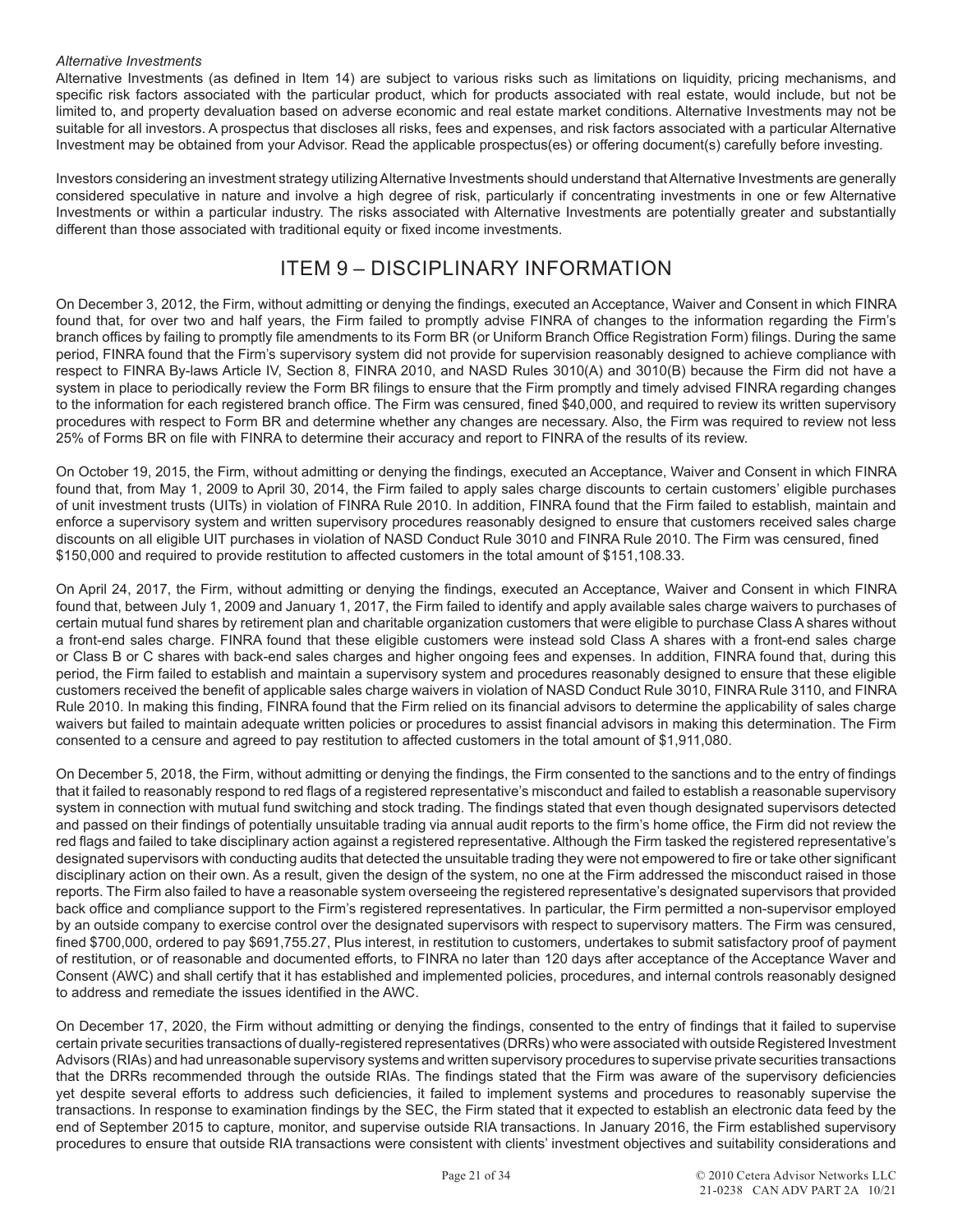processes for obtaining information about DRR's outside RIA transactions. But the data feed was provided by third-party custodians that sometimes restricted or cut off the Firm's access to the information. The findings stated that the Firm did not receive automated data feeds from all custodians until June 2018 and thus did not have access to information about certain outside RIA accounts and, even after it began receiving the transaction data, it did not receive complete information for all accounts and thus could not satisfy its supervisory obligations. The findings also stated that due to the Firm's supervisory failures, it failed to record DRR private securities transactions conducted through the outside RIAs on its books and records. The firm was censured, fined \$750,000 and ordered to review and revise, as necessary, its systems, policies and procedures with respect to the supervision of their DRRs' securities transactions and within 90 days certify that it has engaged in the review and that it has established and implemented systems, policies and procedures that are reasonably designed to achieve compliance with applicable FINRA rules.

On June 25, 2021, the Firm executed an Acceptance, Waiver and Consent (AWC) with the Financial Industry Regulatory Authority (FINRA) without admitting or denying the findings, which resulted in the Firm accepting and consenting to a censure and agreeing to pay a fine in the total amount of \$125,000. In the AWC, FINRA found that, between October 2019 and July 2020, the Firm's arrangement with a thirdparty vendor resulted in 26 recruited representatives taking nonpublic personal customer information from their prior broker-dealers and disclosing it to the vendor. In so doing, FINRA found that the Firm caused the other broker-dealers to violate the SEC's Regulation S-P: Privacy of Consumer Financial Information and Safeguarding Information (Regulation S-P), and as a result, FINRA found that the Firm violated FINRA Rule 2010. In 2019, the Firm contracted with a third-party vendor to assist recruited registered representatives who agreed to join the Firm but were still registered through their prior firms. FINRA found that, while recruiting the representatives to join the Firm, the Firm would participate in telephone calls and email communications with the vendor and the recruited representatives and that the Firm understood that the vendor would collect information about the recruited representatives' customers, including nonpublic personal customer information such as customers' social security numbers, driver's license numbers, birth dates, and information pertaining to their financial position (account numbers, annual incomes, and net worth, etc.). Additionally, FINRA found that, once a recruited representative became registered through the Firm, the vendor used this information to automatically pre-populate new account forms. FINRA found that the Firm (1) failed to take any steps to verify whether the recruited representatives or their broker-dealers at the time notified customers about the disclosure of their nonpublic personal information; and (2) failed to take any steps to verify whether customers had been given an opportunity to opt out of having their information disclosed.

On August 30, 2021, Cetera Advisor Networks (Firm), without admitting or denying the findings, consented to the entry of an order finding that it violated Rule 30(a) of Regulation S-P, which requires broker-dealers and investment advisers to adopt written policies and procedures that are reasonably designed: (1) to insure the security and confidentiality of customer records and information; (2) to protect against anticipated threats or hazards to the security or integrity of customer records and information; and (3) to protect against unauthorized access to or use of customer records or information that could result in substantial harm or inconvenience to any customer. The order found that between November 2017 and June 2020, the Firm had not enabled multi-factor authentication for the email accounts of certain offshore contractors and contractor representatives of the Firm. The order further found that, during the period, the email accounts of certain offshore contractors and contractor representatives were accessed by unauthorized third parties, resulting in the potential exposure of customers' personally identifiable information (PII) that was contained in the accessed email accounts. The order found that the email account takeovers did not appear to have resulted in any unauthorized trades or transfers in brokerage customers' or advisory clients' accounts.

The order also found that the Firm violated Section 206(4) of the Investment Advisers Act of 1940 and Rule 206(4)-7 thereunder by failing to adopt and implement written policies and procedures reasonably designed to prevent violations of the Advisers Act and its rules. The order found that, for email account takeovers where the Firm identified potential customer PII exposure, the Firm engaged outside counsel to issue breach notifications to impacted customers, notifying them that their PII may have been accessed without authorization. The order further found that, while most breach notifications sent by the Firm's outside counsel were accurate, letters sent in 2018 and 2019 to advisory clients regarding takeovers of three investment adviser representatives' email accounts included misleading template language suggesting that the notifications were issued much sooner than they actually were after the discovery of the incidents.

In accepting the Firm's settlement offer, the SEC considered remedial acts undertaken by the Firm.

The firm was censured, ordered to cease and desist from committing or causing any violations of Rule 30(a) of Regulation S-P and Section 206(4) of the Advisers Act and Rule 206(4)-7 thereunder, and ordered to pay, jointly and severally with four other Cetera firms, a civil penalty totaling \$300,000.

# ITEM 10 – OTHER FINANCIAL INDUSTRY ACTIVITIES AND AFFILIATIONS

# *Corporate Structure*

Cetera Advisor Networks is part of Cetera Financial Group, Inc., a network of independent broker-dealers and investment advisers. We are registered as an investment adviser with the SEC. We are also a broker-dealer with the SEC, FINRA, and with all 50 states, the District of Columbia and Puerto Rico. We are also an investment adviser registered with the SEC. Some of our affiliated companies are also general insurance agencies.

The Firm is part of Cetera Financial Group, Inc., which is wholly-owned by Aretec. Aretec is a wholly-owned subsidiary of GC Two Intermediate Holdings, Inc., and an indirect wholly-owned subsidiary of GC Two Holdings, Inc. Cetera Financial Group, Inc. has a network of independent broker-dealers, investment advisers registered with the SEC, and general insurance agencies.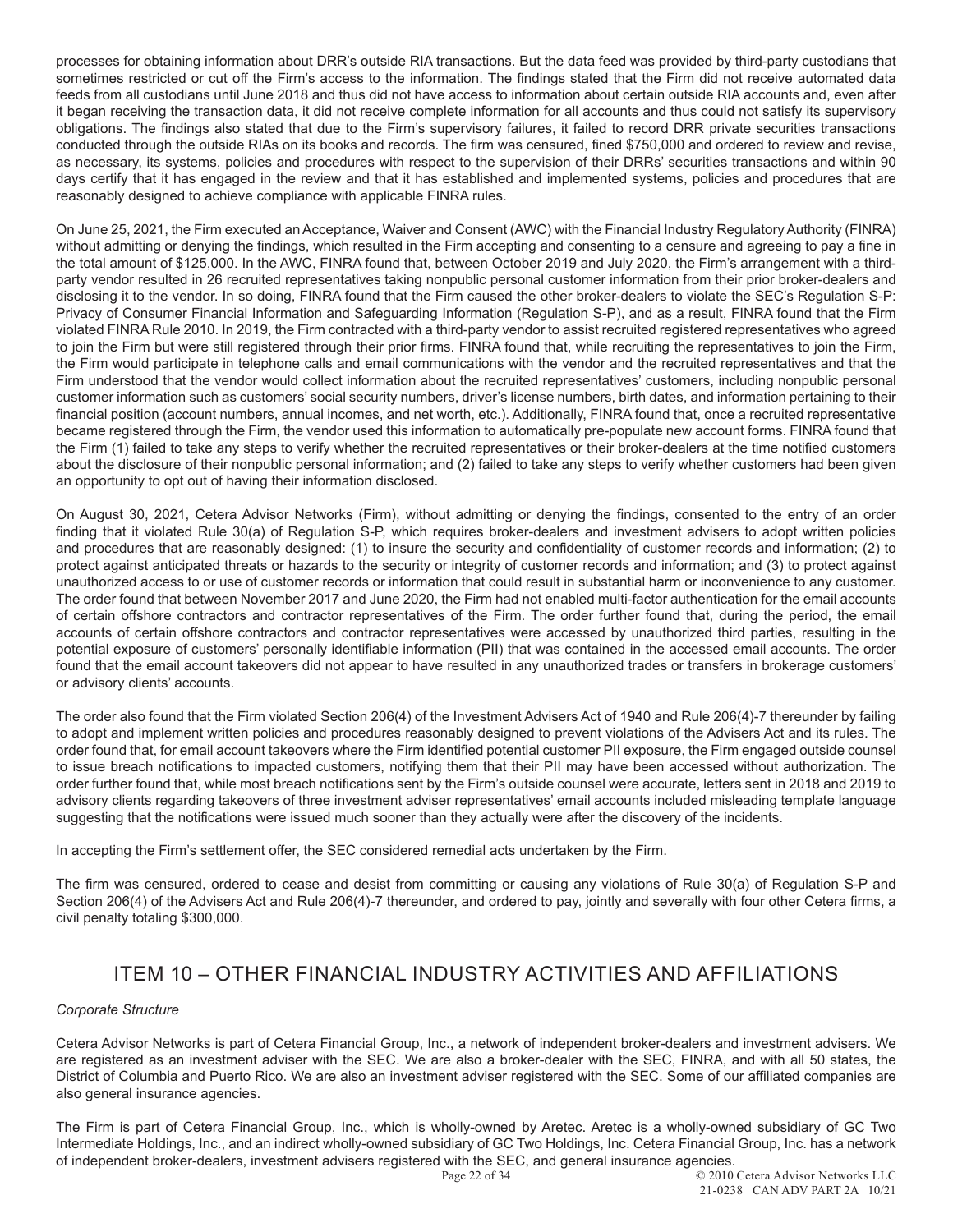# *Affiliated Products*

If assets in a Firm-Sponsored program are invested in shares of one or more mutual funds or variable contract products or similar pooled products (Affiliated Products) for which an affiliate of the Firm serves as investment adviser or other service provider (Affiliated Service Provider), then the Affiliated Service Provider will generally receive a management fee from the Affiliated Product as set forth in the Affiliated Product's prospectus or other offering documents, and it or its affiliates may receive other compensation in connection with the operation and/or sale of the Affiliated Product, to the extent permitted by applicable law. Assets invested in Affiliated Products may be included in the advisory fee assessed by the Firm. If an Affiliated Product is used in a Firm-Sponsored program, and the assets invested in the Affiliated Product are subject to Title I of ERISA or is an IRA, the Firm will waive the advisory fees for the assets invested in the Affiliated Product.

A conflict of interest exists in that the Firm and its Affiliated Service Provider is paid more compensation if you invest in an Affiliated Product instead of a non-Affiliated Product. To mitigate this conflict of interest, we routinely review our client accounts to ensure that the recommended services and products are consistent with your stated goals and objectives.

# *Broker-Dealer Affiliation*

Most of our Advisors are also registered with us or a related broker-dealer as a registered representative, which allows them to perform brokerage services for you by executing specific security transactions. Our Advisors may also be licensed insurance agents appointed with various insurance companies. In their capacity as registered representatives and/or licensed insurance agents, they may offer securities and insurance products and receive commissions as a result of such transactions, which presents a conflict of interest because the Advisor has an interest in making commissions.

The Advisor has an incentive to advise you to purchase such products and the purchase may not be in your best interest and may not be suitable for your account. To mitigate this conflict of interest, we routinely review our client accounts to ensure that the recommended services and products are consistent with your stated goals and objectives.

Due to the fact that your Advisor has the ability to offer advisory and brokerage services, your Advisor is conflicted as to the investment options they recommend. In a brokerage account, your Advisor is paid on a transactional basis. In an advisory account, your Advisor is compensated based on an advisory fee that may be flat, fixed, or a percentage of the assets under management. Your investment needs should influence your decision whether to open an advisory or a brokerage account. An advisory account is likely more suitable if you are looking for a long-term investment strategy, quarterly performance reporting, and an ongoing relationship with your Advisor.

While accounts are reviewed for suitability by an appointed supervisor and the Firm monitors for certain in appropriate trading, you should be aware of the incentives we have to sell certain account types and investment products for which Cetera Advisor Networks receives compensation (as described above) and you are encouraged to ask us about any conflict presented. Please be aware that you are under no obligation to purchase products or services recommended by us, members of our Firm, or a related entity in connection with providing you with any advisory services.

# *Other Affiliations*

We have an agreement with Advisors Asset Management, Inc., our trade execution affiliate, whereby we receive a payment based on the number of fixed income trades placed through them. These payments present a conflict of interest as the Firm receives a financial benefit to have fixed income trades placed with Advisors Asset Management, Inc. This compensation is retained by the Firm and is not shared with your Advisor, so it does not cause your Advisor to have a financial incentive to have fixed income trades placed with Advisors Asset Management, Inc.

Our Advisors may operate their own independent companies outside of the Firm. These unaffiliated companies include other investment advisory firms, accounting/tax practices, insurance services and legal and compliance services, among others.

We may also enter into certain arrangements to offer brokerage and advisory services to the clients of independent unaffiliated financial institutions (credit unions, credit union service organizations, banks and savings and loan institutions). A substantial portion of the client advisory fee will be paid by us to the financial institution pursuant to a fee sharing arrangement as long as the client agreement is in effect. Certain financial institutions provide financial incentives to the Advisor to recommend services and products that earn advisory fees over services that earn brokerage commissions, which creates a conflict of interest. To mitigate this conflict of interest, we routinely monitor our advisory programs and client accounts to ensure that the recommended services and products are consistent with your stated goals and objectives and maintain policies, such as minimum account openings, to ensure the account is appropriate for the applicable advisory program or service. Please contact your Advisor if you would like to receive additional information regarding whether your Advisor's financial institution provides the type of financial incentive referenced above.

# ITEM 11 – CODE OF ETHICS

We are committed to providing brokerage services and investment advice with the utmost professionalism and integrity.

To help us avoid potential conflicts we have developed a Code of Ethics designed to protect our professional reputation and comply with federal or other applicable securities laws. This Code of Ethics sets forth guidelines and restrictions for personal securities trading, including an absolute prohibition of trading on the basis of "inside" (i.e., material, non-public) information. Adherence to our code of ethics is a condition of employment or affiliation with the Firm. Our Code of Ethics is summarized as follows: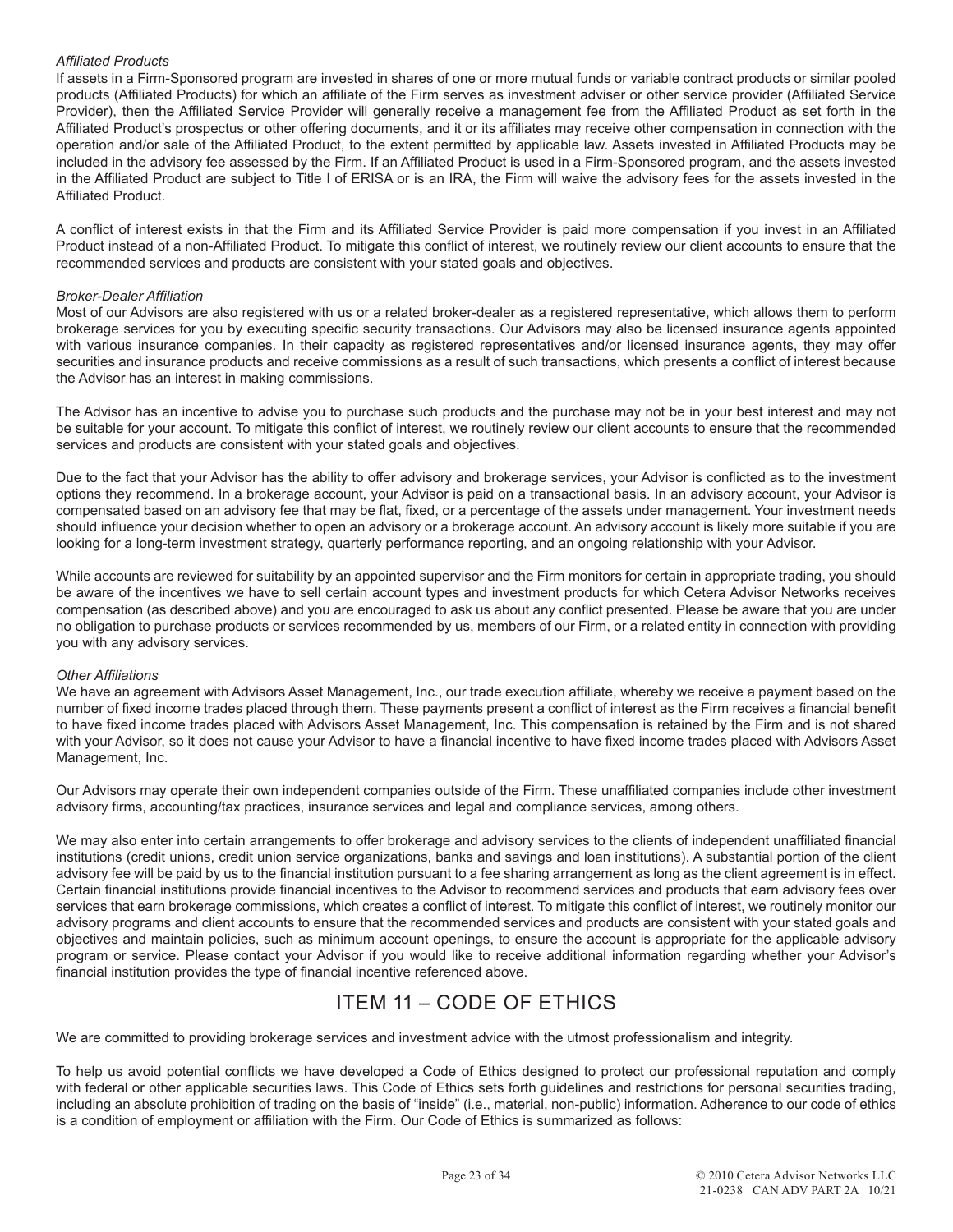## *Personal Investing by Your Advisor*

Your Advisor may purchase or sell the same security as you. This type of trading activity creates a conflict between your Advisor and you because your Advisor's transaction may receive a better price than your transaction. Our Code of Ethics places restrictions on your Advisor's personal trading activities. These restrictions include a prohibition on trading based on non-public information, pre-clearance requirements for certain personnel transactions with advance knowledge of model transactions and a requirement that any personal securities transactions do not disadvantage clients or otherwise raise fiduciary or antifraud issues.

Also, your Advisor may not purchase securities in an initial public offering or participate in a private placement without our written approval.

#### *Personal Holdings and Transaction Reporting*

We receive information of the security transactions purchased and/or sold by your Advisor in their personal accounts. We also receive information listing all securities that they currently own in their personal securities accounts. We also use monitoring systems to supervise trading in Advisor personal accounts that are held through Cetera Advisor Networks. Certain investments are not required to be reported to us by your Advisor, such as mutual funds holdings and securities issued by the Government of the United States.

You may request our Code of Ethics at any time by contacting your Advisor.

# ITEM 12 – BROKERAGE PRACTICES

# **Selection of Brokers**

Cetera Advisor Networks is also a broker-dealer that provides brokerage services for the advisory accounts in the Firm-Sponsored programs. During the account opening process, you authorize Cetera Advisor Networks to open a custodial account with Pershing, a subsidiary of The Bank of New York Mellon Corporation, One Pershing Plaza, 4th Flr., Jersey City, NJ 07399, and to transfer your account to such other clearing firm as Cetera Advisor Networks may determine, including a clearing broker affiliated with the Firm and Cetera Advisor Networks.

We have negotiated competitive pricing and services with Pershing for the benefit of our clients. Pershing offers their broker-dealer clients substantial financial strength and stability, economies of scale, and reliable, state-of-the-art technology.

We do not receive research or other products or services other than execution from Pershing in connection with client securities transactions (soft dollar benefits). We do not consider, in selecting or recommending broker-dealers, whether we or a related person receives client referrals from a broker-dealer or third party. We received a one-time flat fee from Pershing for contracting with them.

In addition, you do not generally have the option to direct securities brokerage transactions to other broker-dealers or other account custodians. If, however, you should request, and we approve, the use of a broker-dealer other than Pershing for securities transaction execution, you should be aware that we will generally be unable to negotiate commissions or other fees and charges for the your account, and we would not be able to combine your transactions with those of other clients purchasing or selling the same securities in a block trade. As a result of your directing trades to a broker-dealer, we would be unable to ensure that your trades receive "best execution". By directing brokerage to a broker, we may be unable to achieve the most favorable execution of your transactions and you may pay more in transaction charges than if you executed trades through Pershing or another broker-dealer. Therefore, directed brokerage may cost you more money. For more information about the brokerage practices of a third-party money manager program, you should refer to the disclosure brochure for the applicable third-party money manager program.

Although the Firm is able to negotiate competitive pricing from Pershing that it believes is beneficial to its clients, the Firm's clearing relationship with Pershing provides the Firm with certain economic benefits by using itself as the broker-dealer for its advisory program accounts rather than an unaffiliated broker-dealer. For example, as described in Items 4 and 5, the Firm adds a markup to the transaction costs in Preferred Program accounts and marks up certain other brokerage-related account charges and fees that are assessed to all client advisory accounts at Pershing. The charges and fees that are marked up include, but are not limited to, paper delivery surcharge fees for client statements and confirmations, clearance and execution fees, outgoing account transfer fees, mandatory reorganization fees, checking account fees, inactive account fees, wire fees, legal transfers fees, bond redemption fees, termination fees, and IRA annual custodial maintenance fees which are set forth in the Firm's schedule at www.cetera.com/cetera-advisor-networks/clients, and is also available from your Advisor.

Most of our Advisors are also registered with our broker-dealer as a registered representative, which allows them to perform brokerage services for you by executing specific security transactions. See the section titled "Broker-Dealer Affiliation" in Item 11 for further discussion of the conflict this presents.

# *Pershing Relationship*

Pershing is the clearing firm for our brokerage business. Due to this business relationship, Pershing shares with us a portion of the transaction costs and fees you pay to Pershing for certain transactions and services. As described in Item 4, this additional compensation we receive in connection with certain transactions and services is an additional source of compensation to the Firm. This compensation to the Firm presents a conflict of interest because the Firm and your Advisor have a greater incentive to make available, recommend, or make investment decisions regarding investments and services that provide additional compensation to the Firm and your Advisor over those investments and services that do not.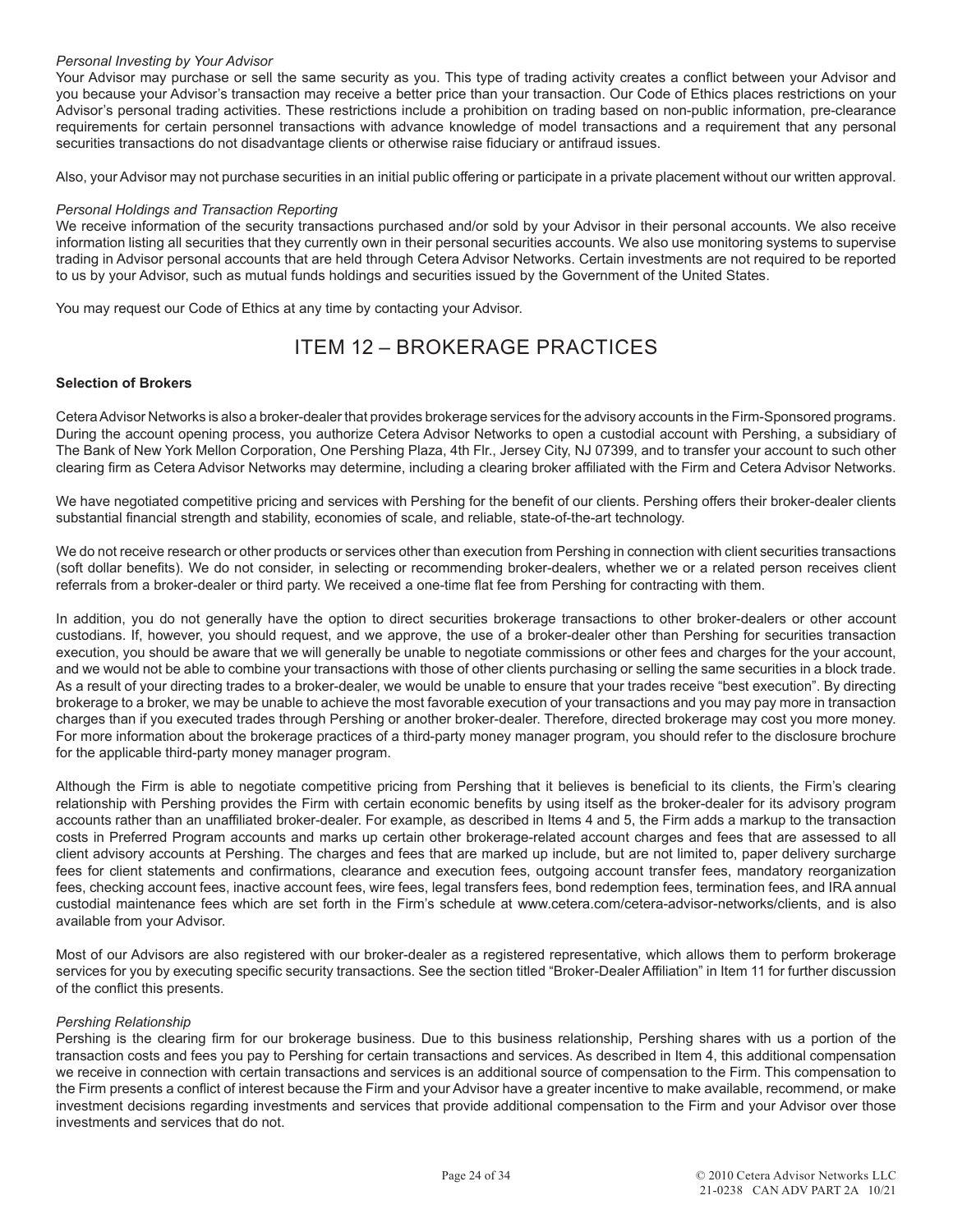Pershing also provides consulting and other assistance to us. We also participate in other revenue Pershing is paid on the assets held in your account. Your advisory fee is not reduced or offset as a result of any revenue that Pershing shares with us. The following is a brief description of some of the revenue items received from Pershing.

Pershing receives revenue from money market funds that the Firm makes available as a cash sweep option, and for nonretirement accounts that choose to invest cash in such a money market fund Pershing shares some of that revenue with us as described in Item 14 at Cash Sweep Program.

Pershing, to help defray costs associated in transferring certain client accounts onto the Firm's platform custodied at Pershing, reimburses the Firm a portion of the termination and transfer fees incurred by a client account that qualifies for such assistance. The Firm credits such reimbursements to the applicable Client's account. In addition, Pershing may, from time to time, waive or discount certain customary fees and expenses in an effort to help attract client accounts and assets.

Additionally, we receive the short term redemption fees that Pershing charges you for certain FundVest mutual fund shares that are redeemed within six calendar months. This compensation is a source of revenue to the Firm and presents a conflict of interest whenever Advisor recommends that you redeem a FundVest mutual fund within six calendar months because the Firm receives a financial benefit from such transaction. This compensation, however, is retained by the Firm and is not shared with your Advisor, so your Advisor does not have a financial incentive to recommend certain FundVest mutual funds be redeemed within six calendar months over other investments.

In addition to the compensation disclosed elsewhere in this document, Pershing pays us additional incremental compensation based on the aggregate AUM, number of accounts, and securities transactions executed through Pershing for all client accounts (each a "Benchmark" and collectively "Benchmarks"). The additional compensation associated with reaching each Benchmark presents a conflict of interest, because whenever the Firm reaches a Benchmark it receives a financial benefit which creates a financial incentive for us to reach each Benchmark. This compensation is retained by the Firm and is not shared with your Advisor. Your Advisor does not have a financial incentive to reach these Benchmarks.

Finally, under our contract with Pershing, there is a termination fee schedule with amounts that decrease over time, which provides a financial incentive for us to continue maintaining our relationship with Pershing.

# *Agency Cross or Principal Trades*

An agency cross transaction is defined as a transaction where a person acts as an investment adviser in relation to a transaction in which the investment adviser, or any person controlling, controlled by or under common control with the investment adviser, acts as broker for both the advisory client and for another person on the other side of the transaction. Principal transactions arise when the Firm acts as an investment adviser and broker in a transaction between an advisory client on one side of a transaction and the Firm (including accounts of Firm representatives) on the other side of the transaction. This includes buying securities from or selling any security to an advisory client from the Firm's own account. The Firm permits agency cross or principal trades in exceptional circumstances with approval from an Advisor's supervisor and the Firm's compliance department. If an exception is approved, the Firm will receive consent from the client prior to executing the transaction and the agency cross and/or principal transactions will be consistent with SEC guidelines. The Firm monitors trading for potential agency and principal trades and reviews every permitted agency cross and principal transaction for suitability. Some of the items that the Firm reviews include, but are not limited to, security pricing and trade volume in order to determine if an agency cross or principal transaction is in the client's best interest. No commission is received for the execution of agency cross or principal transactions.

It is important to note that if you have a retail brokerage account in addition to your advisory account, agency cross transactions executed as a buy and sell between retail brokerage accounts under the control of the same Advisor are permitted without prior approval. Such a transaction will not result in a sales credit or commission payable to the Advisor for the transactions.

# *Block Trading*

Block Trading refers to the aggregation of multiple orders from different clients, for the same securities for submission as a single order for execution. When the purchase or sale of a particular security is appropriate for more than one client account, trades for advisory clients may be aggregated. This is done principally to ensure that clients are treated fairly and that one client is not advantaged at the expense of another client. Trades with advisory clients may be aggregated with those of other clients of your Advisor, the personal trades of supervised persons and trades in proprietary accounts.

Aggregate orders may be filled through multiple executions at different prices during the course of a trading day. If your order is aggregated with other orders, you will receive an average price. Aggregate orders will not reduce your transaction costs.

When an aggregated order is not fully filled (i.e., when an aggregated order is only partially filled), the Firm's trading system will allocate to each account participating in the order the pro-rata amount of shares to each account in accordance with the account's proportion of the overall order.

Block trading in an adviser-directed advisory account is only available if the account is being managed on a discretionary basis, the account is held with Pershing LLC, and the aggregated trades are submitted through SmartWorks Adviser. For accounts where Folio is the overlay manager, Folio will generally block trades when a transaction is appropriate for several client accounts. For accounts managed by your Advisor (Advisor-managed accounts), your Advisor may aggregate all, none or some of his or her client trades in the Preferred, Prime and Premier programs based on, among other things, a client's investment guidelines and restrictions (including those on the use of discretion by the Advisor), the type of securities and the size of the order.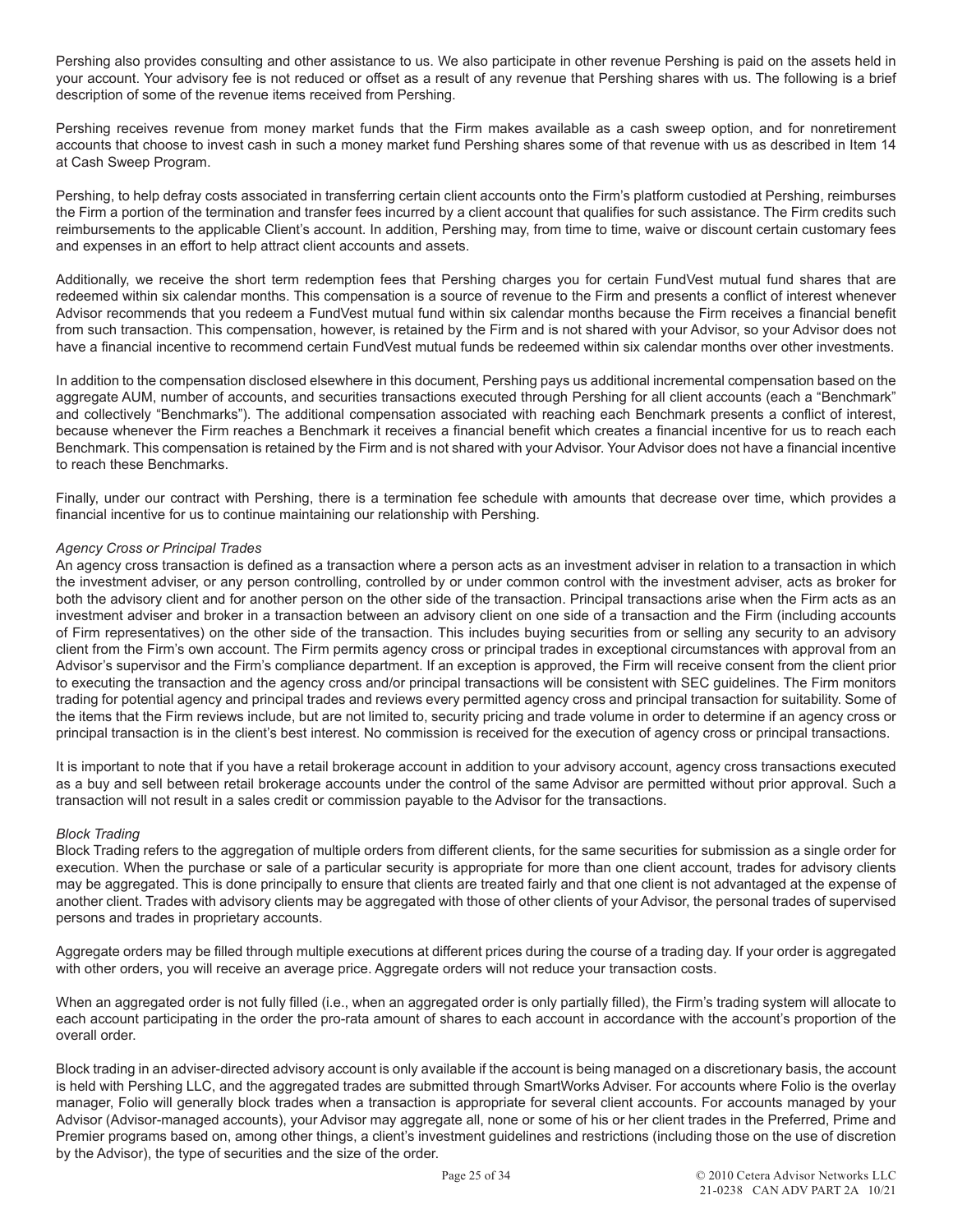It is the Firm's policy that the order allocation between participating clients may not be changed after the order has been executed.

The Firm's policies do not require your Advisor to block trade client orders. When an Advisor chooses not to aggregate client orders for the same security a conflict of interest exists. In such instances, the Advisor must decide which client order to place first which may result in one client receiving a better execution price over another client and could lead to certain client accounts receiving more favorable order executions over time. The Firm does not monitor Advisors choosing not to aggregate orders to determine whether any one client or group of clients is systematically disadvantaged over time.

Clients that are not included in block trading of other client accounts may receive a higher or lower price than clients that have been included in a block trading order. In order to ensure that no client or group of clients is favored over another, the Firm monitors the block trading activity with respect to clients that are not included in block trades with other clients of an Advisor.

## *Trading Errors*

Occasionally, a trading error may occur where either we, or our Advisors, are at fault. If this occurs in your account, the error will be corrected and your account will be restored to where it would have been had the error never occurred. However, in the process of restoring your account, we may realize a profit or suffer a loss in connection with correcting this error. Neither losses nor gains realized by us will be passed on to you.

#### *Best Execution*

The Firm is obligated to ensure orders are being sent to the markets in an efficient manner and to execute any transactions in the manner it believes is in the client's best interest. The Firm's primary consideration with regard to purchases and sales for its clients is obtaining the most favorable execution of the transactions needed to implement client's investment strategy. The determinative factor is whether the transaction represents the best qualitative execution for the client account and not whether the lowest possible price is obtained. The Firm reviews reports that help analyze the quality of the executions of the orders that are sent to the market. Most of our Advisors are also registered with our broker-dealer as a registered representative, which allows them to perform brokerage services for you by executing specific security transactions through Pershing. An Advisor can, upon recommending a transaction, direct the affiliated broker-dealer to execute the order in the market. In these situations, a client may be unable to achieve the most favorable execution of a transaction and it may cost the client more money than if the client were able to execute transactions through another broker-dealer.

The Firm periodically and systematically reviews its executing broker-dealer's execution quality and the Firm' processes to ensure that it continues to meet its best execution obligations for its clients. A number of judgmental factors are utilized by the Firm in analyzing overall trade execution quality. Such factors include, but are not necessarily limited to:

- The nature of the securities being purchased or sold;
- Access to market participants, which may be limited due to thin or no trading activity for a particular security;
- The size of the transaction;
- The speed of the execution;
- The size of the spread;
- The ability to obtain price improvement;
- The desired timing of the transaction;
- The activity existing and anticipated in the market for the particular security;
- The executing broker-dealer's execution, clearance, and settlement capabilities;
- The executing broker-dealer's overall trade execution quality as compared with other leading executing broker-dealers; and
- The efficiency and reliability of the executing broker-dealer's systems and technologies.

# ITEM 13 – REVIEW OF ACCOUNTS

We review your account in several ways. Our account reviews include:

**Annual Client Contact** – On at least an annual basis, your Advisor will contact you to arrange a review of your advisory accounts with you. In general, this review includes any Firm-Sponsored programs and certain third-party money manager programs.

**Supervision** – Your Advisor's designated supervisor periodically reviews client accounts of any Advisor who he or she supervises. If this review raises any issues associated with your account, they will investigate the issue to determine if any further action is needed or warranted.

**Home Office Oversight** – Cetera Advisor Networks utilizes a series of surveillance, exception, trade, and other transaction reports that are designed to help facilitate the ongoing review of Cetera Advisor Networks managed accounts.

**Quarterly Performance Reports** – We may send you a written quarterly performance report, which among other things, lists your account holdings.

# ITEM 14 – CLIENT REFERRALS AND OTHER COMPENSATION

We have individuals who are not affiliated with us introduce prospective clients to us. The individuals (called Solicitors) are paid a fee that is based on the advisory fee that you pay. If you are introduced to us through a Solicitor, we will provide you with a separate written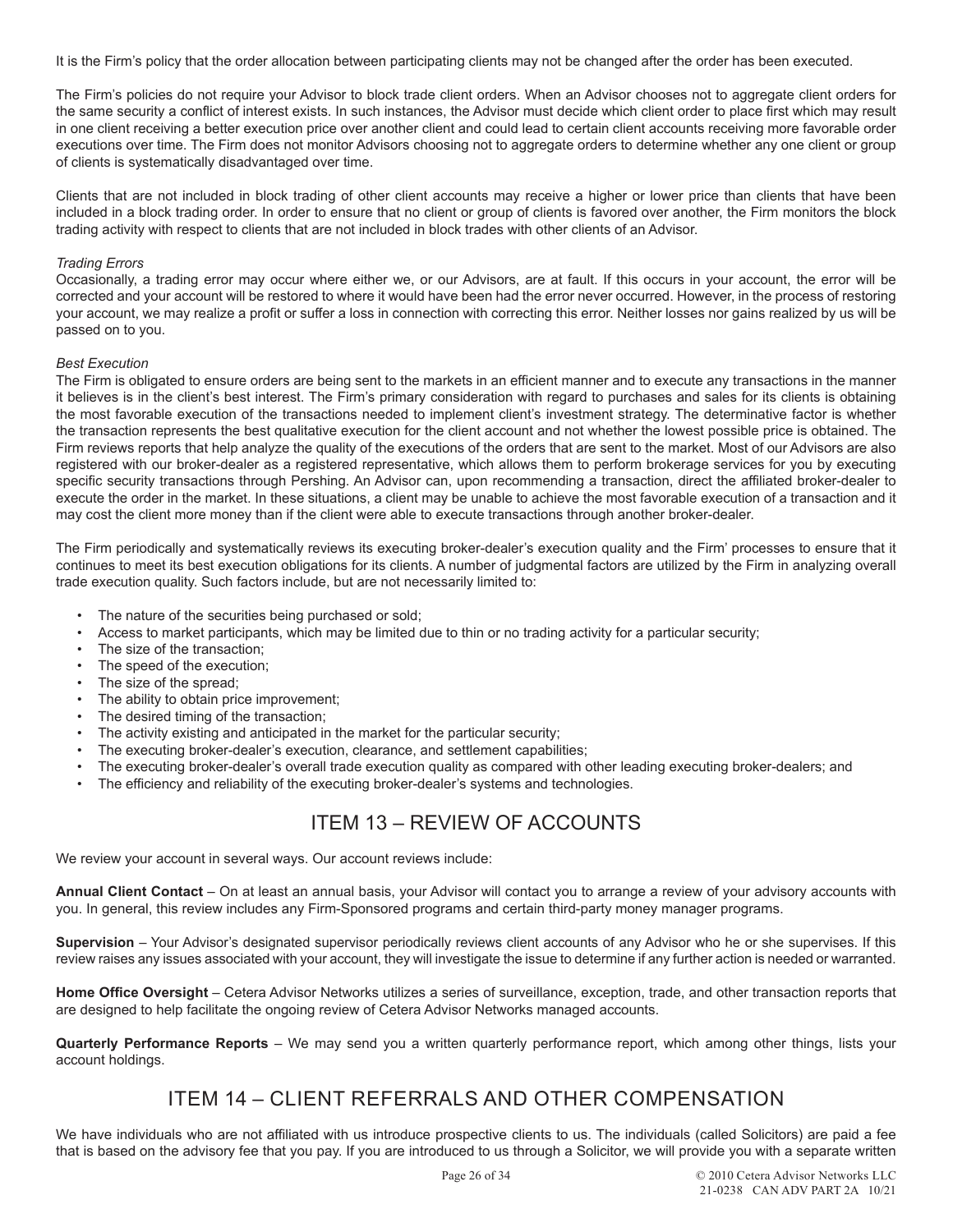disclosure statement indicating that a referral fee is being paid to an individual who is unaffiliated with our Firm. Please refer to Item 5 of this brochure for additional information on our sources of revenue.

Our Advisors receive compensation from Third-Party Money Managers (TPMMs) that creates a conflict of interest. This compensation includes training, educational meetings, training events, industry conferences and entertainment for our Advisors and/or clients, as permitted by industry rules. The conflict of interest exists in that this compensation may provide your Advisor with an incentive to recommend one TPMM versus another TPMM. However, clients do not pay more to purchase TPMM products through us than clients would pay to purchase the same TPMM products.

In addition to advisory fees, your Advisor may earn sales incentives or awards based on the value of assets under management, investment products sold, number of sales, client referrals, amount of new deposits or amount of new accounts. Your Advisor may also receive forgivable loans from Cetera, which are conditioned on your advisor retaining Cetera's broker-dealer and/or registered investment advisor services. This additional economic benefit creates a conflict of interest for your Advisor to retain affiliation with Cetera in order to avoid re-payment on a loan.

The Firm offers its IARs a financial benefit (an "Enhanced Payout") based on an IAR's assets under management in the advisory programs that comprise the My Advice Architect Platform (MAA Platform). Your IAR is eligible to receive an Enhanced Payout on advisory assets in the MAA Platform that exceed certain fixed levels. Whenever compensation changes based on an IAR's level of assets under management, the IAR has a financial incentive to meet those asset levels. The Enhanced Payouts provide an incentive for your IAR to select the Firm for your accounts because compensation the Firm pays to the IAR may be more than that of another firm. The Enhanced Payouts also provide an incentive for the IAR to select the MAA Platform over other advisory programs at the Firm and to place more assets in the MAA Platform.

Although the Firm is able to negotiate competitive pricing from Pershing that it believes is beneficial to its clients, the Firm's clearing relationship with Pershing provides the Firm with certain economic benefits by using itself as the broker-dealer for its advisory program accounts rather than an unaffiliated broker-dealer. For example, as described in Items 4 and 5, the Firm adds a markup to the transaction costs in Preferred Program accounts and marks up certain other brokerage-related account charges and fees that are assessed to all client advisory accounts at Pershing. The charges and fees that are marked up include, but are not limited to, paper delivery surcharge fees for client statements and confirmations, clearance and execution fees, outgoing account transfer fees, mandatory reorganization fees, checking account fees, inactive account fees, wire fees, legal transfers fees, bond redemption fees, termination fees, and IRA annual custodial maintenance fees which are set forth in the Firm's schedule at www.cetera.com/cetera-advisor-networks/clients, and is also available from your Advisor.

Cetera Advisor Networks maintains a Code of Ethics requiring your Advisor to always act in your best interest, and maintains a supervisory structure to monitor the advisory activities of your Advisor in order to reduce potential conflicts of interest.

# **Cash Sweep Program**

The Firm also maintains two bank deposit sweep programs that create financial benefits for the Firm as described below. The Firm also receives additional compensation from Pershing for non-retirement account assets that are swept into a money market fund sweep option as described below. The additional compensation received by the Firm creates a conflict of interest with the Firm's clients.

FDIC Insured Bank Deposit Sweep Account. The Federal Deposit Insurance Corporation (FDIC) is an independent federal agency insuring deposits in U.S. banks and thrifts in the event of bank failures. Under two Cetera programs, the FlexInsured Account Program and the Insured Deposit Sweep Account Program (FDIC-Insured Programs), the Firm enables clients' available cash balances awaiting investment or reinvestment in eligible accounts, including cash balances derived from the sale of securities, dividend payments, interest credited from bonds, and cash deposits, to be automatically deposited (swept) into interest bearing deposit accounts offered through one or more participating program banks (Program Banks). Deposits at an individual Program Bank are covered by FDIC insurance up to a maximum of \$250,000 and an aggregate total across all Program Banks of up to \$2,500,000, subject to bank availability. For purposes of calculating the available FDIC coverage at each Program Bank, cash deposited at a Program Bank is aggregated with all other deposits held by you outside of the FDIC-Insured Programs in the same insurable capacity at that Program Bank. Under certain economic conditions or for other reasons, it is possible for Program Banks to limit or reduce the amount of deposits they will accept through FDIC-Insured Programs. If Programs Banks cannot accept all the cash balances in your account due to such capacity constraints, then your excess funds will be invested in shares of a money market fund that the Firm makes available. If the money market fund is not accepting excess funds, then those excess funds will be maintained in your account as a free credit balance (discussed below). The overall amount of available FDIC insurance protection will vary depending upon the number of Program Banks accepting deposits through the FDIC-Insured Programs at any time. If most or all the Program Banks have insufficient capacity to accept funds (or further funds), then the aggregate amount of FDIC insurance coverage available to you could be significantly reduced.

It is your responsibility to monitor any deposits that you have at each Program Bank including deposits outside of the FDIC-Insured Programs so that you do not exceed the applicable limits on FDIC insurance coverage as described above. Funds deposited through the FDIC-Insured Programs are not eligible for SIPC protection.

FlexInsured Account Program. The FlexInsured Account is the default sweep vehicle for non-retirement advisory accounts. For its role in offering the FlexInsured Account Program, the Firm earns additional compensation in the form of a payment of a portion of the earned interest received from a Program Bank (payment) which is based on the amount of money on deposit by all FlexInsured Account Program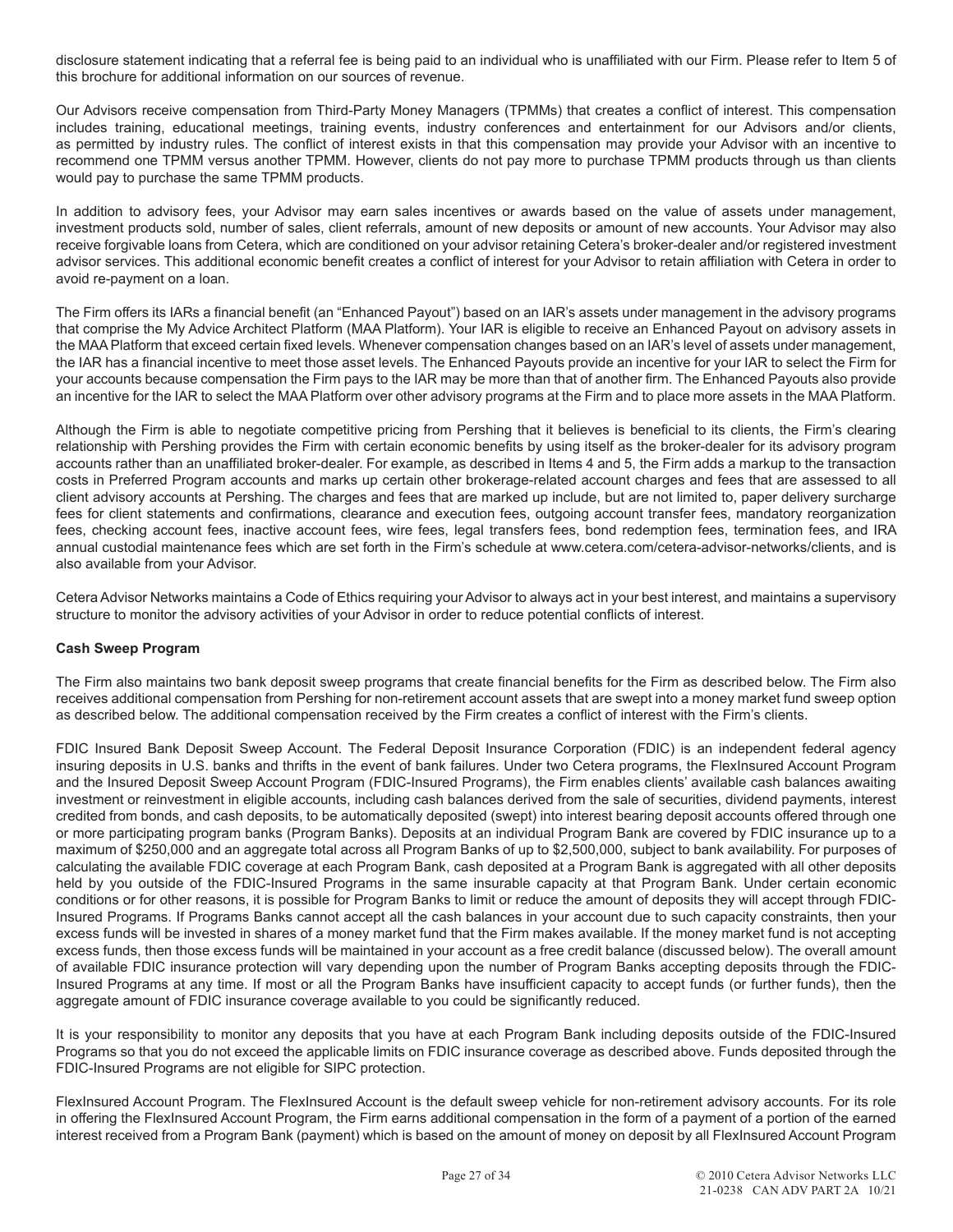participants and the applicable interest rate paid at that time by that Program Bank. The amount of a payment to the Firm will vary but will not exceed 4.00% on an annualized basis as applied across all FlexInsured Accounts. The maximum annual percentage to be received by the Firm may be changed upon 30 days' prior notice to participants in the FlexInsured Account Program. In our discretion, we may reduce the amount of a payment and vary the reductions among clients which would result in some clients getting paid a higher interest rate, and, therefore, earning more interest than other clients. Additionally, the payments the Firm receives generally vary by Program Bank and will affect the interest rate paid to you. The interest rate you earn will generally be lower than interest rates available to depositors in interest-bearing accounts held directly at a Program Bank or other FDIC-insured depository institutions, but such institutions could require a minimum amount to establish an interest-bearing deposit account that is maintained outside of the FDIC-Insured Programs.

Insured Deposit Sweep Account (IDSA) Program. The IDSA is the default sweep vehicle for advisory IRAs. For its role in offering the IDSA Program, the Firm receives a per account fee each month. The compensation paid to the Firm under the IDSA Program does not vary among IDSA Program participants and is not affected by the amounts deposited through the IDSA Program; including your IDSA program deposits, but will vary month-to-month based on the actual number of days in the particular month. The Firm's compensation under the IDSA Program is determined by a fee schedule indexed to the current Federal Funds Target (FFT) Rate. The monthly fee paid to the Firm increases and decreases by \$0.09 with every 1 basis point (a basis point is equal to 0.01%) change in the FFT Rate. In cases where the FFT Rate is a range of rates, the FFT Rate will be deemed to be the midpoint of the range rounded to the nearest thousandth of a decimal. The monthly per account fee paid to the Firm under the IDSA Program will not exceed \$25.00, regardless of changes in the FFT Rate and can be reduced to as low as \$1.00 per account per month. The maximum monthly per account fee may only be changed upon 30 days' prior notice to participants in the IDSA Program. Although it is generally anticipated that the Firm's fee under the IDSA Program will be offset by amounts paid by the Program Banks, the Firm reserves the right to withdraw the monthly account fee, or a portion thereof, from participants' accounts in the event that the amount received from the Program Banks and paid over to the Firm is less than the Firm's fee for the same period.

Program Banks do not have a duty to offer the highest rates of return available or comparable to those offered in money market funds. The FDIC-Insured Programs should not be viewed as an investment option nor as a long-term holding. If you desire to maintain a cash position in your account for something other than a short-term position awaiting investment and/or seek the highest yields currently available in the market for your cash balances, then you should contact your Advisor about your options outside the FDIC-Insured Programs.

In response to certain extraordinary economic conditions, some foreign countries have occasionally implemented a negative interest rate policy to stabilize their economies. Under such a policy, a central bank charges banks a fee to hold reserves, and, as a result, the banks then charge depositors a fee to maintain their deposits. Historically, the U.S. has not adopted policies resulting in negative interest rates, and there is no indication that the Federal Reserve Board plans to adopt such a policy in the future. If, however, such a policy is adopted in the U.S., Program Banks may begin to charge fees to maintain deposits held through bank deposit sweep programs, such as the FDIC-Insured Programs. In such an event, the Firm will charge your account a fee to defray its costs for maintaining your deposits at Program Banks through the FDIC-Insured Programs. This fee will be in addition to fees received directly from Program Banks for their participation in the FDIC-Insured Programs and can result in you experiencing a negative overall return with respect to cash reserves in a FDIC-Insured Program. The Firm will assess any fees related to negative interest rates to your account on a monthly basis for the duration of the negative interest rate period. If applicable, this fee will appear on your periodic account statement. In its discretion, the Firm will increase or decrease this fee periodically to reflect the costs incurred to maintain your deposits at Program Banks. The Firm can eliminate this fee at any time. In the event that the fees are assessed as a result of negative interest rates, additional information regarding the fees will be available www.cetera.com/cetera-advisor-networks/clients or by contacting your Advisor.

Money Market Mutual Fund. Some non-retirement accounts utilize a money market mutual fund designated as an alternative or excess sweep option for non-retirement accounts (Alternate MMF). The Firm receives distribution assistance from Pershing in the form of annual compensation of up to 0.78% for assets held in the Alternate MMF.

For ERISA advisory accounts, the Firm offers a money market mutual fund, which aims to provide a return on your account balances, as a cash sweep default option. The Firm and Advisor do not receive any sweep-related compensation in connection with cash in ERISA advisory accounts that are swept into any money market mutual fund that the Firm designates for ERISA advisory accounts.

The compensation the Firm receives from the FDIC-Insured Programs and the Alternate MMF constitutes a source of revenue for the Firm. This compensation presents a conflict of interest to the Firm because the Firm receives a greater financial benefit when cash is swept into the FDIC-Insured Programs and the Alternate MMF than it otherwise would if your cash balance is held elsewhere, and any compensation the Firm receives reduces the interest you receive. This compensation is retained by the Firm and is not shared with your Advisor, so your Advisor does not have an additional financial incentive that is tied to the compensation from the cash sweep program to recommend that cash be held in the FDIC-Insured Programs or the Alternate MMF rather than investing in securities. The asset-based fee charged in your advisory account includes cash held in the cash sweep program.

An investment in a money market mutual fund, unlike Program Bank deposits, is not insured or guaranteed by the FDIC or any other governmental agency, and it is possible to lose money by investing in a money market mutual fund. The Prior MMF, money market mutual funds held in ERISA advisory accounts, and uninvested cash held by the Firm as a "free credit balance" in all client accounts are covered by the Securities Investor Protection Corporation (SIPC), a non-profit, non-government, membership corporation, funded by member broker- dealers. SIPC's coverage protects against the custodial risk (not a decline in market value) when a brokerage firm fails by replacing missing securities and cash up to a limit of \$500,000 of which \$250,000 may be in cash per customer in each separate capacity under SIPC rules.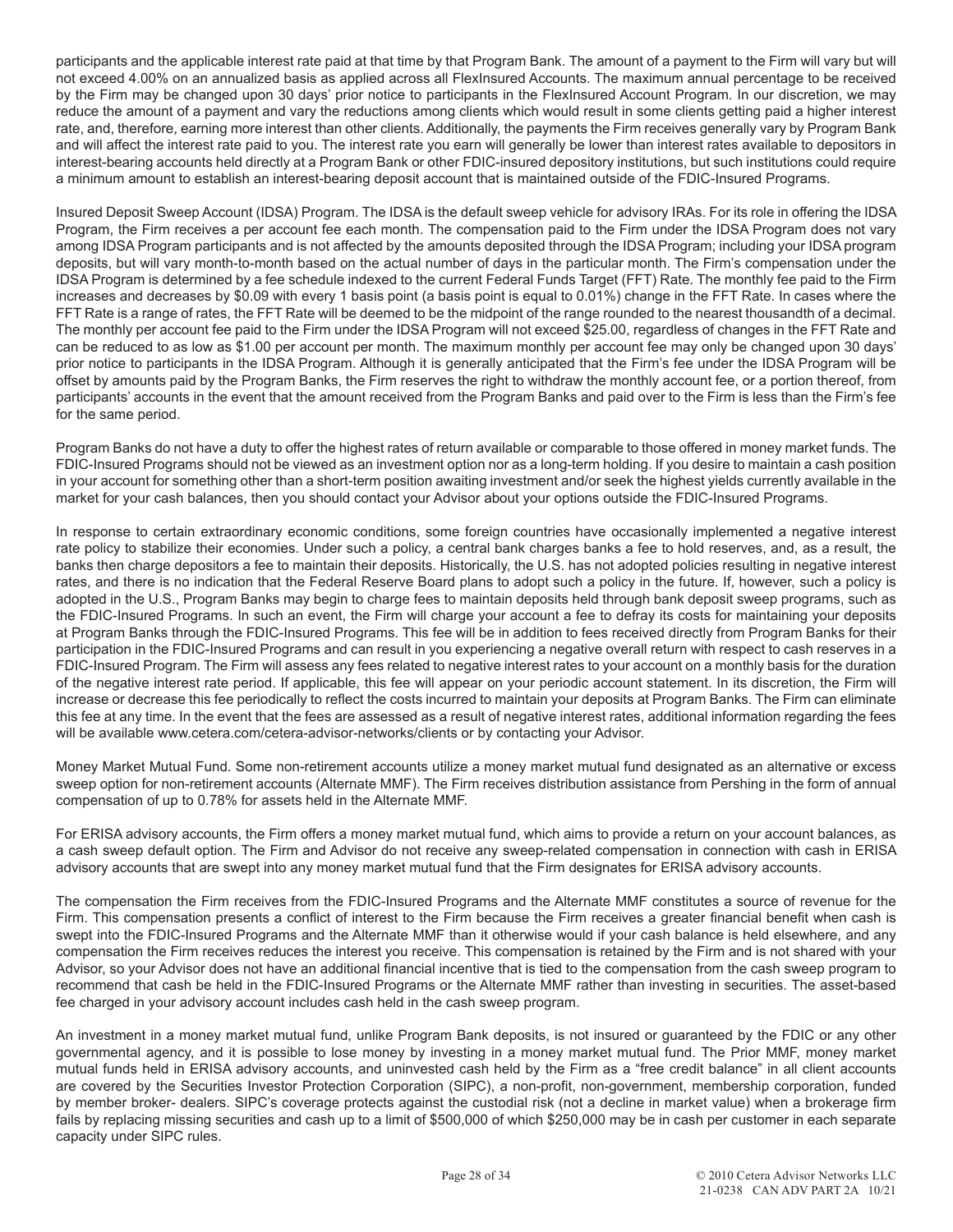A money market mutual fund generally seeks to achieve a competitive rate of return (less fees and expenses) consistent with its investment objective(s), as described in its prospectus. Money market funds seek to preserve a net asset value of \$1.00, with excess earnings that are generated through interest on portfolio holdings distributed to investors in the form of dividend payments. Average annual rates of return of the money market mutual fund option offered as the cash sweep option have varied over time and have typically been higher than the interest rate paid on deposits to you through the FDIC-Insured Programs. Due to stressed market conditions (e.g., which causes the Federal Reserve Bank to purchase government securities from the market in order to lower interest rates and increase the money supply, also known as "quantitative easing"), however, money market funds may not pay investors any excess dividends or distributions. Under severe market stress, a money market fund may fail to preserve a net asset value of \$1.00 and/or may no longer be a viable business for the fund sponsor, which may force the sponsor to liquidate. As a result of any of these factors, it is possible to lose money in a money market fund. The Firm will earn more money by designating the FlexInsured Account or the IDSA as the default sweep option for eligible accounts. Accordingly, the Firm has a financial incentive and conflict of interest in selecting cash sweep options.

For detailed information regarding the terms and conditions of the cash sweep options, see the Firm's FlexInsured Account Program Disclosure Statement, the Firm's Insured Deposit Sweep Account Disclosure Statement available www.cetera.com/cetera-advisornetworks/clients, or the applicable money market mutual fund prospectus. You can obtain copies of such product disclosures from your Advisor. Generally, each account will be eligible for a single cash sweep option, such as a FDIC-Insured Program or a money market mutual fund, based on account type. We may change the products available for your selection. Your Advisor can provide a current list of available options.

# **Compensation from Strategic Partners**

Although we offer thousands of mutual funds from more than 250 mutual fund companies, and hundreds of variable life and annuity contracts from more than 100 insurance companies, we concentrate our marketing and training efforts on those investments offered by a much smaller number of select and well-known companies (Strategic Partners). Strategic Partners are selected, in part, based on the competitiveness of their products, their technology, their customer service and their training capabilities. Strategic Partners have more opportunities than other companies to market and educate our Advisors on the investments and products they offer. We also provide Strategic Partners with additional opportunities to make their products available in programs or services offered by the Firm. For a current list of our Strategic Partners, please see the below list of Strategic Partners.

Our Strategic Partners pay extra compensation to us and/or our affiliates in addition to the usual product compensation described in the applicable prospectus. The additional amounts that Strategic Partners pay us vary from one Strategic Partner to another and from year to year. Some Strategic Partners pay Advisors up to 0.45% of your total purchase amount of a mutual fund or variable insurance product. So, for example, if you invest \$10,000 in a mutual fund, we could be paid up to \$45. Additionally, some Strategic Partners make a quarterly payment or additional quarterly payment based on the assets you hold in the fund or variable insurance product over a period of time of up to 0.15% per year. For example, on a holding of \$10,000, we could receive up to \$15.

Alternatively, we may receive compensation from the mutual fund or insurance company as: (1) a flat fee regardless of the amount of new sales or assets held in client accounts; or (2) the greater of such flat fee or amount based on assets and/or new sales as referenced above and any ticket charge payments referenced below. These payments are designed to compensate us for ongoing marketing and administration and education of its employees and Advisors. You do not make these payments. They are paid by the mutual fund and insurance companies and/or their affiliates out of the assets or earnings of the funds or insurance companies or their affiliates.

It is important to note that you do not pay more to purchase Strategic Partner mutual funds or insurance products through us than you would pay to purchase those products through another broker-dealer, and your Advisor does not receive additional compensation for selling a Strategic Partner product.

We also receive revenue sharing payments from companies that are not Strategic Partners.

# *Conflicts of Interest in Receiving Revenue Sharing from Strategic Partners*

A conflict of interest exists in that we are paid more revenue-sharing fees if you purchase one type of product instead of another and/or you purchase a product from one particular sponsor instead of another. Your representative also indirectly benefits from Strategic Partner payments when the money is used to support costs relating to product review, marketing or training, or for waiver of ticket charges, as described below. Our Advisors do not receive any compensation associated with the revenue sharing payments.

# *Mutual Fund Ticket Charges*

When you purchase a mutual fund of a Strategic Partner in a Pershing brokerage account, we may absorb the nominal "ticket charge" for each transaction of approximately \$30 which would normally be paid by you or your registered representative. Generally, the mutual fund families that participate in the Strategic Partner Program subsidize some of these ticket charges through the compensation mentioned above or by paying us a per trade fee of up to \$10. The type of transaction in a Strategic Partner mutual fund purchase that qualifies for a ticket charge waiver varies depending on the particular Strategic Partner. In general, the ticket charge will be waived for the purchase of certain mutual funds in an amount of \$2,500 or more. Every mutual fund offered by us may be purchased without a ticket charge by processing the transaction with a check and application sent directly to the mutual fund company. We believe that these ticket charge waivers do not result in a conflict of interest between you and your Advisor.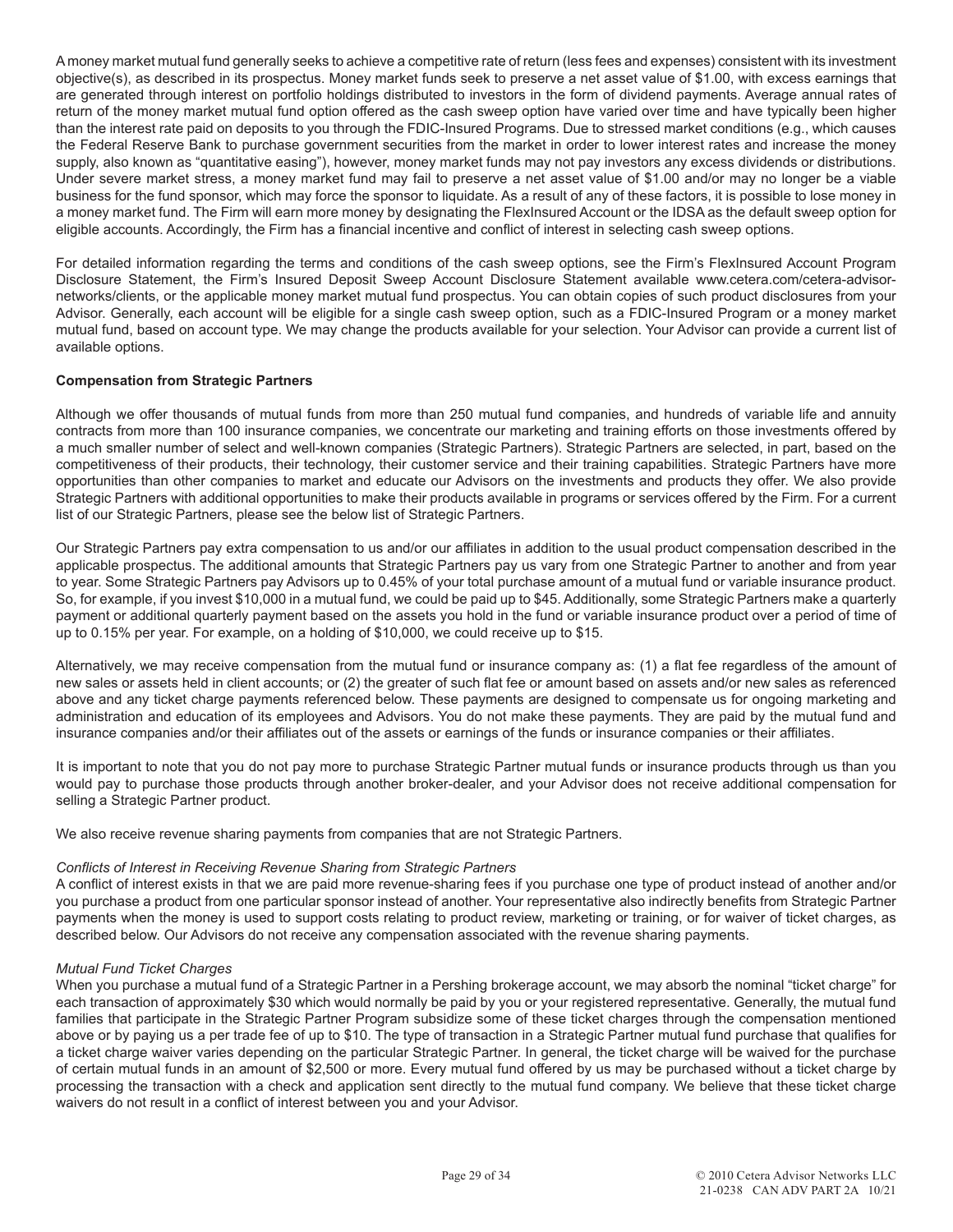# *Training and Education Compensation*

We and our representatives also receive additional compensation from mutual fund and insurance companies, including Strategic Partners that is not related to individual transactions or assets held in accounts. This money is paid, in accordance with regulatory rules, to offset up to 100% of the costs of training and education of our representatives and employees. In some instances, mutual fund and insurance companies pay a flat fee in order to participate in our training and educational meeting. These meetings or events provide our representatives with comprehensive information on products, sales materials, customer support services, industry trends, practice management education, and sales ideas.

It is important to note that due to the number of mutual fund and variable insurance products we offer, not all product sponsors have the opportunity to participate in these training and educational events. In general, our Strategic Partners have greater access to participation in these events and therefore greater access to, and opportunity to build relationships with, our representatives.

Some of the training and educational meetings for which we or our representatives receive reimbursement of costs include client attendance. If you attend a training or educational meeting with your registered representative and a product sponsor is present, you should assume that the product sponsor has paid for all or a portion of the costs of the meeting or event.

# *Other Cash and Non-Cash Compensation*

In addition to reimbursement of training and educational meeting costs, we and our representatives receive promotional items, meals or entertainment or other non-cash compensation from representatives of mutual fund companies, insurance companies, and direct participation sponsors, as permitted by regulatory rules. The sale of mutual funds, variable insurance products and other products, whether of our Strategic Partners or not, may qualify our representatives for additional business support and for attendance at seminars, conferences and entertainment events. Further, some of our home-office management and certain other employees receive a portion of their employment compensation based on sales of products of Strategic Partners.

# *List of Strategic Partners*

The following is the list of revenue Strategic Partners in alphabetical order.

#### *Mutual Fund Companies:*

|   | American Funds Distributors1      | JP Morgan Investment Management        |
|---|-----------------------------------|----------------------------------------|
|   | Amundi Pioneer                    | Lord, Abbett & Co. LLC                 |
|   | <b>Blackrock Investments, LLC</b> | New York Life Mainstay                 |
|   | Columbia Management               | Pacific Life                           |
| ٠ | <b>DWS Securities</b>             | <b>PGIM</b>                            |
| ٠ | Eaton Vance                       | <b>PIMCO</b>                           |
| ٠ | <b>Federated Hermes</b>           | <b>Principal Funds</b>                 |
|   | Fidelity Investments2             | <b>Putnam Investments</b>              |
| ٠ | <b>Franklin Templeton</b>         | Transamerica                           |
|   | Goldman Sachs Asset Management    | Virtus Investment Partners, Inc.       |
|   | Invesco                           | Voya Investment Management (ING Funds) |
|   | John Hancock Funds                |                                        |

1 For American Funds, the ticket charges are waived for purchases over \$10,000.

2 For Fidelity Investments, ticket charges are waived on Fidelity Advisor Funds. Fidelity Direct Funds are not included in this program.

Please note that fee waivers do not apply on ERISA Title I Advisory accounts where the advisor is paying the ticket charges.

#### *Annuity Carriers:*

| <b>AIG Annuities</b><br>Allianz Life Financial Services<br>Athene<br><b>Brighthouse</b><br><b>CUNA</b> | Lincoln Financial Distributors<br>Nationwide Financial<br>Pacific Life Insurance Company<br><b>Principal Financial Group</b><br>Protective Life |
|--------------------------------------------------------------------------------------------------------|-------------------------------------------------------------------------------------------------------------------------------------------------|
| Eagle Life                                                                                             | <b>Reliance Standard</b>                                                                                                                        |
| Equitable                                                                                              | <b>Sammons Financial Group</b>                                                                                                                  |
| <b>Fidelity and Guarantee Life</b>                                                                     | Securian Financial Group                                                                                                                        |
| <b>Global Atlantic</b>                                                                                 | <b>Security Benefit</b>                                                                                                                         |
| <b>Great American</b>                                                                                  | Symetra                                                                                                                                         |
| <b>Jackson National</b>                                                                                | <b>Transamerica Capital</b>                                                                                                                     |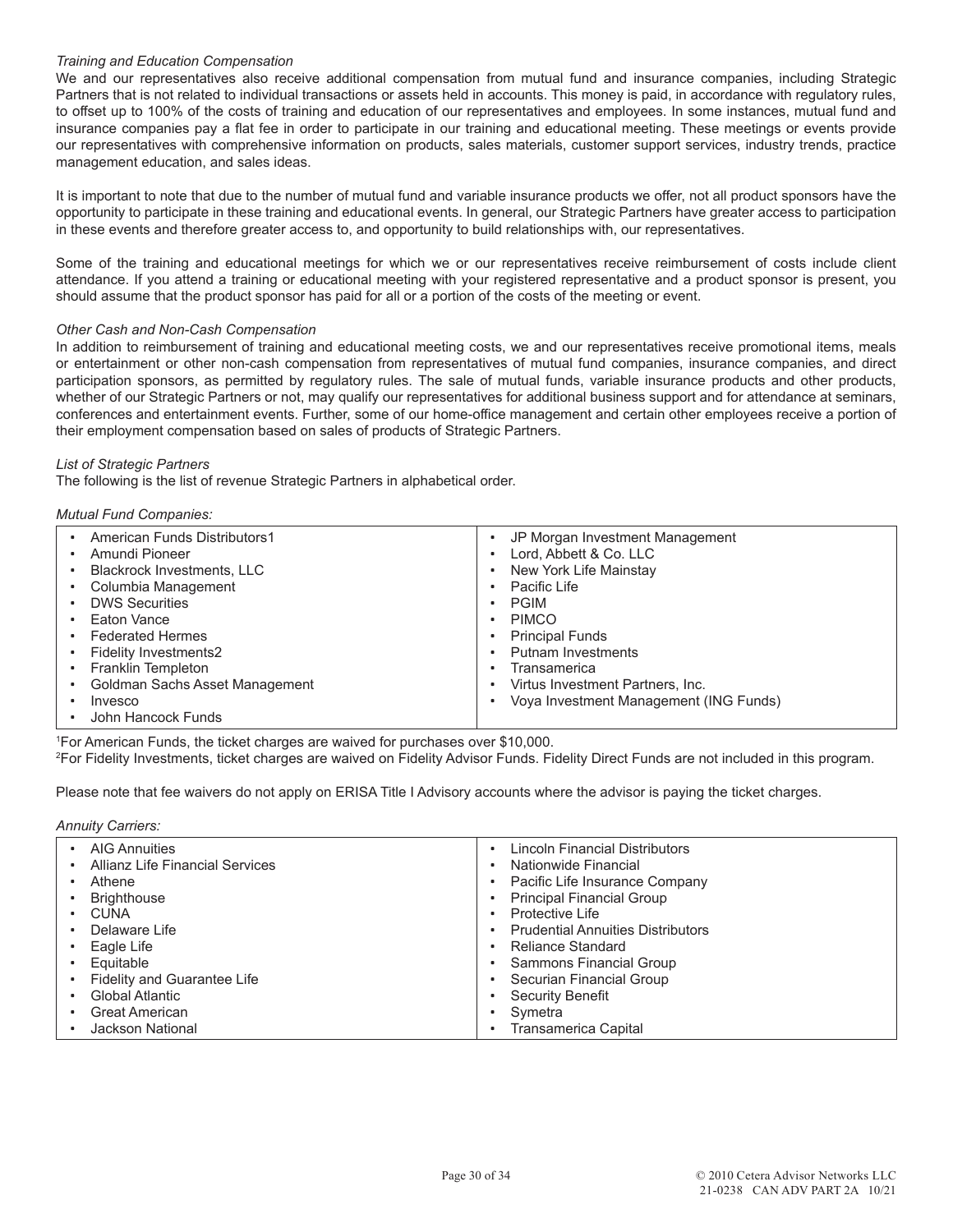# **Exchange Traded Products Partner Program**

Cetera Advisor Networks offers an exchange traded products partner program (ETP Partner Program), which as described below, has similar features to the Firm's Strategic Partner Program. The Firm currently has entered into agreements with the ETP Partners listed below, and intends to add additional ETP Partners on an ongoing basis. For the most current list of our ETP Partners, please refer to our website at www.cetera.com/cetera-advisor-networks/clients/strategic-partners or call your Advisor.

Although we offer thousands of exchange traded products (ETPs), we concentrate our marketing and training efforts on those investments offered by ETP Partners. An ETP Partner is selected, in part, based on the competitiveness of its products, its technology, its customer service and its training capabilities. An ETP Partner has greater exposure to our Advisors (e.g., at conferences), and more opportunities to market and educate our Advisors on investments and the products they offer.

An ETP Partner pays extra compensation to us and/or our affiliates in addition to the compensation described in the prospectus. The additional amounts may vary from one ETP Partner to another and from year to year. In general, an ETP Partner pays us the greater of an annual flat fee regardless of the amount of new sales or assets held in client accounts or up to 0.25% of the ETP's net expense ratio (as set forth in the prospectus or supplement) of your investment's average daily balance during the quarter. So, for example, for each \$10,000 average quarterly daily balance of an ETP Partners' product held by our clients, we would be paid up to \$25 on an annual basis. Further, if the annual flat fee were \$500,000 and the total asset-based fee did not reach that amount we would still be paid \$500,000.

These payments constitute compensation to the Firm. The payments are paid by the ETP Partner and/or their affiliates out of the assets or earnings of the ETP Partner or their affiliates. You do not pay more to purchase an ETP Partner's product through us than you would pay outside of the ETP Partner Program, and your representative does not receive additional compensation for selling an ETP Partner product. For the most current description of the compensation we receive from ETP Partners, please refer to the Firm's website at www. www.cetera.com/cetera-advisor-networks/clients/strategic-partners.

# *Conflicts of Interest in Receiving Revenue Sharing from ETP Partners and with Ticket Charge Waivers*

A conflict of interest exists in the recommendation of ETP Partner products since we receive additional revenue if you purchase an ETP Partner product and/or if you purchase a product from one particular sponsor instead of another. Your representative also indirectly benefits from ETP Partner payments when the money is used to support costs relating to product review, marketing or training, or for waiver of ticket charges, as described below. Our Advisors do not receive any compensation associated with the revenue sharing payments.

When you purchase an ETP Partner product, we absorb the nominal "ticket charge" (sometimes referred to as a transaction charge) for each transaction, which would normally be paid by you or your representative. In general, the ticket charge will be waived for the purchase of certain ETPs in an amount of \$2,500 or more. These ticket charge waivers result in a conflict of interest between you and your Advisor in a Prime Account because your Advisor has a financial incentive to recommend an ETP Partner product that does not assess transaction charges over an ETP that does.

In general, if you are not comfortable with the use of ETP Partner products in your account and the resulting conflicts of interest, then you should notify your Advisor of this preference and you should not participate in any advisory program that includes ETP Partner products.

# *List of Exchange Traded Products Partners*

- First Trust Advisors L.P.
- Global X Management Company LLC
- WisdomTree Asset Management, Inc.

#### **Direct Participation Programs and Other Alternative Investments**

We, through our representatives, offer our clients a wide variety of direct participation programs and alternative investment products (Alternative Investments) including: non-listed real estate investment trusts, limited partnerships, 1031 exchange programs, non-traded business development companies, oil and gas programs, closed-end and interval funds, and direct alternatives.

Whether a client is charged a commission upon the sale of an Alternative Investment, be it assessed in full, in part, or not at all, it is based upon whether the investment is held in an advisory or brokerage account, and if it is on Cetera's approved products list. If a client purchases an Alternative Investment from the advisory approved products list, it will be sold in an advisory program without a commission and will be included in the billing and reporting of the account assets.

If the Alternative Investment is not on the advisory approved products list, the representative has the ability to:

- Purchase the product for the client while charging a commission and holding it directly within a brokerage account; or
- Hold the product in an advisory account solely for convenience purposes, but it will be excluded from the billing and reporting of the account assets, and regular billing will continue on all other eligible assets held in the account.

We also receive from certain Alternative Investment sponsors additional compensation relating to administrative services, due diligence, and/or marketing allowance. The amount of these payments that we receive and/or the type of arrangement that we have varies by sponsor and/or class of shares, as some product sponsors pay a due diligence or marketing allowance fee for certain classes of shares: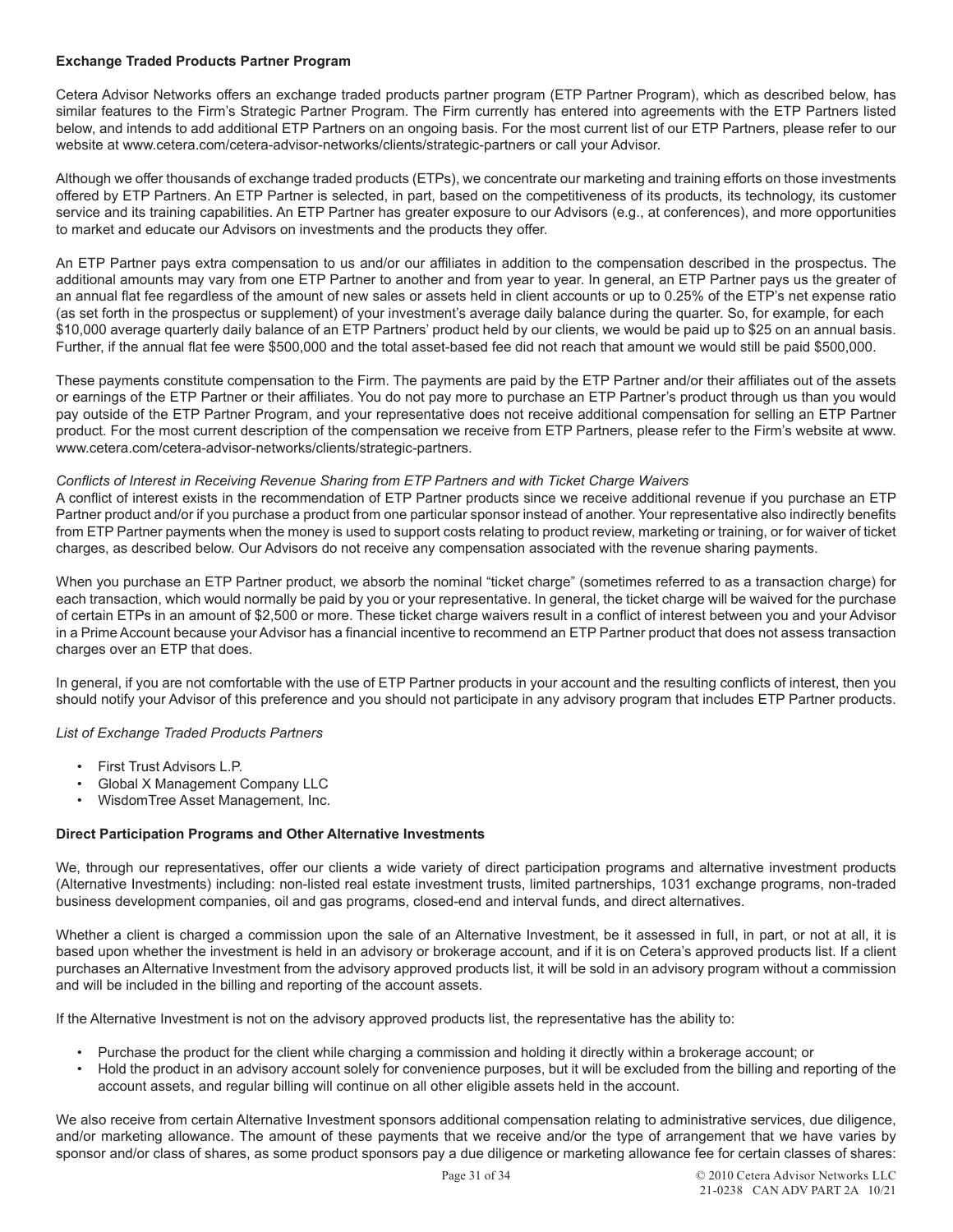(i) up to 0.20% annually on assets held at the sponsor, (ii) up to 1.50% on the gross amount of each sale, depending on the product, or (iii) a flat fee regardless of the amount of new sales or assets held in client accounts. Other product sponsors pay a flat administrative services fee for certain classes of shares, based on a minimum amount of trades executed through an advisory platform. These payments are designed to compensate us for ongoing marketing, administrative services, and/or maintenance of advisory platform systems, as well as the training and education of our employees, and Advisors regarding these types of products. You do not make these payments. They are paid by the product sponsor out of the assets or earnings of that product sponsor.

It is important to note that you do not pay more to purchase such products through us than you would pay to purchase those products through another broker-dealer, and your representative does not receive additional compensation for selling products from sponsors that pay us such additional compensation.

A conflict of interest exists because we are paid more revenue-sharing fees if you purchase one type of product or class of a product's shares, instead of another and/or you purchase a product or class of a product's shares from one particular sponsor instead of another. Your Advisor also indirectly benefits from these sponsor payments when the money is used to support costs relating to product review, marketing or training.

You should read the applicable prospectus(es) or offering document(s) carefully before investing which may be obtained from your Advisor.

# *Compensation from Third-Party Money Managers*

We enter into a select number of relationships with third-party money managers (TPMMs) approved by our due diligence department (Approved TPMMs). Cetera and your IAR receive a portion of the fee that you pay the Approved TPMM whenever we refer or recommend their advisory business to you. Approved TPMMs also compensate Cetera with an additional fixed annual payment for providing ongoing due diligence, operational oversight, and opportunities to market and educate our IARs on investments and the products they offer (Additional Compensation). We only offer Approved TPMMs to clients. Approved TPMMs are selected, in part, based on whether they offer competitive products, their technology, their customer service, and their training capabilities. Approved TPMMs may attend or sponsor education and training meetings for our IARs. Certain Approved TPMMs, such as SEI and AssetMark, pay us a higher level of Additional Compensation than other Approved TPMMs and have more opportunities than other Approved TPMMs to market and educate our IARs on investments and the products they offer.

The following table lists our Approved TPMMs:

We may, from time to time, update our Approved TPMMs. Please refer to our most recent ADV Part 2A for the most up to date listing of our Approved TPMMs.

Similar to our Strategic Partner program, our Advisors do not individually receive any part of the Additional Compensation for recommending an Approved TPMM.

You similarly do not pay more to purchase an Approved TPMM-offered product through us than you would pay to purchase those products through the TPMM directly, and your Advisor does not receive any part of the Additional Compensation for recommending or selling products from Approved TPMMs. The compensation your Advisor receives is paid out of the Approved TPMM's assets or earnings.

Nevertheless, the Additional Compensation to Cetera creates an incentive for us to promote Approved TPMM products over other products and to promote certain Approved TPMMs that pay us a higher amount of Additional Compensation over other Approved TPMMs. Your Advisor indirectly benefits from these payments when the money is used to support costs relating to product review, operational oversight, marketing or training. To mitigate this conflict of interest, we routinely review our client accounts to ensure that the recommended services and products are consistent with your stated goals and objectives.

The Firm's Advisors receive reimbursements from Approved TPMMs for the costs of marketing expenses and costs incurred by the Advisor subject to the Firm's cash non-cash compensation policy. Such reimbursements will be paid to the Advisor from the program sponsor's own resources and not from client funds or assets. Such arrangements will have no impact on the fees being charged to clients by the Firm, the Advisor, or the program sponsor.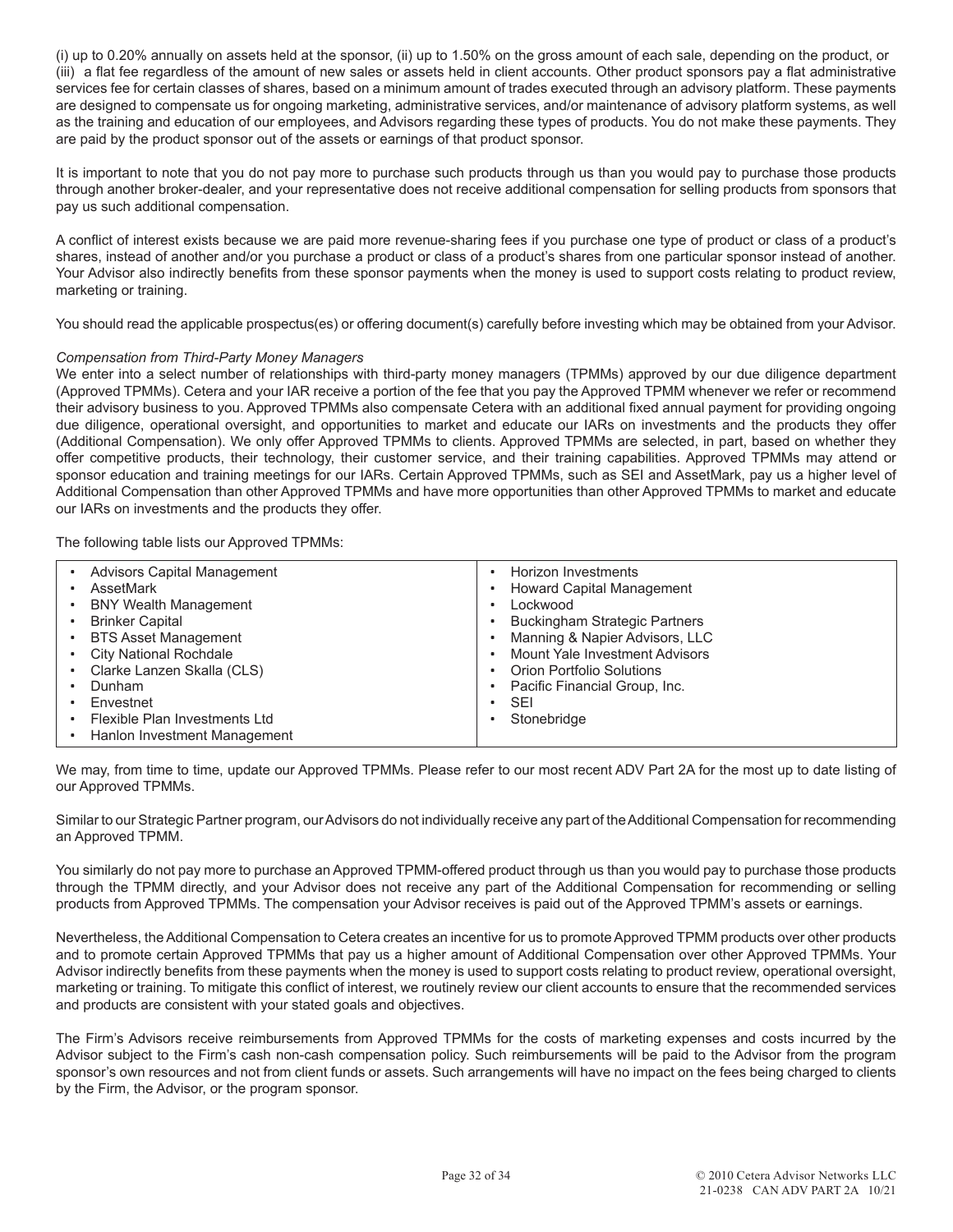# **Unified Program Fund Strategist Portfolio Featured List**

The Unified Program offered through the MAA Platform, which is co-sponsored by our related investment adviser, CAS, and is described in CAS's ADV, offers fund strategist portfolios (comprised of both mutual funds and ETPs) from over 100 strategists, comprising over 1,000 strategies. We have created a smaller list of strategies across various investment disciplines and implementation styles (Featured List), that are offered by a number of strategists that have agreed to pay us some form of additional compensation (Featured Strategists) to help cover costs associated with marketing and education. The Featured List consists of strategies from both Strategic Partners (or affiliates of a Strategic Partner) and non-Strategic Partners. The current Featured List is provided below.

As discussed above, all Strategic Partners pay us additional compensation and receive more opportunities (such as being a Featured Strategist) than other companies to market and educate our Advisors about their products and services. Strategic Partners do not pay us any additional compensation for being a Featured Strategist, other than the overall compensation set forth previously in this Item.

For any non-Strategic Partner to be included on the Featured List, they pay us typically based on the following calculation: the greater of (1) an annual fixed flat fee or (2) up to eight basis points on client assets under management in the Featured Strategists' (or its affiliates') proprietary funds, and up to five basis points on non-proprietary funds' assets under management. As a result, the compensation paid by Featured Strategists varies from one Featured Strategist to another and from year to year, and possibly from quarter to quarter.

It is important to note that you do not pay us more to either invest in a strategy that is on the Featured List, or to purchase the underlying investment products included in the strategies on the Featured List in the Unified Program than you would pay to purchase those same products through a strategy not included on the Featured List. Your Advisor does not receive additional direct compensation for utilizing a strategy offered by a Featured Strategist.

# *Conflicts of Interest in Receiving Revenue Sharing from Featured Strategists*

Because we receive compensation from Featured Strategists, a conflict of interest exists in that we are paid more revenue-sharing fees if your account uses a Featured Strategist and whenever Strategic Partner funds are part of a Featured Strategist's model portfolios. Your Advisor also indirectly benefits from Featured Strategist payments when the payments are used to support costs relating to product review, marketing or training. Our Advisors do not receive any direct compensation associated with these revenue sharing payments.

# *List of Featured Strategists*

The Featured Strategists currently include:

- American Funds
- Auour
- **Clark Capital**
- **Fidelity**
- GlobalX
- Goldman Sachs
- Horizon Investments
- **Meeder**
- New Frontier
- PGIM
- PIMCO
- Russell Investments
- Voya
- WisdomTree

# **Retirement Strategic Partners Program**

The Firm also receives certain revenue sharing payments from third-party firms, including plan recordkeeping platforms as well as investment managers of mutual funds and the issuers of annuities (each a "Retirement Partner"). Retirement Partners participate in activities that are designed to help facilitate the distribution of their products and services, such as marketing activities and educational programs, including attendance at conferences and presentations to the Firm's Advisors. Additionally, Retirement Partners have the opportunity to provide services in programs offered by Firm, such as the Investment Fiduciary Manager Program as described more fully above. We do not receive any additional compensation from Retirement Partners that participate in the Investment Fiduciary Manager Program.

These revenue sharing payments are in the form of a fixed dollar amount that does not depend on the amount of the plan's investment in any product or utilization of any Retirement Partner's services. Retirement Partners also pay the Firm's expenses, or provide non-cash items and services, to facilitate training and educational meetings for the Firm's Advisors, which similarly do not depend on the amount of the plan's investment in any product or utilization of any Retirement Partners' services. Our Advisors do not receive any portion of these payments.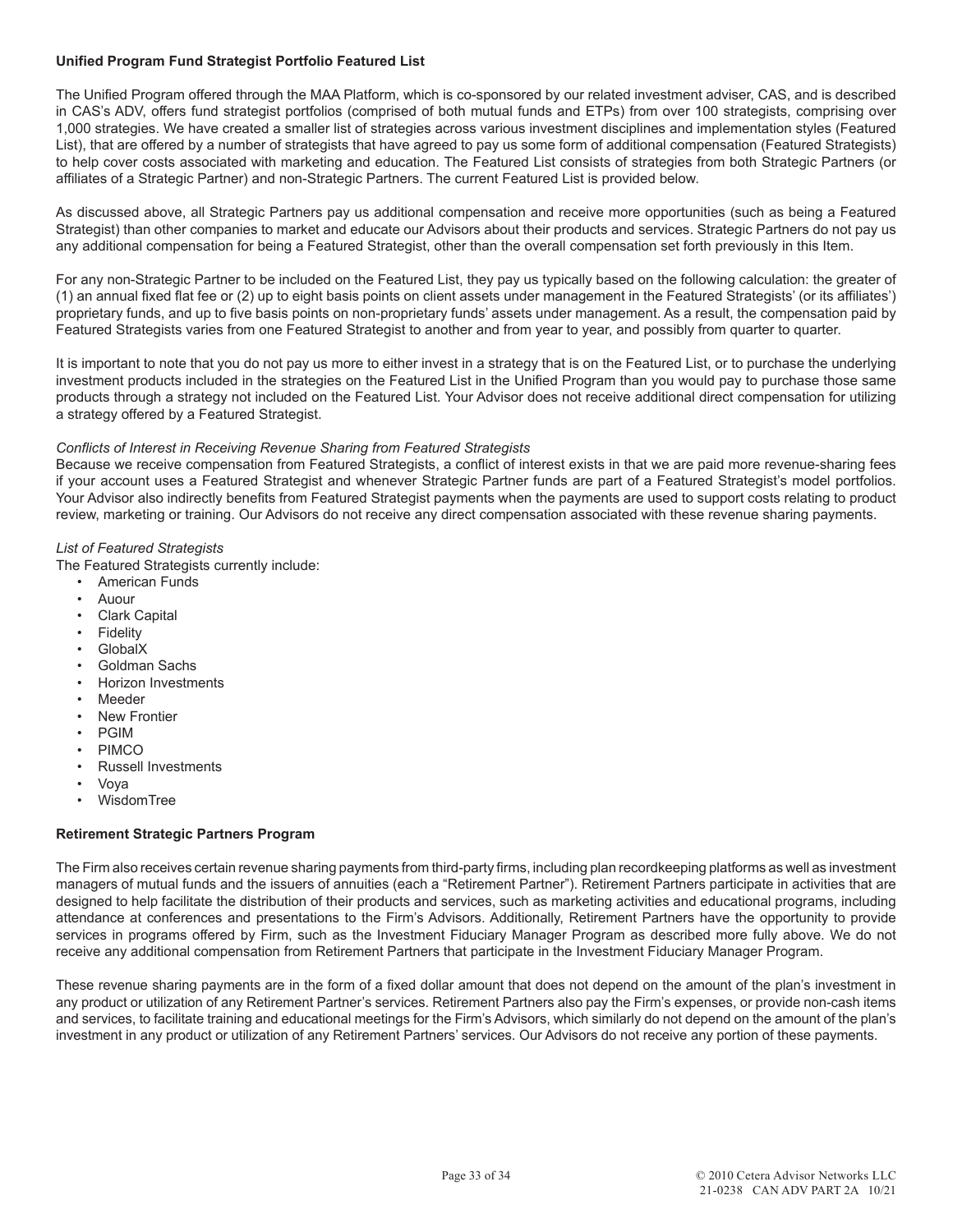Retirement Partners currently include:

- American Funds
- **Ameritas**
- **Ascensus**
- Empower Retirement
- John Hancock
- J.P. Morgan Asset Management
- Lincoln Financial Group
- Mutual of Omaha
- Nationwide Financial
- Principal Financial Group
- **Securian**
- Transamerica Retirement Solutions
- Voya

It is important to note that you do not pay more to purchase Retirement Partner products or services through the Firm, than you would pay to purchase those products or services through another broker-dealer, and your representative does not individually receive additional compensation for selling or recommending a Retirement Partner product or service.

# **529 Plans**

In addition to commission-based compensation for sales of 529 plans, 529 plan assets are included in the amount of total mutual fund or variable annuity assets for which revenue sharing is paid as described above. We do not separately account for these payments and do not have any 529 plan Strategic Partners.

# ITEM 15 – CUSTODY

For certain types of client accounts we are considered to have custody of your funds, and in certain instances, your securities, even though Pershing, our clearing firm, maintains those assets as the qualified custodian. Pershing will send you account statements, which you should carefully review. In addition to the account statements Pershing sends you, we may send you a quarterly performance report, which among other things, lists your account holdings and performance. You should compare our report to the account statements you receive from Pershing. In the event of any discrepancy between our report and any statement you receive from Pershing regarding the same investment, you should rely on the statement from Pershing. The Firm relies on the custodian to price and value assets and provide cost basis information for tax reporting of client assets. You should contact the custodian for the cost basis accounting method applicable to your account. Initial cost basis is the value at deposit. The Firm's quarterly report information should not be relied upon for tax purposes.

Pershing's mailing address is: Pershing LLC One Pershing Plaza Jersey City, NJ 07399

# ITEM 16 – INVESTMENT DISCRETION

As discussed in more detail in Item 4 of this brochure, in certain programs you may authorize your Advisor to have investment discretion over your account. An Advisor must receive written approval from us prior to offering investment discretion services to you. If we approve an Advisor to offer investment discretion to clients, they must also obtain written authorization from you prior to exercising such discretionary authority over your account. You may place reasonable restrictions on the management of your account, whether it is discretionary or non-discretionary, including restrictions on the type of securities that can be purchased in your account.

Our Advisors are prohibited from having the ability to withdraw funds and/or securities from your account without your express permission.

# ITEM 17 – VOTING CLIENT SECURITIES (I.E., PROXY VOTING)

For all the advisory services and programs offered through our Firm, neither we, nor our Advisors, have any authority to vote proxies on your behalf. You are solely responsible for receiving and voting proxies for the securities that you maintain within your account. You will receive proxies or other solicitations directly from the custodian and/or transfer agent.

For TPMM Accounts – Depending on the TPMM's proxy voting policies and procedures, the TPMM may require that you appoint them as your agent and attorney-in-fact with discretion to vote proxies on your behalf. Please carefully review the TPMM's disclosure brochure to understand their proxy voting policies and procedures.

# ITEM 18 – FINANCIAL INFORMATION

We do not take prepayment of more than \$1,200 in fees, six months or more in advance or have a financial condition that could impair our ability to meet our contractual obligations. Therefore, we are not required to provide our audited balance sheets.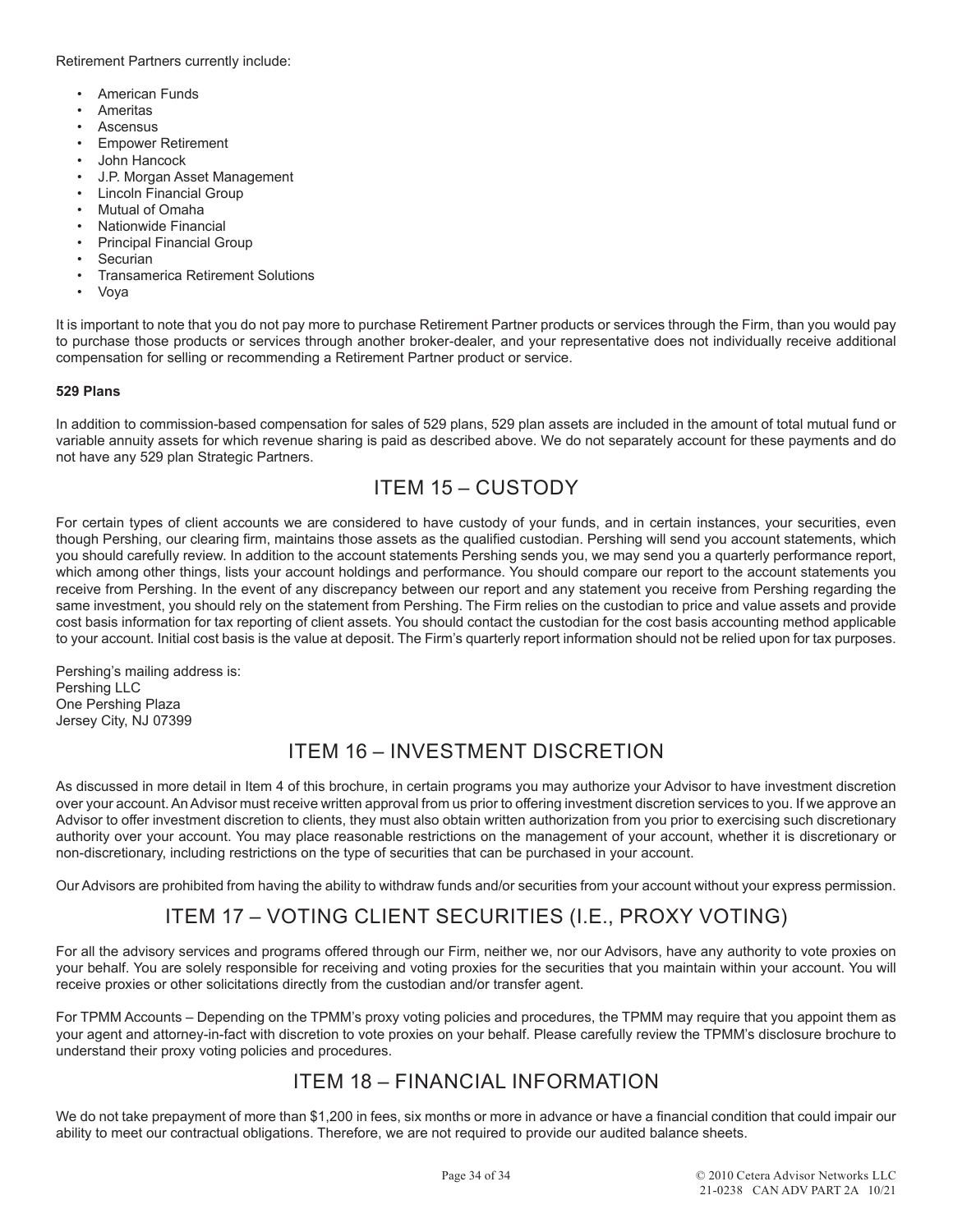# PART 2A – APPENDIX 1 WRAP FEE PROGRAM BROCHURE

# Cetera Advisor Networks LLC

200 N. Pacific Coast Highway Suite 1300 El Segundo, California 90245 310.326.3100 www.cetera.com/cetera-advisor-networks/clients

# October 6, 2021

This brochure provides information about the qualifications and business practices of Cetera Advisor Networks LLC (Firm, us, our, or we) and about the wrap programs we sponsor. You should use this brochure to understand the relationship between you, the Firm, and your investment adviser representative (Advisor). If you have any questions about the contents of this brochure, contact us at 310.326.3100. The information in this brochure has not been approved or verified by the United States Securities and Exchange Commission or by any state securities authority.

Additional information about Cetera Advisor Networks LLC is available on the SEC's website at www.adviserinfo.sec.gov.

Cetera Advisor Networks LLC is a registered investment adviser. Registration with the United States Securities and Exchange Commission or any state securities authority does not imply a certain level of skill or training.

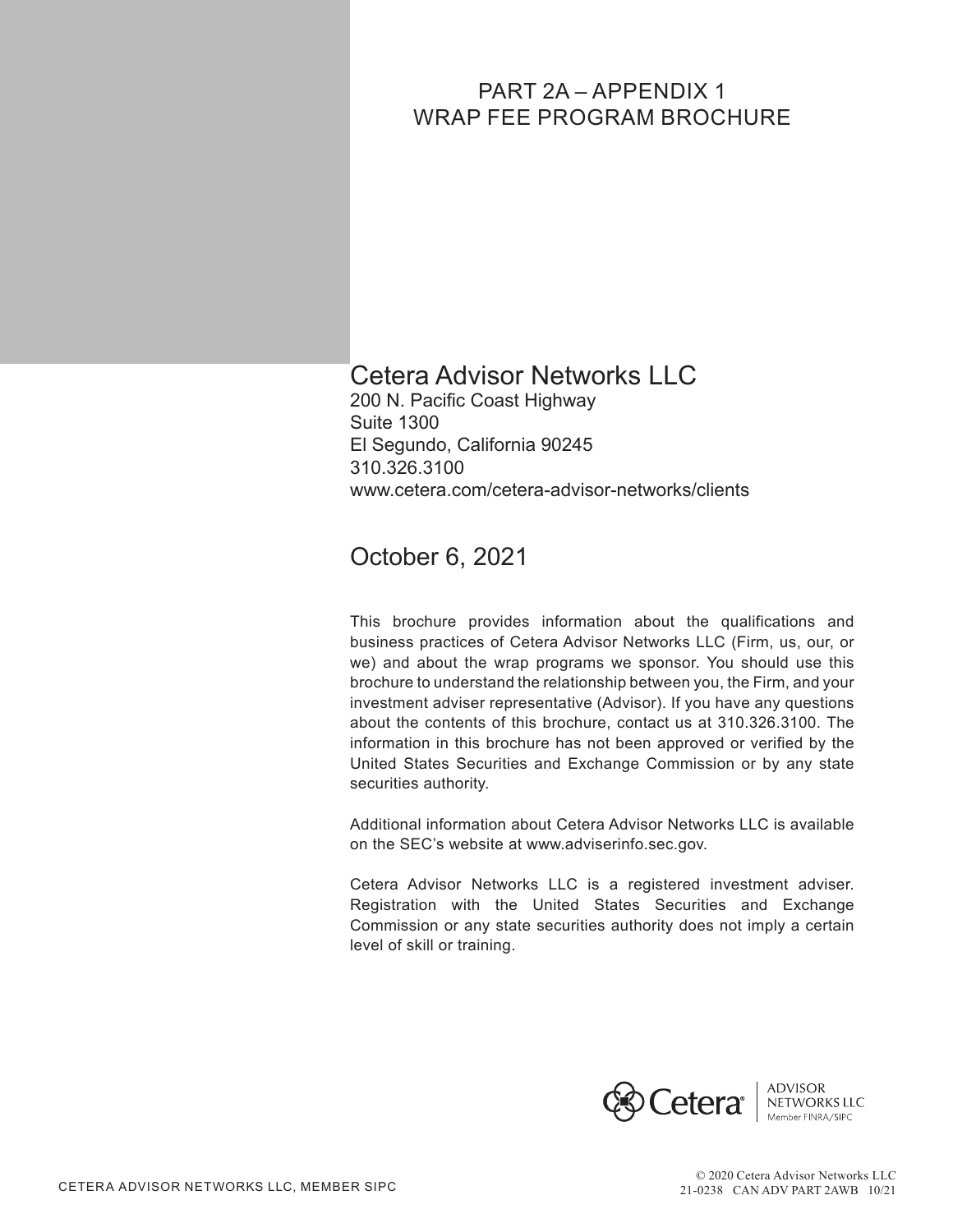# ITEM 2 – SUMMARY OF MATERIAL CHANGES

Form ADV Part 2 requires registered investment advisers to amend their brochure when information becomes materially inaccurate. If there are any material changes to an adviser's disclosure brochure since the last annual update, which occurred in March 2021, the adviser is required to notify you and provide you with a description of the material changes.

On December 17, 2020, the Firm without admitting or denying the findings, consented to the entry of findings that it failed to supervise certain private securities transactions of dually-registered representatives (DRRs) who were associated with outside Registered Investment Advisors (RIAs) and had unreasonable supervisory systems and written supervisory procedures to supervise private securities transactions that the DRRs recommended through the outside RIAs. The findings stated that the Firm was aware of the supervisory deficiencies yet despite several efforts to address such deficiencies, it failed to implement systems and procedures to reasonably supervise the transactions. In response to examination findings by the SEC, the Firm stated that it expected to establish an electronic data feed by the end of September 2015 to capture, monitor, and supervise outside RIA transactions. In January 2016, the Firm established supervisory procedures to ensure that outside RIA transactions were consistent with clients' investment objectives and suitability considerations and processes for obtaining information about DRR's outside RIA transactions. But the data feed was provided by third-party custodians that sometimes restricted or cut off the Firm's access to the information. The findings stated that the Firm did not receive automated data feeds from all custodians until June 2018 and thus did not have access to information about certain outside RIA accounts and, even after it began receiving the transaction data, it did not receive complete information for all accounts and thus could not satisfy its supervisory obligations. The findings also stated that due to the Firm's supervisory failures, it failed to record DRR private securities transactions conducted through the outside RIAs on its books and records. The firm was censured, fined \$750,000 and ordered to review and revise, as necessary, its systems, policies and procedures with respect to the supervision of their DRRs' securities transactions and within 90 days certify that it has engaged in the review and that it has established and implemented systems, policies and procedures that are reasonably designed to achieve compliance with applicable FINRA rules.

On June 25, 2021, the Firm executed an Acceptance, Waiver and Consent (AWC) with the Financial Industry Regulatory Authority (FINRA) without admitting or denying the findings, which resulted in the Firm accepting and consenting to a censure and agreeing to pay a fine in the total amount of \$125,000. In the AWC, FINRA found that, between October 2019 and July 2020, the Firm's arrangement with a thirdparty vendor resulted in 26 recruited representatives taking nonpublic personal customer information from their prior broker-dealers and disclosing it to the vendor. In so doing, FINRA found that the Firm caused the other broker-dealers to violate the SEC's Regulation S-P: Privacy of Consumer Financial Information and Safeguarding Information (Regulation S-P), and as a result, FINRA found that the Firm violated FINRA Rule 2010. In 2019, the Firm contracted with a third-party vendor to assist recruited registered representatives who agreed to join the Firm but were still registered through their prior firms. FINRA found that, while recruiting the representatives to join the Firm, the Firm would participate in telephone calls and email communications with the vendor and the recruited representatives and that the Firm understood that the vendor would collect information about the recruited representatives' customers, including nonpublic personal customer information such as customers' social security numbers, driver's license numbers, birth dates, and information pertaining to their financial position (account numbers, annual incomes, and net worth, etc.). Additionally, FINRA found that, once a recruited representative became registered through the Firm, the vendor used this information to automatically pre-populate new account forms. FINRA found that the Firm (1) failed to take any steps to verify whether the recruited representatives or their broker-dealers at the time notified customers about the disclosure of their nonpublic personal information; and (2) failed to take any steps to verify whether customers had been given an opportunity to opt out of having their information disclosed.

Securities and investment advisory services offered through Cetera Advisor Networks LLC (doing insurance business in CA as CFGAN Insurance Agency), member FINRA/SIPC. Cetera and Cetera Investment Management LLC are affiliated entities and are under separate ownership from any other named entity. Advisory services may only be offered by investment adviser representatives in conjunction with an advisory services agreement and disclosure brochure as provided. Investments are: \*Not FDIC/NCUSIF insured \*May lose value \*Not financial institution guaranteed \*Not a deposit \*Not insured by any federal government agency.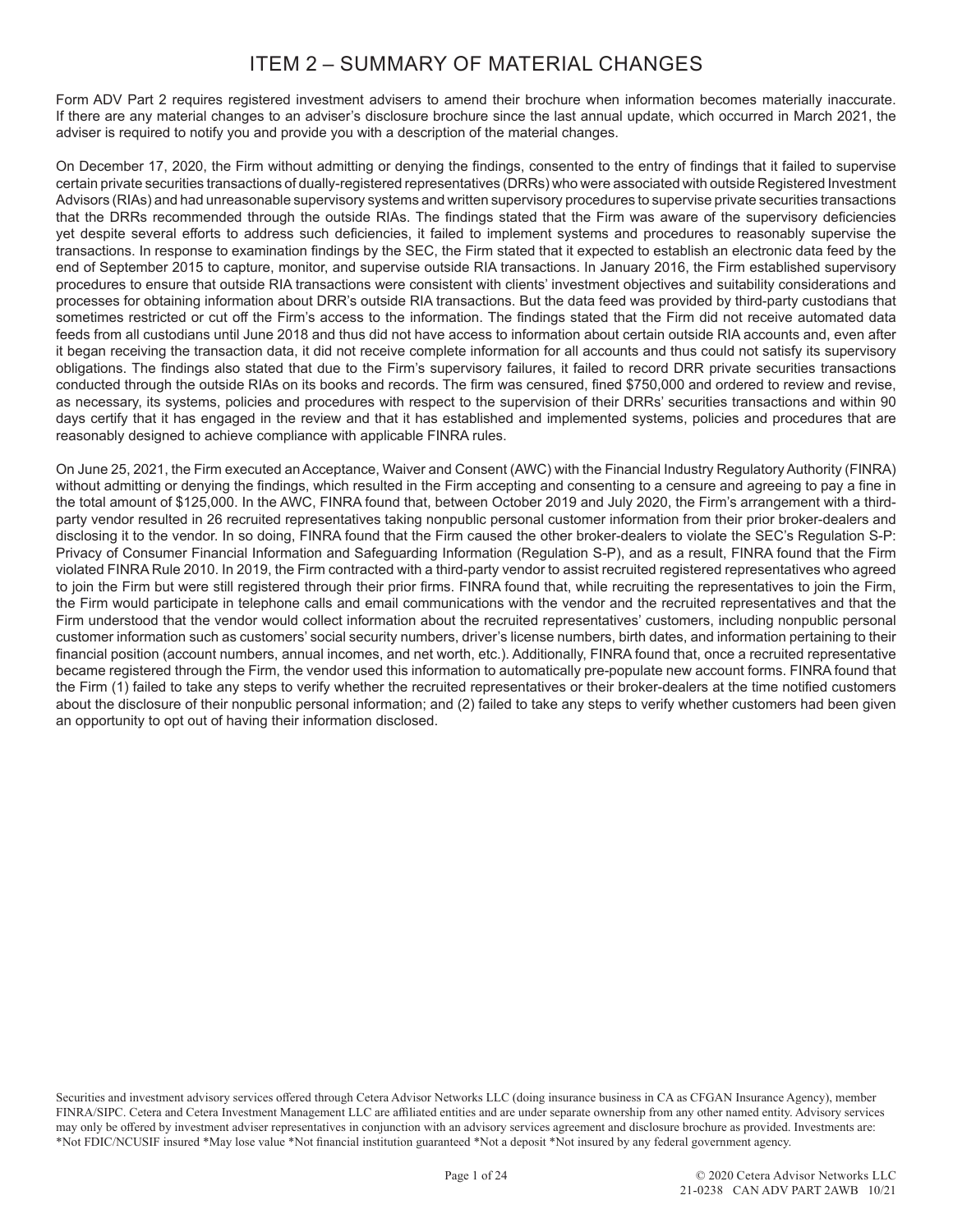# ITEM 3 – TABLE OF CONTENTS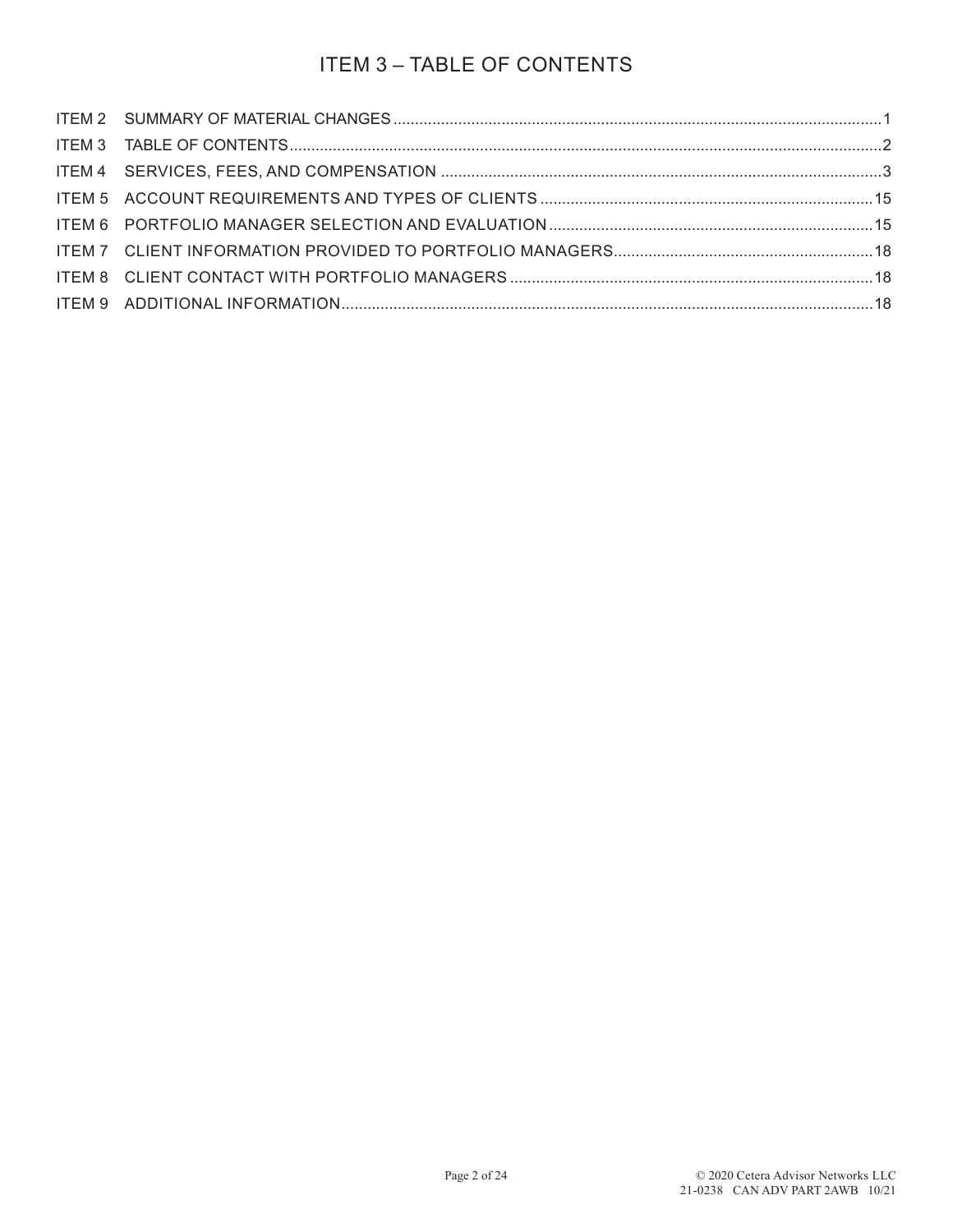# ITEM 4 – SERVICES, FEES AND COMPENSATION

## **Description of Firm**

Cetera Advisor Networks LLC is a full-service, independent investment advisor/broker-dealer who utilizes a unique regional director model to support financial Advisors through the entire life cycle of their business. For more than a quarter century, Cetera Advisor Networks has been able to build and support regional teams through local service, regional offices and a national home office, facilitating the success of its nearly 2,000 financial professionals. The Firm is a wholly-owned subsidiary of Cetera Financial Group, Inc. (Cetera), a Delaware corporation, which is wholly owned by Aretec Group, Inc. (Aretec). Aretec is a wholly-owned subsidiary of GC Two Intermediate Holdings, Inc., and an indirect wholly-owned subsidiary of GC Two Holdings, Inc..

As used in this brochure, the words "we," "our," and "us" refer to Cetera Advisor Networks LLC and the words "you," "your," and "client" refer to you as either a client or prospective client of our firm. Also, you may see the term Associated Person in this brochure. Our Associated Persons are our firm's officers, employees, and all individuals providing investment advice on behalf of our firm. The term Advisors refers to the investment adviser representatives offering advice on behalf of our firm.

We offer portfolio management services through various programs described in our ADV Part 2 brochure including but not limited to various wrap-fee programs ("Programs") as described in this wrap-fee program brochure. We are the sponsor and investment adviser for the Programs. A wrap-fee program is a type of investment program that provides clients with asset management and brokerage services for one all-inclusive fee. If you participate in our wrap fee programs, you will pay our firm a single fee, which includes money management fees, certain transaction costs, and custodial and administrative costs. You are not charged separate fees for the respective components of the total services. We receive a portion of the wrap fee for our services.

There is no guarantee that the advisory services offered under the Programs will result in your goals and objectives being met. Nor is there any guarantee of profit or protection from loss. No assumption can be made that an advisory fee arrangement or portfolio management service of any nature will provide a better return than other investment vehicles. Wrap-fee programs are not suitable for all investment needs, and any decision to participate in a wrap fee program should be based on your financial situation, investment objectives, tolerance for risk, and investment time horizon, among other considerations. The benefits under a wrap fee program depend, in part, upon the size of the account and the number of transactions likely to be generated. For accounts with little to no trading activity, a wrap-fee program may not be suitable because the wrap account fees could be higher than fees in a traditional brokerage or advisory account. You should evaluate the total cost for a wrap-fee account vs. the cost of participating in another program or account.

Prior to becoming a client under the Programs, you will be required to enter into a separate written agreement with us that sets forth the terms and conditions of the engagement and describes the scope of the services to be provided, and the fees to be paid. Most advisory relationships begin with an initial client meeting. Typically, meetings are done in person, over the telephone, or through email communications. The purpose of this initial meeting is to discuss with your Advisor your investment history, goals, objectives, and concerns as it relates to the management of your account.

The investment advisory services provided by Cetera Advisor Networks depend largely on the personal information you provide to your Advisor. For Cetera Advisor Networks to provide appropriate investment advice to, or, in the case of discretionary accounts, make appropriate investment decisions for you, it is very important that you provide accurate and complete responses to your Advisor's questions about your financial condition, needs and objectives, and any reasonable restrictions you wish to apply to the securities or types of securities to be bought, sold, or held in the managed account. It is also important that you inform your Advisor of any changes in your financial condition, investment objectives, personal circumstances, and reasonable investment restrictions on the account, if any, which may affect your overall investment goals and strategies.

#### **Services, Fees and Compensation**

The Firm is the sponsor of many wrap-fee programs that include advisory, custody and brokerage execution services, to give you as much flexibility as possible. The specific wrap-fee program selected by you may cost you more or less than purchasing the services offered in each program separately. Factors that bear upon the cost of a particular advisory program in relation to the cost of the same services purchased separately include, but may not be limited to, the type and size of the account, the historical and/or expected size or number of trades for the account, and the number and range of supplementary advisory and client-related services provided to the account.

The following is a list of our wrap-fee programs:

- 1. Prime Portfolio Services
- 2. Premier Portfolio Management
- 3. Managed Wealth ADVANTAGE®
- 4. Mutual Fund/Exchange Traded Funds Advisory Program
- 5. xMA® Next Generation Managed Account Program

# **Prime Portfolio Services**

We sponsor the Prime Portfolio Services (Prime). In this program, your Advisor will create a mix of investments that are appropriate for your investment goals. The benefit of opening this type of account includes: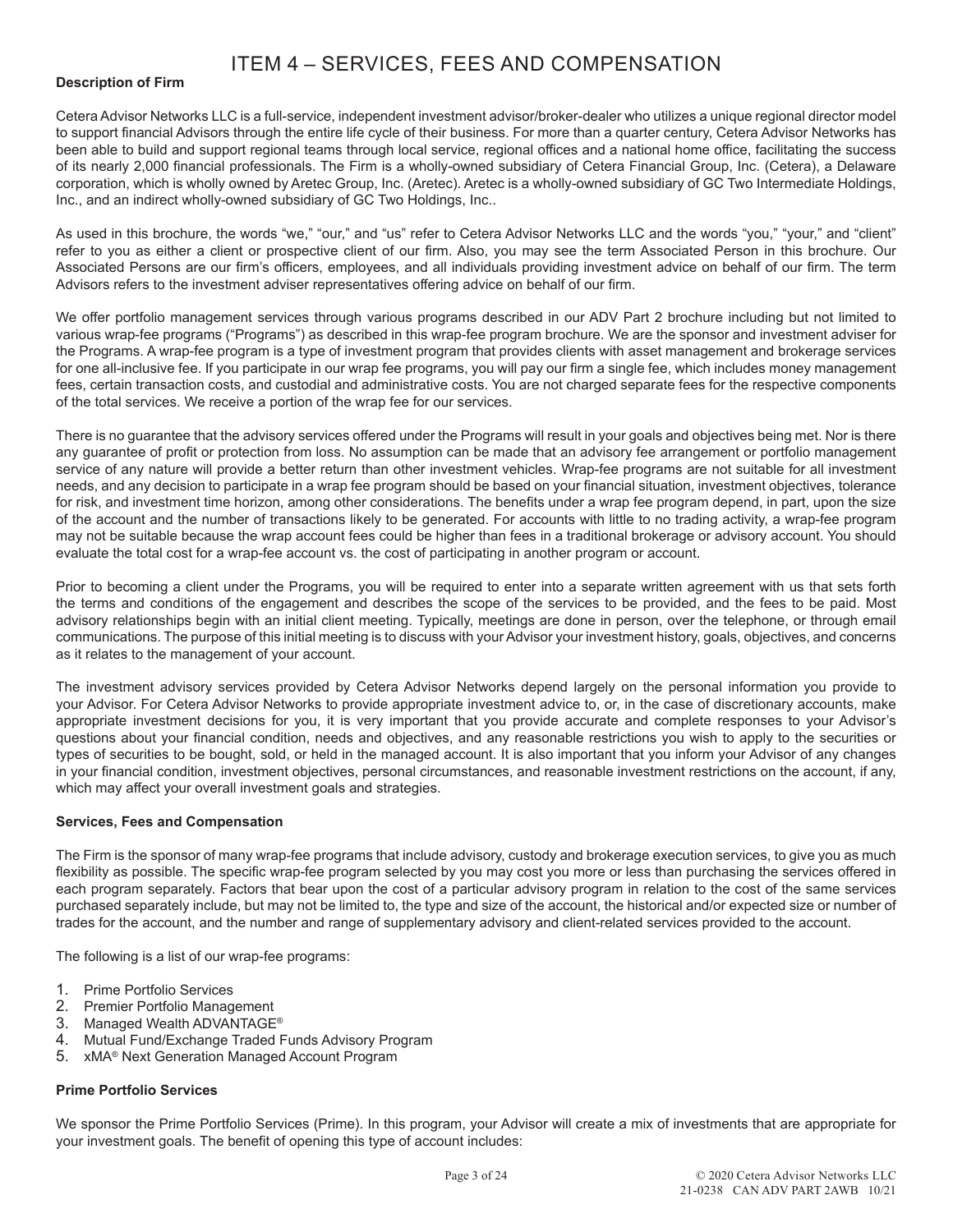- Individualized management of your account
- Annual reviews of your account

# *Types of Securities*

Your Advisor will purchase securities on your behalf based on your goals and objectives. In order to meet your needs, we provide a wide range of investment choices for you to consider. Some of the securities we may offer to you include, but are not limited to:

- General securities (stocks and bonds)
- Covered call options and protective put options
- Fixed income securities
- **Mutual funds**
- Structured products
- **Exchange traded funds**
- Unit investment trusts

#### *Minimum Account Opening Balance*

In general, we require a minimum deposit of \$25,000 to open a Prime Account. Your opening balance may include both cash and securities.

Depending on a number of factors, we may waive the minimum required balance, including whether or not you have other accounts with us.

| Prime Fee Schedule             |                    |  |
|--------------------------------|--------------------|--|
| <b>Account Size</b>            | Maximum Annual Fee |  |
| First $$0 - $250,000$          | 2.75%              |  |
| Next \$250,001 - \$500,000     | 2.50%              |  |
| Next $$500,001 - $1,000,000$   | 2.00%              |  |
| Next \$1,000,001 - \$2,500,000 | 1.75%              |  |
| Next \$2,500,001 - \$5,000,000 | 1.50%              |  |
| Next \$5,000,001 - Over        | 1.25%              |  |

In addition to the AUM fee, if you close a Prime Account within the first year, you will pay a separate administrative fee of \$200. Although you do not pay a transaction charge for the purchase and sale of securities in a Prime account, you should be aware your Advisor pays us transaction costs for those transactions. Because your Advisor pays the transaction costs in a Prime Account, there is a conflict of interest as the Advisor has an incentive to recommend fewer transactions in an account than may have been made if the Advisor was not subject to these costs. Clients should understand that the cost to your Advisor for transactions is a factor that your Advisor considers when deciding which securities to select and how frequently to place transactions in a Prime account.

# **Premier Portfolio Management**

We sponsor a wrap-fee program called Premier Portfolio Management (Premier). In this program, your Advisor will create a mix of investments that are appropriate for your investment goals. The benefit of opening this type of account includes:

- Individualized management of your account
- Annual reviews of your account

# *Types of Securities*

Your Advisor will purchase securities on your behalf based on your goals and objectives. In order to meet your needs, we provide a wide range of investment choices for you to consider. Some of the securities we may offer to you include, but are not limited to:

- General securities (stocks and bonds)
- Covered call options and protective put options
- Fixed income securities
- **Mutual funds**
- Structured products
- Exchange traded funds
- Unit investment trusts

# *Minimum Account Opening Balance*

In general, we require a minimum deposit of \$25,000 to open a Premier Account. Your opening balance may include both cash and securities. Depending on a number of factors, we may waive the minimum required balance, including whether or not you have other accounts with us.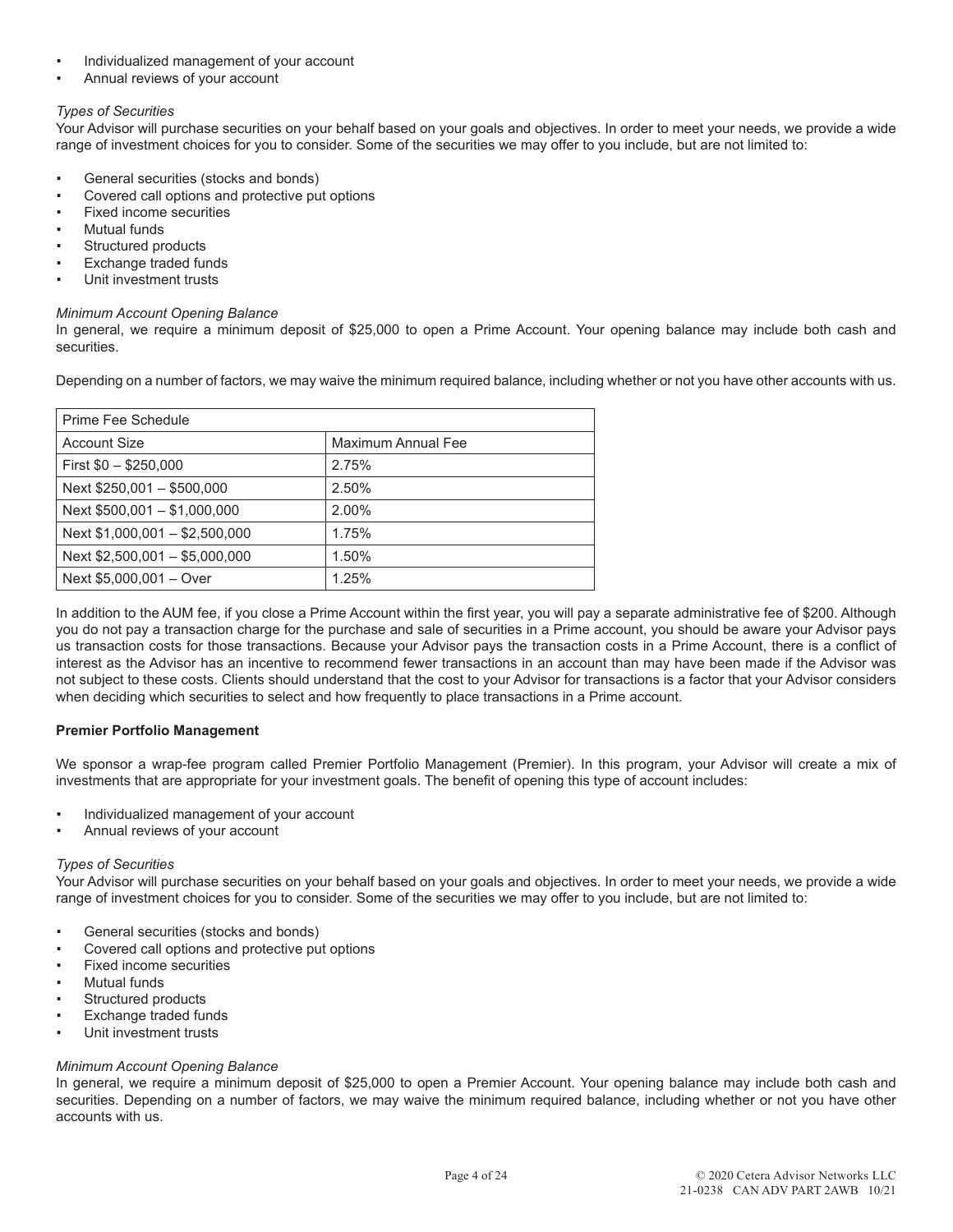| Premier Fee Schedule           |                    |  |
|--------------------------------|--------------------|--|
| <b>Account Size</b>            | Maximum Annual Fee |  |
| First $$0 - $250,000$          | 2.75%              |  |
| Next \$250,001 - \$500,000     | 2.50%              |  |
| Next $$500,001 - $1,000,000$   | 2.00%              |  |
| Next $$1,000,001 - $2,500,000$ | 1.75%              |  |
| Next \$2,500,001 - \$5,000,000 | 1.50%              |  |
| Next \$5,000,001 - Over        | 1.25%              |  |

In addition to the AUM fee, if you close a Premier Account within the first year, you will pay a separate administration fee of \$200.

Transaction costs are the costs associated with purchasing or selling securities. In Premier, transaction costs for up to 25 transactions per year associated with your account are included or wrapped into your advisory fee. Your investment adviser is charged \$60 for each additional block of ten trades over 25 per year. Your Advisor has a conflict of interest in recommending that you open a Premier advisory account because in the Premier program, he or she pays for transaction costs if there are more than 25 trades in a year, in the amount of \$60 for each additional block of ten trades. As a result, if it is anticipated that you will trade more frequently than 25 times in a year, your Advisor would receive reduced investment advisory compensation from your participation in the Premier program. In addition to the transaction costs, IRA maintenance fees, trade confirmations fees, paper surcharge fees, SEC 31 fees, inactivity fees, dividend reinvestment fees, FundVest short-term redemption fees, and real estate investment trust (REIT) holding fees are also covered by the advisory fees. Other brokerage account fees and expenses will be charged to your account when applicable and some of those additional fees are set forth in the Firm's schedule at www.ceteraadvisornetworks.com/feeschedule/, which is also available from your Advisor. These other brokerage account fees and expenses defray our costs associated with maintaining and servicing client accounts and includes compensation to the Firm. The additional compensation the Firm receives represents a conflict of interest because the Firm receives a financial benefit when it provides services in connection with maintaining and servicing your account. This compensation, however, is retained by Cetera and is not shared with your Advisor, so your Advisor does not have a financial incentive to recommend certain transactions or for the Firm to provide such additional services.

# **Additional Information for Prime and Premier Accounts**

#### *FundVest Mutual Funds*

The FundVest Mutual Fund Program offers a wide range of mutual funds. This program is maintained by our clearing/custodial firm, Pershing. Pershing, at its sole discretion, may add or remove mutual funds from the FundVest Program without prior notice. In the FundVest Program, transaction costs are waived on certain purchases that would normally carry a transaction charge, which presents a conflict of interest to your Advisor in a Prime Account because your Advisor has a financial incentive to recommend a FundVest mutual fund that does not assess transaction costs over a mutual fund that does assess transaction costs.

Additionally, the Firm receives the short-term redemption fees that you pay for certain FundVest mutual fund shares that are redeemed within six calendar months. This compensation is a source of revenue to the Firm and presents a conflict of interest whenever your Advisor recommends that you redeem a FundVest mutual fund within six calendar months because the Firm receives a financial benefit from such transaction. This compensation, however, is retained by the Firm and is not shared with your Advisor, so your Advisor does not have a financial incentive to recommend certain FundVest mutual funds be redeemed within six calendar months over other investments.

#### *Borrowing Money (Margin Accounts)*

A margin account is an account where you may borrow funds for the purpose of purchasing additional securities. You may also use a margin account to borrow money to pay for fees associated with your account or to withdraw funds. If you decide to open a margin account, please carefully consider that: (i)if you do not have available cash in your account and use margin, you are borrowing money to purchase securities, pay for fees associated with your account or withdraw funds; and (ii)you are using the securities that you own as collateral.

Money borrowed in a margin account is charged an interest rate that is subject to change over time as determined by the Firm within a range established by Pershing, which can result in you paying more margin interest than you would otherwise if you did not have an account with us. The margin interest rate that you pay is in addition to other fees associated with your account. Pershing retains a portion of the margin interest charged and pays the Firm at a rate established by the Firm which is a source of revenue to us. This additional revenue, which increases based on the amount of margin held in your account and the aggregate amount of margin in all client accounts, represents a conflict of interest as the Firm has a financial benefit when you maintain a margin debt balance. However, this compensation is retained by the Firm and is not shared with your Advisor, so your Advisor does not have a financial incentive to recommend that you maintain a margin balance. Your Advisor has a conflict of interest when recommending that you purchase or sell securities using borrowed money. This conflict occurs because your advisory fee is based on the total market value of the securities and cash balances in your account. If you have a margin debit balance (in other words, you have borrowed and owe money to the Firm), your margin debit balance does not reduce the total market value of your account. In fact, since you have borrowed money to purchase additional shares, the total market value of your account will be higher, which results in a higher advisory fee.

Please also carefully review the margin disclosure document for additional risks involved in opening a margin account.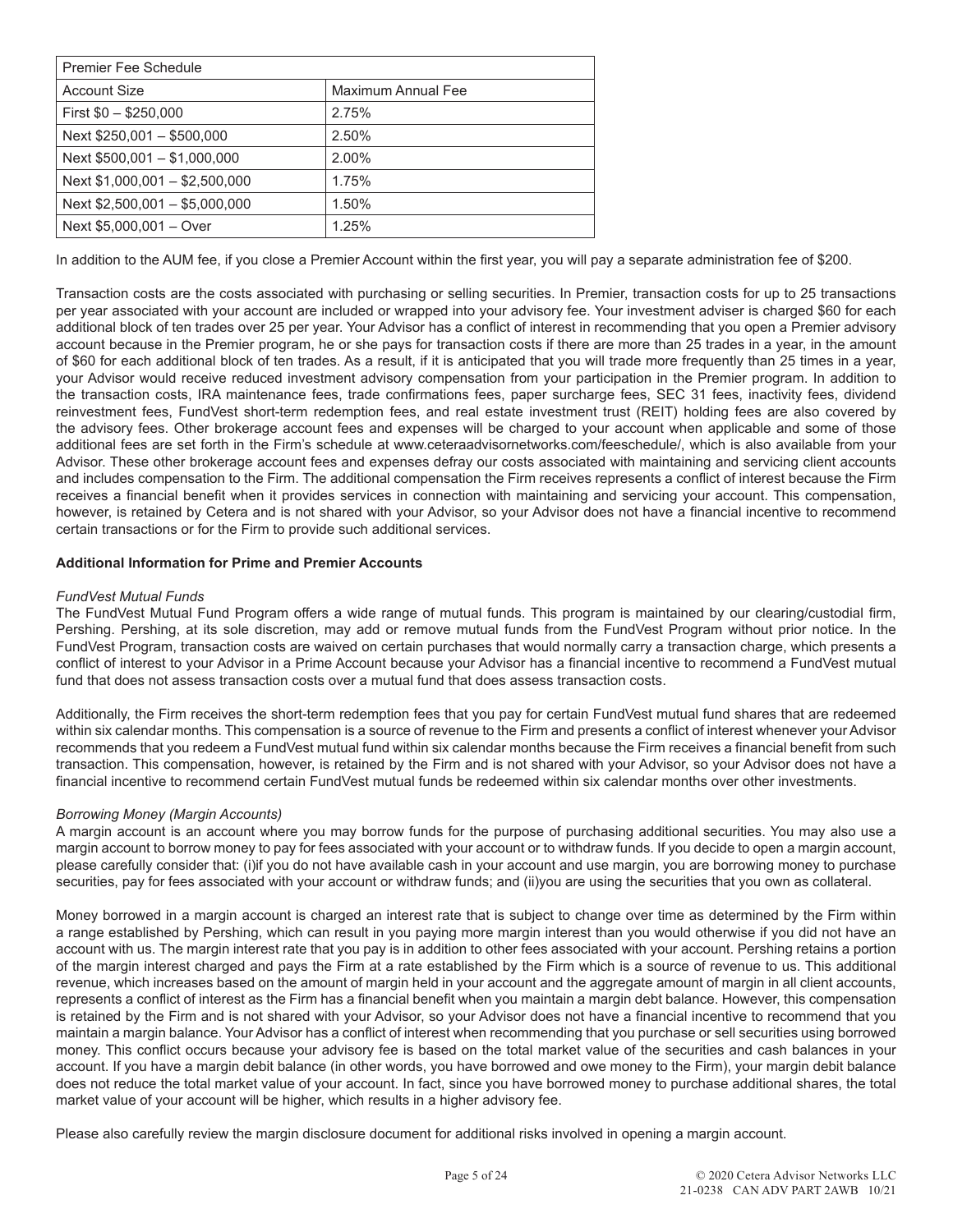# *Loan Advance Accounts*

A TriState Capital Bank (TriState) pledged account is collateral for a loan held through TriState. A customer may borrow money from TriState by pledging securities held and custodied in their Pershing brokerage account. Unlike a margin account, these borrowed funds cannot be used to purchase additional securities.

If you decide to enter into a loan arrangement with TriState, then you will be charged an interest rate that is subject to change. The Firm and your Advisor receive a portion of the interest charged on the loan. The amount the Firm and your Advisor receive varies (but in aggregate never exceeds 1% of the loan amount on an annualized basis). This compensation presents a conflict of interest because both the Firm and your Advisor have a financial incentive for you to enter into a loan arrangement with TriState. The Firm monitors this conflict by reviewing the borrower's accounts to determine whether or not the use of TriState is appropriate and in line with the borrower's goals and objectives.

If you decide to enter into loan arrangement with this banking entity, you should carefully consider the following:

- You are borrowing money that will have to be repaid to the TriState.
- Pledge arrangement arrangements are only available for non-qualified accounts.
- You, as the borrower, are using the cash and securities that you own in the account as collateral.
- You will be charged an interest rate that is subject to change.
- TriState can force the sale of securities or other assets in the pledged account at any time and without notice to cover any deficiency in the value of the securities pledged for the loan. TriState can decide which securities to sell without consulting you.
- TriState is responsible for reviewing the loan application and any other documents that TriState may require to obtain the loan. TriState, in its sole discretion, will determine the credit worthiness of the applicant, including the amount of the loan.
- Prior to establishing a loan with TriState, you should carefully review the loan agreement, loan application and any other forms required by the bank in order to process your loan as well as the disclosure form provided by the Firm.

#### **Managed Wealth ADVANTAGE®**

We offer the Managed Wealth ADVANTAGE (MWA) wrap-fee program. MWA offers asset allocation models that have been developed for the Firm by Cetera Investment Management LLC ("CIM"), an investment adviser related to us. CIM oversees the design and ongoing management of asset allocation models for the MWA program. CIM also independently selects and adds or removes the mutual funds and/or exchange-traded funds that the Firm will make available through MWA (Available Funds). CIM determines the investment allocation targets for client accounts under the MWA program. CIM does not receive any compensation for providing services to the MWA Program.

#### *MWA Program Profile and Proposal Process*

The process with the Firm begins with you completing an Investment Profile Questionnaire (IPQ). The purpose of the IPQ is to assist your Advisor in understanding your investment objectives, financial situation, risk tolerance, investment time horizon, and other pertinent information. The information we gather will also be used to determine your suitability for the program and to assist you in setting an appropriate investment objective and selecting an asset allocation model.

You and/or your Advisor will build an investment portfolio consistent with your asset allocation model, using Available Funds. Your Advisor will provide ongoing advice on the selection or replacement of mutual funds and/or ETFs in your account based on your individual needs and the investment choices available in the program.

#### *Investment Management Philosophy*

MWA provides you with the opportunity to participate in an asset allocation program using selected mutual funds and/or exchange traded funds.

#### *Trading Authorization*

By completing the account opening documentation, you authorize us to implement transactions on a discretionary basis. You also authorize us to act as Overlay Manager and to delegate this authority to FDX Advisors, Inc. (Folio), an independent investment adviser. Folio, as the Overlay Manager, will have full discretion to place orders for the purchase and sales of securities in accordance with your selected portfolio and to rebalance your account whenever it moves up or down 25% from the target allocation.

#### *Minimum Account Opening Balance*

MWA generally requires a minimum deposit of \$25,000. If you establish a new account and deposit funds less than the minimum opening balance requirement, your funds will not be managed until the minimum dollar amount is met. Your cash will be placed into a money market fund until the minimum opening balance requirements are met. Your balance in the money market fund is not insured or guaranteed against loss.

#### *Transaction Costs*

Transaction costs are the costs associated with purchasing or selling securities. In the MWA Program, any transaction costs associated with your account are included or wrapped into your advisory fee. Other brokerage account charges, such as stop payment fees, Fed Fund Wire Fees and margin interest will be charged to your account when applicable; a list of those fees that may be charged is available at www.ceteraadvisornetworks.com/feeschedule/ and can also be obtained from your Advisor. These other brokerage account fees and expenses defray our costs associated with maintaining and servicing client accounts and includes compensation to the Firm. The additional compensation the Firm receives represents a conflict of interest because the Firm receives a financial benefit when it provides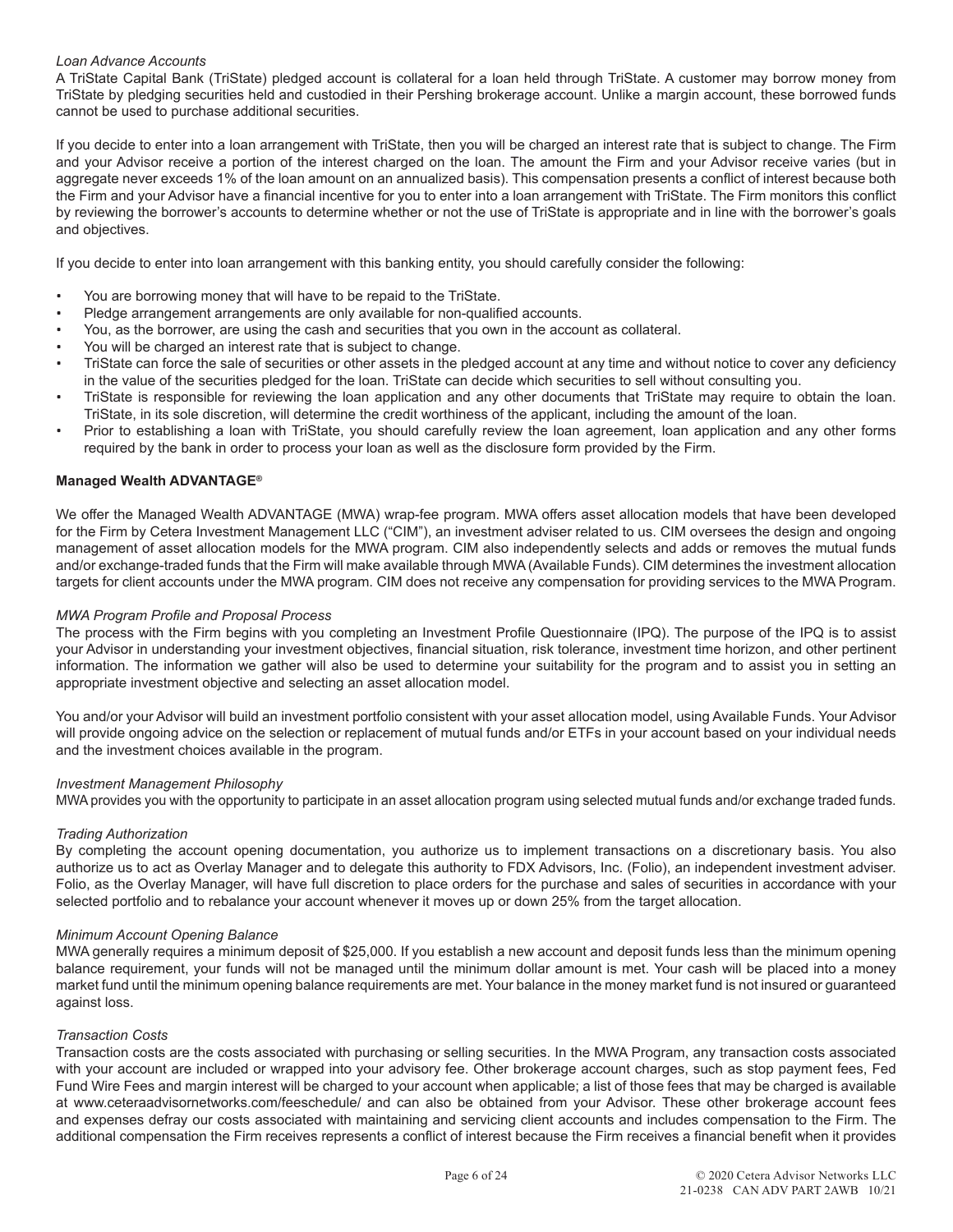services in connection with maintaining and servicing your account. However, this compensation is retained by the Firm and is not shared with your Advisor, so your Advisor does not have a financial incentive to recommend certain transactions or for the Firm to provide such additional services.

| Managed Wealth ADVANTAGE <sup>®</sup> Fee Schedule |                    |  |
|----------------------------------------------------|--------------------|--|
| <b>Account Size</b>                                | Maximum Annual Fee |  |
| First $$0 - $250,000$                              | 2.75%              |  |
| Next \$250,001 - \$500,000                         | 2.50%              |  |
| Next \$500,001 - \$750,000                         | 2.00%              |  |
| Next $$750,001 - $1,000,000$                       | 1.75%              |  |
| Next $$1,000,001 - $2,000,000$                     | 1.50%              |  |
| Next \$2,000,001 - Over                            | 1.25%              |  |

# **Mutual Fund/Exchange Traded Funds Advisory Program**

We offer a portfolio management service known as the Mutual Fund/Exchange Traded Funds Advisory Program (MF/ETF Program). The following advisors currently serve as "Strategists" for the MF/ETF Program:

- Wilshire Associates (Wilshire)
- Sage Advisory (Sage)
- Columbus Macro, LLC (Columbus)

#### *MF/ETF Program Profile and Proposal Process*

Your MF/ETF relationship begins with you completing an Investor Profile Questionnaire (IPQ). The purpose of the IPQ is to assist your Advisor in understanding your investment objectives, financial situation, risk tolerance, investment time horizon and other pertinent information. The information that we gather will also be used to propose an appropriate asset allocation model for your account in the MF/ETF Program. Once you receive the proposal and meet with your Advisor, you will determine whether to adopt, modify or reject the recommended asset allocation model.

#### *Investment Management Philosophy*

Our MF/ETF Program provides you with the opportunity to participate in an asset allocation program using a tactical model, a strategic model, or a combination of tactical and strategic models, which are discussed in more detail below.

#### *Strategic Asset Allocation*

Strategic asset allocation is a portfolio strategy provided by Wilshire only that involves the periodic rebalancing of your portfolio in order to maintain a long-term goal of a chosen asset allocation mix. The initial investments are chosen based on expected returns and your risk tolerance. Because the value of the assets can change based on market conditions, the portfolio constantly needs to be re-adjusted to meet the policy. This is often called rebalancing.

The emphasis is on preserving this initial chosen asset allocation mix because the mix ultimately relates to a larger performance objective based on historical data.

#### *Tactical Asset Allocation*

Tactical asset allocation is a portfolio strategy provided by Columbus and Sage only, which involves the rebalancing of assets held in various categories in order to take advantage of market pricing anomalies or strong market sectors, as chosen by the applicable Strategist. This strategy allows the Strategist the opportunity to try and create extra value by taking advantage of these potential situations in the markets. It is a moderately active strategy and may use short-term trading methods.

The investment philosophy is usually based on the belief that investor psychology and market forces can lead to periods when certain securities or classes of securities are not efficiently valued by the market. A tactical allocation process attempts to capture these pricing inefficiencies. It is not a fixed asset weight mix and the allocation and risk level of the portfolio may change quite dramatically.

#### *Trading Authorization*

Your Advisor will assist you in determining an appropriate investment strategy to follow. By completing the account opening documentation, you authorize us to execute transactions on a discretionary basis and appoint a discretionary advisor to execute transactions on your behalf. We, in turn, utilize FDX Advisors, Inc. (Folio), an independent investment adviser, to execute the transactions on your behalf. Folio will use discretionary authority to execute securities transactions that are recommended by the models developed by the Strategist.

For both Strategic and Tactical Asset Allocations, Folio will rebalance your account whenever the account moves up or down 25% from the target allocation designed by the Strategists.

#### *Minimum Account Opening Balance*

In general, the MF/ETF Program requires a minimum deposit of \$25,000 for accounts consisting of mutual funds or \$50,000 for accounts utilizing ETF securities.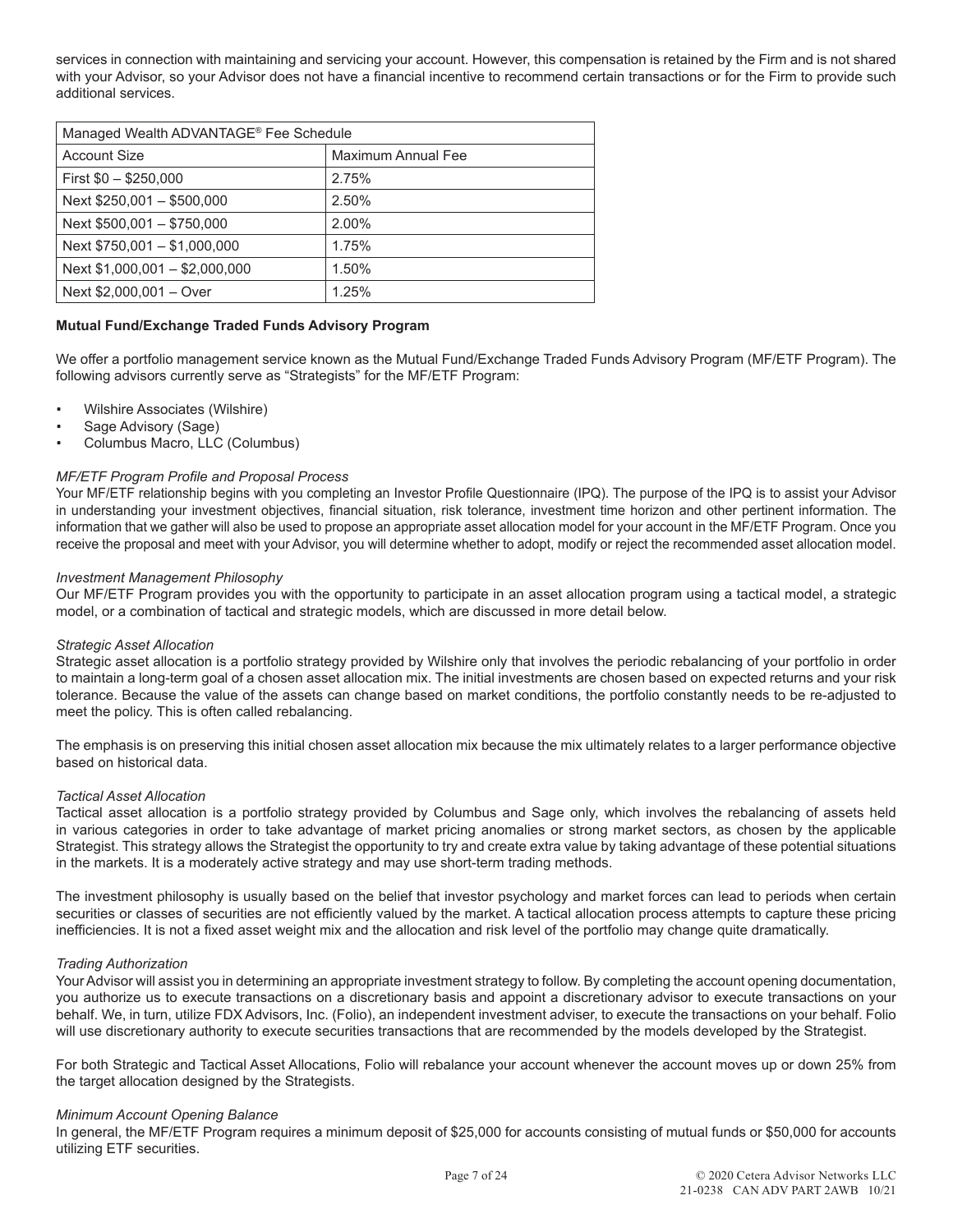# *In-Kind Transfers*

Accounts may be funded with both securities and cash. The MF/ETF Program can only accept mutual funds, equities and ETFs that are approved by the Firm. Any mutual funds, equities and ETFs that are transferred into the MF/ETF Program that are not accepted by the Firm will incur a fee charged to the Advisor. This creates a conflict of interest for the Advisor as they bear the cost if this option is used.

# *Transaction Costs*

Transaction costs are the costs associated with purchasing or selling securities. In the MF/ETF Program, any transaction costs associated with your account are included or wrapped into your advisory fee. Other brokerage account charges, such as stop payment fees, Fed Fund Wire Fees and margin interest will be charged to your account when applicable; a list of those fees that may be charged is available at www.ceteraadvisornetworks.com/feeschedule/ or can be obtained from your Advisor. These other brokerage account fees and expenses defray our costs associated with maintaining and servicing client accounts and includes compensation to the Firm. The additional compensation the Firm receives represents a conflict of interest because the Firm receives a financial benefit when it provides services in connection with maintaining and servicing your account. This compensation, however, is retained by the Firm and is not shared with your Advisor, so your Advisor does not have a financial incentive to recommend certain transactions or for the Firm to provide such additional services.

| MF/ETF Fee Schedule          |                    |  |
|------------------------------|--------------------|--|
| <b>Account Size</b>          | Maximum Annual Fee |  |
| First $$0 - $250,000$        | 2.75%              |  |
| Next \$250,001 - \$500,000   | 2.50%              |  |
| Next \$500,001 - \$750,000   | 2.00%              |  |
| Next \$750,001 - \$1,000,000 | 1.75%              |  |
| Next \$1,000,001 - Over      | 1.50%              |  |

# **xMA® Program**

We offer a portfolio management service known as Next Generation Managed Account (xMA), which is a wrap fee program. xMA provides access to independent investment manager(s) to design models based on investment styles. The models may consist of multiple types of securities but typically utilize some or all of the following: fixed income, open-end mutual funds, exchange-traded funds, and general securities.

## *xMA Proposal and Investment Policy Statement Process*

Your xMA relationship begins with you completing an Investor Profile Questionnaire (IPQ). The purpose of this questionnaire is to assist your Advisor in understanding your investment objectives, financial situation, risk tolerance, investment time horizon and other pertinent information. The information that we gather will also be used to recommend an appropriate xMA Manager.

Based on the answers provided to the Firm, an IPS will be generated. The IPS will present to you one of several investment styles for consideration.

#### *Trading Authorization and Discretionary Management*

This program is a discretionary program. The type of discretionary authority exercised depends on the model portfolio that you invest in. Your Advisor will have discretion to choose the xMA Manager.

By completing the account opening documentation, you authorize us, or as applicable, the manager of a fixed income model (Fixed Income Model), to act as your agent and attorney-in-fact to direct the investment and reinvestment of the assets in your account. For accounts that do not utilize a Fixed Income Model, we, in turn, authorize Folio, an independent investment adviser, to act as Overlay Manager to have full discretionary trading authority to place orders for the purchase and sale of securities recommended by the models developed by such xMA Managers.

#### *Use of Independent Investment Managers*

Your Advisor may recommend models designed by one or more xMA Managers. The xMA Manager will independently select the securities for the model selected. With the exception of Fixed Income Models, the securities that comprise the model will be sent to Folio for trading. Pershing is currently utilized for clearing and trade execution services.

#### *Fixed Income Models*

Your Advisor may recommend models designed by managers who invest in fixed income securities. If a Fixed Income Model is selected, the fixed income manager will have investment and trading discretion over the trades for that account.

# *Minimum Account Opening Balance*

In general, we require a minimum deposit of:

- 1. \$100,000 for equities only
- 2. \$100,000 for fixed income managers who use equities and ETF investments
- 3. \$250,000 for managers who use individual fixed income issues, such as individual bonds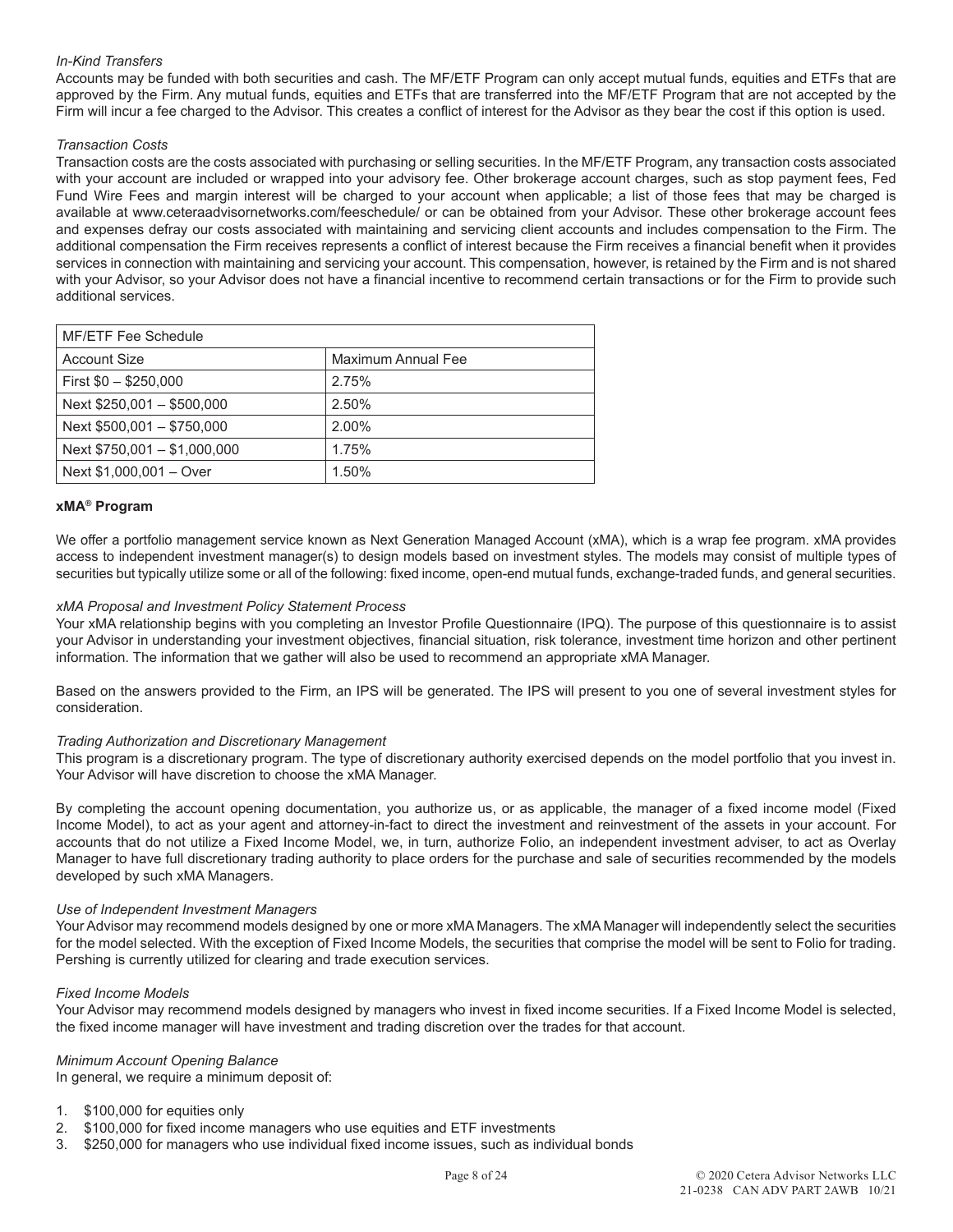The minimum deposit may consist of both cash and securities. Managers may have different account minimums, restrictions on the types of investments they manage, and other pertinent details. Please refer to the manager's Form ADV Part 2A Brochure for additional information.

# *Transaction Costs*

Transaction costs are the costs associated with purchasing or selling securities. In the xMA Program, any transaction costs associated with your account are included or wrapped into your advisory fee. Other brokerage account charges, such as stop payment fees, Fed Fund Wire Fees and margin interest will be charged to your account when applicable; a list of those fees that may be charged are available at www.ceteraadvisornetworks.com/feeschedule/ and is also available from your Advisor. These other brokerage account fees and expenses defray our costs associated with maintaining and servicing client accounts and includes compensation to the Firm. The additional compensation the Firm receives represents a conflict of interest because the Firm receives a financial benefit when it provides services in connection with maintaining and servicing your account. This compensation, however, is retained by the Firm and is not shared with your Advisor, so your Advisor does not have a financial incentive to recommend certain transactions or for the Firm to provide such additional services.

| xMA <sup>®</sup> Standard Fee Schedule |                    |
|----------------------------------------|--------------------|
| <b>Account Size</b>                    | Maximum Annual Fee |
| First $$0 - $250,000$                  | 2.90%              |
| Next \$250,001 - \$500,000             | 2.90%              |
| Next \$500,001 - \$1,000,000           | 2.70%              |
| Next \$1,000,001 - \$2,000,000         | 2.00%              |
| Next \$2,000,001 - Over                | 1.50%              |

# **Client Investment Process**

Our annual portfolio management fee is billed and payable based on the account.

If the portfolio management agreement is executed at any time other than the first day of a calendar quarter, our fees will apply on a prorata basis, which means that the advisory fee is payable in proportion to the number of days in the quarter for which you are a client. Our advisory fee is negotiable, depending on individual client circumstances.

As a client, you should be aware that the wrap fee charged by our firm may be higher (or lower) than those charged by others in the industry, and that it may be possible to obtain the same or similar services from other firms at lower (or higher) rates. A client may be able to obtain some or all of the types of services available through our firm's wrap fee program on an individual basis through other firms and, depending on the circumstances, the aggregate of any separately paid fees may be lower or higher than the annual fees shown above.

# **Important Considerations Prior to Opening an Account**

The list below is meant to provide you with general overviews of several important facts that are common with the advisory programs that we offer. While the list below is not meant to include every possible situation, we do consider and take into account the following:

# *Reasonable Restrictions*

By stating in the Investment Policy Statement (IPS) proposal or sending a written request to your Advisor, you may impose reasonable restrictions on the management of your account. For example, a reasonable restriction may indicate your desire that we do not invest in a certain sector or industry. Your Advisor will also proactively reaffirm with you any modifications you may have to these restrictions at least on an annual basis during your normally scheduled client review meetings. Pursuant to any restriction(s) you may suggest, your Advisor will document this upon receipt.

However, your Advisor may refuse to accept or manage your account if he/she determines that such restrictions are unreasonable. In the event that your Advisor is unable to accept your restriction, he/she will give you the opportunity to modify or withdraw the restriction.

# *Deposits and/or Withdrawals*

Unless specifically stated, you may make additions to or withdrawals from your account at any time. If your account falls below the stated minimum required account value, we may terminate your account. You may also add securities to your account; however, note that we reserve the right to not accept particular securities into your account.

# *Trading Authorization*

Advisory accounts typically involve the purchase and/or sale of securities. Accounts are managed either on a discretionary or nondiscretionary basis but may be solely discretionary depending on the program.

# *Trade Confirmations*

You will receive trade confirmation from your account custodian for each security transaction placed in your account. Trade confirmation suppression is available upon client request.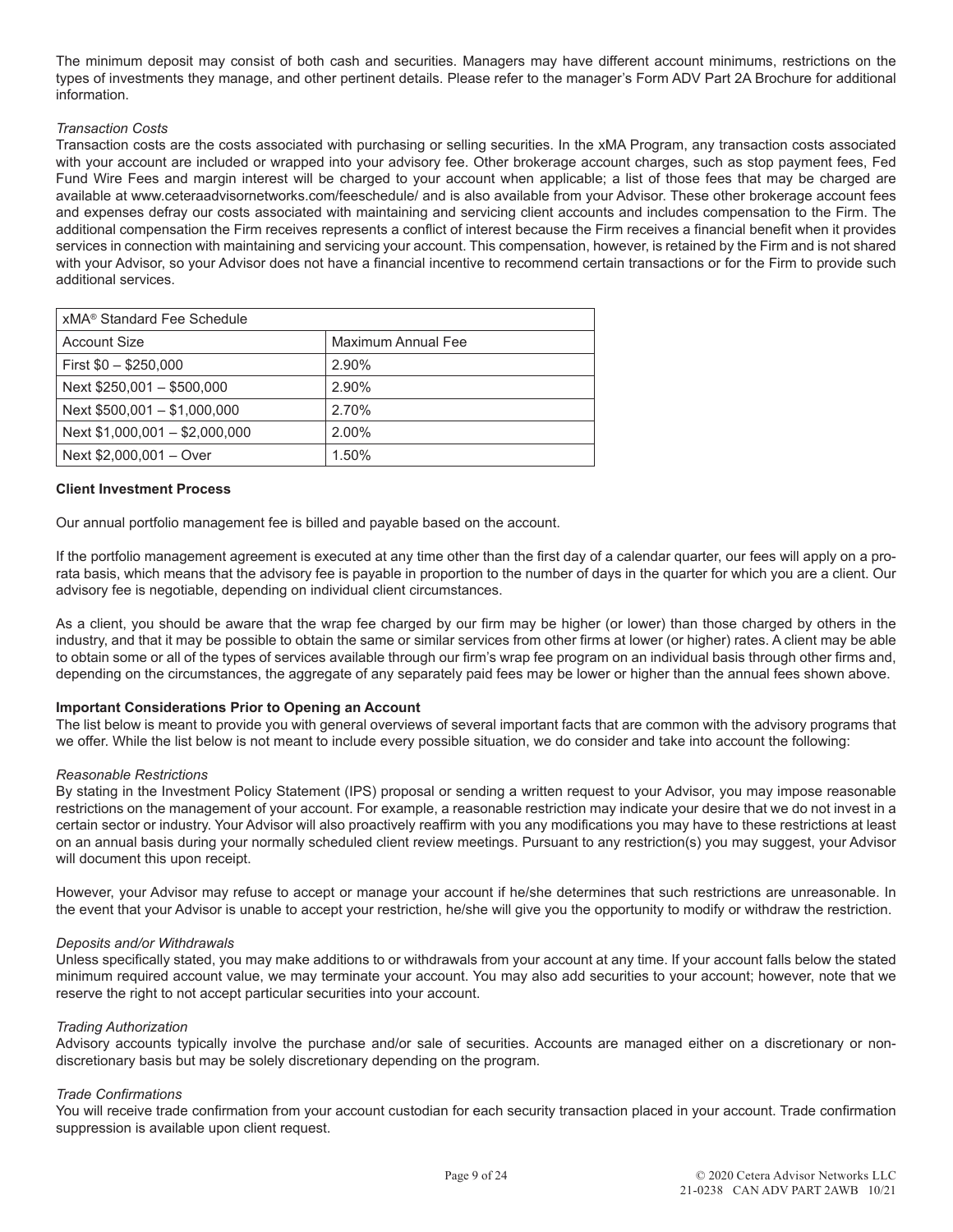# *Quarterly Performance Reports*

On a calendar quarter basis, you may receive a performance report that indicates how your account has performed over time. If you have any questions regarding the performance of your account, please contact your Advisor.

# *Minimum Account Opening Balance*

Each wrap-fee program requires a program-specific minimum account opening balance. At its sole discretion, the Firm may waive the minimum account size. If you establish a new account and deposit funds less than the minimum opening balance requirement, your funds will not be managed until the minimum dollar amount is met. Your cash will be placed into the Cash Sweep Program as discussed below until the minimum opening balance requirements are met.

## *Cash Sweep Program*

The Firm also maintains two bank deposit sweep programs that create financial benefits for the Firm as described below. The Firm also receives additional compensation from Pershing for non-retirement account assets that are swept into a money market fund sweep option as described below. The additional compensation received by the Firm creates a conflict of interest with the Firm's clients.

FDIC Insured Bank Deposit Sweep Account. Under two programs, the FlexInsured Account Program and the Insured Deposit Sweep Account Program, (FDIC-Insured Programs) the Firm permits available cash balances in eligible accounts, including cash balances derived from the sale of securities, dividend payments, interest credited from bonds and cash deposits, to be automatically deposited (swept) into interest bearing deposit accounts at one of more participating program banks (Program Banks). Deposits made through a FDIC-Insured Program are insured by the Federal Deposit Insurance Corporation (FDIC) up to \$250,000 at each Program Bank and up to \$2,500,000, subject to bank availability. For the purposes of determining available FDIC coverage, funds deposited in a particular Program Bank are aggregated with all other deposits held by you (outside of the FDIC-Insured Programs) in the same insurable capacity at that Program Bank. Under certain economic conditions or for other reasons, it is possible for Program Banks to limit or reduce the amount of deposits they will accept through FDIC-Insured Programs. If Programs Banks cannot accept all the cash balances in your account due to such capacity constraints, then your excess funds will be invested in shares of a money market fund that the Firm makes available. If the money market fund is not accepting excess funds, then those excess funds will be maintained in your account as a free credit balance (discussed below). The overall amount of available FDIC insurance protection will vary depending upon the number of Program Banks accepting deposits through the FDIC-Insured Programs at any time. If most or all the Program Banks have insufficient capacity to accept funds (or further funds), then the aggregate amount of FDIC insurance coverage available to you could be significantly reduced.

It is your responsibility to monitor the insurable deposits that you may have with any Program Bank (including deposits outside of the FDIC-Insured Programs). Funds deposited through the FDIC-Insured Programs are not eligible for SIPC protection.

FlexInsured Account Program. The FlexInsured Account is the default sweep vehicle for non-retirement advisory accounts. For its role in offering the FlexInsured Account Program, the Firm earns additional compensation in the form of a payment of a portion of the earned interest received from a Program Bank (payment) which is based on the amount of money on deposit by all FlexInsured Account Program participants and the applicable interest rate paid at that time by that Program Bank. The amount of a payment to the Firm will vary but will not exceed 4.00% on an annualized basis as applied across all FlexInsured Accounts. The maximum annual percentage to be received by the Firm may be changed upon 30 days' prior notice to participants in the FlexInsured Account Program. In our discretion, we may reduce the amount of a payment and vary the reductions among clients which would result in some clients getting paid a higher interest rate, and, therefore, earning more interest than other clients. Additionally, the payments the Firm receives generally vary by Program Bankand will affect the interest rate paid to you. The interest rate you earn will generally be lower than interest rates available to depositors in interest-bearing accounts held directly at a Program Bank or other FDIC-insured depository institutions, but such institutions could require a minimum amount to establish an interest-bearing deposit account that is maintained outside of the FDIC-Insured Programs.

Insured Deposit Sweep Account (IDSA) Program. The IDSA is the default sweep vehicle for advisory IRAs. For its role in offering the IDSA Program, the Firm receives a per account fee each month. The compensation paid to the Firm under the IDSA Program does not vary among IDSA Program participants and is not affected by the amounts deposited through the IDSA Program; including your IDSA program deposits, but will vary month-to-month based on the actual number of days in the particular month. The Firm's compensation under the IDSA Program is determined by a fee schedule indexed to the current Federal Funds Target (FFT) Rate. The monthly fee paid to the Firm increases and decreases by \$0.09 with every 1 basis point (a basis point is equal to 0.01%) change in the FFT Rate. In cases where the FFT Rate is a range of rates, the FFT Rate will be deemed to be the midpoint of the range rounded to the nearest thousandth of a decimal. The monthly per account fee paid to the Firm under the IDSA Program will not exceed \$25.00, regardless of changes in the FFT Rate and can be reduced to as low as \$.90 per account per month. The maximum monthly per account fee may only be changed upon 30 days' prior notice to participants in the IDSA Program. Although it is generally anticipated that the Firm's fee under the IDSA Program will be offset by amounts paid by the Program Banks, the Firm reserves the right to withdraw the monthly account fee, or a portion thereof, from participants' accounts in the event that the amount received from the Program Banks and paid over to the Firm is less than the Firm's fee for the same period.

Program Banks do not have a duty to offer the highest rates of return available or comparable to those offered in money market funds. The FDIC-Insured Programs should not be viewed as an investment option nor as a long-term holding. If you desire to maintain a cash position in your account for something other than a short-term position awaiting investment and/or seek the highest yields currently available in the market for your cash balances, then you should contact your Advisor about your options outside the FDIC-Insured Programs.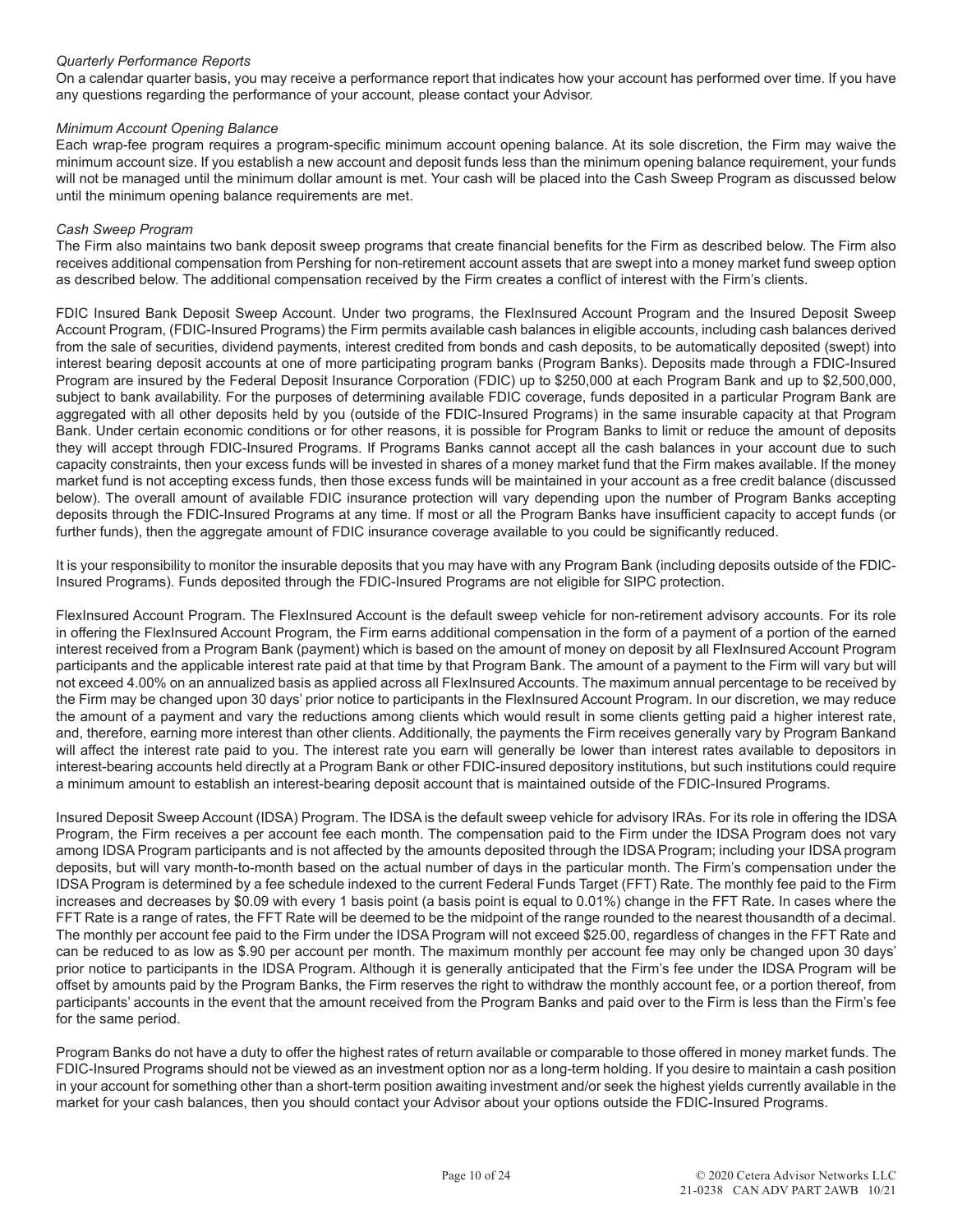In response to certain extraordinary economic conditions, some foreign countries have occasionally implemented a negative interest rate policy to stabilize their economies. Under such a policy, a central bank charges banks a fee to hold reserves, and, as a result, the banks then charge depositors a fee to maintain their deposits. Historically, the U.S. has not adopted policies resulting in negative interest rates, and there is no indication that the Federal Reserve Board plans to adopt such a policy in the future. If, however, such a policy is adopted in the U.S., Program Banks may begin to charge fees to maintain deposits held through bank deposit sweep programs, such as the FDIC-Insured Programs. In such an event, the Firm will charge your account a fee to defray its costs for maintaining your deposits at Program Banks through the FDIC-Insured Programs. This fee will be in addition to fees received directly from Program Banks for their participation in the FDIC-Insured Programs and can result in you experiencing a negative overall return with respect to cash reserves in a FDIC-Insured Program. The Firm will assess any fees related to negative interest rates to your account on a monthly basis for the duration of the negative interest rate period. If applicable, this fee will appear on your periodic account statement. In its discretion, the Firm will increase or decrease this fee periodically to reflect the costs incurred to maintain your deposits at Program Banks. The Firm can eliminate this fee at any time. In the event that the fees are assessed as a result of negative interest rates, additional information regarding the fees will be available at www.cetera.com/cetera-advisors/clients or by contacting your Advisor.

Money Market Mutual Fund. Some non-retirement accounts, utilize a money market fund designated as an alternative or excess sweep option for non-retirement accounts (Alternate MMFs). The Firm receives distribution assistance from Pershing in the form of annual compensation of up to .78% for assets held in an Alternate MMF. For a list of the money market fund options available in the cash sweep program, please consult your Advisor.

For ERISA advisory accounts, the Firm offers a money market mutual fund, which aims to provide a return on your account balances, as a cash sweep default option. The Firm and Advisor do not receive any sweep-related compensation in connection with cash in ERISA advisory accounts that are swept into any money market mutual fund that the Firm designates for ERISA advisory accounts.

The compensation the Firm receives from the FDIC-Insured Programs and the Alternate MMF constitutes a source of revenue for the Firm. This compensation presents a conflict of interest to the Firm because the Firm receives a greater financial benefit when cash is swept into the FDIC-Insured Programs and the Alternate MMF than it otherwise would if your cash balance is held elsewhere, and any compensation the Firm receives reduces the interest you receive. This compensation is retained by the Firm and is not shared with your Advisor, so your Advisor does not have an additional financial incentive that is tied to the compensation from the cash sweep program to recommend that cash be held in the FDIC-Insured Programs or the Alternate MMF rather than investing in securities. The asset-based fee charged in your advisory account includes cash held in the cash sweep program.

An investment in a money market mutual fund, unlike Program Bank deposits, is not insured or guaranteed by the FDIC or any other governmental agency, and it is possible to lose money by investing in a money market mutual fund. The Alternate MMF, money market mutual funds held in ERISA advisory accounts, and uninvested cash held by the Firm as a "free credit balance" in all client accounts are covered by the Securities Investor Protection Corporation (SIPC), a non-profit, non-government, membership corporation, funded by member broker- dealers. SIPC's coverage protects against the custodial risk (not a decline in market value) when a brokerage firm fails by replacing missing securities and cash up to a limit of \$500,000 of which \$250,000 may be in cash per customer in each separate capacity under SIPC rules.

A money market mutual fund generally seeks to achieve a competitive rate of return (less fees and expenses) consistent with its investment objective(s), as described in its prospectus. Money market funds seek to preserve a net asset value of \$1.00, with excess earnings that are generated through interest on portfolio holdings distributed to investors in the form of dividend payments. Average annual rates of return of the money market mutual fund option offered as the cash sweep option have varied over time and have typically been higher than the interest rate paid on deposits to you through the FDIC-Insured Programs. Due to stressed market conditions (e.g., which causes the Federal Reserve Bank to purchase government securities from the market in order to lower interest rates and increase the money supply, also known as "quantitative easing"), however, money market funds may not pay investors any excess dividends or distributions. Under severe market stress, a money market fund may fail to preserve a net asset value of \$1.00 and/or may no longer be a viable business for the fund sponsor, which may force the sponsor to liquidate. As a result of any of these factors, it is possible to lose money in a money market fund. The Firm will earn more money by designating the FlexInsured Account or the IDSA as the default sweep option for eligible accounts. Accordingly, the Firm has a financial incentive and conflict of interest in selecting cash sweep options.

For detailed information regarding the terms and conditions of the cash sweep options, see the Firm's FlexInsured Account Program Disclosure Statement, the Firm's Insured Deposit Sweep Account Disclosure Statement available www.cetera.com/cetera-advisornetworks/ clients, or the applicable money market mutual fund prospectus. You can obtain copies of such product disclosures from your Advisor. Generally, each account will be eligible for a single cash sweep option, such as a FDIC-Insured Program or a money market mutual fund, based on account type. We may change the products available for your selection. Your Advisor can provide a current list of available options.

# *Withdrawal of Assets*

You may withdraw account assets on notice to our firm, and subject to the usual and customary securities settlement procedures. However, we design our portfolios as long-term investments and asset withdrawals may impair the achievement of your specific investment objectives.

#### *Termination of Advisory Relationship*

You may terminate the wrap-fee program agreement pursuant to the terms of the agreement. You will incur a pro-rata charge for services rendered prior to the termination of the wrap fee program agreement, which means you will incur advisory fees only in proportion to the number of days in the quarter for which you are a client. If you have pre-paid advisory fees that we have not yet earned, you will receive a prorated refund of those fees.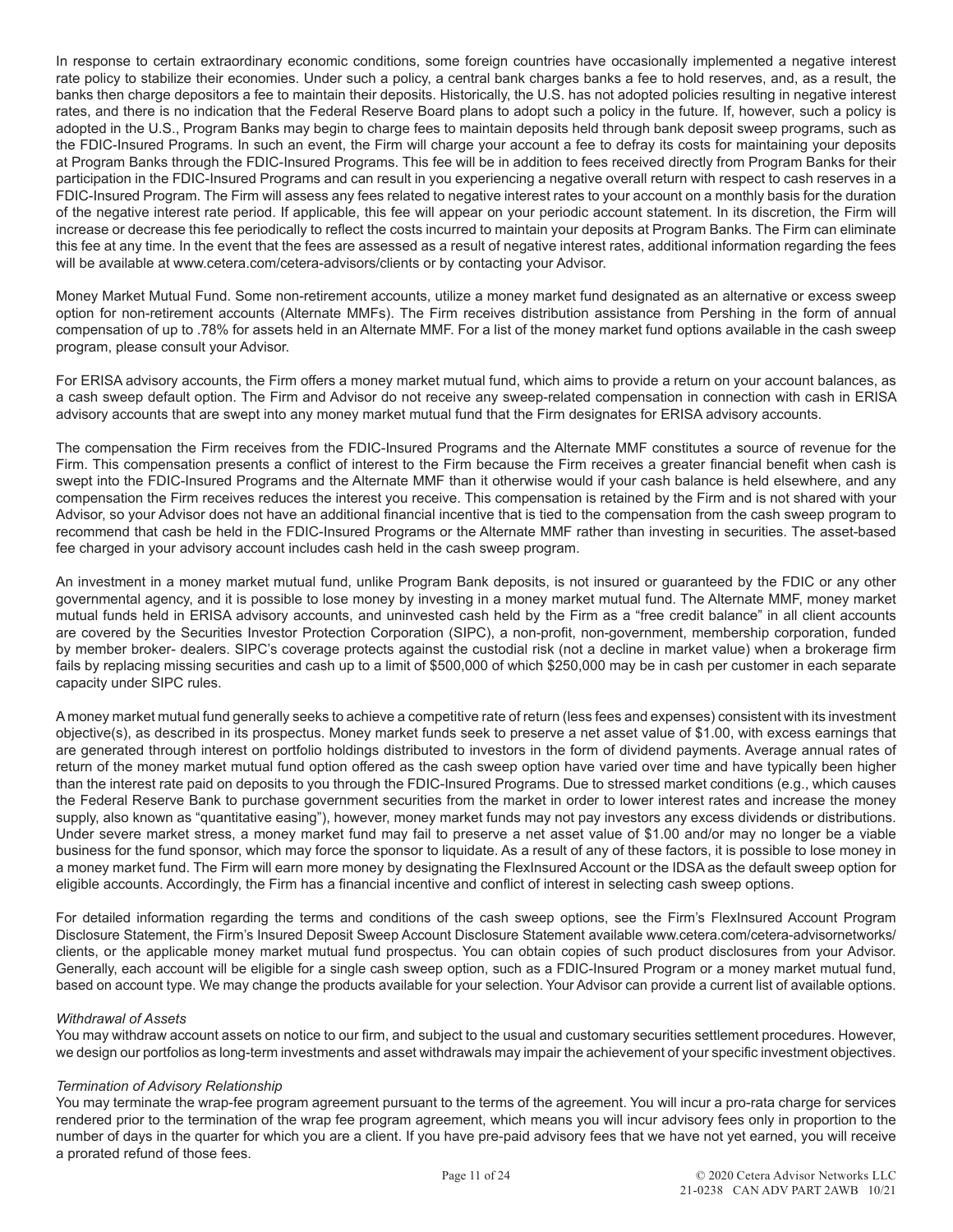Upon termination of your accounts, the custodian will deliver securities and funds held in the account per your instructions unless you request that the account be liquidated. After the wrap-fee program agreement has been terminated, transactions are processed at the prevailing brokerage rates/fees. You become responsible for monitoring your own assets and our firm has no further obligation to act upon or to provide advice with respect to those assets.

# **Wrap Fee Program Disclosures**

- The benefits under a wrap-fee program depend, in part, upon the size of the Account, the management fee charged, and the number of transactions likely to be generated in the Account. For example, a wrap-fee program may not be suitable for Accounts with little trading activity. In order to evaluate whether a wrap-fee program is suitable for you, you should compare the Program Fee and any other costs of the Program with the amounts that would be charged by other advisers, broker-dealers, and custodians, for advisory fees, brokerage and other execution costs, and custodial services comparable to those provided under the Program.
- In considering the investment programs described in this brochure, you should be aware that participating in a wrap-fee program may cost more or less than the cost of purchasing advisory, brokerage, and custodial services separately from other advisers or broker-dealers.
- Our firm and your Advisor receive compensation as a result of your participation in the Program. This compensation may be more than the amount our firm or the Advisors would receive if you paid separately for investment advice, brokerage, and other services. Accordingly, a conflict of interest exists because our firm and our Advisors have a financial incentive to recommend a wrap-fee program.
- Similar advisory services may be available from other registered investment advisers for lower fees.

#### **Additional Fees And Expenses**

The wrap-fee program fees include the costs of brokerage commissions for transactions executed through the specified custodian (or a broker-dealer designated by the custodian), and charges relating to the settlement, clearance, or custody of securities in the account. The wrap-fee program fee does not include mark-ups and mark-downs, dealer spreads or other costs associated with the purchase or sale of securities, interest, taxes, or other costs, such as national securities exchange fees, charges for transactions not executed through the custodian, costs associated with exchanging currencies, wire transfer fees, or other fees required by law or imposed by third parties. The account will be responsible for these additional fees and expenses.

The wrap program fees that you pay to our firm for portfolio management services are separate and distinct from the fees and expenses charged by mutual funds or exchange traded funds (described in each fund's prospectus) to their shareholders. These fees will generally include a management fee and other fund expenses. To fully understand the total cost you will incur, you should review all the fees charged by mutual funds, exchange traded funds, our firm, and others.

#### **Brokerage Practices**

Cetera Advisor Networks is also a broker-dealer that provides brokerage services for the advisory accounts in the Firm sponsored programs. During the account opening process, you authorize Cetera Advisor Networks to open a custodial account with Pershing, a subsidiary of The Bank of New York Mellon Corporation, One Pershing Plaza, 4th Flr., Jersey City, NJ 07399, and to transfer your account to such other clearing firm as Cetera Advisor Networks may determine, including a clearing broker affiliated with the Firm and Cetera Advisor Networks.

We have negotiated competitive pricing and services with Pershing for your benefit. Pershing offers their broker-dealer clients substantial financial strength and stability, economies of scale, and reliable, state-of-the-art technology.

In addition, you do not generally have the option to direct securities brokerage transactions to other broker-dealers or other account custodians. If, however, you should request, and we approve, the use of a broker-dealer other than Pershing for securities transaction execution, you should be aware that we will generally be unable to negotiate commissions or other fees and charges for the your account, and we would not be able to combine the your transactions with those of other clients purchasing or selling the same securities. As a result, we would be unable to ensure that you receive "best execution" with respect to such directed trades. By directing brokerage to a broker, we may be unable to achieve the most favorable execution of your transactions and you may pay more in transaction charges than other broker-dealers. Therefore, directed brokerage may cost you more money.

Although the Firm is able to negotiate competitive pricing from Pershing that it believes is beneficial to its clients, the Firm's clearing relationship with Pershing provides the Firm with certain economic benefits by using itself as the broker-dealer for its advisory program accounts rather than an unaffiliated broker-dealer. For example, the Firm marks-up certain brokerage-related account charges and fees that are assessed to all client advisory accounts at Pershing. The charges and fees that are marked up include, but are not limited to, paper delivery surcharge fees for client statements and confirmations, clearance and execution fees, outgoing account transfer fees, mandatory reorganization fees, checking account fees, inactive account fees, wire fees, legal transfers fees, bond redemption fees, termination fees, and IRA annual custodial maintenance fees which are set forth in the Firm's schedule at www.ceteraadvisornetworks.com/feeschedule/, and is also available from your Advisor.

The Firm also maintains two bank deposit sweep programs described above. These programs create financial benefits for the Firm. The Firm also receives additional compensation from Pershing for non-retirement account assets that are swept into a money market fund sweep option as described above. The additional compensation received by the Firm creates a conflict of interest with the Firm' clients.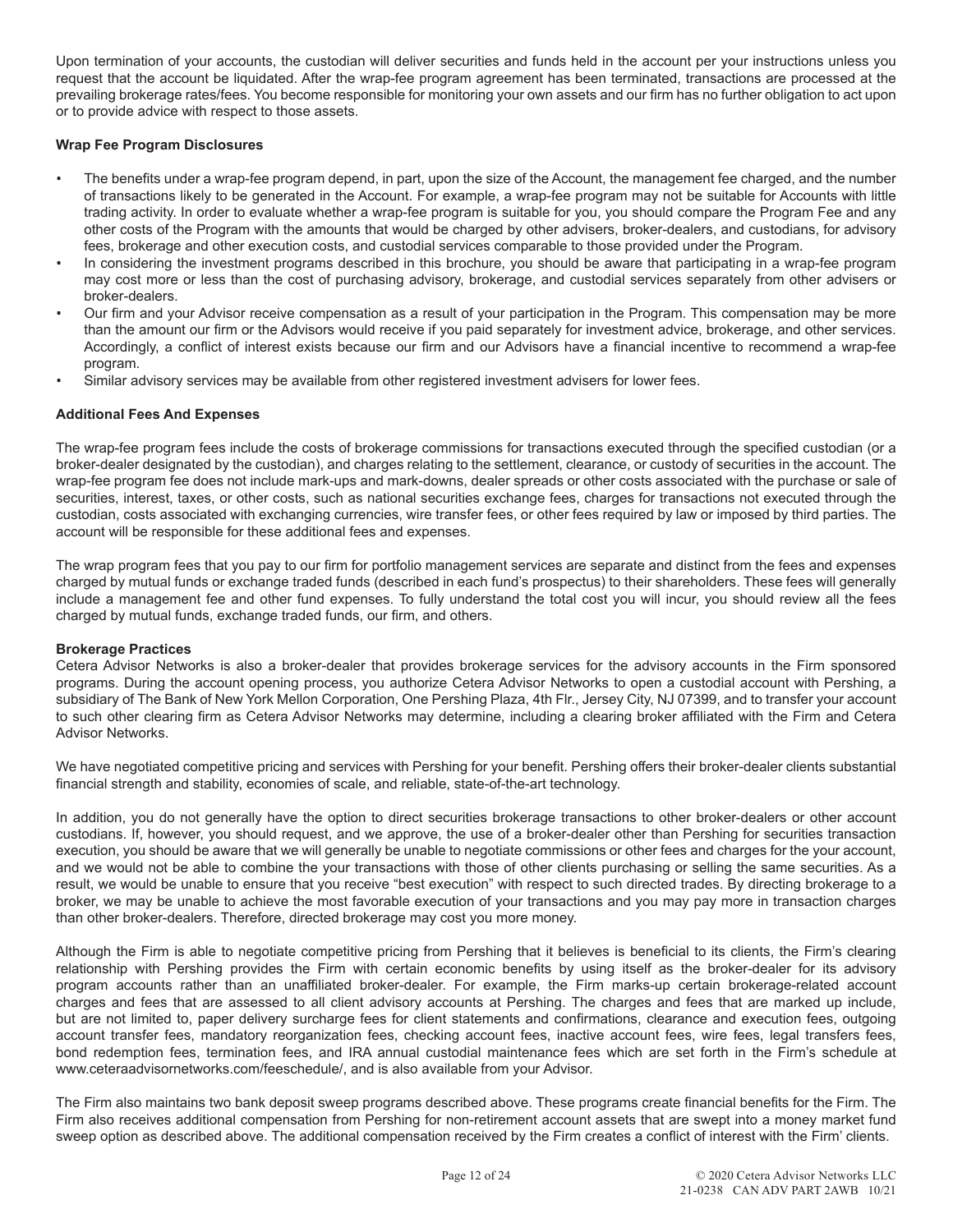# *Pershing Relationship*

Pershing is the clearing firm for our brokerage business. Due to this business relationship, Pershing shares with us a portion of the transaction costs and fees you pay to Pershing for certain transactions and services. As described in Item 4, this additional compensation we receive in connection with certain transactions and services is an additional source of revenue to the Firm and defrays our costs associated with maintaining and servicing client accounts. This compensation to the Firm presents a conflict of interest because the Firm and your Advisor have a greater incentive to make available, recommend, or make investment decisions regarding investments and services that provide additional compensation to the Firm and your Advisor over those investments and services that do not.

Pershing also provides consulting and other assistance to us. We also participate in other revenue Pershing is paid on the assets held in your account. Your advisory fee is not reduced or offset as a result of any revenue that Pershing shares with us. The following is a brief description of some of the revenue items received from Pershing.

Pershing receives revenue from money market funds that the Firm makes available as a cash sweep option, and for nonretirement accounts that choose to invest cash in such a money market fund. Pershing shares some of that revenue with us as described above for the Cash Sweep Program.

To help defray costs associated in transferring certain client accounts onto the Firm's platform custodied at Pershing, Pershing reimburses the Firm a portion of the termination and transfer fees incurred by a client account that qualifies for such assistance. The Firm credits such reimbursements to the applicable Client's account. In addition, Pershing may, from time to time, waive or discount certain customary fees and expenses in an effort to help attract client accounts and assets.

Additionally, we receive the short-term redemption fees that Pershing charges you for certain FundVest mutual fund shares that are redeemed within six calendar months. This compensation is a source of revenue to the Firm and presents a conflict of interest whenever Advisor recommends that you redeem a FundVest mutual fund within six calendar months because the Firm receives a financial benefit from such transaction. This compensation, however, is retained by the Firm and is not shared with your Advisor, so your Advisor does not have a financial incentive to recommend certain FundVest mutual funds be redeemed within six calendar months over other investments.

In addition to the compensation disclosed elsewhere, Pershing pays us additional incremental compensation based on the aggregate AUM, number of accounts, and securities transactions executed through Pershing for all client accounts (each a "Benchmark" and collectively "Benchmarks"). The additional compensation associated with reaching each Benchmark presents a conflict of interest, because whenever the Firm reaches a Benchmark it receives a financial benefit which poses a financial incentive to conduct its business in a manner to reach each Benchmark. This compensation is retained by the Firm and is not shared with your Advisor. Your Advisor does not have a financial incentive to reach these Benchmarks.

Finally, under our contract with Pershing, there is a termination fee schedule with amounts that decrease over time. Therefore, Cetera has an incentive to maintain the relationship with Pershing for a longer period of time.

# *Agency Cross or Principal Trades*

An agency cross transaction is defined as a transaction where a person acts as an investment adviser in relation to a transaction in which the investment adviser, or any person controlling, controlled by or under common control with the investment adviser, acts as broker for both the advisory client and for another person on the other side of the transaction. Principal transactions arise when the Firm acts as an investment adviser and broker in a transaction between an advisory client on one side of a transaction and the Firm (including accounts of Firm representatives) on the other side of the transaction. This includes buying securities from or selling any security to an advisory client from the Firm's own account.

The Firm permits agency cross or principal trades in exceptional circumstances with approval from an Advisor's supervisor and the Firm's compliance department. If an exception is approved, the Firm will receive consent from the client prior to executing the transaction and the agency cross and/or principal transactions will be consistent with SEC guidelines. The Firm monitors trading for potential agency and principal trades and reviews every permitted agency cross and principal transaction for suitability. Some of the items that the Firm reviews include, but are not limited to, security pricing and trade volume in order to determine if an agency cross or principal transaction is in the client's best interest. No commission is received for the execution of agency cross or principal transactions.

It is important to note that if you have a retail brokerage account in addition to your advisory account, agency cross transactions executed as a buy and sell between retail brokerage accounts under the control of the same Advisor are permitted without prior approval. Such a transaction will not result in a sales credit or commission payable to the Advisor for the transactions.

#### *Block Trading*

Block Trading refers to the aggregation of multiple orders from different clients, for the same securities for submission as a single order for execution. When the purchase or sale of a particular security is appropriate for more than one client account, trades for advisory clients may be aggregated. This is done principally to ensure that clients are treated fairly and that one client is not advantaged at the expense of another client. Trades with advisory clients may be aggregated with those of other clients of your Advisor, the personal trades of supervised persons and trades in proprietary accounts.

Aggregate orders may be filled through multiple executions at different prices during the course of a trading day. If your order is aggregated with other orders, you will receive an average price. Aggregate orders will not reduce your transaction costs.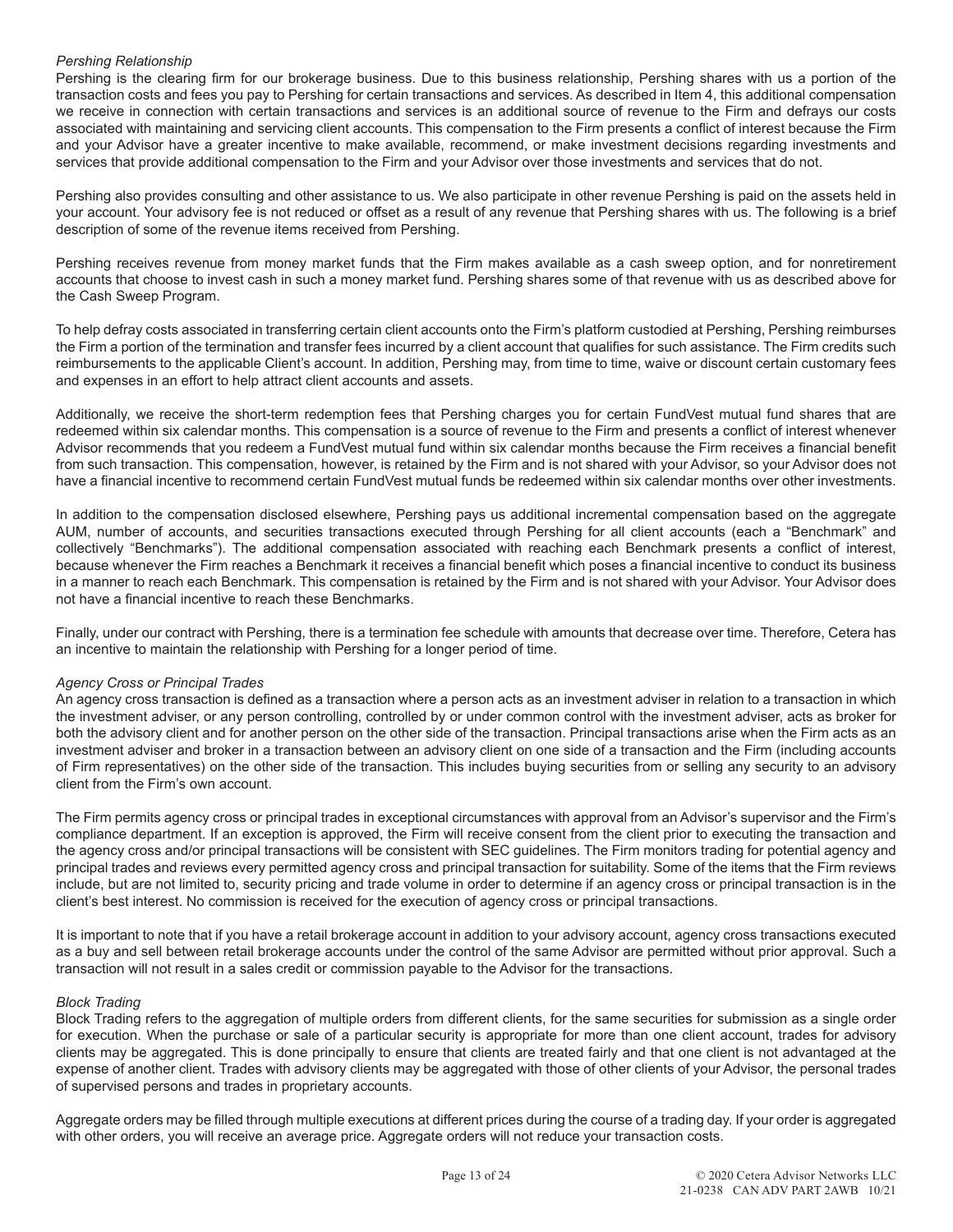When an aggregated order is not fully filled (i.e., when an aggregated order is only partially filled), the Firm's trading system will allocate to each account participating in the order the pro-rata amount of shares to each account in accordance with the account's proportion of the overall order.

Block trading in an advisor-directed advisory account is only available if the account is being managed on a discretionary basis, the account is held with Pershing LLC, and the aggregated trades are submitted through SmartWorks Advisor. For accounts where Folio is the overlay manager, Folio will generally block trades when a transaction is appropriate for several client accounts. For accounts managed by your Advisor (Advisor-managed accounts), your Advisor may aggregate all, none or some of his or her client trades in the Prime and Premier programs based on, among other things, a client's investment guidelines and restrictions (including those on the use of discretion by the Advisor), the type of securities and the size of the order.

It is the Firm's policy that the order allocation between participating clients may not be changed after the order has been executed.

The Firm's policies do not require your Advisor to block trade client orders. When an Advisor chooses not to aggregate client orders for the same security a conflict of interest exists. In such instances, the Advisor must decide which client order to place first which may result in one client receiving a better execution price over another client and could lead to certain client accounts receiving more favorable order executions over time. The Firm does not monitor Advisors choosing not to aggregate orders to determine whether any one client or group of clients is systematically disadvantaged over time.

Clients that are not included in block trading of other client accounts may receive a higher or lower price than clients that have been included in a block trading order. In order to ensure that no client or group of clients is favored over another, the Firm monitors the block trading activity with respect to clients that are not included in block trades with other clients of an Advisor.

# *Trading Errors*

Occasionally, a trading error may occur where either we, or our Advisors, are at fault. If this occurs in your account, the error will be corrected and your account will be restored to where it would have been had the error never occurred. However, in the process of restoring your account, we may realize a profit or suffer a loss in connection with correcting this error. Neither losses nor gains realized by us will be passed on to you.

# *Best Execution*

The Firm is obligated to ensure orders are being sent to the markets in an efficient manner and to execute any transactions in the manner it believes is in the client's best interest. The Firm's primary consideration with regard to purchases and sales for its clients is obtaining the most favorable execution of the transactions needed to implement client's investment strategy. The determinative factor is whether the transaction represents the best qualitative execution for the client account and not whether the lowest possible price is obtained. The Firm reviews reports that help analyze the quality of the executions of the orders that are sent to the market. Most of our Advisors are also registered with our broker-dealer as a registered representative, which allows them to perform brokerage services for you by executing specific security transactions through Pershing. An Advisor can, upon recommending a transaction, direct the affiliated broker-dealer to execute the order in the market. In these situations, a client may be unable to achieve the most favorable execution of a transaction and it may cost the client more money than if the client were able to execute transactions through another broker-dealer.

The Firm periodically and systematically reviews its executing broker-dealer's execution quality and the Firm' processes to ensure that it continues to meet its best execution obligations for its clients. A number of judgmental factors are utilized by the Firm in analyzing overall trade execution quality. Such factors include, but are not necessarily limited to:

- The nature of the securities being purchased or sold;
- Access to market participants, which may be limited due to thin or no trading activity for a particular security;
- The size of the transaction:
- The speed of the execution;
- The size of the spread;
- The ability to obtain price improvement;
- The desired timing of the transaction;
- The activity existing and anticipated in the market for the particular security;
- The executing broker-dealer's execution, clearance, and settlement capabilities;
- The executing broker-dealer's overall trade execution quality as compared with other leading executing broker-dealers; and
- The efficiency and reliability of the executing broker-dealer's systems and technologies.

# *Research and Other Soft Dollar Benefits*

We do not receive research or other products or services other than execution from Pershing in connection with your securities transactions (soft dollar benefits). We do not consider, in selecting or recommending broker-dealers, whether we or a related person receives client referrals from a broker-dealer or third party. We did, however, receive a one-time flat fee from Pershing for contracting with them.

# *Brokerage for Client Referrals*

We do not receive client referrals from broker-dealers in exchange for cash or other compensation, such as brokerage services or research.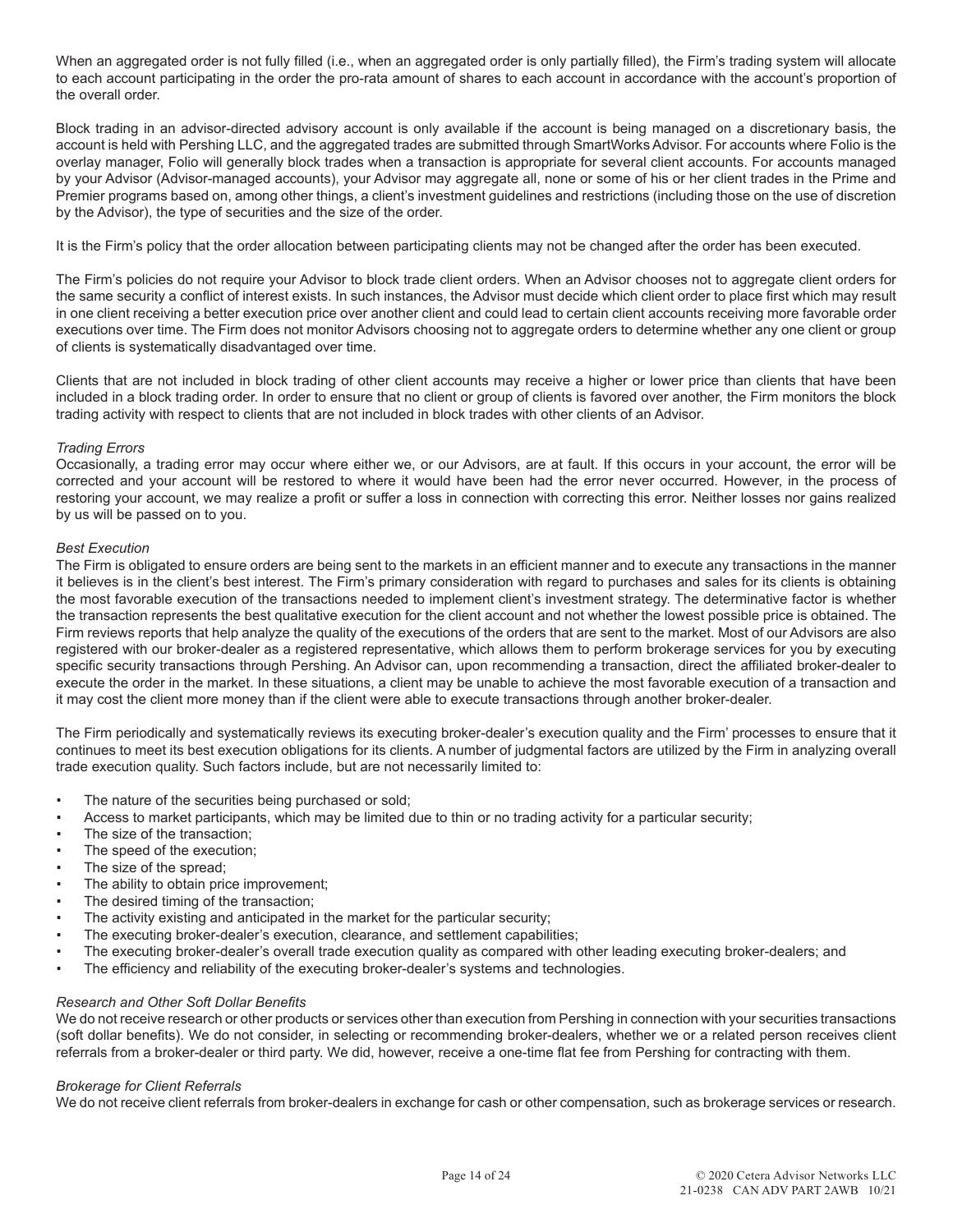# ITEM 5 – ACCOUNT REQUIREMENTS AND TYPES OF CLIENTS

The Firm generally provides advisory services to individuals, tax-qualified retirement plans, and other institutions.

Our advisory accounts may require a minimum opening deposit. Depending on the specific program, the opening deposit may vary between \$25,000 and \$250,000. The minimum account opening balance required for each program is described in more detail in Item 4 of this brochure and may be waived at the Firm's sole discretion.

# ITEM 6 – PORTFOLIO MANAGER SELECTION AND EVALUATION

We offer both Advisor-directed and turnkey wrap-fee programs. For the Advisor-directed programs (Prime, Premier), your Advisor will determine the portfolio allocation and will evaluate, select and monitor the performance of the investments selected for the account. Advisors use industry-standard research and performance reports to determine which investments to include in a portfolio. You should rely on the skill and experience of your Advisor in selecting investments within your stated objectives and risk tolerance. In addition, Advisors may consider manager turnover, among other factors, in determining whether to include a particular investment. In the turnkey programs (Managed Wealth ADVANTAGE®, Mutual Fund/Exchange Traded Funds Advisory Program, xMA® Next Generation Managed Account Program), we evaluate, select and monitor the performance of managers and/or investments in the platforms using an internal due diligence process and, as applicable, or by contracting with Envestnet or FolioDynamix to conduct due diligence on our behalf. In outsourcing fund and, as applicable, or manager selection to either Envestnet or FolioDynamix, we rely on each firm's expertise in using objective and transparent methodologies consistent with industry fiduciary standards, to provide a broad-based universe of investment managers and investment options across various investment styles. Each firm utilizes a rigorous approach for researching and selecting managers and/or investments. Among the types of information analyzed are historical performance, investment philosophy, investment style, historical volatility and correlation across asset classes. This review is on-going.

Clients should also refer to any applicable disclosure documents (Form ADV Part 2 or other disclosure document) for any portfolio manager selected to manage all or a portion of a client's assets.

For each of the Programs described in this brochure, neither the Firm nor any affiliate serves as portfolio manager.

We review your account in several ways. Our account reviews include:

*Annual Client Contact* – On at least an annual basis, your Advisor will contact you to arrange a review of your advisory accounts with you. In general, this review includes any Firm-Sponsored programs.

*Supervision* – Your Advisor's designated supervisor periodically reviews client accounts of any Advisor who he or she supervises. If this review raises any issues associated with your account, they will investigate the issue to determine if any further action is needed or warranted.

*Home Office Oversight* – Cetera Advisor Networks utilizes a series of surveillance, exception, trade, and other transaction reports that are designed to help facilitate the ongoing review of Cetera Advisor Networks managed accounts.

*Quarterly Performance Reports* – We may send you a written quarterly performance report, which among other things, lists your account holdings and performance.

# **Performance-Based Fees and Side-by-Side Management**

We do not accept performance-based fees or participate in side-by-side management. Performance-based fees are fees that are based on a share of capital gains or capital appreciation of a client's account. Side-by-side management refers to the practice of managing accounts that are charged performance-based fees while at the same time managing accounts that are not charged performancebased fees. Our fees are calculated as described above, and are not charged on the basis of a share of capital gains upon, or capital appreciation of, the funds in your advisory account.

# **Methods of Analysis, Investment Strategies and Risk of Loss**

Our Advisors may use various methods to determine an appropriate investment strategy for your portfolio. During your initial and subsequent meetings with your Advisor, they will discuss the methods they used. The analysis performed may include the following:

# *Technical Analysis*

This type of analysis utilizes statistics to determine trends in security prices. Technical analysis tends to focus on factors such as trading volume, demand, and security price fluctuations. This type of analysis is also commonly referred to as chart analysis due to the fact that this analysis tends to review various historical charts and graphs.

# *Fundamental Analysis*

This type of analysis concentrates on earnings, a company's financial statements, and the quality of a company's management. These quantitative factors are then used to attempt to determine the financial strength of a company.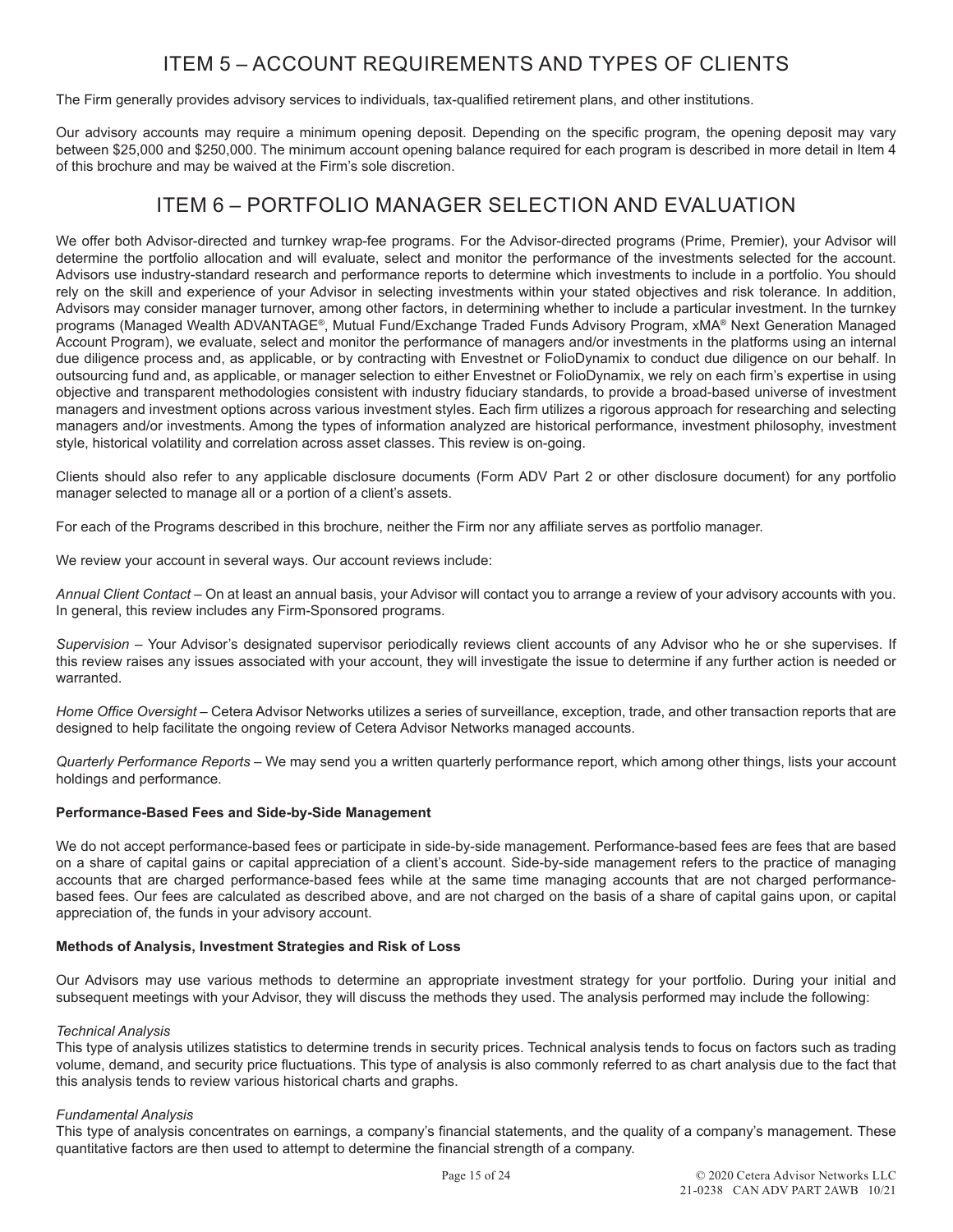# *Asset Allocation*

Asset allocation investment strategies attempt to optimize the risk and reward of your portfolio by investing among several asset classes.

### *Timing Service*

While not a standard analysis method used by our Advisors, some Advisors may offer advisory services that attempt to time security performance. This essentially means they try to purchase or sell immediately preceding an increase or decrease in the security's price. This type of investing can substantially increase the amount of your brokerage transaction costs due to the frequency that transactions are occurring. Also, many mutual funds or variable annuities specifically prohibit excessive buying and selling within their fund in a short period of time. We monitor our accounts for excessive trading activity to ensure that you are aware of and comfortable with the level of trading as well as to ensure that the investments are appropriate for you.

## **Tax Considerations**

Our strategies and investments may have unique and significant tax implications. However, unless we specifically agree otherwise, and in writing, tax efficiency is not our primary consideration in the management of your assets. Regardless of your account size or any other factors, we strongly recommend that you consult with a tax professional regarding the investing of your assets.

Moreover, custodians and broker-dealers must report the cost basis of equities acquired in client accounts on or after January 1, 2011. Your custodian will default to the FIFO (First-In First-Out) accounting method for calculating the cost basis of your investments. You are responsible for contacting your tax advisor to determine if this accounting method is the right choice for you. If your tax advisor believes another accounting method is more advantageous, provide written notice to our firm immediately and we will alert your account custodian of your individually selected accounting method. Decisions about cost basis accounting methods will need to be made before trades settle, as the cost basis method cannot be changed after settlement.

#### **Risk of Loss**

The wrap-fee programs we offer involve the purchase or sale of securities. All investing involves some level of risk, which you should be prepared to bear. In many cases, the risks include the potential to lose your entire principal value. All securities sold have disclosure documents that discuss these risks. This disclosure document is commonly referred to as a prospectus, but may be called something else depending on the type of security you have purchased. In any case, it is extremely important that you read these documents in their entirety. If you have any additional questions regarding your investments, please speak with your Advisor immediately.

Investing in securities involves risk of loss that you should be prepared to bear. We do not represent or guarantee that our services or methods of analysis can or will predict future results, successfully identify market tops or bottoms, or insulate clients from losses due to market corrections or declines. We cannot offer any guarantees or promises that your financial goals and objectives will be met. Past performance is in no way an indication of future performance.

# **Other Risk Considerations**

When evaluating risk, financial loss may be viewed differently by each client and may depend on many different risks, each of which may affect the probability and magnitude of any potential loses. The following risks may not be all-inclusive, but should be considered carefully by a prospective client before retaining our services.

#### *Management Risk*

The services we offer involve your Advisor developing and implementing an investment strategy for you. Developing and implementing a profitable investment strategy inherently involves making decisions about the future behavior of, among other things, the securities markets as a whole and the market for individual securities. Because there is no available methodology for accurately predicting future events over time, there can be no guarantee that your Advisor will be successful in developing a profitable investment strategy for you or in implementing the strategy he or she develops.

#### *Market Risk*

This is the risk that the value of securities owned by an investor may go up or down, sometimes rapidly or unpredictably, due to factors affecting securities markets generally or particular industries.

#### *Equity Securities*

In general, prices of equity securities are more volatile than those of fixed income securities. The prices of equity securities will rise and fall in response to a number of different factors, including events that affect particular issuers as well as events that affect entire financial markets or industries.

#### *Interest Rate Risk*

This is the risk that fixed income securities will decline in value because of an increase in interest rates; a bond or a fixed income fund with a longer duration will be more sensitive to changes in interest rates than a bond or bond fund with a shorter duration.

#### *Credit Risk*

This is the risk that an investor could lose money if the issuer or guarantor of a fixed income security is unable or unwilling to meet its financial obligations.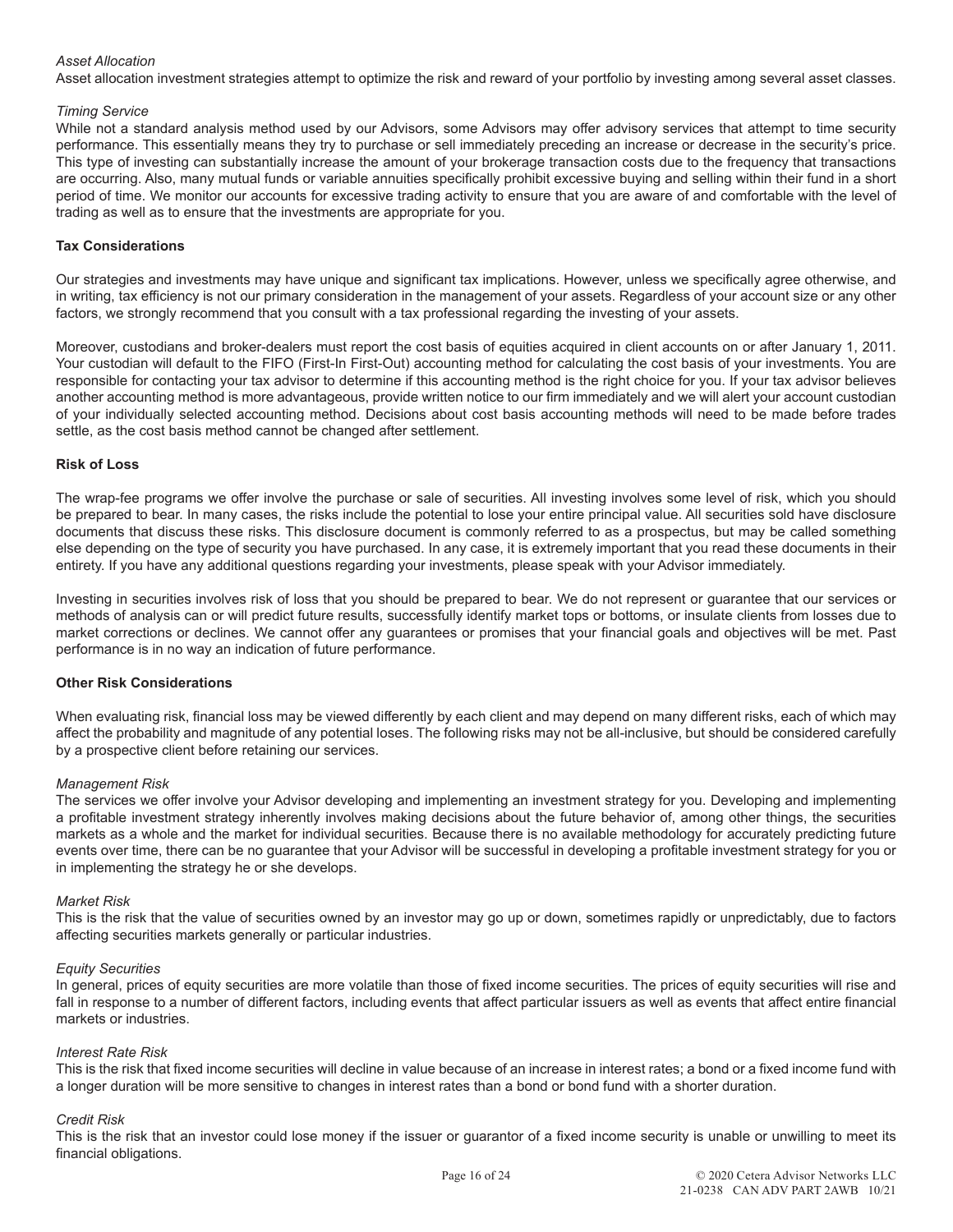# *Concentrated Investment Strategies*

Certain investment strategies may be concentrated in a specific sector or industry. If you invest in a portfolio or strategy that is made up of a concentrated position, sector or industry, your portfolio will be more likely to sharply increase or decrease in value with changes in the markets. Concentrated strategies are more volatile because the risk associated with each company represents a large percentage of your overall portfolio value.

# *Options*

Certain types of option trading are permitted in order to generate income or hedge a security held in the program account; namely, the selling (writing) of covered call options or the purchasing of put options on a security held in the program account. Client should be aware that the use of options involves additional risks. The risks of covered call writing include the potential for the market to rise sharply. In such case, the security may be called away and the program account will no longer hold the security. The risk of buying long puts is limited to the loss of the premium paid for the purchase of the put if the option is not exercised or otherwise sold by the program account.

# *Exchange-Traded Funds (ETFs)*

ETFs are typically investment companies that are legally classified as open end mutual funds or UITs. However, they differ from traditional mutual funds, in particular, in that ETF shares are listed on a securities exchange. Shares can be bought and sold throughout the trading day like shares of other publicly-traded companies. ETF shares may trade at a discount or premium to their net asset value. This difference between the bid price and the ask price is often referred to as the "spread." The spread varies over time based on the ETF's trading volume and market liquidity, and is generally lower if the ETF has a lot of trading volume and market liquidity and higher if the ETF has little trading volume and market liquidity. Although many ETFs are registered as an investment company under the Investment Company Act of 1940 like traditional mutual funds, some ETFs, in particular those that invest in commodities, are not registered as an investment company. ETFs may be closed and liquidated at the discretion of the issuing company.

# *Money Market Funds*

An investment in a money market mutual fund, unlike bank deposits, is not insured or guaranteed by the FDIC or any other governmental agency, and it is possible to lose money by investing in a money market mutual fund. Money market mutual funds are covered by SIPC, which protects against the custodial risk (not a decline in market value) when a brokerage firm fails by replacing missing securities and cash up to a limit of \$500,000, of which \$250,000 may be cash.

A money market mutual fund generally seeks to achieve a competitive rate of return (less fees and expenses) consistent with its investment objective(s), as described in its prospectus. Money market funds seek to preserve a net asset value of \$1.00, with excess earnings that are generated through interest on portfolio holdings distributed to investors in the form of dividend payments. Average annual rates of return of the money market mutual fund option offered as the cash sweep option have varied over time and have typically been higher than the interest rate paid on deposits to you through the FDIC-Insured Programs. Due to stressed market conditions (e.g., which causes the Federal Reserve Bank to purchase government securities from the market in order to lower interest rates and increase the money supply, also known as "quantitative easing"), however, money market funds may not pay investors any excess dividends or distributions. Under severe market stress, a money market fund may fail to preserve a net asset value of \$1.00 and/or may no longer be a viable business for the fund sponsor, which may force the sponsor to liquidate. As a result of any of these factors, it is possible to lose money in a money market fund. The Firm will earn more money by designating the FlexInsured Account or the IDSA as the default sweep option for eligible accounts. Accordingly, the Firm has a financial incentive and conflict of interest in selecting cash sweep options.

# *Structured Products*

Structured products are securities derived from another asset, such as a security or a basket of securities, an index, a commodity, a debt issuance, or a foreign currency. Structured products frequently limit the upside participation in the reference asset. Structured products are senior unsecured debt of the issuing bank and subject to the credit risk associated with that issuer. This credit risk exists whether or not the investment held in the account offers principal protection. The creditworthiness of the issuer does not affect or enhance the likely performance of the investment other than the ability of the issuer to meet its obligations. Any payments due at maturity are dependent on the issuer's ability to pay. In addition, the trading price of the security in the secondary market, if there is one, may be adversely impacted if the issuer's credit rating is downgraded. Some structured products offer full protection of the principal invested, others offer only partial or no protection. Investors may be sacrificing a higher yield to obtain the principal guarantee. In addition, the principal guarantee relates to nominal principal and does not offer inflation protection. An investor in a structured product never has a claim on the underlying investment, whether a security, zero coupon bond, or option. There may be little or no secondary market for the securities and information regarding independent market pricing for the securities may be limited. This is true even if the product has a ticker symbol or has been approved for listing on an exchange. Tax treatment of structured products may be different from other investments held in the account (e.g., income may be taxed as ordinary income even though payment is not received until maturity). Structured CDs that are insured by the FDIC are subject to applicable FDIC limits.

# *Alternative Investments*

Non-traded REITS, non-traded business development companies (BDCs), limited partnerships, and direct alternatives (Alternative Investments) are subject to various risks such as limitations on liquidity, pricing mechanisms, and specific risk factors associated with the particular product, which for products associated with real estate, would include, but not be limited to, property devaluation based on adverse economic and real estate market conditions. Alternative Investments may not be suitable for all investors. A prospectus that discloses all risks, fees and expenses, and risk factors associated with a particular Alternative Investment may be obtained from your Advisor. Read the applicable prospectus(es) or offering document(s) carefully before investing.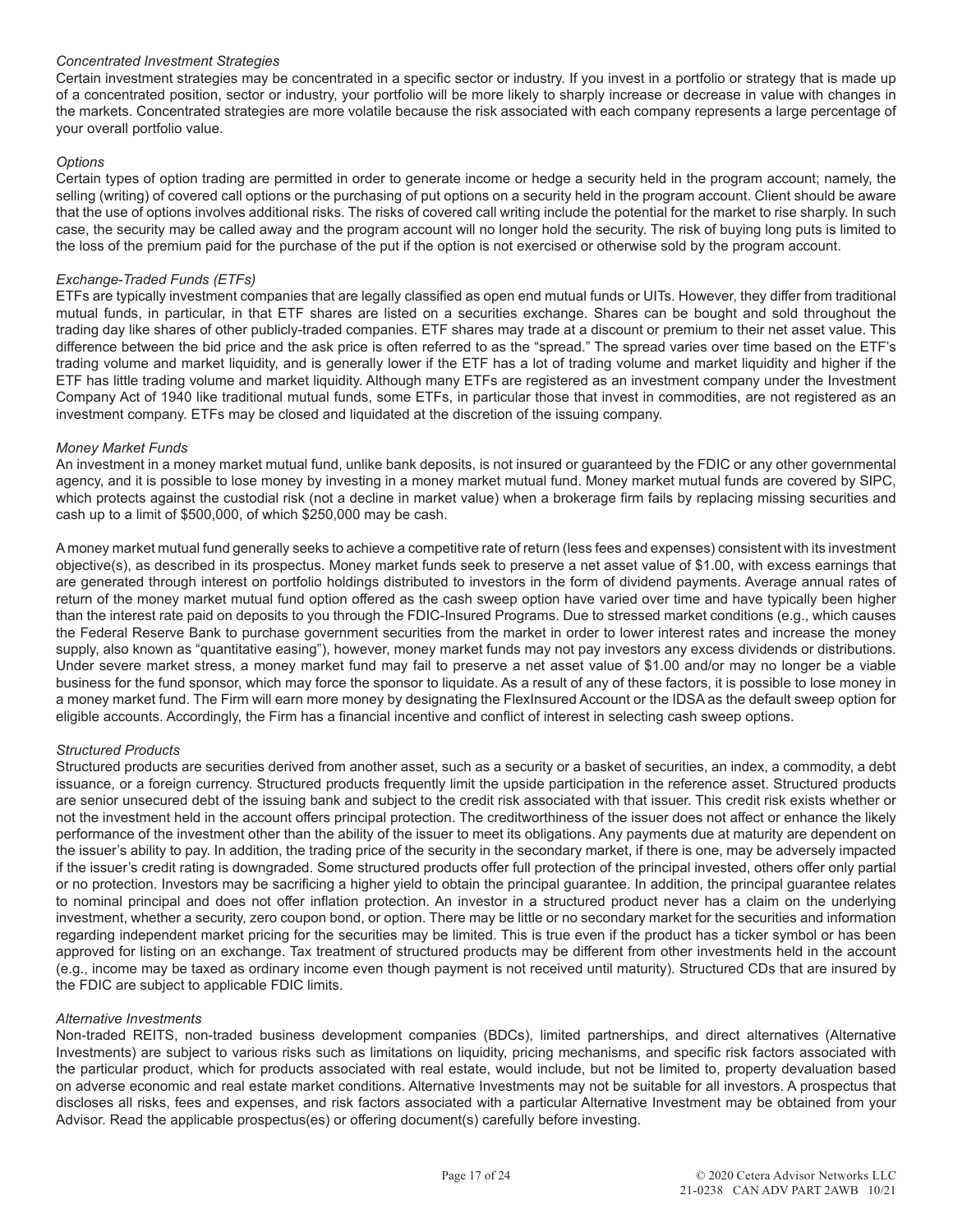Investors considering an investment strategy utilizing Alternative Investments should understand that Alternative Investments are generally considered speculative in nature and involve a high degree of risk, particularly if concentrating investments in one or few alternative investments or within a particular industry. The risks associated with Alternative Investments are potentially greater and substantially different than those associated with traditional equity or fixed income investments.

Since our investment strategies and advice are based on each client's specific financial situation, the investment advice we provide to you may be different or conflicting with the advice we give to other clients regarding the same security or investment.

# **Proxy Voting**

For all the advisory services and programs offered through our Firm, neither we, nor our Advisors, have any authority to vote proxies on your behalf. You are solely responsible for receiving and voting proxies for the securities that you maintain within your account. You will receive proxies or other solicitations directly from the custodian and/or transfer agent.

# ITEM 7 – CLIENT INFORMATION PROVIDED TO PORTFOLIO MANAGERS

In order to provide the Program services, we will share your private information with your account custodian. We may also provide your private information to mutual fund companies and/or private managers as needed to construct appropriate portfolios for you. Any selected strategist or portfolio manager would have access to all information provided by you to your Advisor. We will only share the information necessary in order to carry out our obligations to you in servicing your account. We share your personal account data in accordance with our privacy policy provided to you at the time you open your account.

# ITEM 8 – CLIENT CONTACT WITH PORTFOLIO MANAGERS

Without restriction, you should contact our firm or your advisory representative directly with any questions regarding your Program account. You should contact your advisory representative with respect to changes in your investment objectives, risk tolerance, or requested restrictions placed on the management of your Program assets. You may not have direct access to outside strategists or portfolio managers.

# ITEM 9 – ADDITIONAL INFORMATION

# **Disciplinary Information**

On December 3, 2012, the Firm, without admitting or denying the findings, executed an Acceptance, Waiver and Consent in which FINRA found that, for over two and half years, the Firm failed to promptly advise FINRA of changes to the information regarding the Firm's branch offices by failing to promptly file amendments to its Form BR (or Uniform Branch Office Registration Form) filings. During the same period, FINRA found that the Firm's supervisory system did not provide for supervision reasonably designed to achieve compliance with respect to FINRA By-laws Article IV, Section 8, FINRA 2010, and NASD Rules 3010(A) and 3010(B) because the Firm did not have a system in place to periodically review the Form BR filings to ensure that the Firm promptly and timely advised FINRA regarding changes to the information for each registered branch office. The Firm was censured, fined \$40,000, and required to review its written supervisory procedures with respect to Form BR and determine whether any changes are necessary. Also, the Firm was required to review not less 25% of Forms BR on file with FINRA to determine their accuracy and report to FINRA of the results of its review.

On October 19, 2015, the Firm, without admitting or denying the findings, executed an Acceptance, Waiver and Consent in which FINRA found that, from May 1, 2009 to April 30, 2014, the Firm failed to apply sales charge discounts to certain customers' eligible purchases of unit investment trusts (UITs) in violation of FINRA Rule 2010. In addition, FINRA found that the Firm failed to establish, maintain and enforce a supervisory system and written supervisory procedures reasonably designed to ensure that customers received sales charge discounts on all eligible UIT purchases in violation of NASD Conduct Rule 3010 and FINRA Rule 2010. The Firm was censured, fined \$150,000 and required to provide restitution to affected customers in the total amount of \$151,108.33.

On April 24, 2017, the Firm, without admitting or denying the findings, executed an Acceptance, Waiver and Consent in which FINRA found that, between July 1, 2009 and January 1, 2017, the Firm failed to identify and apply available sales charge waivers to purchases of certain mutual fund shares by retirement plan and charitable organization customers that were eligible to purchase Class A shares without a front-end sales charge. FINRA found that these eligible customers were instead sold Class A shares with a front-end sales charge or Class B or C shares with back-end sales charges and higher ongoing fees and expenses. In addition, FINRA found that, during this period, the Firm failed to establish and maintain a supervisory system and procedures reasonably designed to ensure that these eligible customers received the benefit of applicable sales charge waivers in violation of NASD Conduct Rule 3010, FINRA Rule 3110, and FINRA Rule 2010. In making this finding, FINRA found that the Firm relied on its financial advisors to determine the applicability of sales charge waivers but failed to maintain adequate written policies or procedures to assist financial advisors in making this determination. The Firm consented to a censure and agreed to pay restitution to affected customers in the total amount of \$1,911,080.

On December 17, 2020, the Firm without admitting or denying the findings, consented to the entry of findings that it failed to supervise certain private securities transactions of dually-registered representatives (DRRs) who were associated with outside Registered Investment Advisors (RIAs) and had unreasonable supervisory systems and written supervisory procedures to supervise private securities transactions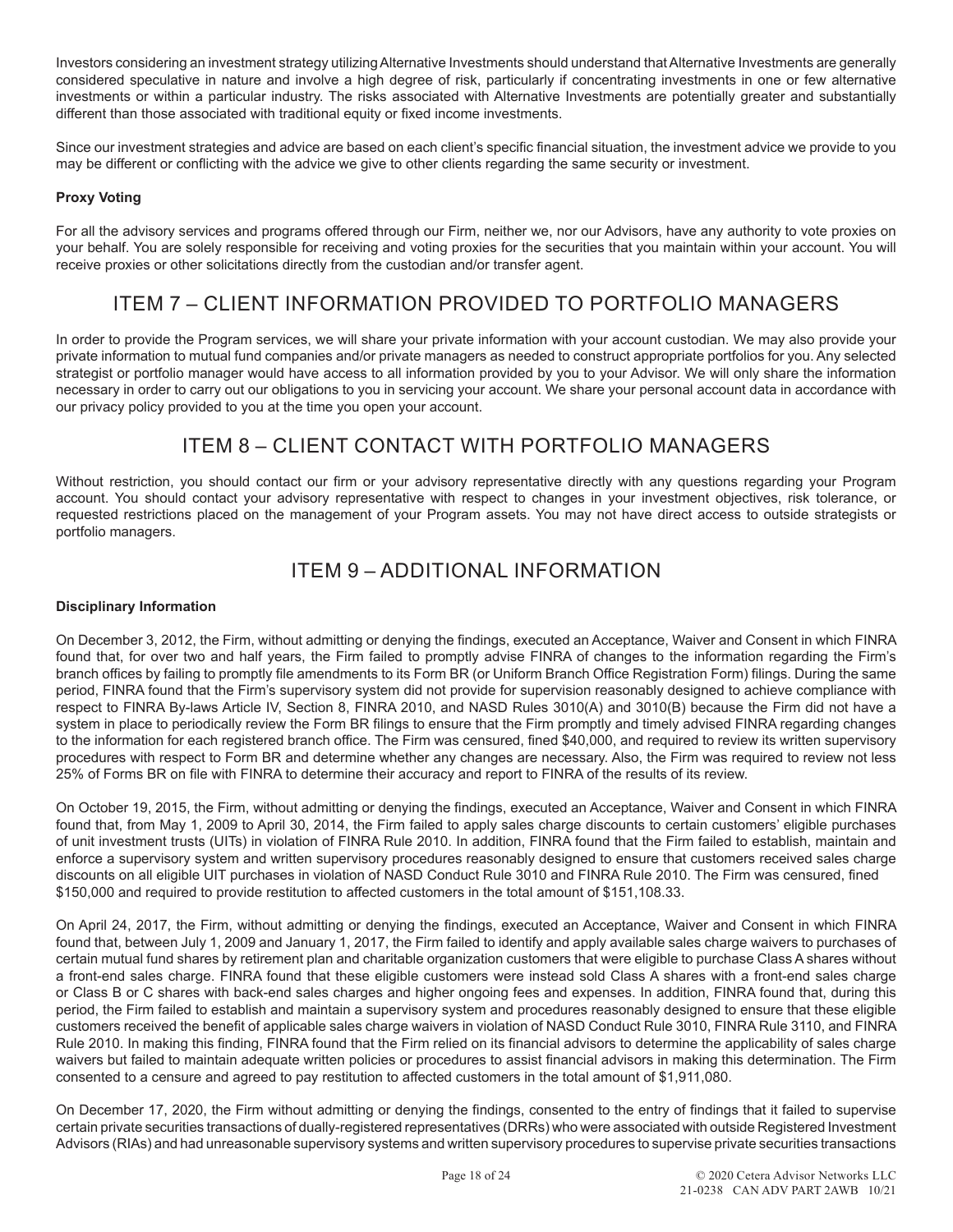that the DRRs recommended through the outside RIAs. The findings stated that the Firm was aware of the supervisory deficiencies yet despite several efforts to address such deficiencies, it failed to implement systems and procedures to reasonably supervise the transactions. In response to examination findings by the SEC, the Firm stated that it expected to establish an electronic data feed by the end of September 2015 to capture, monitor, and supervise outside RIA transactions. In January 2016, the Firm established supervisory procedures to ensure that outside RIA transactions were consistent with clients' investment objectives and suitability considerations and processes for obtaining information about DRR's outside RIA transactions. But the data feed was provided by third-party custodians that sometimes restricted or cut off the Firm's access to the information. The findings stated that the Firm did not receive automated data feeds from all custodians until June 2018 and thus did not have access to information about certain outside RIA accounts and, even after it began receiving the transaction data, it did not receive complete information for all accounts and thus could not satisfy its supervisory obligations. The findings also stated that due to the Firm's supervisory failures, it failed to record DRR private securities transactions conducted through the outside RIAs on its books and records. The firm was censured, fined \$750,000 and ordered to review and revise, as necessary, its systems, policies and procedures with respect to the supervision of their DRRs' securities transactions and within 90 days certify that it has engaged in the review and that it has established and implemented systems, policies and procedures that are reasonably designed to achieve compliance with applicable FINRA rules.

On June 25, 2021, the Firm executed an Acceptance, Waiver and Consent (AWC) with the Financial Industry Regulatory Authority (FINRA) without admitting or denying the findings, which resulted in the Firm accepting and consenting to a censure and agreeing to pay a fine in the total amount of \$125,000. In the AWC, FINRA found that, between October 2019 and July 2020, the Firm's arrangement with a thirdparty vendor resulted in 26 recruited representatives taking nonpublic personal customer information from their prior broker-dealers and disclosing it to the vendor. In so doing, FINRA found that the Firm caused the other broker-dealers to violate the SEC's Regulation S-P: Privacy of Consumer Financial Information and Safeguarding Information (Regulation S-P), and as a result, FINRA found that the Firm violated FINRA Rule 2010. In 2019, the Firm contracted with a third-party vendor to assist recruited registered representatives who agreed to join the Firm but were still registered through their prior firms. FINRA found that, while recruiting the representatives to join the Firm, the Firm would participate in telephone calls and email communications with the vendor and the recruited representatives and that the Firm understood that the vendor would collect information about the recruited representatives' customers, including nonpublic personal customer information such as customers' social security numbers, driver's license numbers, birth dates, and information pertaining to their financial position (account numbers, annual incomes, and net worth, etc.). Additionally, FINRA found that, once a recruited representative became registered through the Firm, the vendor used this information to automatically pre-populate new account forms. FINRA found that the Firm (1) failed to take any steps to verify whether the recruited representatives or their broker-dealers at the time notified customers about the disclosure of their nonpublic personal information; and (2) failed to take any steps to verify whether customers had been given an opportunity to opt out of having their information disclosed.

# **Other Financial Industry Activities and Affiliations**

# *Corporate Structure*

Cetera Advisor Networks is part of Cetera Financial Group, Inc., a network of independent broker-dealers and investment advisers. We are registered as an investment adviser with the SEC. We are also a broker-dealer with the SEC, FINRA, and with all 50 states, the District of Columbia and Puerto Rico. We are also an investment adviser registered with the SEC. Some of our affiliated companies are also general insurance agencies.

The Firm is part of Cetera Financial Group, Inc., which is wholly-owned by Aretec. Aretec is a wholly-owned subsidiary of GC Two Intermediate Holdings, Inc., and an indirect wholly-owned subsidiary of GC Two Holdings, Inc. Cetera Financial Group, Inc. has a network of independent broker-dealers, investment advisers registered with the SEC, and general insurance agencies.

# *Affiliated Products*

If assets in a Firm-Sponsored program are invested in shares of one or more mutual funds or variable contract products or similar pooled products (Affiliated Products) for which an affiliate of the Firm serves as investment adviser or other service provider (Affiliated Service Provider), then the Affiliated Service Provider will generally receive a management fee from the Affiliated Product as set forth in the Affiliated Product's prospectus or other offering documents, and it or its affiliates may receive other compensation in connection with the operation and/or sale of the Affiliated Product, to the extent permitted by applicable law. Assets invested in Affiliated Products may be included in the advisory fee assessed by the Firm. If an Affiliated Product is used in a Firm-Sponsored program, and the assets invested in the Affiliated Product are subject to Title I of ERISA or is an IRA, the Firm will waive the advisory fees for the assets invested in the Affiliated Product.

A conflict of interest exists in that the Firm and its Affiliated Service Provider is paid more compensation if you invest in an Affiliated Product instead of a non-Affiliated Product. To mitigate this conflict of interest, we routinely review our client accounts to ensure that the recommended services and products are consistent with your stated goals and objectives.

# *Broker-Dealer Affiliation*

Most of our Advisors are also registered with us or a related broker-dealer as a registered representative, which allows them to perform brokerage services for you by executing specific security transactions. Our Advisors may also be licensed insurance agents appointed with various insurance companies. In their capacity as registered representatives and/or licensed insurance agents, they may offer securities and insurance products and receive commissions as a result of such transactions, which presents a conflict of interest because the Advisor has an interest in making commissions.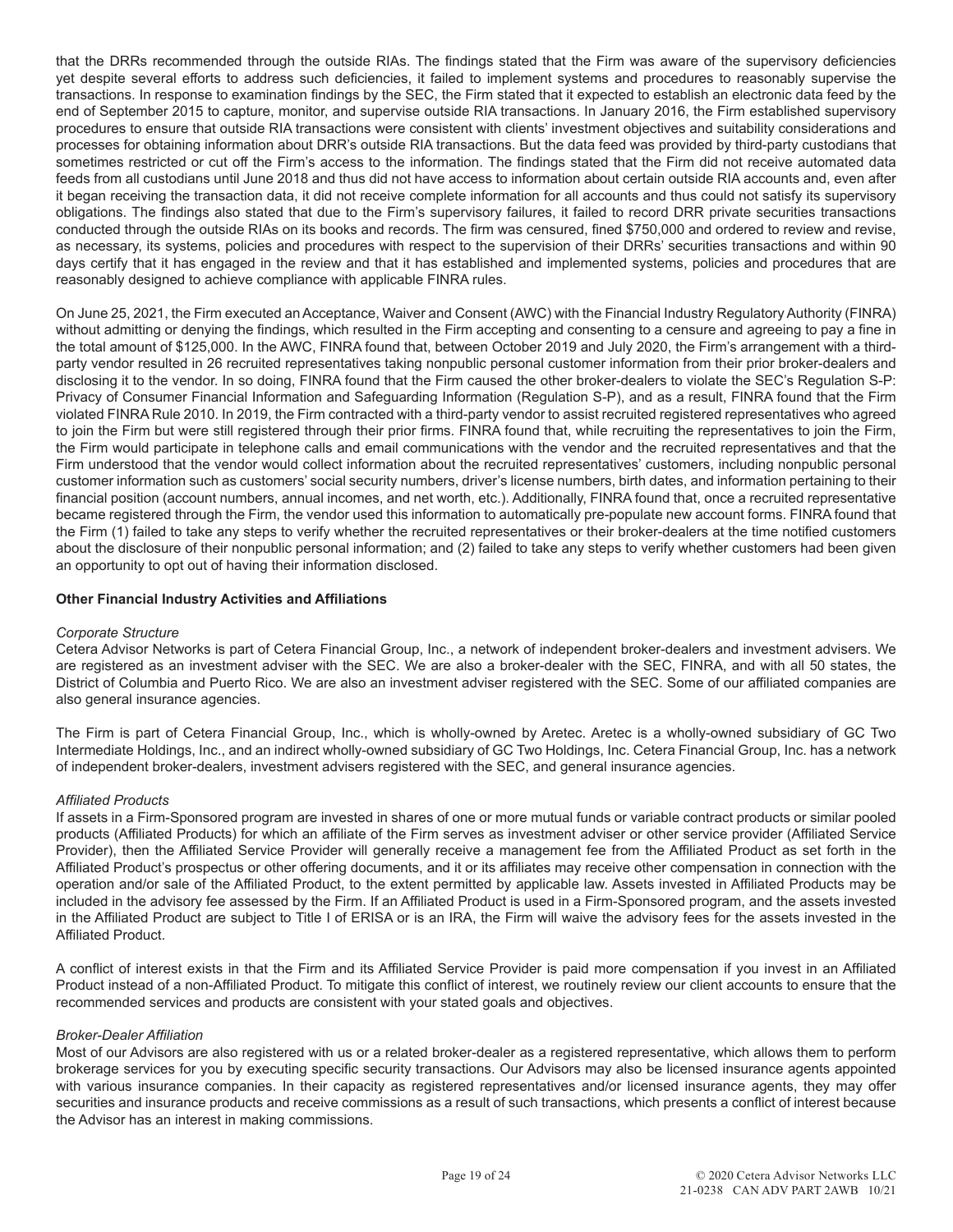The Advisor has an incentive to advise you to purchase such products and the purchase may not be in your best interest and may not be suitable for your account. To mitigate this conflict of interest, we routinely review our client accounts to ensure that the recommended services and products are consistent with your stated goals and objectives.

Due to the fact that your Advisor has the ability to offer advisory and brokerage services, your Advisor is conflicted as to the investment options they recommend. In a brokerage account, your Advisor is paid on a transactional basis. In an advisory account, your Advisor is compensated based on an advisory fee that may be flat, fixed, or a percentage of the assets under management. Your investment needs should influence your decision whether to open an advisory or a brokerage account. An advisory account is likely more suitable if you are looking for a long-term investment strategy, quarterly performance reporting, and an ongoing relationship with your Advisor.

While accounts are reviewed for suitability by an appointed supervisor and the Firm monitors for certain in appropriate trading, you should be aware of the incentives we have to sell certain account types and investment products for which Cetera Advisor Networks receives compensation (as described above) and you are encouraged to ask us about any conflict presented. Please be aware that you are under no obligation to purchase products or services recommended by us, members of our Firm, or a related entity in connection with providing you with any advisory services.

# *Other Affiliations*

We have an agreement with Advisors Asset Management, Inc., our trade execution affiliate, whereby we receive a payment based on the number of fixed income trades placed through them. These payments present a conflict of interest as the Firm receives a financial benefit to have fixed income trades placed with Advisors Asset Management, Inc. This compensation is retained by the Firm and is not shared with your Advisor, so it does not cause your Advisor to have a financial incentive to have fixed income trades placed with Advisors Asset Management, Inc.

Our Advisors may operate their own independent companies outside of the Firm. These unaffiliated companies include other investment advisory firms, accounting/tax practices, insurance services and legal and compliance services, among others.

We may also enter into certain arrangements to offer brokerage and advisory services to the clients of independent unaffiliated financial institutions (credit unions, credit union service organizations, banks and savings and loan institutions). A substantial portion of the client advisory fee will be paid by us to the financial institution pursuant to a fee sharing arrangement as long as the client agreement is in effect. Certain financial institutions provide financial incentives to the Advisor to recommend services and products that earn advisory fees over services that earn brokerage commissions, which creates a conflict of interest. To mitigate this conflict of interest, we routinely monitor our advisory programs and client accounts to ensure that the recommended services and products are consistent with your stated goals and objectives and maintain policies, such as minimum account openings, to ensure the account is appropriate for the applicable advisory program or service. Please contact your Advisor if you would like to receive additional information regarding whether your Advisor's financial institution provides the type of financial incentive referenced above.

# **Description of Our Code of Ethics**

We are committed to providing brokerage services and investment advice with the utmost professionalism and integrity.

To help us avoid potential conflicts we have developed a Code of Ethics designed to protect our professional reputation and comply with federal or other applicable securities laws. This Code of Ethics sets forth guidelines and restrictions for personal securities trading, including an absolute prohibition of trading on the basis of "inside" (i.e., material, non-public) information. Adherence to our code of ethics is a condition of employment or affiliation with the Firm. Our Code of Ethics is summarized as follows:

# *Personal Investing by Your Advisor*

Your Advisor may purchase or sell the same security as you. This type of trading activity creates a conflict between your Advisor and you because your Advisor's transaction may receive a better price than your transaction. Our Code of Ethics places restrictions on your Advisor's personal trading activities. These restrictions include a prohibition on trading based on non-public information, pre-clearance requirements for certain personnel transactions with advance knowledge of model transactions and a requirement that any personal securities transactions do not disadvantage clients or otherwise raise fiduciary or antifraud issues.

Also, your Advisor may not purchase securities in an initial public offering or participate in a private placement without our written approval.

#### *Personal Holdings and Transaction Reporting*

We receive information of the security transactions purchased and/or sold by your Advisor in their personal accounts. We also receive information listing all securities that they currently own in their personal securities accounts. We also use monitoring systems to supervise trading in Advisor personal accounts that are held through Cetera Advisor Networks. Certain investments are not required to be reported to us by your Advisor, such as mutual funds holdings and securities issued by the Government of the United States.

You may request a copy of our Code of Ethics at any time by contacting your Advisor.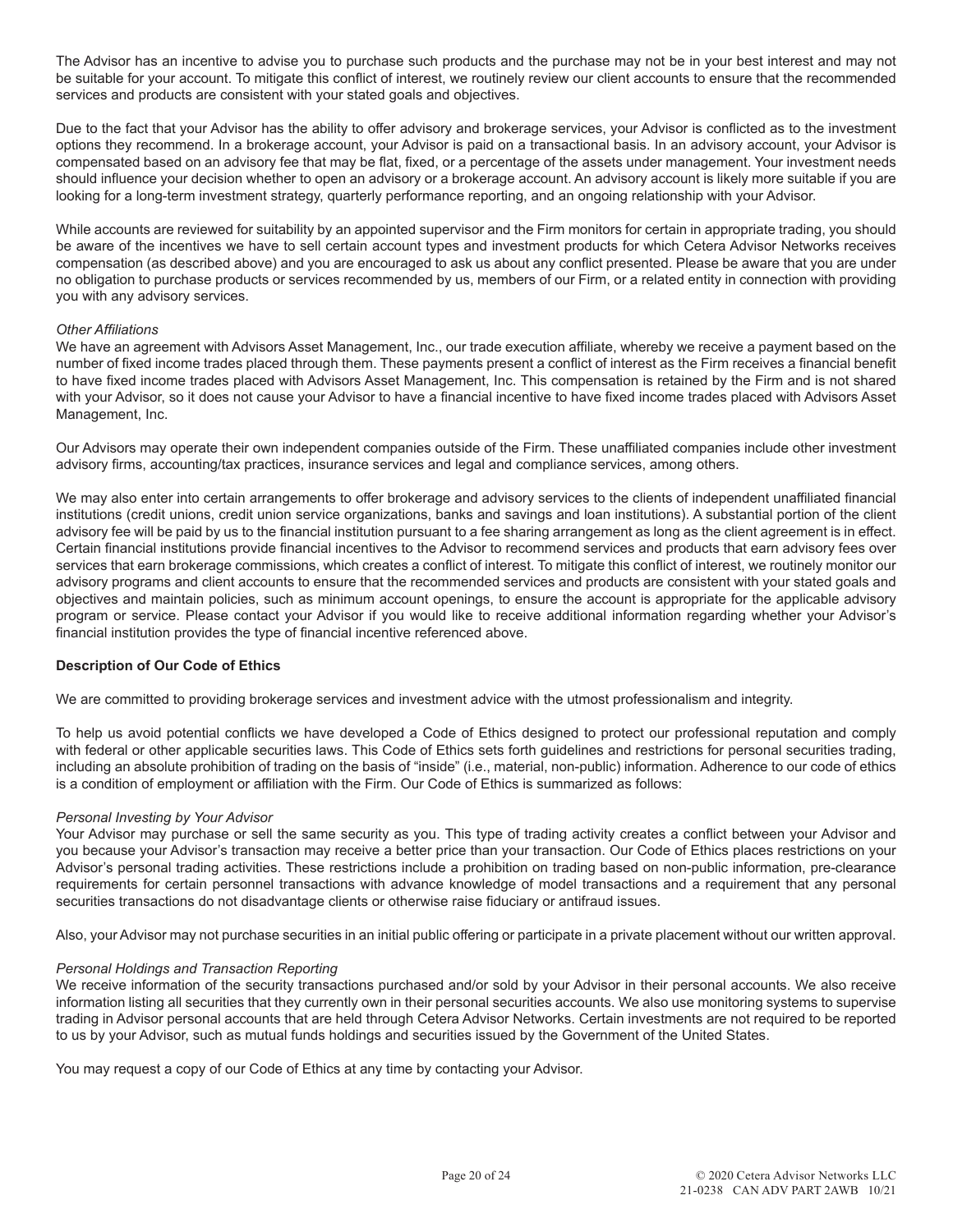## **Client Referrals and Other Compensation**

We have individuals who are not affiliated with us introduce prospective clients to us. The individuals (called Solicitors) are paid a fee that is based on the advisory fee that you pay. If you are introduced to us through a Solicitor, we will provide you with a separate written disclosure statement indicating that a referral fee is being paid to an individual who is unaffiliated with our Firm.

In addition to advisory fees, your Advisor may earn sales incentives or awards based on the value of assets under management, investment products sold, number of sales, client referrals, amount of new deposits or amount of new accounts. Your Advisor may also receive forgivable loans from Cetera, which are conditioned on your advisor retaining Cetera's broker-dealer and/or registered investment advisor services. This additional economic benefit creates a conflict of interest for your Advisor to retain affiliation with Cetera in order to avoid re-payment on a loan.

#### *Training and Education Compensation*

We and our Advisors also receive additional compensation from mutual fund and insurance companies, including Strategic Partners that is not related to individual transactions or assets held in accounts. This money is paid, in accordance with regulatory rules, to offset up to 100% of the costs of training and education of our Advisors and employees. In some instances, mutual fund and insurance companies pay a flat fee in order to participate in our training and educational meeting. These meetings or events provide our Advisors with comprehensive information on products, sales materials, customer support services, industry trends, practice management education, and sales ideas.

It is important to note that due to the number of mutual fund and variable insurance products we offer, not all product sponsors have the opportunity to participate in these training and educational events. In general, our Strategic Partners have greater access to participation in these events and therefore greater access to, and opportunity to build relationships with, our Advisor.

Some of the training and educational meetings for which we or our Advisors receive reimbursement of costs include client attendance. If you attend a training or educational meeting with your Advisor and a product sponsor is present, you should assume that the product sponsor has paid for all or a portion of the costs of the meeting or event.

#### *Other Cash and Non-Cash Compensation*

In addition to reimbursement of training and educational meeting costs, we and our Advisors receive promotional items, meals or entertainment or other non-cash compensation from representatives of mutual fund companies, insurance companies, and direct participation sponsors, as permitted by regulatory rules. The sale of mutual funds, variable insurance products and other products, whether of our Strategic Partners or not, may qualify our Advisors for additional business support and for attendance at seminars, conferences and entertainment events. Further, some of our home-office management and certain other employees receive a portion of their employment compensation based on sales of products of Strategic Partners.

#### **Compensation from Strategic Partners**

Although we offer thousands of mutual funds from more than 250 mutual fund companies, and hundreds of variable life and annuity contracts from more than 100 insurance companies, we concentrate our marketing and training efforts on those investments offered by a much smaller number of select and well-known companies (Strategic Partners). Strategic Partners are selected, in part, based on the competitiveness of their products, their technology, their customer service and their training capabilities. Strategic Partners have more opportunities than other companies to market and educate our Advisors on the investments and products they offer. We also provide Strategic Partners with additional opportunities to make their products available in programs or services offered by the Firm. For a current list of our Strategic Partners, please see the below list of Strategic Partners.

Our Strategic Partners pay extra compensation to us and/or our affiliates in addition to the usual product compensation described in the applicable prospectus. The additional amounts that Strategic Partners pay us vary from one Strategic Partner to another and from year to year. Some Strategic Partners pay Advisors up to 0.45% of your total purchase amount of a mutual fund or variable insurance product. So, for example, if you invest \$10,000 in a mutual fund, we could be paid up to \$45. Additionally, some Strategic Partners make a quarterly payment or additional quarterly payment based on the assets you hold in the fund or variable insurance product over a period of time of up to 0.15% per year. For example, on a holding of \$10,000, we could receive up to \$15.

Alternatively, we may receive compensation from the mutual fund or insurance company as: (1) a flat fee regardless of the amount of new sales or assets held in client accounts; or (2) the greater of such flat fee or amount based on assets and/or new sales as referenced above and any ticket charge payments referenced below. These payments are designed to compensate us for ongoing marketing and administration and education of its employees and Advisors. You do not make these payments. They are paid by the mutual fund and insurance companies and/or their affiliates out of the assets or earnings of the funds or insurance companies or their affiliates.

It is important to note that you do not pay more to purchase Strategic Partner mutual funds or insurance products through us than you would pay to purchase those products through another broker-dealer, and your Advisor does not receive additional compensation for selling a Strategic Partner product. For the most current list of our Strategic Partners, please refer to our website at www.ceteraadvisornetworks. com/clients/strategic-partner-list.

We also receive revenue sharing payments from companies that are not Strategic Partners.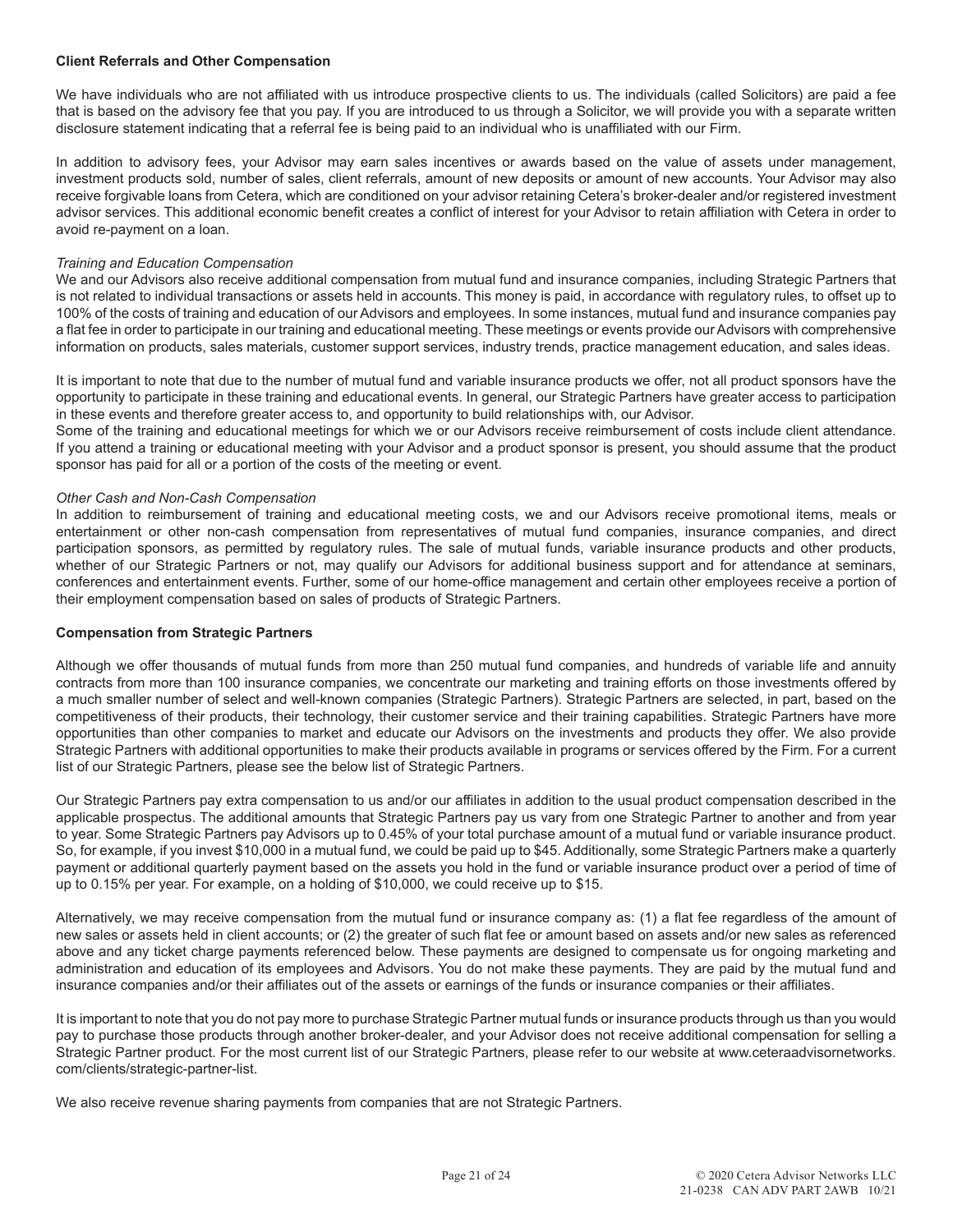# **Conflicts of Interest in Receiving Revenue Sharing From Strategic Partners**

A conflict of interest exists in that we are paid more revenue-sharing fees if you purchase one type of product instead of another and/ or you purchase a product from one particular sponsor instead of another. Your Advisor also indirectly benefits from Strategic Partner payments when the money is used to support costs relating to product review, marketing or training, or for waiver of ticket charges, as described below. Our Advisors do not receive any compensation associated with the revenue sharing payments.

## *Mutual Fund Ticket Charges*

When you purchase a mutual fund of a Strategic Partner in a Pershing brokerage account, we may absorb the nominal "ticket charge" for each transaction of approximately \$30 which would normally be paid by your Advisor. Generally, the mutual fund families that participate in the Strategic Partner Program subsidize some of these ticket charges through the compensation mentioned above or by paying us a per trade fee of up to \$10. The type of transaction in a Strategic Partner mutual fund purchase that qualifies for a ticket charge waiver varies depending on the particular Strategic Partner. In general, the ticket charge will be waived for the purchase of certain mutual funds in an amount of \$2,500 or more. Most mutual funds offered by us may be purchased without a ticket charge by processing the transaction with a check and application sent directly to the mutual fund company. We believe that these ticket charge waivers do not result in a conflict of interest between you and your Advisor.

#### *Pershing Relationship*

Pershing is the clearing firm for our brokerage business. Due to this business relationship, Pershing shares with us a portion of the transaction costs and fees you pay to Pershing for certain transactions and services. As described in Item 4, this additional compensation we receive in connection with certain transactions and services is an additional source of revenue to the Firm and defrays our costs associated with maintaining and servicing client accounts. This compensation to the Firm presents a conflict of interest because the Firm and your Advisor have a greater incentive to make available, recommend, or make investment decisions regarding investments and services that provide additional compensation to the Firm and your Advisor over those investments and services that do not.

Pershing also provides consulting and other assistance to us. We also participate in other revenue Pershing is paid on the assets held in your account. Your advisory fee is not reduced or offset as a result of any revenue that Pershing shares with us. The following is a brief description of some of the revenue items received from Pershing.

Pershing receives revenue from money market funds that the Firm makes available as a cash sweep option, and for nonretirement accounts that choose to invest cash in such a money market fund Pershing shares some of that revenue with us as described in Item 4 at Cash Sweep Program.

Pershing, to help defray costs associated in transferring certain client accounts onto the Firm's platform custodied at Pershing, reimburses the Firm a portion of the termination and transfer fees incurred by a client account that qualifies for such assistance. The Firm credits such reimbursements to the applicable Client's account. In addition, Pershing may, from time to time, waive or discount certain customary fees and expenses in an effort to help attract client accounts and assets.

Additionally, we receive the short term redemption fees that Pershing charges you for certain FundVest mutual fund shares that are redeemed within six calendar months. This compensation is a source of revenue to the Firm and presents a conflict of interest whenever Advisor recommends that you redeem a FundVest mutual fund within six calendar months because the Firm receives a financial benefit from such transaction. This compensation, however, is retained by the Firm and is not shared with your Advisor, so your Advisor does not have a financial incentive to recommend certain FundVest mutual funds be redeemed within six calendar months over other investments.

# *Training and Education Compensation*

We and our Advisors also receive additional compensation from mutual fund and insurance companies, including Strategic Partners that is not related to individual transactions or assets held in accounts. This money is paid, in accordance with regulatory rules, to offset up to 100% of the costs of training and education of our Advisors and employees. In some instances, mutual fund and insurance companies pay a flat fee in order to participate in our training and educational meeting. These meetings or events provide our Advisors with comprehensive information on products, sales materials, customer support services, industry trends, practice management education, and sales ideas.

It is important to note that due to the number of mutual fund and variable insurance products we offer, not all product sponsors have the opportunity to participate in these training and educational events. In general, our Strategic Partners have greater access to participation in these events and therefore greater access to, and opportunity to build relationships with, our Advisor.

In addition to reimbursement of training and educational meeting costs, we and our Advisors receive promotional items, meals or entertainment or other non-cash compensation from representatives of mutual fund companies, insurance companies, and direct participation sponsors, as permitted by regulatory rules. The sale of mutual funds, variable insurance products and other products, whether of our Strategic Partners or not, may qualify our Advisors for additional business support and for attendance at seminars, conferences and entertainment events. Further, some of our home-office management and certain other employees receive a portion of their employment compensation based on sales of products of Strategic Partners.

#### *Exchange-Traded Products Partner Program*

Cetera Advisor Networks offers an exchange-traded products partner program (ETP Partner Program), which has similar features to the Firm's Strategic Partner Program. The Firm currently has entered into agreements with certain ETP Partners and intends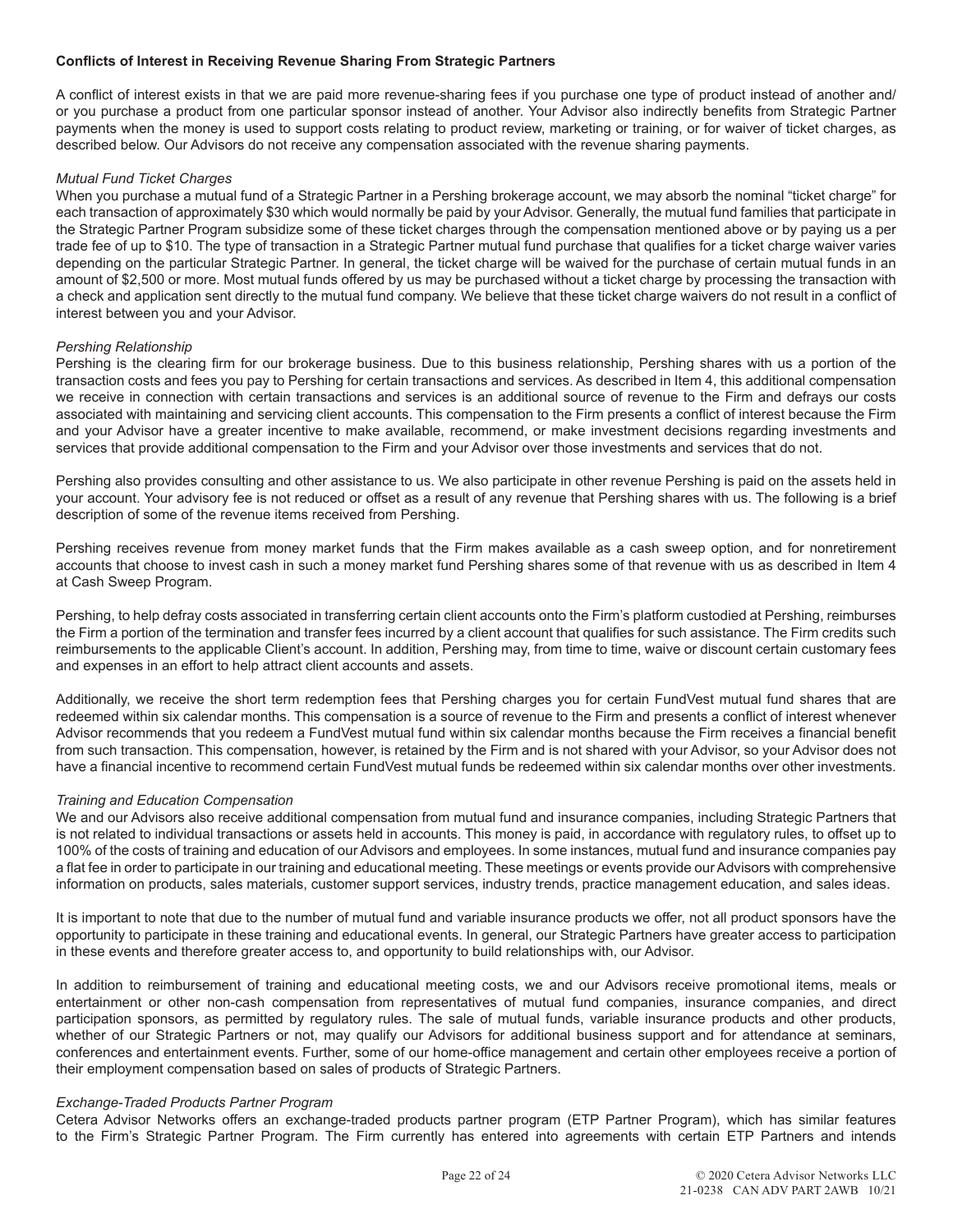to add additional ETP Partners on an ongoing basis. For the most current list of our ETP Partners, please refer to our website at www.ceteraadvisornetworks.com/clients/strategic-partner-list or call your Advisor.

Although we offer thousands of exchange-traded products (ETPs), we concentrate our marketing and training efforts on those investments offered by ETP Partners. An ETP Partner is selected, in part, based on the competitiveness of its products, its technology, its customer service and its training capabilities. An ETP Partner has greater exposure to our Advisors (e.g., at conferences), and more opportunities to market and educate our Advisors on investments and the products they offer.

An ETP Partner pays extra compensation to us and/or our affiliates in addition to the compensation described in the prospectus. The additional amounts may vary from one ETP Partner to another and from year to year. In general, an ETP Partner pays us the greater of an annual flat fee regardless of the amount of new sales or assets held in client accounts or up to 0.25% of the ETP's net expense ratio (as set forth in the prospectus or supplement) of your investment's average daily balance during the quarter. So, for example, for each \$10,000 average quarterly daily balance of an ETP Partners' product held by our clients, we would be paid up to \$25 on an annual basis. Further, if the annual flat fee were \$500,000 and the total asset-based fee did not reach that amount we would still be paid \$500,000.

These payments help compensate us and our affiliates for maintaining our platform and providing ongoing marketing, administration and education to our employees and representatives. The payments are paid by the ETP Partner and/or their affiliates out of the assets or earnings of the ETP Partner or their affiliates. You do not pay more to purchase an ETP Partner's product through us than you would pay outside of the ETP Partner Program, and your representative does not receive additional compensation for selling an ETP Partner product. For the most current description of the compensation we receive from ETP Partners, please refer to the Firm's website at www.ceteraadvisornetworks.com/clients/strategic-partner-list.

#### *Conflicts of Interest in Receiving Revenue Sharing from ETP Partners and with Ticket Charge Waivers*

A conflict of interest exists in the recommendation of ETP Partner products since we receive additional revenue if you purchase an ETP Partner product and/or if you purchase a product from one particular sponsor instead of another. Your representative also indirectly benefits from ETP Partner payments when the money is used to support costs relating to product review, marketing or training, or for waiver of ticket charges, as described below. Our Advisors do not receive any compensation associated with the revenue sharing payments.

When you purchase an ETP Partner product, we absorb the nominal "ticket charge" (sometimes referred to as a transaction charge) for each transaction, which would normally be paid by you or your representative. In general, the ticket charge will be waived for the purchase of certain ETPs in an amount of \$2,500 or more. These ticket charge waivers result in a conflict of interest between you and your Advisor in a Prime Account because your Advisor has a financial incentive to recommend an ETP Partner product that does not assess transaction charges over an ETP that does.

In general, if you are not comfortable with the use of ETP Partner products in your account and the resulting conflicts of interest, then you should notify your Advisor of this preference and you should not participate in any advisory program that includes ETP Partner products.

#### *Direct Participation Programs and Other Alternative Investments*

We, through our representatives, offer our clients a wide variety of direct participation programs and alternative investment products (Alternative Investments) including: non-listed real estate investment trusts, limited partnerships, 1031 exchange programs, non-traded business development companies, oil and gas programs, closed-end and interval funds, and direct alternatives.

If a client purchases an Alternative Investment from the advisory approved products list, it will be sold in an advisory program without a commission and will be included in the billing and reporting of the account assets.

We also receive from certain Alternative Investment sponsors additional compensation relating to administrative services, due diligence, and/or marketing allowance. The amount of these payments that we receive and/or the type of arrangement that we have varies by sponsor and/or class of shares, as some product sponsors pay a due diligence or marketing allowance fee for certain classes of shares: (i) up to 0.20% annually on assets held at the sponsor, (ii) up to 1.50% on the gross amount of each sale, depending on the product, or (iii) a flat fee regardless of the amount of new sales or assets held in client accounts. Other product sponsors pay a flat administrative services fee for certain classes of shares, based on a minimum amount of trades executed through an advisory platform. These payments are designed to compensate us for ongoing marketing, administrative services, and/or maintenance of advisory platform systems, as well as the training and education of our employees, and Advisors regarding these types of products. You do not make these payments. They are paid by the product sponsor out of the assets or earnings of that product sponsor.

It is important to note that you do not pay more to purchase such products through us than you would pay to purchase those products through another broker-dealer, and your representative does not receive additional compensation for selling products from sponsors that pay us such additional compensation.

A conflict of interest exists because we are paid more revenue-sharing fees if you purchase one type of product or class of a product's shares, instead of another and/or you purchase a product or class of a product's shares from one particular sponsor instead of another. Your Advisor also indirectly benefits from these sponsor payments when the money is used to support costs relating to product review, marketing or training.